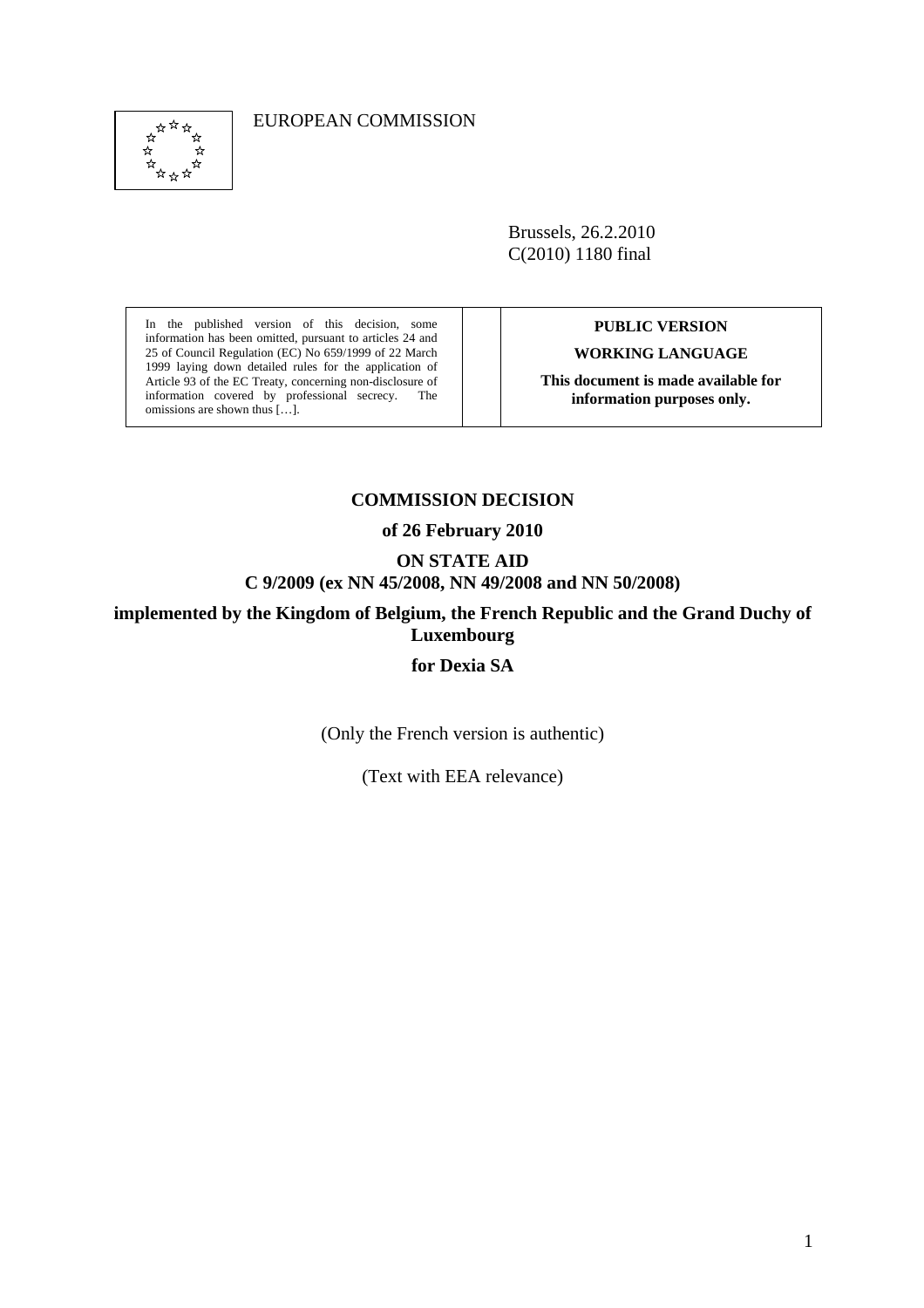## **COMMISSION DECISION**

### **of 26 February 2010**

## **ON STATE AID C 9/2009 (ex NN 49/2008, NN 50/2008 and NN 45/2008)**

# **implemented by the Kingdom of Belgium, the French Republic and the Grand Duchy of Luxembourg**

### **for Dexia SA**

(Only the French version is authentic)

(Text with EEA relevance)

### **THE EUROPEAN COMMISSION**,

Having regard to the Treaty on the Functioning of the European Union, and in particular the first subparagraph of Article 108(2) thereof,

Having regard to the Agreement on the European Economic Area, and in particular Article 62(1)(a) thereof,

Having called on interested parties to submit their comments pursuant to the provisions cited above.

Whereas:

# **I. PROCEDURE**

### **1.1 Emergency measures for Dexia**

- (1) On 30 September 2008, the authorities of Belgium, France and Luxembourg ('the Member States concerned') publicly announced the implementation of the capital increase described in section 3.1 of this decision ('the capital increase'). On 9 October 2008, the Member States concerned announced the implementation of the guarantee described in section 3.2 ('the guarantee').
- (2) By communications of 1 and 2 October 2008, recorded the same day at the Commission, the authorities of the Member States concerned informed the Commission of the measures they had taken in the context of the capital increase. Reasoned letters, justifying the urgency of the measures taken by the Member States concerned in the context of the capital increase, were then addressed to the Commission:

<sup>1</sup> OJ C 181, 4.8.2009, p. 42.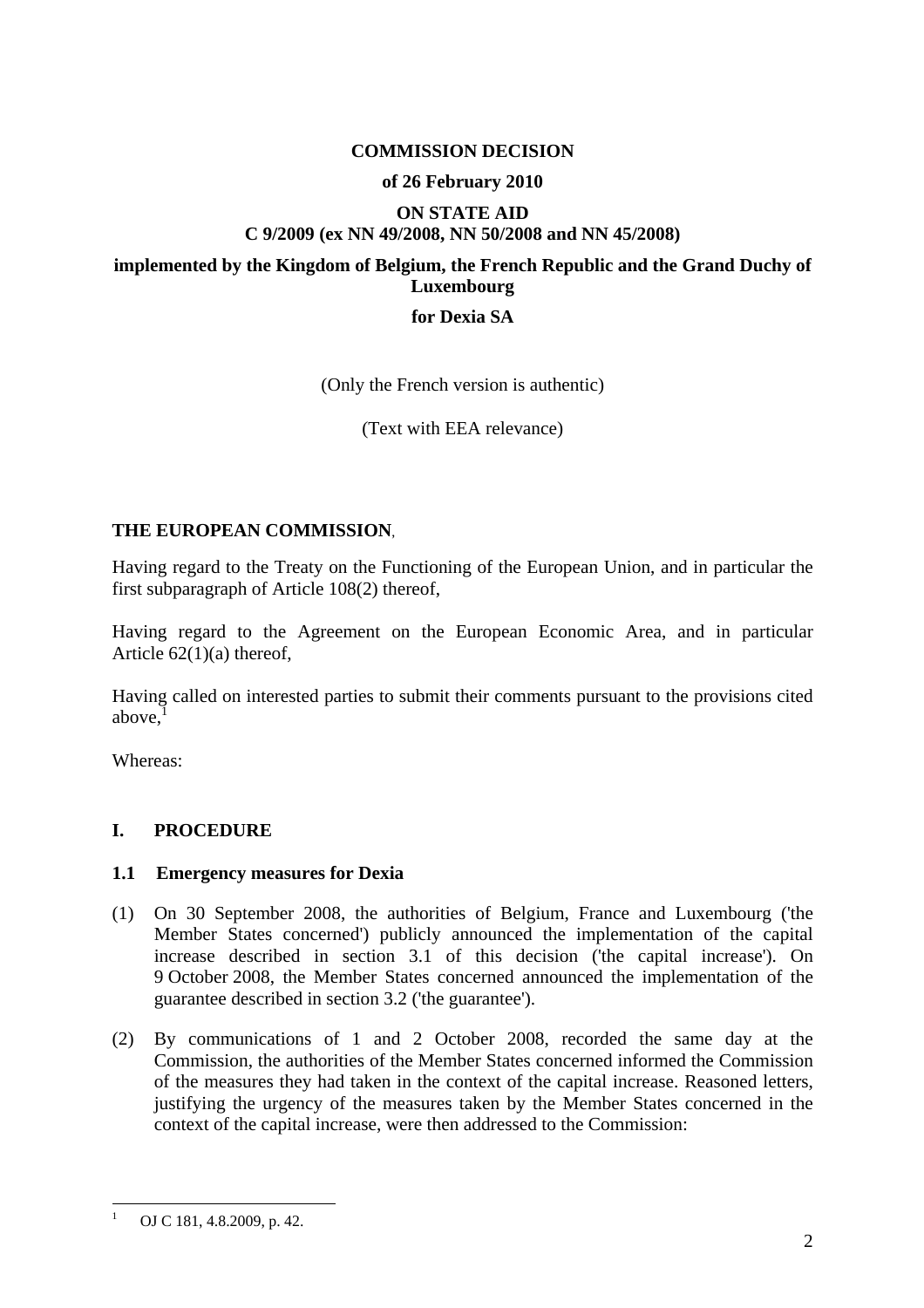- letter from the Banque nationale de Belgique ('BNB'), received on 1 October 2008;
- letter from the Banque de France, received on 2 October 2008;
- letter from the Commission luxembourgeoise de surveillance des services financiers ('CSSF'), received on 10 October 2008.
- (3) By communications of 9, 13 and 17 October 2008, the Member States concerned informed the Commission of the implementation of the guarantee.
- (4) By communications of 2, 13 and 14 October 2008, the Member States concerned undertook to present to the Commission, within a period of six months from 3 October 2008, a restructuring plan for Dexia, taking into account the measures taken on 3 and 9 October 2008.
- (5) By letters of 8 and 13 October, in a concern for transparency, the BNB informed the Commission of a liquidity assistance operation ('the LA operation'), put in place by the BNB, in cooperation with the Banque de France, on account of Dexia's temporary liquidity problems. It has kept the Commission informed of the amounts drawn on that operation.
- (6) On 14 November 2008, the Belgian and French States publicly announced the establishment of a guarantee relating to the financial products of Dexia's subsidiary, Financial Security Assurance (FSA) ('the FSA measure').

# **1.2 First Commission decision: not to raise objections to the emergency measures**

- (7) By decision of 19 November 2008,<sup>2</sup> the Commission decided not to raise any objections to the LA operation and the guarantee by the Member States concerned in respect of certain of Dexia's liabilities. The Commission considered these measures to be rescue aid to an undertaking in difficulties and therefore compatible with the internal market on the basis of Article  $107(3)(b)$  TFEU,<sup>3</sup> and authorised these measures for a period of six months from 3 October 2008, specifying that after that time the Commission would have to re-evaluate the aid as a structural measure.
- (8) The decision of 19 November 2008 also expressly provided that the other aid measures would be examined separately as part of a later decision.

# **1.3 Complaint by a third party against alleged State aid received by Dexia**

(9) By letter received on 6 November 2008, a complaint was lodged with the Commission against allegedly illegal State aid received by Dexia. This complaint was lodged by a competitor of Dexia Banque Belgique ('DBB') and refers in particular to the EUR 3 billion capital increase subscribed to by the authorities and Dexia's Belgian shareholders and the guarantee issued by the Belgian State in respect of interbank and similar loans in favour of Dexia.

<sup>2</sup> OJ C 181, 4.8.2009, p.42.

<sup>3</sup> OJ C 181, 9.5.2008, p.91.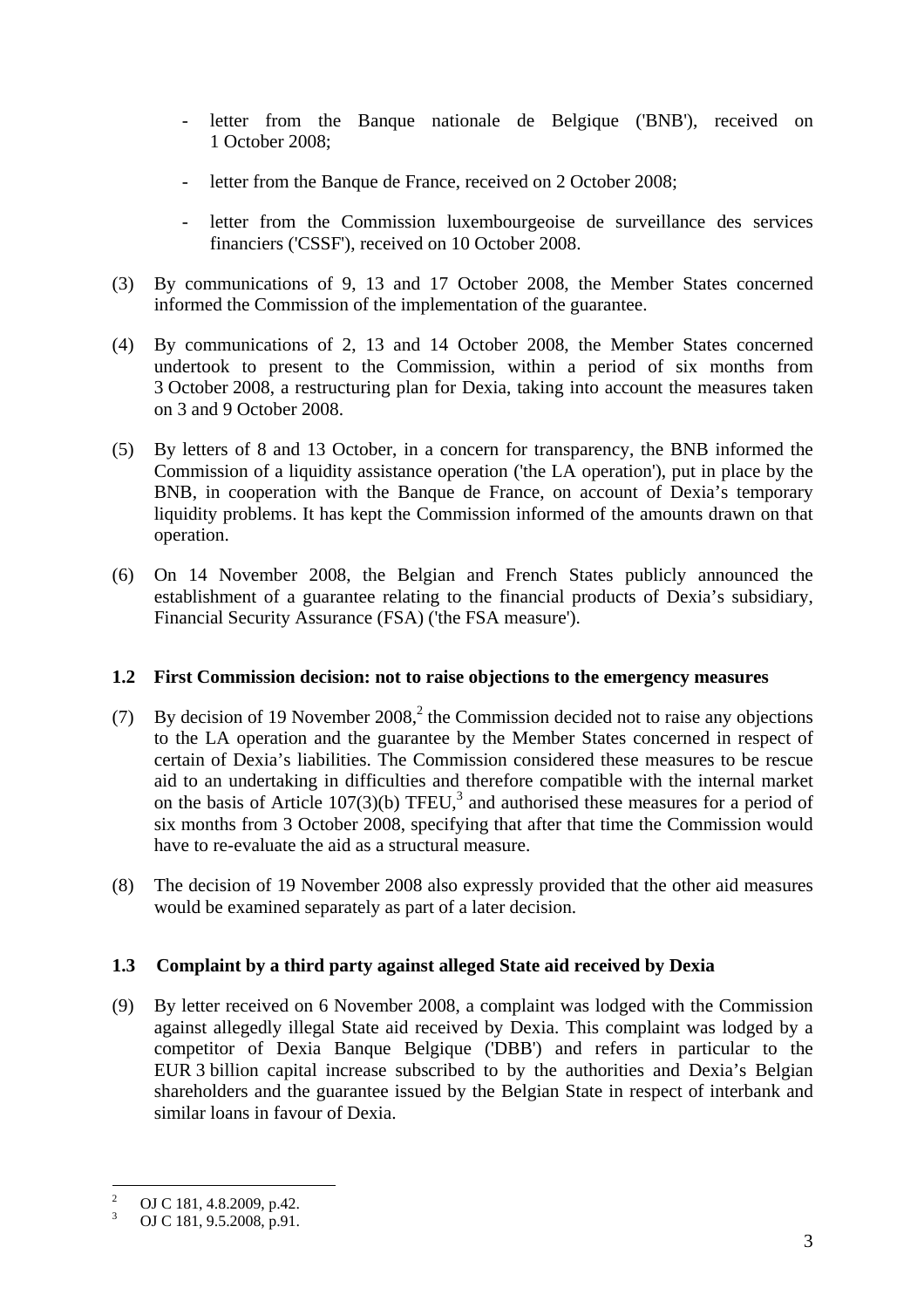(10) A non-confidential version of the complaint form and its enclosures was forwarded by the Commission to the Belgian authorities by letter dated 13 November 2008. The Belgian authorities sent their observations on the complaint to the Commission by letter dated 19 November 2008.

### **1.4 Extension of the measures and Dexia's restructuring plan**

- (11) In accordance with their commitments, a Dexia restructuring plan ('the initial restructuring plan') was notified to the Commission by the authorities of the Member States concerned on 16, 17 and 18 February 2009 respectively. Additional information on the initial restructuring plan was submitted on 27 February and 3, 5, 6, 7, 8 and 9 March 2009.
- (12) Furthermore, under this initial restructuring plan, the authorities of the Member States concerned asked the Commission to authorise the extension of the guarantee mechanism until the deadline provided for in the guarantee agreement, that is to say 31 October 2009, and the continuation of the preferential remuneration rate of 25 basis points for the guarantee covering bonds with a maturity of less than one month. In addition, the Commission was also asked to confirm that, if the guarantee were to be extended beyond October 2009 (to October 2010), that extension would be compatible with the common market.
- (13) As a precautionary measure, the Belgian Government also requested the extension until 31 October 2009 of the possibility of Dexia using LA operations provided by the BNB.
- (14) Finally, the Belgian and French Governments notified the Commission of the implementation of the FSA measure, publicly announced on 14 November 2008.

# **1.5 Second Commission decision : initiation of the formal procedure**

- (15) By letter of 13 March 2009, the Commission notified the Belgian, French and Luxembourg authorities of its decision to initiate the procedure laid down in Article  $108(2)$  TFEU concerning all the aid granted to Dexia.<sup>4</sup> However, the letter specifies that, in order to allow the rapid sale of FSA, the Commission did not raise any objection to certain aspects of the FSA measure which were considered to be compatible with the internal market, on the basis of Article 107(3)(b) TFEU. Finally, the letter specifies that the guarantee by the Member States concerned in favour of Dexia, valid until 30 October 2009, could be considered to be compatible with the internal market, on the basis of Article 107(3)(b) TFEU, pending the Commission's final decision closing the formal procedure.
- (16) The Commission's decision to initiate the procedure was published in the *Official Journal of the European Union*. The Commission invited interested parties to submit their comments on the measures in question.<sup>5</sup>
- (17) The Commission received no comments on this subject from interested parties.

<sup>4</sup> OJ C 181, 4.8.2009, p.42.

<sup>5</sup> OJ C 181, 4.8.2009, p.42.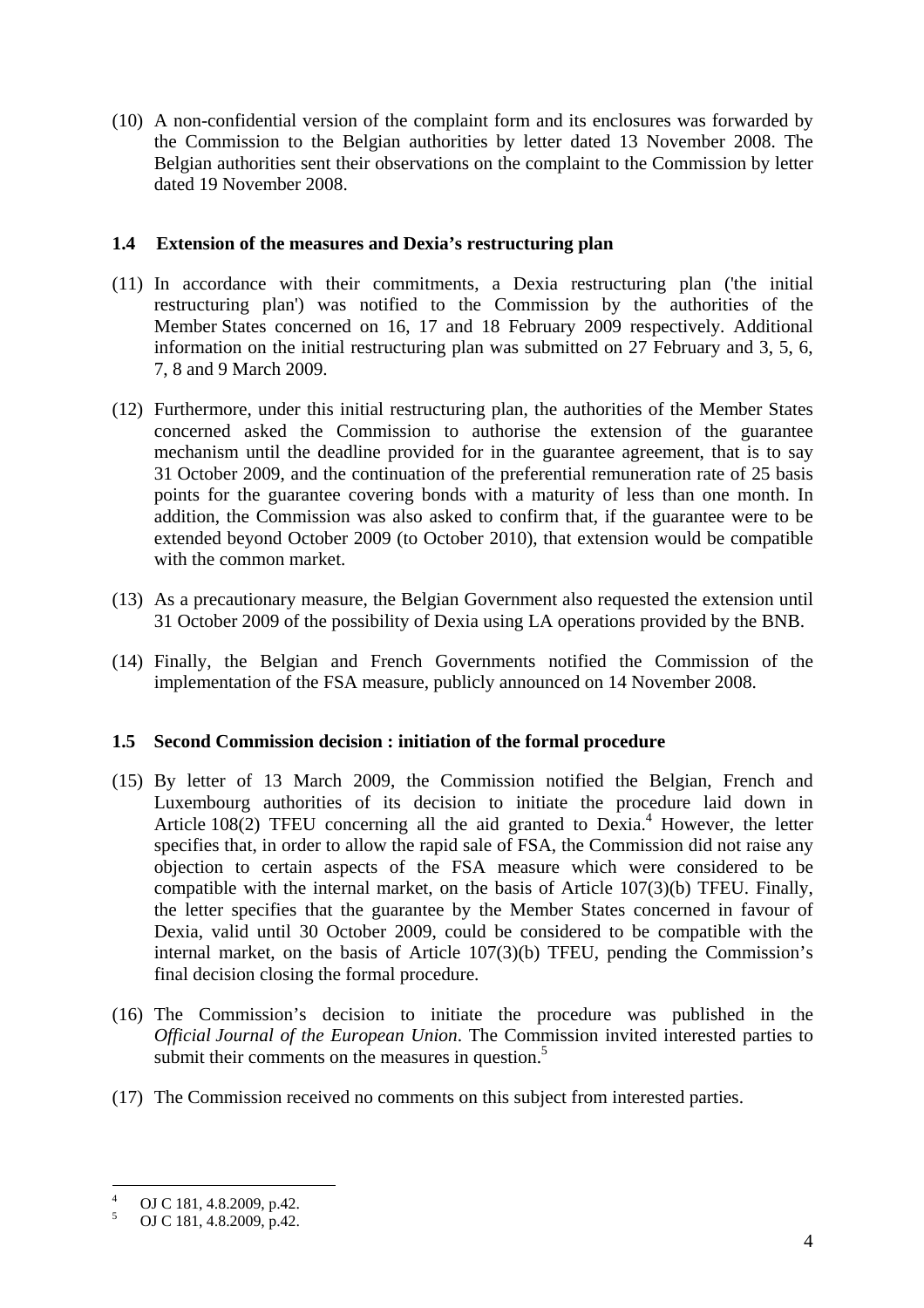(18) With regard to the questions relating to the FSA measure (valuation of the assets covered by the measure and remuneration of the measure), the Commission relied on the technical analysis of external experts under contract with the Commission (Oliver Wyman).

# **1.6 Third Commission decision: extension of the guarantee**

- (19) Since the guarantee agreement concluded between Dexia and the Member States concerned was due to expire on 31 October 2009, the Member States concerned notified the Commission on 27 October 2009 of the renewal of the guarantee agreement until 28 February 2010, subject to certain adjustments. Information on the changes made to the guarantee agreement was communicated to the Commission on 10 September, 8 October and 27 October 2009.
- (20) By decision of 30 October  $2009$ , the Commission authorised the extension of the guarantee until 28 February 2010 or until the date of the Commission decision on the compatibility of the aid measures and Dexia's restructuring plan, if this decision is taken before 28 February 2010. The Commission specifies in its decision that the measures proposed in the initial restructuring plan did not allow a decision to be taken on the compatibility of the aid at this stage.

# **1.7 Additional measures to Dexia's restructuring plan**

- (21) By communication of 9 February 2010, the Member States concerned sent the Commission information on the additional measures planned to supplement the initial restructuring plan notified in February 2009. The set of restructuring measures notified in this way between February 2009 and February 2010 constitute Dexia's restructuring plan ('the restructuring plan').
- (22) By communication of 10 February 2010, the Belgian authorities informed the Commission that, in the interests of this decision being adopted as soon as possible, they agree to this decision being adopted in the French language.

# **II. DESCRIPTION OF THE BENEFICIARY**

- (23) Dexia is a financial group active in the banking and insurance sectors. The parent company, Dexia SA, is incorporated as a limited company under Belgian law and listed on the Euronext Paris and Euronext Brussels stock exchanges. On 31 December 2008, its market capitalisation was EUR 5.64 billion. Dexia was formed in 1996 by the merger of France's Crédit Local and Belgium's Crédit communal. It specialises in loans to local authorities but also has 5.5 million private customers, mainly in Belgium and in Turkey, via its local subsidiary DenizBank.
- (24) Following the capital increase, which took place on 3 October 2008, the stakes of the principle shareholders of Dexia SA are as follows:

 $\overline{a}$ 6 OJ C 305, 16.12.2009, p.3.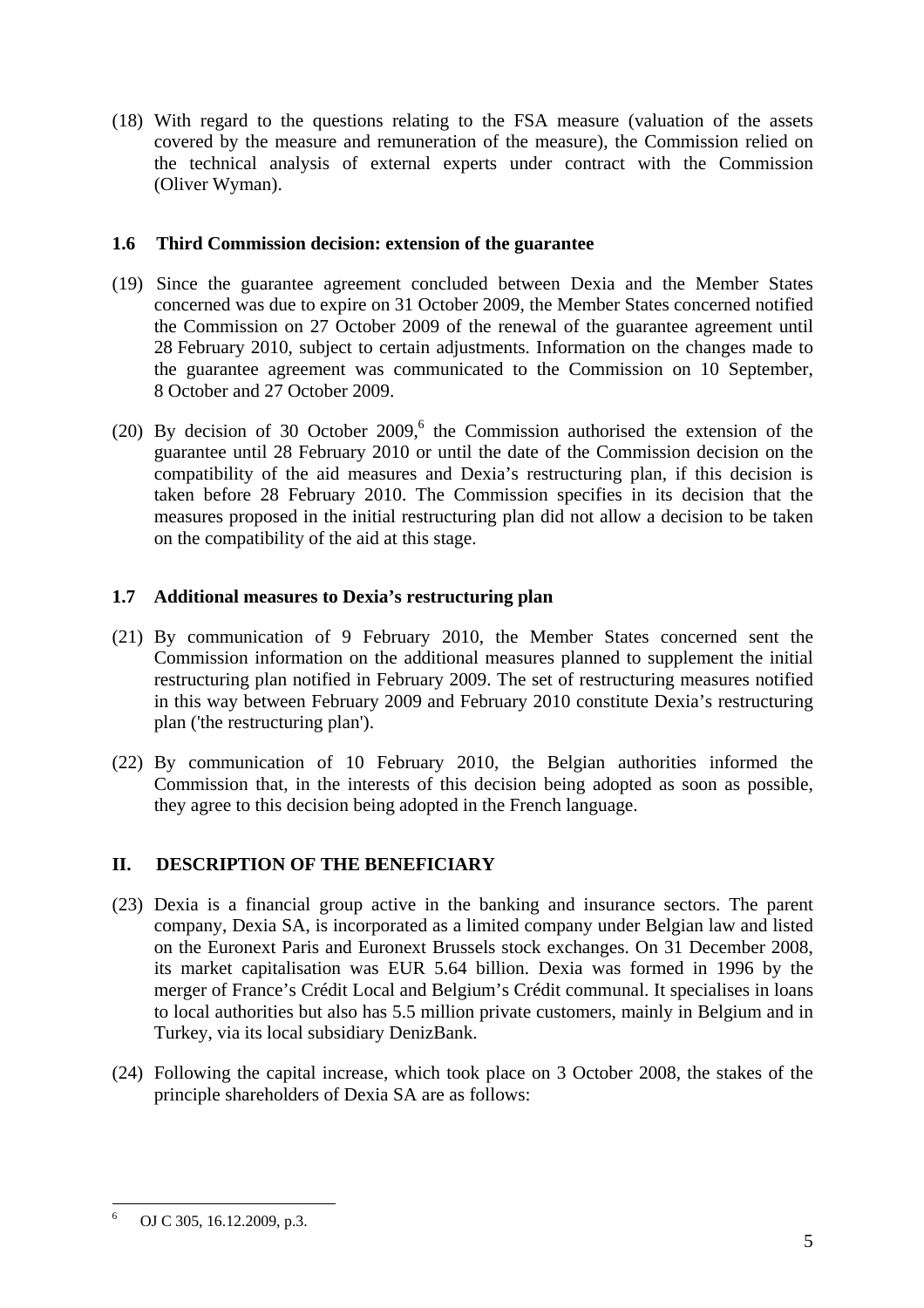| Subscribed by                  | % held before<br>the operation | <b>Amount of</b><br>subscription (million | $%$ held at 31<br>December 2008 |
|--------------------------------|--------------------------------|-------------------------------------------|---------------------------------|
|                                |                                | EUR)                                      |                                 |
| Belgian Federal Government     | --                             | 1 000                                     | 5.73%                           |
| <b>Flemish Region</b>          | --                             | 500                                       | 2.87%                           |
| <b>Walloon Region</b>          | --                             | 350                                       | 2.01%                           |
| <b>Brussels Capital Region</b> | $-$                            | 150                                       | 0.86%                           |
| Holding Communal SA            | 17%                            | 500                                       | 14.34%                          |
| Arcofin SCRL                   | 18.08%                         | 350                                       | 13.92%                          |
| Ethias                         | 6.37%                          | 150                                       | 5.04%                           |
| <b>French Government</b>       | $- -$                          | 1 0 0 0                                   | 5.73%                           |
| CDC                            | 11.89%                         | 1710                                      | 17.61%                          |
| <b>CNP</b> Assurances          | 2%                             | 288                                       | 2.97%                           |
| Employees                      | 3.92%                          |                                           | 2.57%                           |
| Free float                     | 40.74%                         | --                                        | 26.86%                          |

- (25) Dexia is organised around a parent holding company (Dexia SA) and three operational entities located in France (Dexia Crédit Local, 'DCL'), Belgium ('DBB') and Luxembourg (Dexia Banque Internationale à Luxembourg, 'Dexia BIL'). Whereas the total balance sheet of the group was EUR 651 billion at 31 December 2008, that of the three operational entities was:
	- EUR 414 billion for DCL;
	- EUR 263 billion for DBB;
	- EUR 67 billion for Dexia BIL.
- (26) Since it was formed, Dexia's activities have been divided among four main business lines:
	- financial services to the public and semi-public sector ('Public and Wholesale Banking' or 'PWB'): this business line covers loans to local authorities, project finance, the credit enhancement activities carried out by DCL's subsidiary FSA, sold to Assured Guaranty in July 2009, and holding and active management of a portfolio of bonds and asset-backed securities ('ABS'); a significant proportion of these activities are directed by DCL and its international subsidiaries, with the exception of PWB activities in Belgium, which come under DBB;
	- financial services to private individuals ('Retail and Commercial Banking' or 'RCB'): this business line covers deposit-taking and lending to private individuals and businesses in Belgium, Turkey, Slovakia and Luxembourg, as well as private banking in Luxembourg and Belgium; these activities are directed by DBB and Dexia BIL, and, as far as the activities in Turkey are concerned, DenizBank, a direct subsidiary of Dexia SA;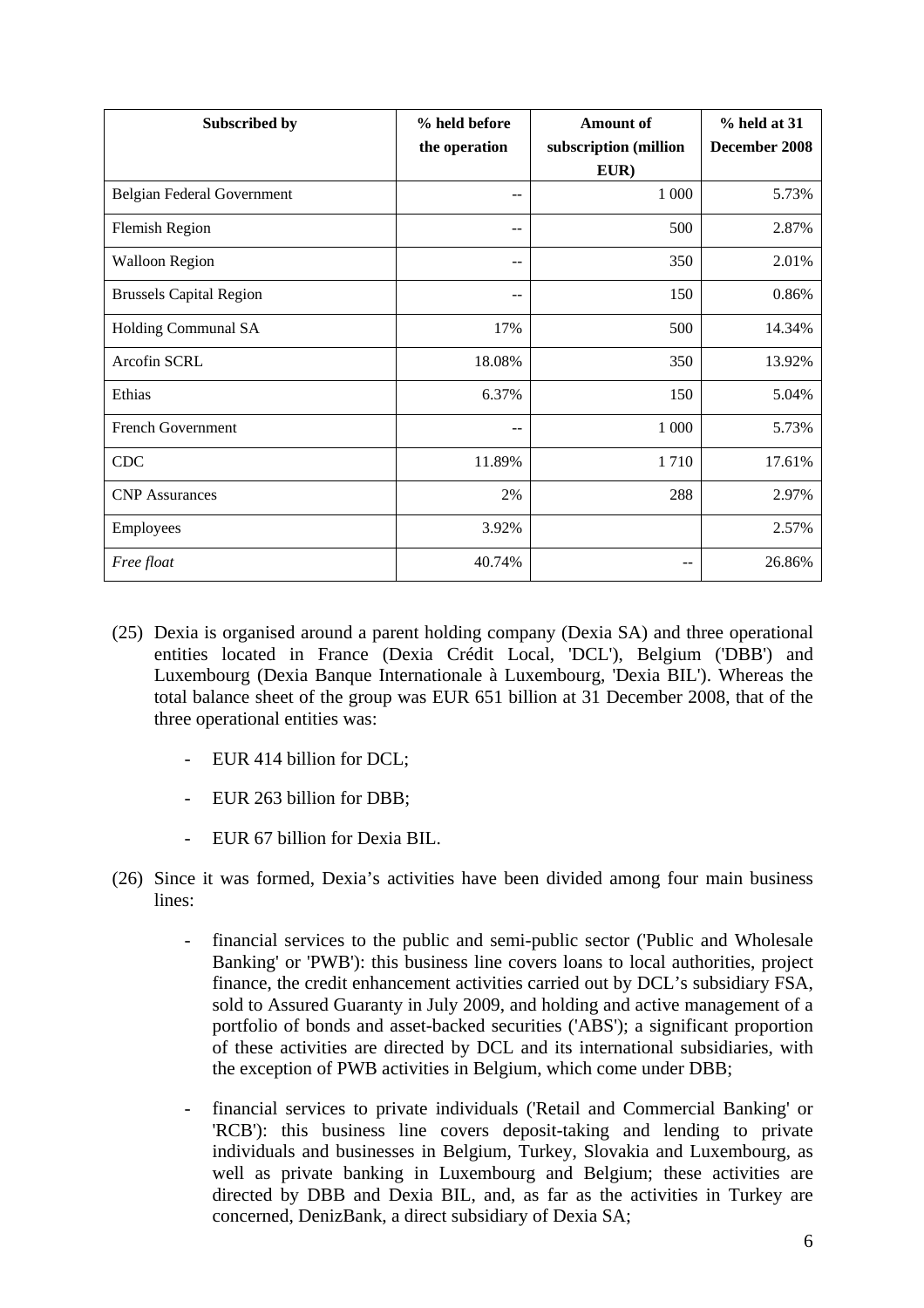- treasury and financial markets ('Treasury, Funding and Markets' or 'TFM') which covers all the treasury, asset-liability management ('ALM') and proprietary trading activities of Dexia;
- the other activities which cover the asset management activities (grouped under Dexia asset management, 'Dexia AM'), investor services (offered by the joint subsidiary of Dexia and the Royal Bank of Canada, RBC Dexia Investor Services, 'RBC Dexia IS') and the insurance activities of the group, carried out in Belgium, France (Dexia Epargne Pension, 'DEP'), Turkey and Ireland.
- (27) From the time it was formed until the crisis in autumn 2008, the salient characteristics of Dexia's business activity, differentiating it from other European commercial banks, were as follows:
	- a core clientele, the local authorities, characterised by low credit margins and outstanding loans with relatively long maturities;
	- a majority of short-term funding obtained on the interbank and money markets as against long-term assets (loans to local authorities, project finance, bond portfolio);
	- considerable dependence for funding on less stable sources, such as the interbank market, or funding from institutional investors;
	- the search for margins outside the group's traditional activities (the financing of local authorities, businesses and private individuals), by means in particular of:
		- (i) credit enhancement through the monoline insurance subsidiary FSA;
		- (ii) proprietary trading;
		- (iii) proprietary investments in a portfolio mainly comprising bonds which, at 31 December 2008, was estimated at EUR 233 billion (that is to say 36% of Dexia's total balance sheet at that date);
		- (iv) sales of derivatives and structured products.
- (28) On account of these specific characteristics, the refinancing profile of the group also displays particularities, since a significant proportion of the group (principally DCL) has structural financing needs which it meets in particular through funding from other parts of the group (essentially DBB and Dexia BIL) and from the money, bond and mortgage bond markets.
- (29) Therefore when, in September 2008, following the bankruptcy of Lehman Brothers, the interbank market and the mortgage bond market dried up, Dexia found itself with a dynamic short-term funding requirement amounting to EUR [200-300]<sup>∗</sup> billion ([31-46]% of the group's total balance sheet, at 31 December 2008). The bank's situation deteriorated in September and October 2008 on account of its significant exposures to bank and sovereign counterparties in difficulties (American, Irish and Icelandic banks), impairment of assets held directly by Dexia or enhanced by its subsidiary FSA, and the falling prices of shares held by the group. The total losses and

<sup>∗</sup> Confidential information […].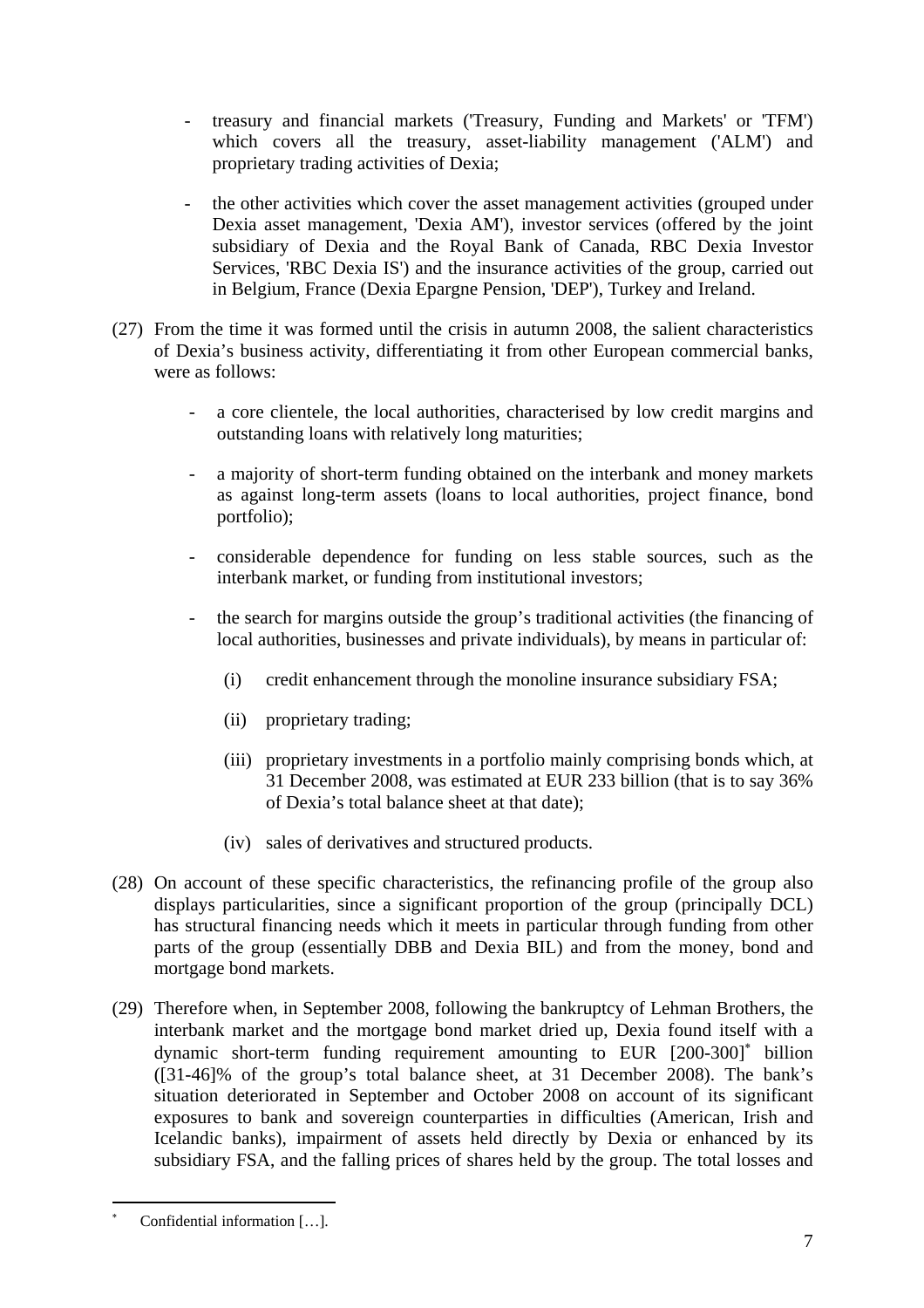asset impairments recorded by the group amounted to EUR 6.5 billion at 30 September 2009 (of which EUR 5.9 billion at 31 December 2008).

- (30) For further details of the events at the origin of Dexia's difficulties, the Commission refers to its decisions of 19 November 2008, 13 March 2009 and 30 October 2009.
- (31) In response to these difficulties, the group's new management, appointed on 7 October 2008, implemented a transformation plan designed to refocus the group's activities on its core business (comprising the PWB and RCB activities) and to reduce its risk profile and short-term funding needs. This transformation plan consisted of the following main measures:
	- sale of FSA's credit enhancement activities to Assured Guaranty, with the FSA investment portfolio ('Financial Products') remaining under Dexia's ownership;<sup>7</sup>
	- reduction in the scale of the international PWB activities (i.e. DCL's PWB activities outside France, Italy and Spain);
	- placing a substantial proportion of the bond portfolio in run-off (EUR 158 billion at 31 December 2008);
	- cessation of all TFM proprietary trading activities and merger of ALM and treasury activities in a new business line 'Group Center';
	- cost reduction programme.
- (32) Following the implementation of the transformation plan, at the start of 2009, Dexia's situation improved, enabling it to record a positive net result of EUR 808 million in the first three quarters of 2009.

# **III. DESCRIPTION OF THE AID MEASURES**

### **3.1 The capital increase**

 $\overline{a}$ 

(33) The Commission refers to its decision of 19 November 2008. The EUR 6 billion capital increase by the Belgian and French shareholders, consisting in the issue of ordinary Dexia SA shares, became definitive on 3 October 2008. The underwriting of this reserved capital increase is broken down as follows:

<sup>7</sup> For further information on the activities and sale of FSA, the Commission refers to its decision of 13 March 2009.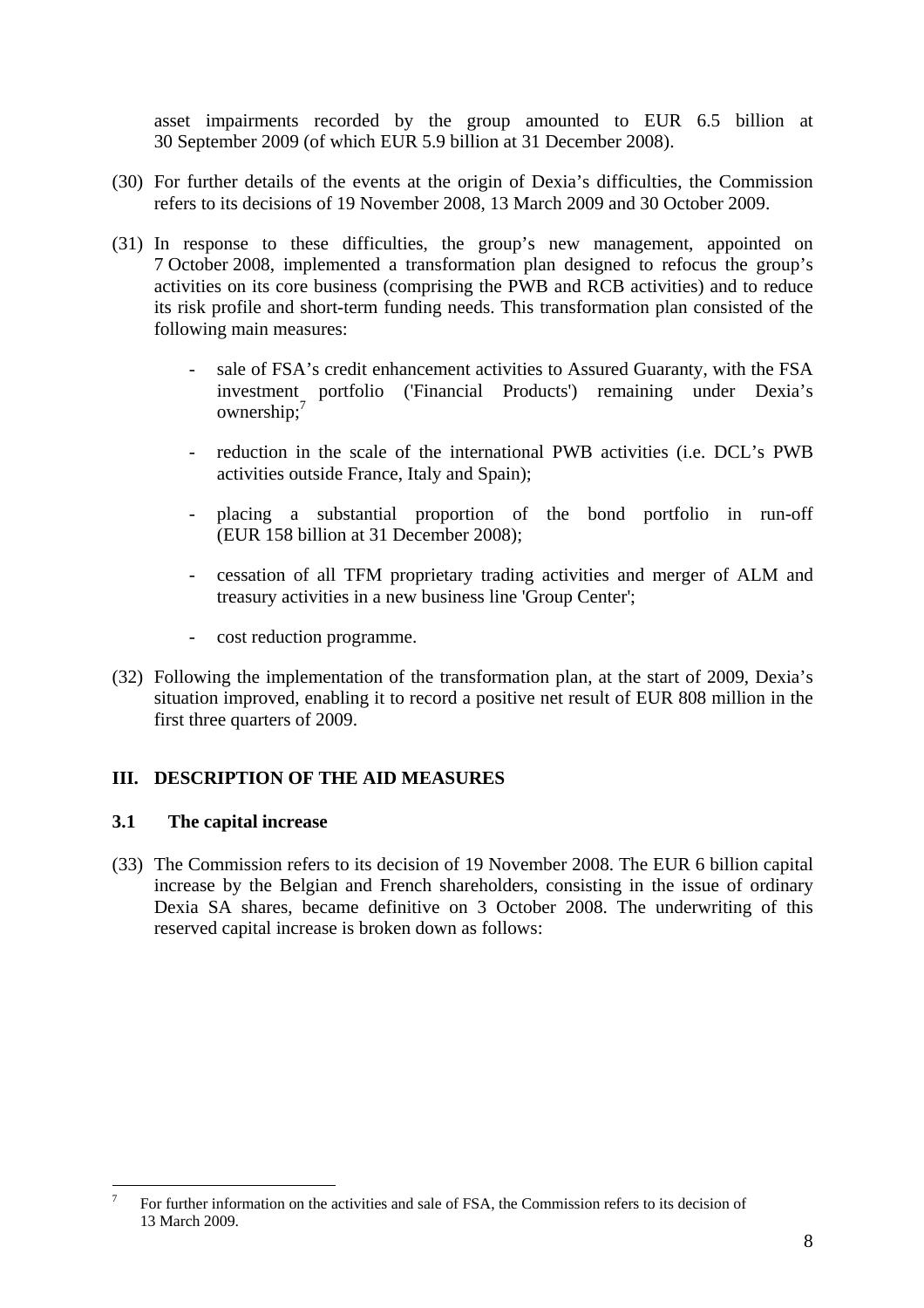- (a) Belgium:
	- the Belgian State invested EUR 1 billion in Dexia SA;
	- the Flemish Region invested EUR 500 million in Dexia SA;
	- the Walloon Region invested EUR 350 million in Dexia SA;
	- the Brussels Capital Region invested EUR 150 million in Dexia SA;
	- Holding Communal SA invested EUR 500 million in Dexia SA;
	- Arcofin SCRL invested EUR 350 million in Dexia SA;
	- Ethias invested EUR 150 million in Dexia SA;
- (b) France :
	- the French State invested EUR 1 billion in Dexia SA. This holding will be managed by the Agence des Participations de l'Etat;
	- the Caisse des Dépôts et Consignations (CDC) group invested EUR 1.71 billion in Dexia SA;
	- CNP Assurances invested EUR 288 million in Dexia SA.
- (34) The Luxembourg State undertook in September 2008 to invest EUR 376 million in Dexia BIL, in the form of convertible bonds with a maturity of three years, interest of 10% a year and conversion to ordinary shares on terms to be agreed. In the restructuring plan notified in February 2010, Dexia indicated that it was definitively waiving the benefit of the Dexia BIL convertible bond, with immediate effect from the date of this decision.

# **3.2 The bond guarantee**

- (35) The guarantee of Dexia's bond liabilities, granted on 9 October 2008 by the Member States concerned, was already the subject of the decision of 19 November 2008. Under the guarantee agreement, the three Member States concerned jointly undertook to guarantee, from 9 October 2008 to 31 October 2009, the new interbank and institutional financing and new bond financing, with a maximum maturity of three years, raised by Dexia SA, Dexia BIL, DCL and DBB. The guarantee initially covered bond liabilities amounting to a maximum of EUR 150 billion in the proportion of 60.5% for Belgium, 36.5% for France and 3% for Luxembourg.
- (36) In its above-mentioned decision of 19 November 2008, the Commission authorised the guarantee, as an emergency rescue measure, for a period of six months from the time it was set up. Under this decision, since a plan for restructuring the beneficiary has been submitted in accordance with the undertakings given by the three Member States concerned, this period is automatically extended until the Commission takes its decision on this restructuring plan.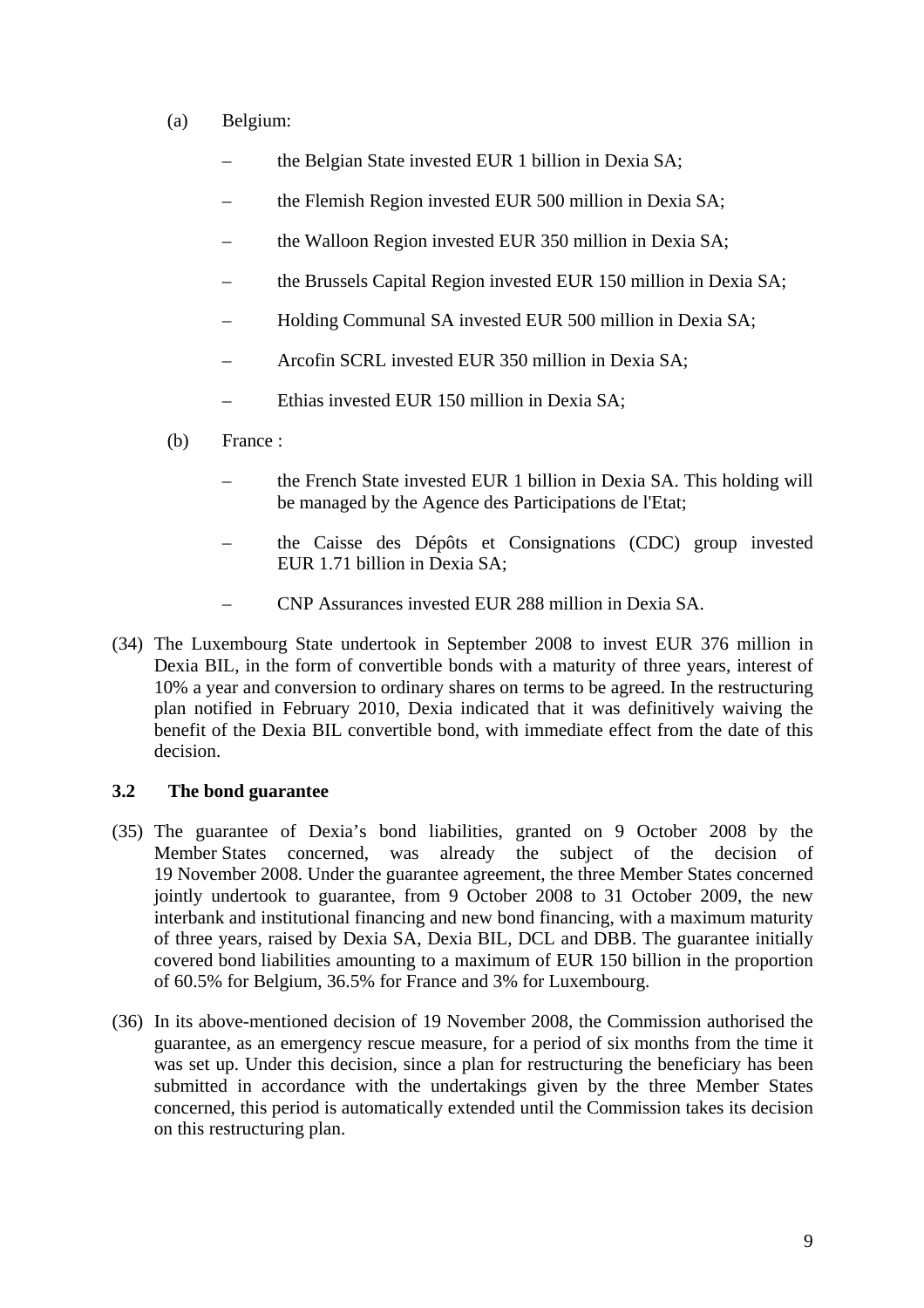- (37) However, since the guarantee agreement between Dexia and the Member States concerned was due to expire on 31 October 2009, the latter notified the Commission on 27 October 2009 of the renewal of the guarantee agreement until 28 February 2010, subject to certain modifications.
- (38) The conditions of the guarantee were changed as follows compared with the initial guarantee concluded between the Member States concerned and Dexia on 9 October 2008:
	- (a) the maximum amount of Dexia's bonds guaranteed by the Member States concerned was reduced from EUR 150 billion to EUR 100 billion. In an amendment to the agreement, Dexia undertook to take every possible step to ensure that the global undertaking by the Member States concerned would not exceed EUR 80 billion after 1 November 2009;
	- (b) the final maturity for the bonds covered by the guarantee was postponed from 31 October 2011 to 31 October  $2014$ ;<sup>8</sup>
	- (c) from 16 October 2009, the guarantee no longer covers the group of contracts with a maturity of less than one month or sight deposits, which are treated in the same way as contracts with a maturity of less than one month in the guarantee mechanism.
- (39) None of the other conditions in the initial guarantee concluded on 9 October 2008 were changed. The conditions concerning remuneration, in particular, remain as follows:
	- (a) the remuneration of the guarantee consists of a commission that Dexia will have to pay every month on the *pro rata temporis* amount outstanding, equal to 50 basis points on an annual basis for all bonds with a maturity of up to twelve months or indefinite maturity;
	- (b) for all guaranteed bonds that have a maturity exceeding one year, the remuneration of the guarantee will be equal to 50 basis points on an annual basis, plus the lower of the following two values, applied to each guaranteed bond: either the median value of the Dexia five-year senior CDS spreads over a period starting on 1 January 2007 and ending on 31 August 2008 (provided that these spreads are representative), or the median value of the five-year CDS spreads during the same period for all credit institutions with a long-term credit rating equivalent to that of Dexia.
- (40) In each case, the commission is calculated on the average amount of the outstanding guaranteed bonds with the maturity in question and covered by the guarantee during the previous month.
- (41) The maximum amount of Dexia's bond liabilities covered by the guarantee comes to EUR 95.9 billion at 27 May 2009.<sup>9</sup> Fig. 1 illustrates the trend in the volume of Dexia bonds covered by the guarantee between 9 October 2008 and 11 February 2010.

 8 The postponement of the final maturity applies only to bonds issued after the adoption of the Commission decision of 30 October 2009.

[See: http://www.nbb.be/DOC/DQ/warandia/index.htm.](http://www.nbb.be/DOC/DQ/warandia/index.htm)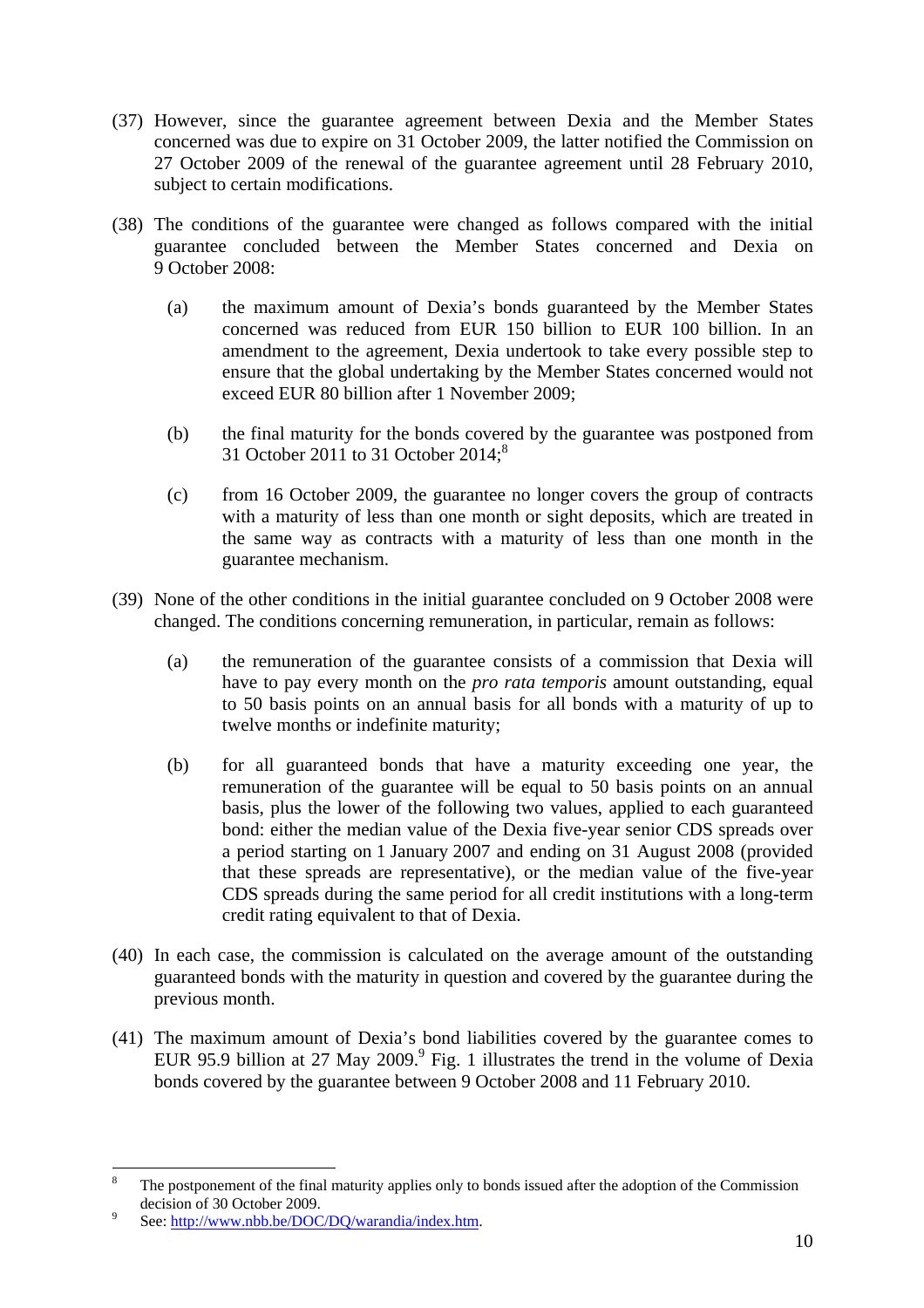

**Fig. 1: Trend in the volume of Dexia bonds covered by the guarantee** 

(42) In its decision of 30 October 2009, the Commission raised no objections to the extension of the guarantee by the Member States concerned in favour of Dexia until 28 February 2010, in so far as the guarantee constitutes an emergency rescue measure compatible with the internal market, on the basis of Article 107(3)(b) TFEU.

# **3.3 The LA operation**

- (43) The LA operation provided by the BNB in cooperation with the Banque de France has already been the subject of the Commission decision of 19 November 2008. […]
- (44) Pursuant to the Law of 15 October  $2008^{10}$  on measures to promote financial stability and introducing in particular a State guarantee on credits granted and other operations conducted in the context of financial stability, the credits granted by the BNB to Dexia are covered by the guarantee from the Belgian State automatically and with retroactive effect. This guarantee does not cover the portion of the LA operation granted on behalf of the Banque de France.
- (45) According to the information communicated by the BNB to the Commission, the LA operation was approved by the Governing Council of the European Central Bank ('ECB') up to a maximum amount of EUR […] billion. This facility was used by Dexia essentially between October and November 2008.
- (46) In its decision of 19 November 2008 mentioned above, the Commission authorised the LA operation as an emergency rescue measure for a period of six months from its establishment. However, in its notification to the Commission of the Dexia restructuring plan, on 17 February 2009, the Belgian Government also requested, as a precautionary measure, the extension until 31 October 2009 of the possibility of Dexia using LA operations provided by the BNB, if the Commission were to consider that this measure contained State aid elements.

*<sup>(</sup>Source: BNB, 11 February 2010)* 

 $10$ 10 Moniteur belge of 17.10.2008, edition 2, pp. 55634 *et seq*.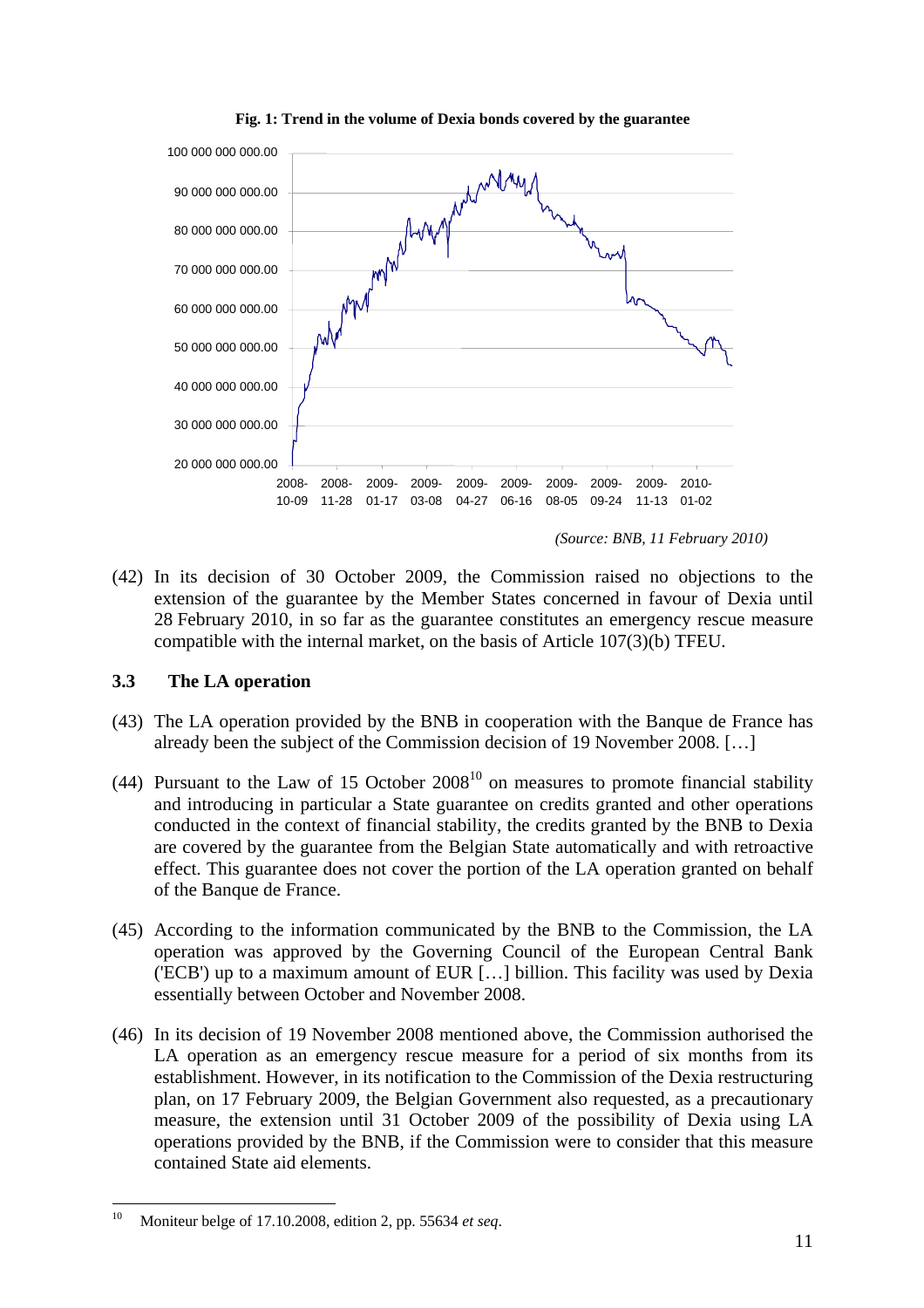# **3.4 The FSA measure**

(47) The FSA measure was the subject of the Commission decision of 13 March 2009. Under this measure, the Belgian and French Governments provide a guarantee to allow Dexia to honour a put agreement whereby FSA Asset Management ('FSAM'), a former subsidiary of FSA not sold to Assured Guaranty, will have the option of selling certain assets included in the FSAM portfolio to Dexia SA and/or DCL upon the occurrence of certain trigger events (see recitals (50) to (59)).

# *3.4.1 Context*

- (48) To recap, the Financial Products ('FP') activity was excluded from the FSA activities sold to Assured Guaranty. The FP activity essentially consists in (i) the collection of deposits from third parties whom FSA undertakes to remunerate for those deposits at a specific level under guaranteed investment contracts (or 'GICs') and (ii) the reinvestment of these deposits in securities with a higher yield than the cost of the guaranteed investments, thereby generating in principle a positive net profit margin. Technically, the GICs are concluded by subsidiaries of FSA ('GIC Companies'), which, in turn, lend the proceeds of those deposits to another company in the group, FSAM, which puts together and manages the asset portfolio intended to meet the liabilities and repayment obligations towards the counterparties of the GICs. FSAM and the GIC Companies, which come under the FP activity, were thus excluded from the group of activities sold to Assured Guaranty and remained under Dexia's ownership.
- (49) FSAM's portfolio of assets essentially comprises securities linked to the US real estate sector, whose market value and/or ratings have declined sharply due to the subprime crisis and the financial crisis. To the extent that FSA guarantees assets and liabilities of the FP activity, the exclusion of this activity from the scope of the sale necessarily means that Dexia must guarantee the FP activities, so that guarantees given by FSA are not called upon. Given Dexia's difficult financial situation and the maximum theoretical amount of the guarantee under the GICs, it was vital from the point of view of the purchaser of FSA, Assured Guaranty, that Dexia should be itself guaranteed by the Belgian and French States.

# *3.4.2 Main terms*

- (50) The put is a contract under which FSAM is entitled to sell to Dexia SA and/or DCL certain assets included in the FSAM portfolio as of 30 September 2008 (totalling USD 16.98 billion in residual nominal value) upon the occurrence of certain trigger events, as listed below:
	- in the event of asset default, i.e. a failure to pay the principal or the interest due on the assets of the portfolio at the final maturity: in this case, the put relates to the assets concerned, which are sold to Dexia at their residual nominal value plus accrued interest.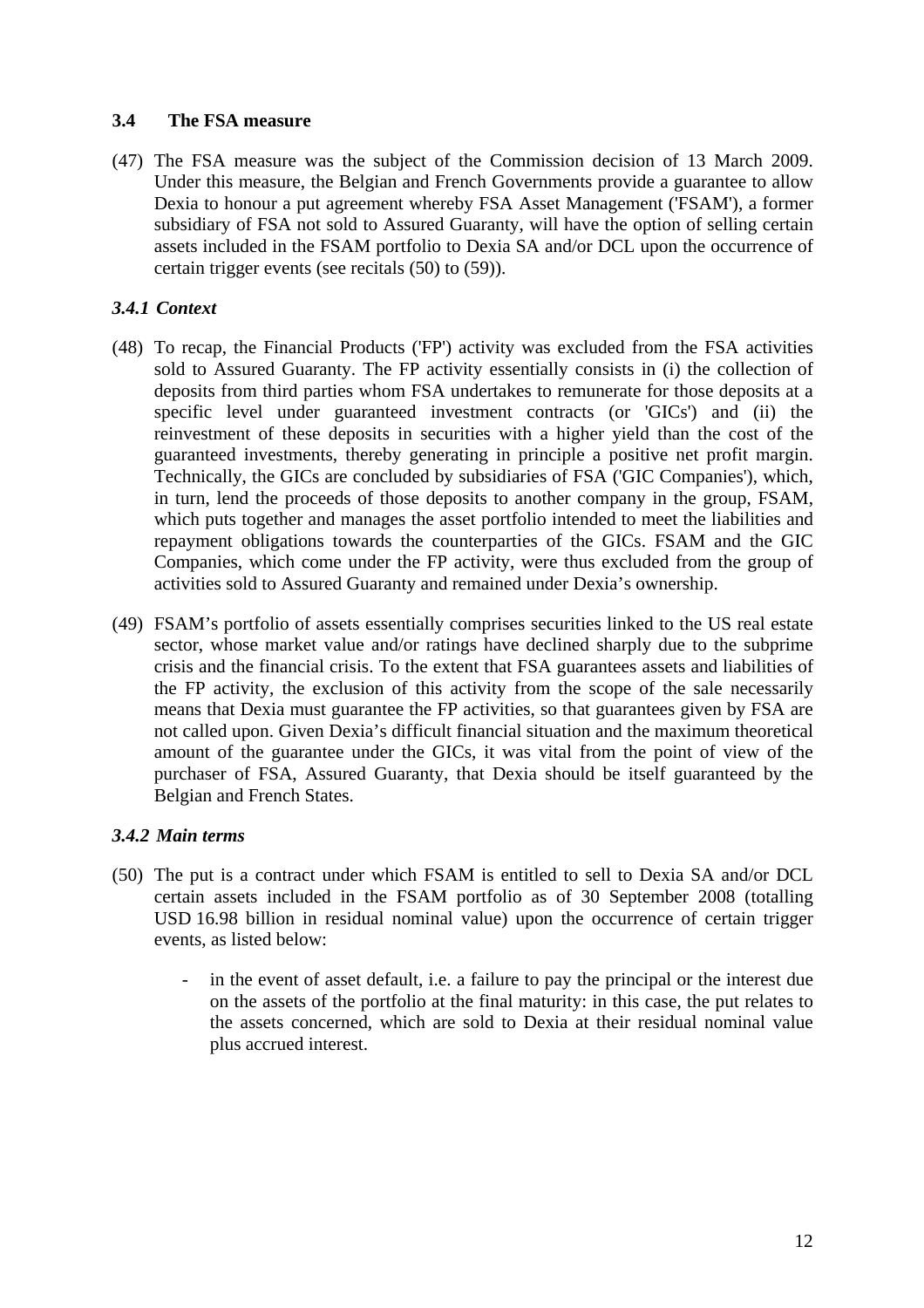- in the event of Dexia's insolvency, in which case the put relates to all the assets of FSAM's portfolio to which the put option relates or to a number of assets with a residual nominal value equal to the total value of the liabilities pursuant to the GICs, if this amount is lower. The assets concerned are sold at their residual nominal value plus accrued interest.
- in the event of liquidity default, i.e. a failure by Dexia to meet its obligations under liquidity agreements concluded or to be concluded in favour of FSAM: in this case, the put relates to a number of assets with a residual nominal value equal to the amount of the liquidity default, which are sold to Dexia at their residual nominal value plus accrued interest.
- in the event of collateral default, i.e. failure by Dexia to provide FSAM with collateral in an amount equal to the difference between the value of the liabilities pursuant to the GICs and the market value of the assets of FSAM, after applying a haircut to these assets: in this case, the put relates to a number of assets with a residual nominal value equal to the amount of the collateral default, which are sold to Dexia at their residual nominal value plus accrued interest.
- (51) Under the States' guarantee contract, the Belgian State (62.4%) and the French State (37.6%) each undertake to guarantee severally, but not jointly, Dexia's obligations under the put agreement referred to above, but after deduction of excluded assets ('excluded assets') to a value of approximately USD 4.5 billion so that the par value of the assets included in the portfolio to which the guaranteed put relates ('covered assets') is equal to USD 12.48 billion. The States' guarantee is autonomous, first demand, irrevocable and unconditional. It is capped at a total of USD 16.98 billion (consisting of a maximum of USD 12.48 billion of repayment of residual nominal value and USD 4.5 billion of interest), which will gradually be reduced with the amortisation of the portfolio.
- (52) Should one of the trigger events occur, FSAM, acting via its agent, will first of all ask Dexia to honour its commitments under the put agreement, and subsequently make that request to the States upon expiry of certain time limits in the event of default by Dexia or its bankruptcy.
- (53) The States will be reimbursed by Dexia for being called upon under the guarantee (*i*) in cash where the total payments remain less than or equal to a first tranche of USD 4.5 billion and (*ii*) in shares and, where applicable, in profit shares, beyond that amount. However, although the excluded assets referred to above are not covered by the States' guarantee, calls made in relation to the excluded assets will be offset against the amount of the first tranche of USD 4.5 billion, for which the States shall be entitled to direct recourse in cash against Dexia.
- (54) The guarantee gives rise to remuneration payable annually by Dexia to the Belgian and French States of 113 basis points in relation to coverage of the risk of default on the guaranteed put, plus 32 basis points in relation to coverage of the risk of Dexia failing to honour its liquidity commitments towards FSAM.
- (55) FSA (without FP) was sold on 1 July 2009 and the FSA measure took effect at the same time. The latest study of the valuation of the FSAM portfolio was communicated to the Commission on 18 March 2009 and was carried out by Société Générale ('the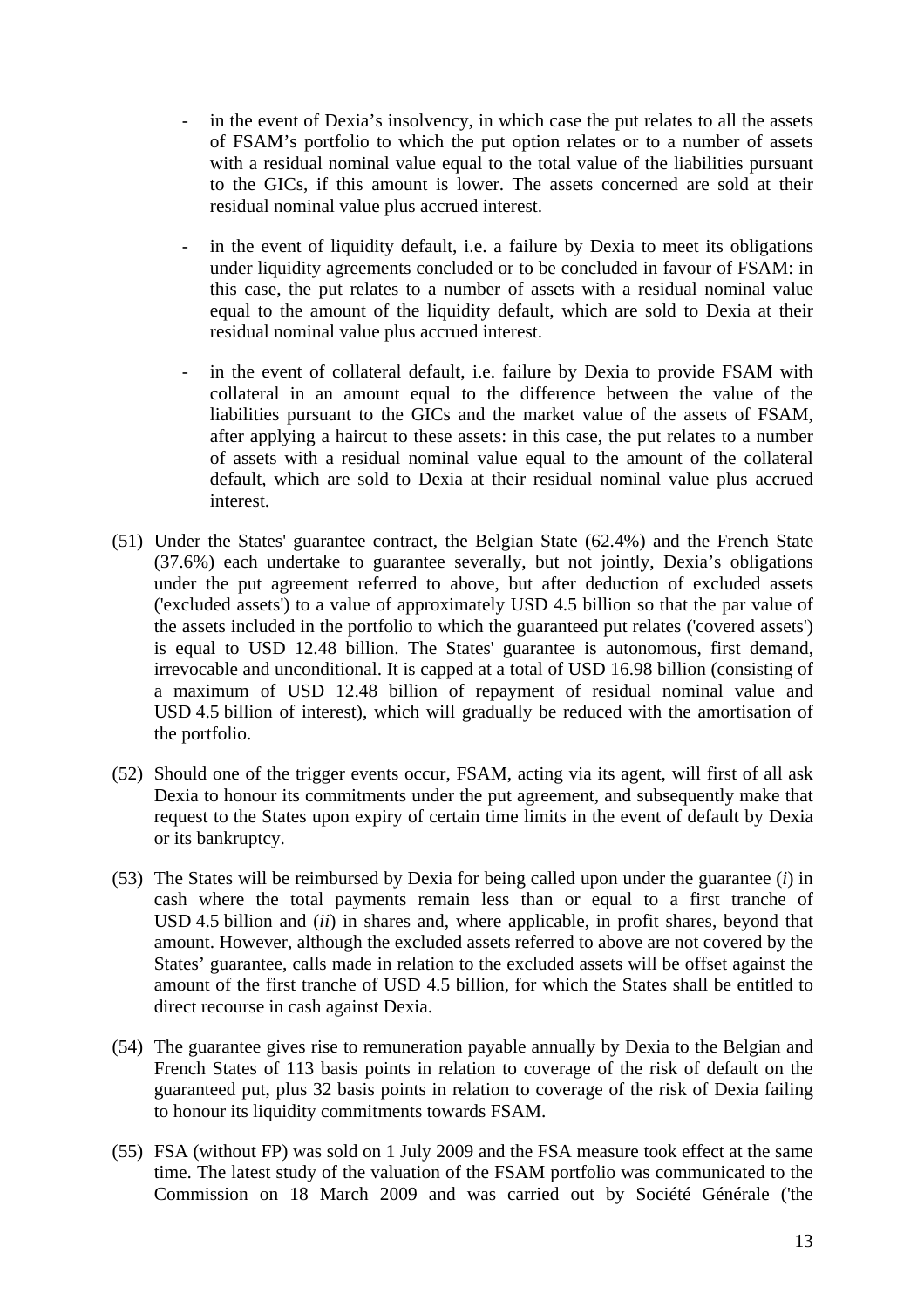consultant'), the independent expert appointed by the Belgian State, on the basis of the data as at 31 January 2009.

### (56) Table 1 below shows the key data of the FSAM portfolio.

|                                | <b>Nominal value</b> |         |                   | <b>Market value</b> |                   | <b>Expected losses (baseline)</b> |                   | <b>Expected losses (stress)</b> |  |
|--------------------------------|----------------------|---------|-------------------|---------------------|-------------------|-----------------------------------|-------------------|---------------------------------|--|
| Asset categories               | In million           | As % of | In million        | As % of             | In million        | As % of                           | In million        | As % of                         |  |
|                                | <b>USD</b>           | total   | <b>USD</b>        | total               | <b>USD</b>        | total                             | USD               | total                           |  |
| RMBS standard (without 'wrap') | 10 582               | 63.8%   | [4 000-5 000]     | []                  | [1 500-2 500]     | []                                | []                | []                              |  |
| Subprime                       | 7317                 | 44.1%   | [3 000-4 000]     | []                  | $[1 000 - 1 500]$ | []                                | […]               | []                              |  |
| Alt-A                          | 2 4 2 4              | 14.6%   | [500-1000]        | []                  | $[0-1 000]$       | []                                | []                | []                              |  |
| Option ARMs                    | 694                  | 4.2%    | $[0 - 500]$       | []                  | $[0 - 500]$       | []                                | […]               | []                              |  |
| Prime                          | 147                  | 0.9%    | $[0-100]$         | []                  | $[0-10]$          | []                                | […]               | []                              |  |
| CES/HELOCs/Wrapped RMBS*       | 817                  | 4.9%    | $[0 - 500]$       | []                  | $[0 - 500]$       | []                                | […]               | []                              |  |
| <b>NIMs</b>                    | 277                  | 1.7%    | $[0-200]$         | []                  | $[0-30]$          | []                                | []                | []                              |  |
| ABS CDO                        | 36                   | 0.2%    | $[0-20]$          | []                  | $[0-40]$          | []                                | […]               | []                              |  |
| <b>CLO<sub>s</sub></b>         | 413                  | 2.5%    | $[0-400]$         | []                  | $[0 - 100]$       | []                                | […]               | []                              |  |
| <b>US Agency RMBS</b>          | 1 3 3 8              | 8.1%    | $[1 000 - 1 500]$ | []                  | $[0 - 100]$       | []                                | []                | []                              |  |
| Other                          | 3 1 1 9              | 18.8%   | [1 000-2 000]     | []                  | $[0 - 400]$       | []                                | […]               | []                              |  |
| Total                          | 16 582               | 100.0%  | [7 000-9 000]     | []                  | [2 000-3 000]     | []                                | $[3.500 - 4.500]$ | []                              |  |

#### **Table 1: Key data of the FSAM portfolio (total)**

*\* CES = Closed-end second mortgages / HELOC = Home equity line of credit*

- (57) The portfolio mainly comprises 'US RMBS standard', accounting for nearly 64%, and more specifically 'subprime' securities (44% of the portfolio) and 'Alt-A' (15% of the portfolio). To a lesser extent, the portfolio is also exposed to 'US Agency RMBS' (8% of the portfolio) and to securities enhanced by monoline insurers. The nominal value of the portfolio was USD 16.6 billion at 31 January 2009 and its average market value at the same date was [42.2-54.3]% of the nominal value, i.e. USD [7-9] billion. The expected losses, in a baseline scenario, amounted to USD [2-3] billion, whereas in a stress scenario they were estimated at USD [3.5-4.5] billion. The real economic value ('REV') at 31 January 2009 was USD [13.6-14.6] billion under the baseline scenario and USD [12-13] billion under a stress scenario.
- (58) Table 2 below shows the key data of the FSAM portfolio, after deduction of the excluded assets:

|                                |            | <b>Nominal value</b> |               | <b>Market value</b> |                   | Expected losses (baseline) Expected losses (stress) |                   |         |  |
|--------------------------------|------------|----------------------|---------------|---------------------|-------------------|-----------------------------------------------------|-------------------|---------|--|
| <b>Asset categories</b>        | In million | As % of              | In million    | As % of             | In million        | As % of                                             | In million        | As % of |  |
|                                | <b>USD</b> | total                | <b>USD</b>    | total               | <b>USD</b>        | total                                               | <b>USD</b>        | total   |  |
| RMBS standard (without 'wrap') | 9755       | 79.9%                | [3 500-4 000] | []                  | $[1 500 - 2 500]$ | []                                                  | […]               | []      |  |
| Subprime                       | 6544       | 53.6%                | [2 500-3 000] | II                  | $[1 000 - 1 500]$ | []                                                  | […]               | []      |  |
| Alt-A                          | 2 3 7 1    | 19.4%                | [500-1000]    | []                  | $[0-1 000]$       | l…]                                                 | []                | ŀ…J     |  |
| Option ARMs                    | 693        | 5.7%                 | $[0 - 500]$   | []                  | $[0 - 500]$       | []                                                  | []                | []      |  |
| Prime                          | 147        | 1.2%                 | $[0-100]$     | []                  | $[0-10]$          | []                                                  | […]               | []      |  |
| CES/HELOCs/Wrapped RMBS*       | 817        | 6.7%                 | $[0 - 500]$   | []                  | $[0 - 500]$       | []                                                  | $[]$              | []      |  |
| <b>NIMs</b>                    | 276        | 2.3%                 | $[0-200]$     | []                  | $[0-30]$          | []                                                  | […]               | []      |  |
| ABS CDO                        | 36         | 0.3%                 | $[0-20]$      | []                  | $[0-40]$          | []                                                  | []                | []      |  |
| <b>CLOs</b>                    | 413        | 3.4%                 | $[0 - 400]$   | []                  | $[0-100]$         | []                                                  | []                | []      |  |
| Other                          | 909        | 7.4%                 | $[200 - 600]$ | []                  | $[0 - 400]$       | []                                                  | $[]$              | []      |  |
| Total                          | 12 205     | 100.0%               | [4 500-5 500] | []                  | [2 000-3 000]     | []                                                  | $[3.500 - 4.500]$ | []      |  |

#### **Table 2: Key data of the FSAM portfolio (after deduction of the excluded assets)**

*\* CES = Closed-end second mortgages / HELOC = Home equity line of credit*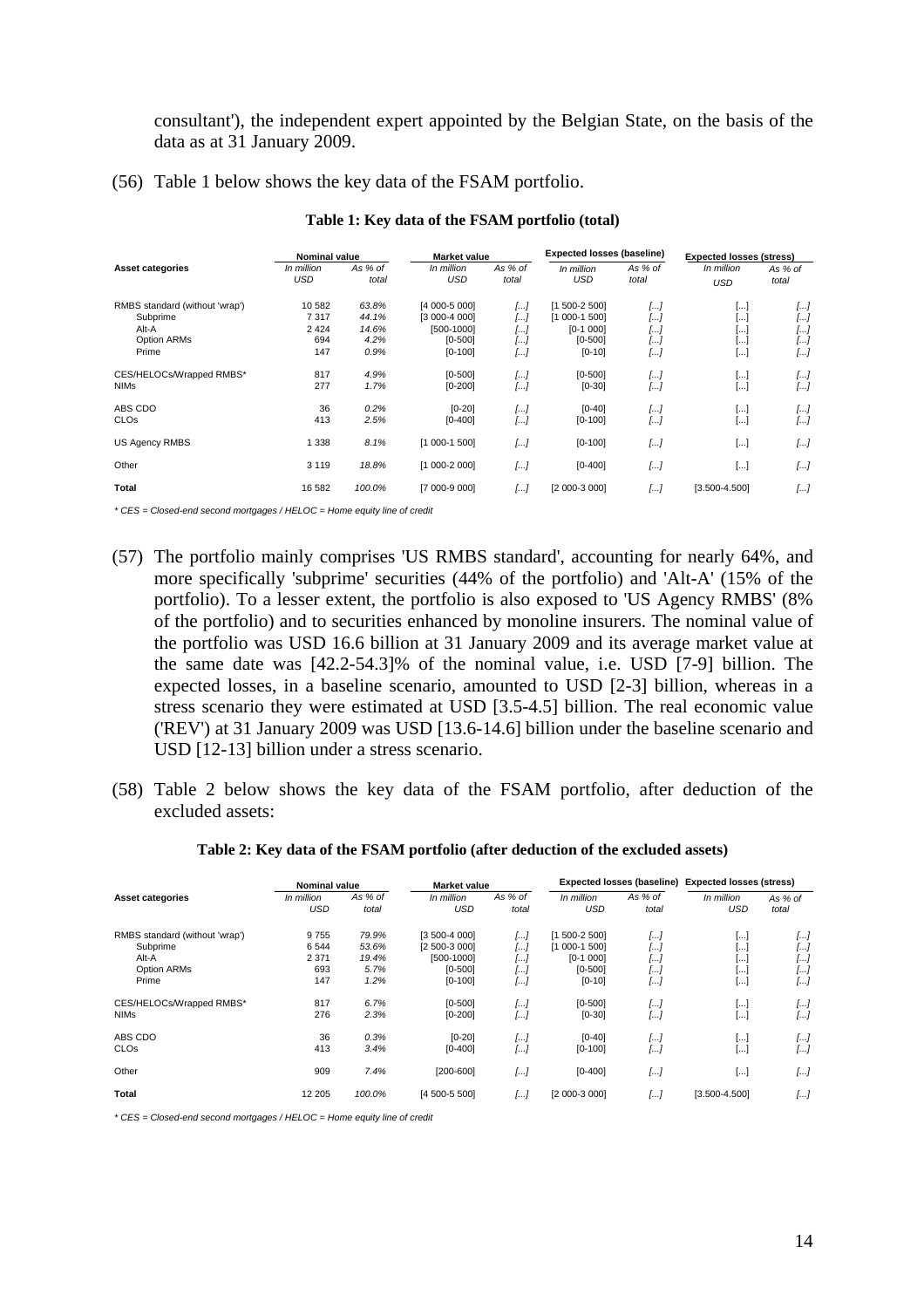(59) Net of excluded assets, the nominal value of the portfolio was USD 12.2 billion at 31 January 2009 and its average market value at the same date was [36.9-45.1]% of the nominal value, i.e. USD [4.5-5.5] billion. The expected losses, under a baseline scenario, amounted to USD [2-3] billion, whereas under a stress scenario they were estimated at USD [3.5-4.5] billion. The REV at 31 January 2009 was USD [9.2-10.2] billion under a baseline scenario and USD [7.7-8.7] billion under a stress scenario.

# **IV. THE RESTRUCTURING PLAN**

- (60) The restructuring plan aims to refocus Dexia's activities on its principal business lines and markets (that is to say, PWB and RCB activities in France, Belgium and Luxembourg); to reduce its risk profile and leverage; and to restore balance in its liquidity profile. This includes, in particular, abandoning, reducing and selling certain activities and the introduction of two separate internal reporting lines, one relating to traditional banking activities ('core division'), comprising the bulk of the PWB and RCB activities, representing 72% of Dexia's total balance sheet at end-2009, and the other relating to the activities in run-off called the 'Legacy Portfolio Management Division' ('LPMD'), mainly comprising the bond portfolio and, more marginally, international PWB activities, representing 28% of Dexia's total balance sheet at end-2009. The improvement in the liquidity profile is achieved by reducing market and short-term funding and increasing the average maturity of the funding and through recourse to more stable funding (retail and commercial deposits and mortgage bonds).
- (61) The restructuring plan consists of a series of measures already put in place by Dexia and behavioural and structural measures which Dexia will have to implement during the restructuring period, under the supervision of the Member States concerned which have undertaken to ensure that they are observed.
- (62) Together, these measures allow a 35% reduction in Dexia's total balance sheet at 31 December 2014, compared to 31 December 2008, taking account of new turnover.

### **4.1 Restoration of the long-term viability under normal and stress conditions**

- (63) The Member States concerned have communicated detailed information to the Commission on the business model of the bank. This information provides details notably on the following:
	- group business plan for the period from 2009 to 2011 and projections of certain balance sheet and profit and loss account data to 2014 and 2017;
	- volumes and margins of outstanding amounts and new turnover by business line (PWB, RCB and other) and by geographical area, from 2009 to 2011;
	- volumes and average costs of funding the group by source of funding (repos, guaranteed and unguaranteed bonds, mortgage bonds, deposits and other).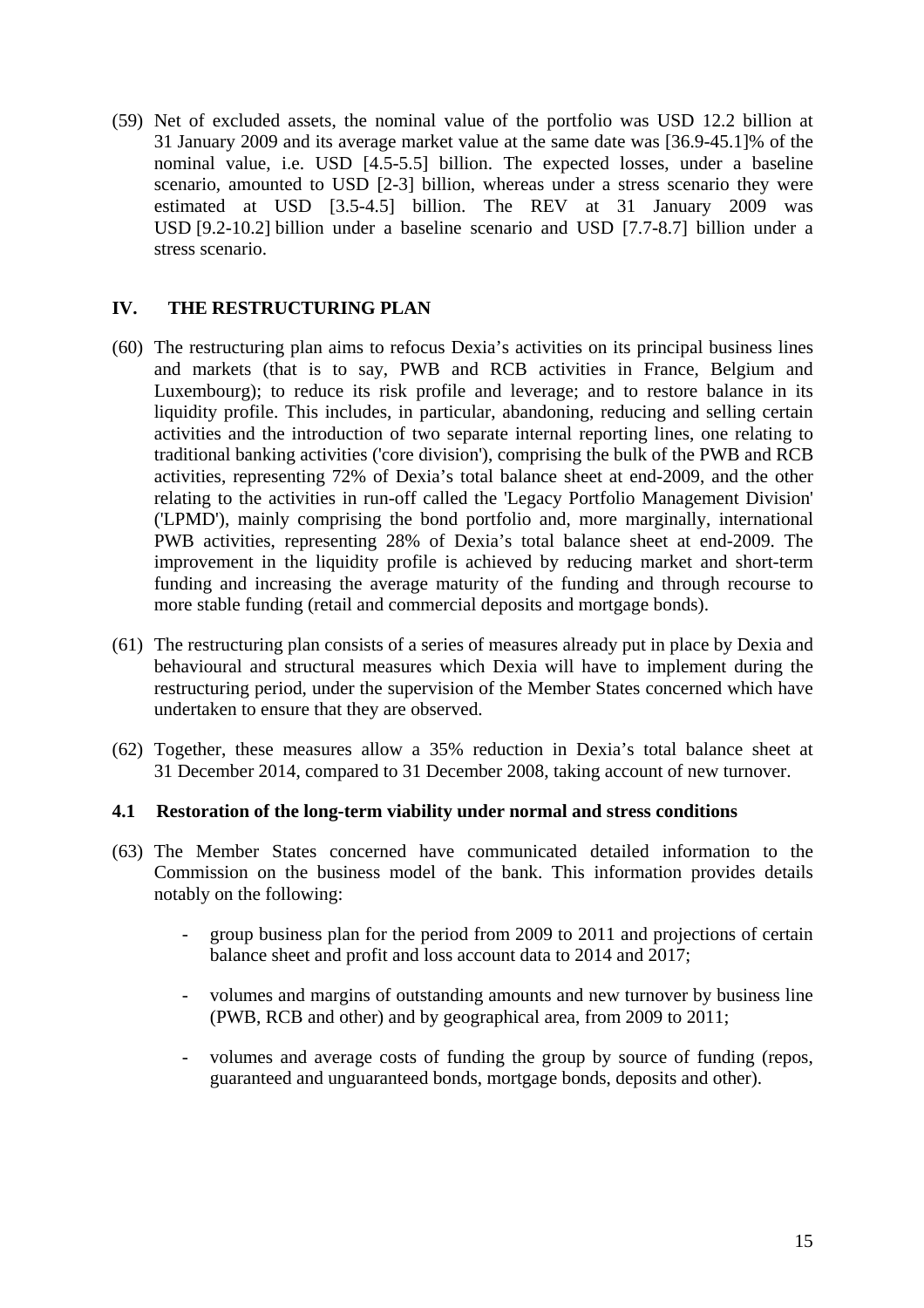(64) On the basis of this information, Dexia forecasts positive results throughout the restructuring period, from 2009 to 2014, and a Core Tier 1 ratio of between 11% and 15%. Table 3 below shows Dexia's projected results and Core Tier 1 ratio for each year from 2009 to 2014.

| Million EUR and %        | 2009 | 2010                     | 2011                    | 2012   | 2013                    | 2014                     |
|--------------------------|------|--------------------------|-------------------------|--------|-------------------------|--------------------------|
| <b>Core division</b>     |      |                          |                         |        |                         |                          |
| Net results before tax   |      |                          |                         |        |                         | ا ۱۰۰۰                   |
| <b>LPD</b>               |      |                          |                         |        |                         |                          |
| Net results before tax   | l l  | $\lfloor \ldots \rfloor$ | $\left  \ldots \right $ | ا …ا   | […]                     | $\lfloor \ldots \rfloor$ |
| <b>Total Dexia group</b> |      |                          |                         |        |                         |                          |
| Net results before tax   | ا…ا  | $\left[\ldots\right]$    | $\left  \ldots \right $ | ا …ا   | $\left[ \ldots \right]$ | $\left[\ldots\right]$    |
| Core Tier 1 ratio        | ا …  | ا…ا                      | ا ا                     | ا ۱۰۰۰ | ا …                     |                          |

**Table 3: Dexia's projected results and Core Tier 1 ratio during the restructuring period** 

- (65) The Member States concerned also provided three types of stress simulations to establish the group's resilience to external shocks.
- (66) The first type of stress test carried out by Dexia aimed to test the group's resilience, until 2011, to the following variables: (i) GDP growth rate in various countries, (ii) three-month and five-year interbank rates and (iii) exchange rates of certain foreign currencies. With regard to the growth rate, hypotheses were drawn up for a baseline scenario and a stress scenario in line with the hypotheses used for other similar exercises recently conducted in Europe. The results of the stress test, as carried out by Dexia, suggest that the group would remain in profit in 2010 and 2011, even in a stress scenario. The pre-tax profit would amount to EUR […] million in 2010 and EUR […] million in 2011.
- (67) The second type of stress test carried out by Dexia was designed to test the resilience of the group to a rise in its market funding costs over a year of (i) 100 basis points and (ii) 200 basis points. The results of the stress test, as carried out by Dexia, indicate that the impact on the results of the group can be evaluated at EUR […] million, in the case of its funding costs rising by 100 basis points, and EUR […] million in the case of its funding costs rising by 200 basis points.
- (68) The third type of stress test carried out by Dexia was designed to test the group liquidity and more specifically the group liquidity position in exceptional circumstances, by comparing the liquidity potentially required with the liquidity potentially available in such circumstances. The stress test horizon is one month. The scenario applied combines the impact of an idiosyncratic shock linked to Dexia and the consequences of a general liquidity crisis. This liquidity stress test was undertaken both by Dexia and by its supervisory authority (the Banking, Finance and Insurance Commission, 'CBFA').  $\left[\ldots\right]$ <sup>11</sup>  $\left[\ldots\right]$ .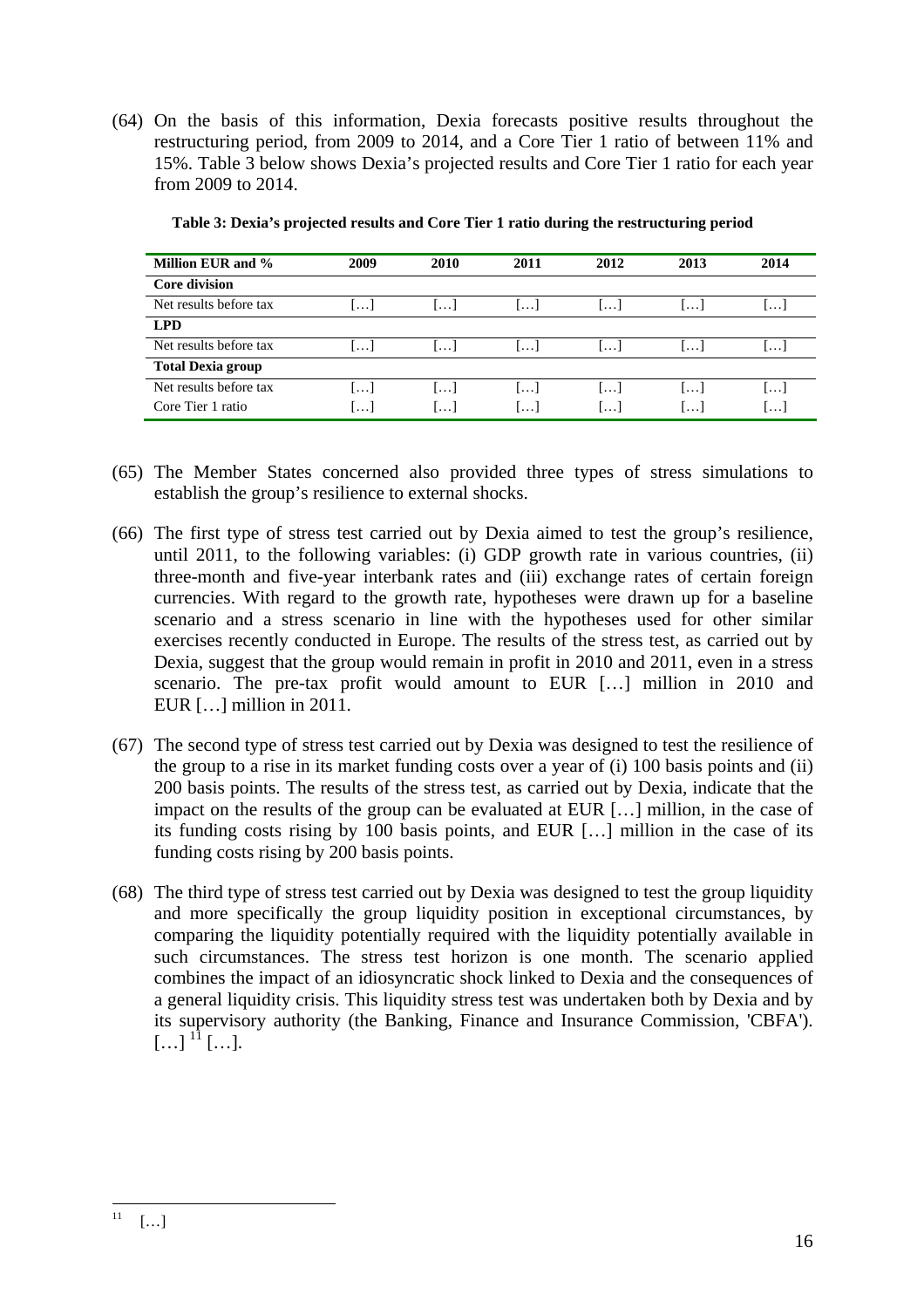# <span id="page-16-0"></span>**4.2 Behavioural commitments**

- (69) The restructuring plan, notified on 9 February 2010, consists firstly in reducing short-term funding, lengthening the average maturity of long-term funding and increasing the group's stable sources of funding. In this respect, the Member States concerned undertake to ensure that Dexia complies with three quantitative funding ratios.
	- Dexia is to maintain the 'short-term funding<sup>12</sup>/total balance sheet' ratio at 30% at 31 December 2009, at a level below or equal to 23% at 31 December 2010, below or equal to 20% at 31 December 2011, below or equal to 14% at 31 December 2012, below or equal to 13% at 31 December 2013 and below or equal to 11% at 31 December 2014.
	- Dexia is to lengthen the maturity of its funding by maintaining the average life of the liabilities of the group<sup>13</sup> at a level exceeding or equal to the levels shown in Table 4 below:

| 31/12/09 | 31/12/10 | 31/12/11 | 31/12/12 | 31/12/13 | 31/12/14 |
|----------|----------|----------|----------|----------|----------|
| $\cdots$ | .        | $\cdots$ | $\cdots$ | $\cdots$ | $\cdots$ |

| 31/12/09 | 31/12/10 | 31/12/11 | 31/12/12 | 31/12/13 | 31/12/14 |
|----------|----------|----------|----------|----------|----------|
|          |          |          |          |          |          |

**Table 4: Trend in the average life of Dexia's liabilities (in years)** 

- Dexia is to increase its stable sources of funding: a ratio is calculated, with the numerator equal to the sum of the funding in the form of mortgage bonds and the funding in the form of RCB and PWB commercial deposits and with the denominator equal to the sum of all Dexia's assets. This ratio, equal to 36% at 31 December 2009, must be above or equal to 40% at 31 December 2010, above or equal to 45% at 31 December 2011, above or equal to 53% at 31 December 2012, above or equal to 55% at 31 December 2013 and above or equal to 58% on 31 December 2014.
- An independent expert is to verify compliance with these three funding ratios every six months.
- <span id="page-16-1"></span>(70) Dexia rules out lending to its PWB customers at a level of risk-adjusted return on capital ('RAROC') below 10%. The RAROC is calculated as the ratio between the net margin after tax and the economic capital.<sup>14</sup>
	- The gross margin is the difference between the margin invoiced to the customer (expressed in basis points above the IBOR reference rate) and Dexia's funding

 $12$ 12 The short-term funding consists of: repo operations (sale and repurchase agreements) of all kinds (with the central banks, bilateral or triparty), certificates of deposit and commercial paper, interbank deposits, fiduciary deposits, central bank deposits and other wholesale funding.<br><sup>13</sup> The group's liabilities included in this ratio comprise: (i) the long-term stock of mortgage bonds issued by

the group and issues in EMTN format (guaranteed, unguaranteed and placed on the interbank market or via the retail banking network) and (ii) the short-term stock of all the short-term funding included in the balance sheet of the group.<br><sup>14</sup> The economic capital is calculated according to the methodology of the Basel Committee on Banking

Supervision (see: 'International Convergence of Capital Measurement and Capital Standards: a Revised Framework' (June 2006)).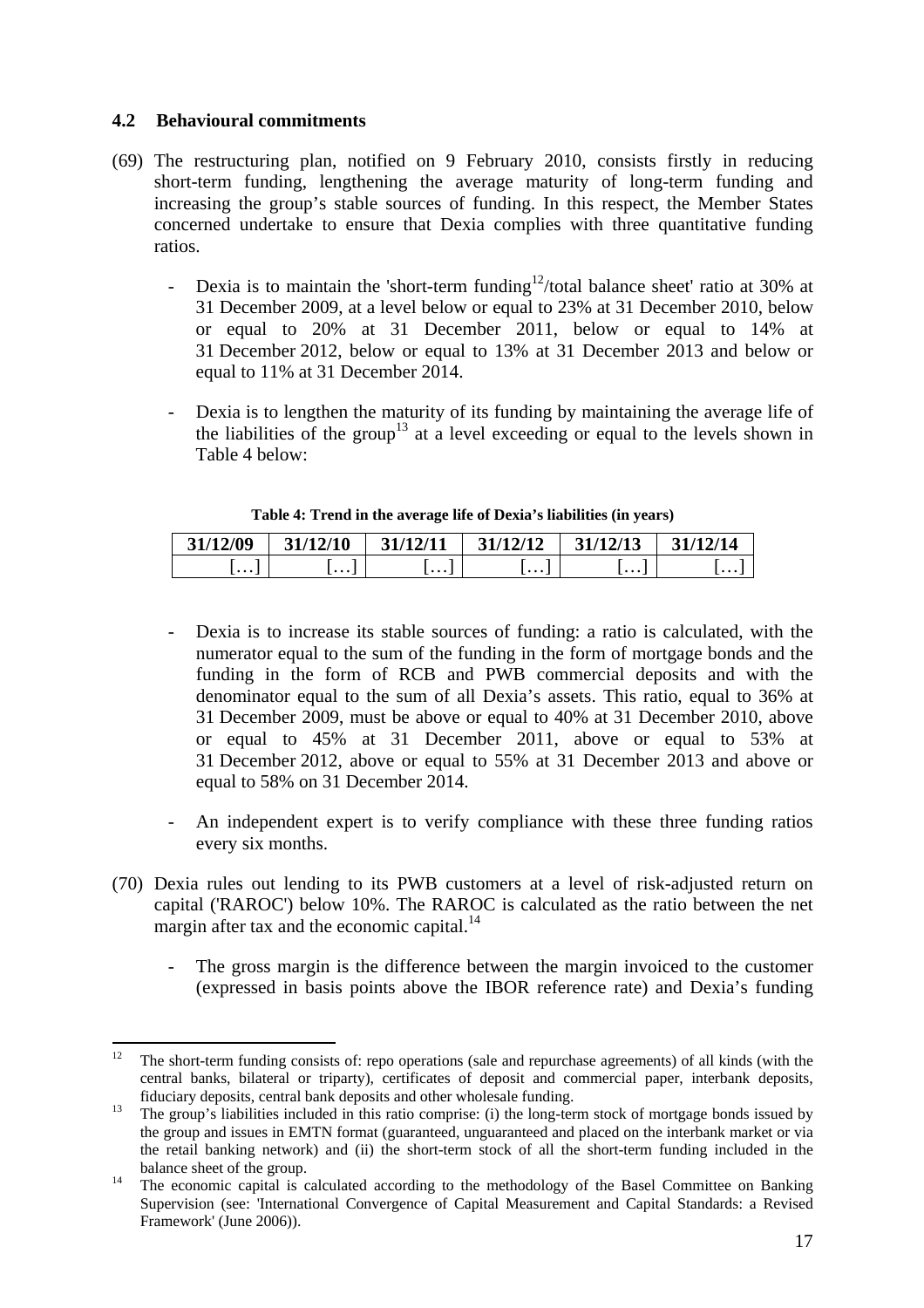cost (expressed in basis points above the IBOR reference rate) represented by the internal transfer price.

- The internal transfer price reflects the estimated cost of Dexia's new funding, taking account of the characteristics (maturity, eligibility for funding by mortgage bonds, etc.) of the loans to PWB customers.
- The net margin is equal to the gross margin less (i) costs of all kinds (overheads, salary costs, operating costs, amortisation and depreciation, etc.) estimated on the basis of the observation of the costs of lending to PWB customers, (ii) cost of average risk calculated for each transaction in accordance with the Basel II methodology (cost of average risk over a long period) and (iii) a tax charge.
- An independent expert verifies every six months that the RAROC reflects the costs of the PWB division, that the commitment referred to above to comply with a minimum RAROC of 10% for the PWB activity is observed and that the methodology and calculation of the RAROC and its components are correct.
- (71) Dexia is to end the intra-group finance currently made available to its Turkish subsidiary DenizBank by 30 June 2011 at the latest and will not grant it any new financing until 31 December 2014.
- (72) By 30 June 2010, Dexia is to set up an LPMD reporting line. The assets assigned to this line are to be placed in run-off or sold. These assets are:
	- the credit spread portfolio (CSP) and public sector portfolio (PSP) (estimated at approximately EUR 134 billion at 31 December 2009);
	- the financial products portfolio of FSAM assets retained by Dexia (estimated at approximately EUR 10.7 billion at 31 December 2009) and
	- the non-core PWB loans portfolio (estimated at approximately EUR 17 billion at 31 December 2009).

All guaranteed funding raised by Dexia will be allocated to this line.

- (73) Dexia is to limit new annual PWB turnover to EUR 12 billion in 2009, EUR 15 billion in 2010 and EUR 18 billion from 2011 to 2014.
- (74) Dexia is to reduce its operating costs by 15% by 31 December 2012.
- (75) Dexia is to reduce its trading activities (44% reduction in terms of value of the average annual risk, which amounted to EUR 126 billion in 2008) and to end its proprietary trading activities from the date of this Commission decision.
- (76) With immediate effect from the date of the Commission decision, Dexia is to definitively waive the Dexia BIL EUR 376 million convertible bond, which Luxembourg had undertaken to subscribe to in September 2008.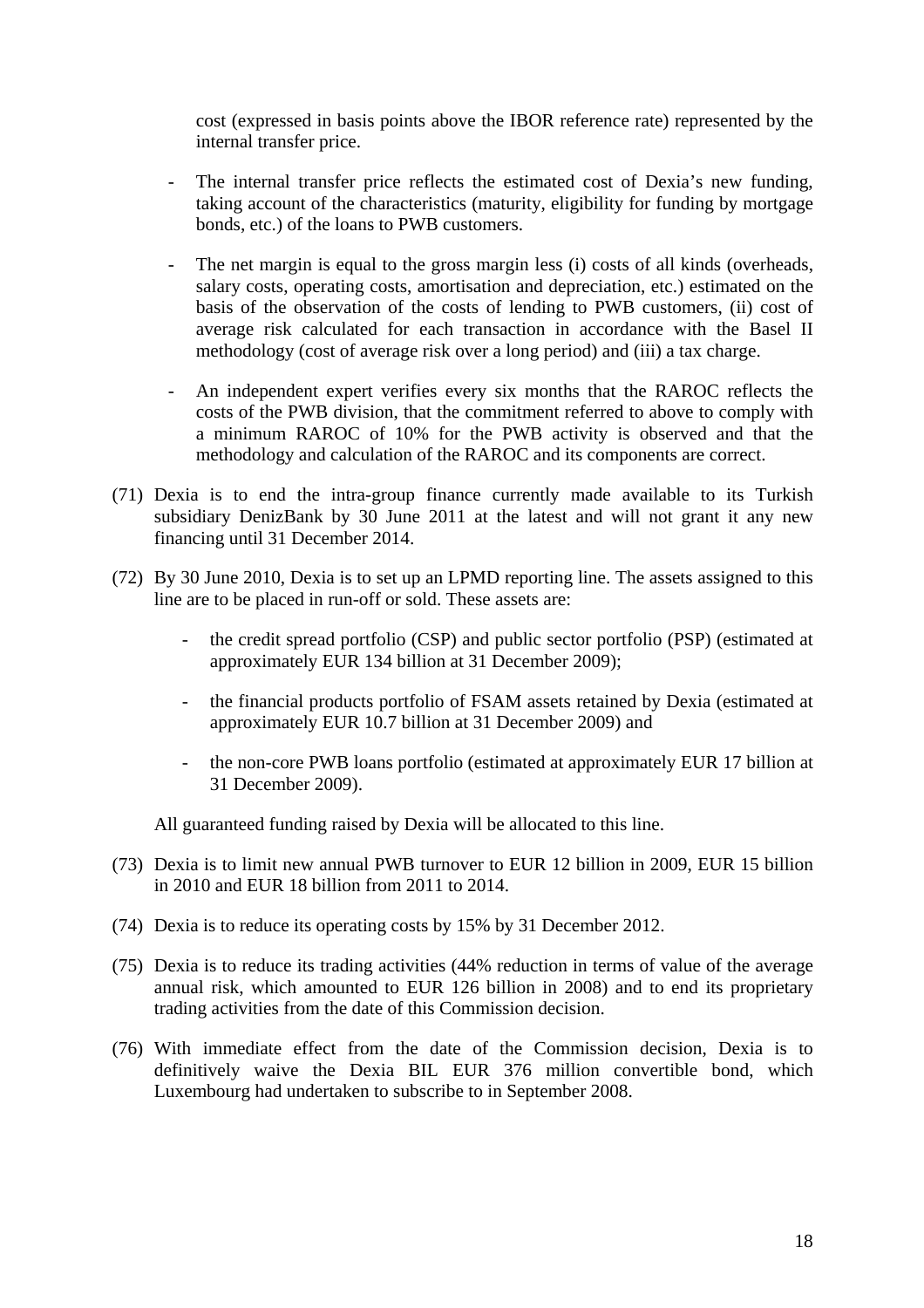- (77) Dexia's recourse to the guarantee on funding by the Member States concerned is limited by the following conditions:
	- end of the guarantee for all deposit contracts concluded from 31 March 2010;
	- end of the guarantee on funding for all short-term issues (at less than one year) from 31 May 2010;
	- end of the guarantee on funding for all (including long-term) issues or contracts concluded from 30 June 2010;
	- the total outstanding amounts guaranteed may at no time exceed EUR 100 billion;
	- during the period covered by the guarantee, Dexia will pay the Member States concerned additional remuneration on any amount exceeding the following thresholds of outstanding amounts guaranteed:

| Table 5: Additional remuneration payable on exceeding the amount of bond liabilities guaranteed |  |  |  |
|-------------------------------------------------------------------------------------------------|--|--|--|
|-------------------------------------------------------------------------------------------------|--|--|--|

| Threshold/tranche (outstanding)<br>amount guaranteed in EUR<br>billion) | 60-70 | 70-80 | 80-100 |
|-------------------------------------------------------------------------|-------|-------|--------|
| Additional remuneration for<br>excess (in basis points)                 | $+50$ | $+65$ | +80    |

- (78) Until 31 October 2014, Dexia will not use its status as a bank with a guarantee by the Member States concerned for commercial advertising purposes and will not use the guarantee for purely arbitrage transactions.
- (79) Until 31 December 2011, Dexia SA and the subsidiaries over which it exercises exclusive or joint control will not make any acquisition of more than 5% of the share capital of other credit institutions or investment firms or insurance companies, unless authorised to do so by the Commission. This commitment does not impede the acquisition by Dexia, subject to the prior agreement of the Commission, of a holding, as remuneration for a contribution of holdings or business activities carried out as part of a divestment or pooling (by merger or contribution) of assets or business activities, provided that, in such a case, this holding does not confer on Dexia the exclusive or joint control of the entity receiving the contribution or resulting from the merger. Dexia will inform the Commission in advance of any acquisition plans, including any plans considered by undertakings over which Dexia exercises joint control.
- (80) Until 31 December 2014, Dexia will limit the amount of:
	- any form of dividends distributed by Dexia SA in respect of its ordinary shares and
	- any discretionary early repayment or payment of coupons on hybrid Tier 1 instruments or Tier 2 instruments (i) issued by entities over which Dexia has exclusive control (ii) held by persons or entities other than Dexia SA and its subsidiaries and (iii) the payment or exercise of which is discretionary by virtue of the contractual provisions covering these instruments,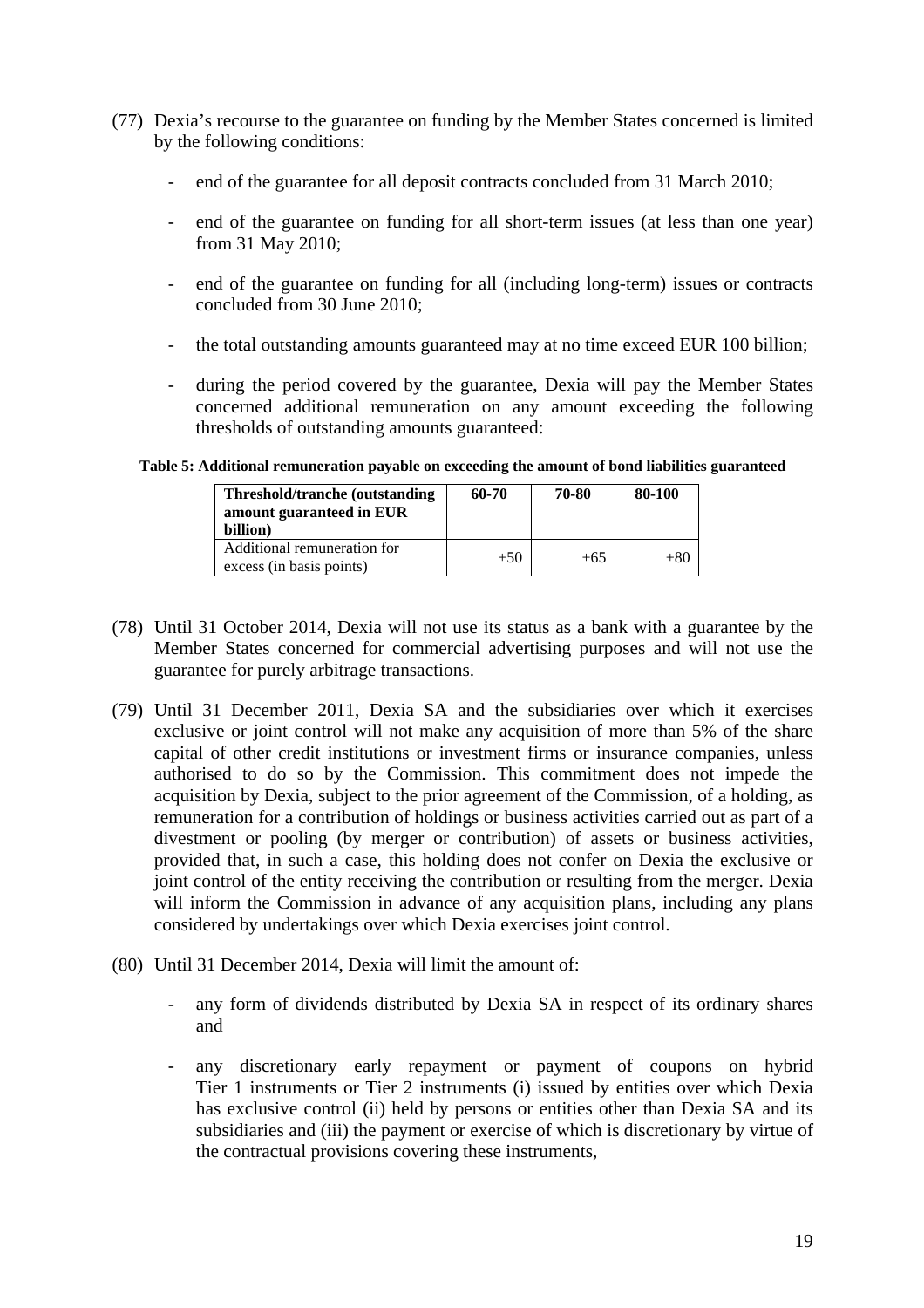so that, after the distribution or the payment under consideration (and taking account of any payments which have become mandatory on account of the payment of a dividend in respect of ordinary shares), Dexia's Core Tier 1 (calculated by reference to the latest consolidated annual accounts prepared in accordance with IFRS)

remains above or equal to the level below:

| 2/2009<br>31/ | /2010 | /201     | 10010    | 2/2013   |   |
|---------------|-------|----------|----------|----------|---|
| 10.7%         | 0.6%  | $\cdots$ | $\cdots$ | $\cdots$ | . |

- and remains above or equal to the sum of (i) 12.5% of the risk-weighted assets of the Legacy Portfolio Management Division and (ii) 9.5% of the risk-weighted assets of the other activities of the group (the 'Core Division').
- (81) The commitment mentioned under recital (80):
	- is without prejudice to the distributable profit requirement (within the meaning of Article 617 of the Belgian Companies Code) at Dexia level;
	- is without prejudice to the operations which Dexia will be required to undertake in respect of hybrid Tier 1 or Tier 2 instruments legally or by virtue of contracts concluded before 1 February 2010 and
	- may be revised in the event of significant change in the definition of the prudential own funds and accounting standards applicable to Dexia.
- (82) Moreover, without prejudice to the operations which Dexia may be legally required to undertake in respect of hybrid Tier 1 or Tier 2 instruments legally or by virtue of contracts concluded before 1 February 2010, Dexia shall refrain until 31 December 2011 from:
	- making any payments of coupons on hybrid Tier 1 or Tier 2 instruments held by persons or entities other than Dexia SA and its subsidiaries, the payment of which is discretionary by virtue of the contractual provisions covering these instruments;
	- approving or voting in favour of the payment of any form of dividend by any entity over which Dexia SA directly or indirectly exercises exclusive control (including entities which it fully owns) when such a payment would involve an obligation to pay a coupon on hybrid Tier 1 or Tier 2 instruments held by persons other than Dexia SA and its subsidiaries; and
	- exercising a discretionary early repayment option for the hybrid Tier 1 or Tier 2 instruments referred to in the first indent above.
- (83) Dexia SA will refrain from the distribution of dividends on ordinary shares until 31 December 2011. This prohibition will not apply to distributions of dividends made entirely by the allocation of new shares, provided that the amount of these distributions is (i) in accordance with recital (80) and (ii) below or equal to 40% of the net result made by Dexia SA for the financial year 2009 as regards the distributions made in 2010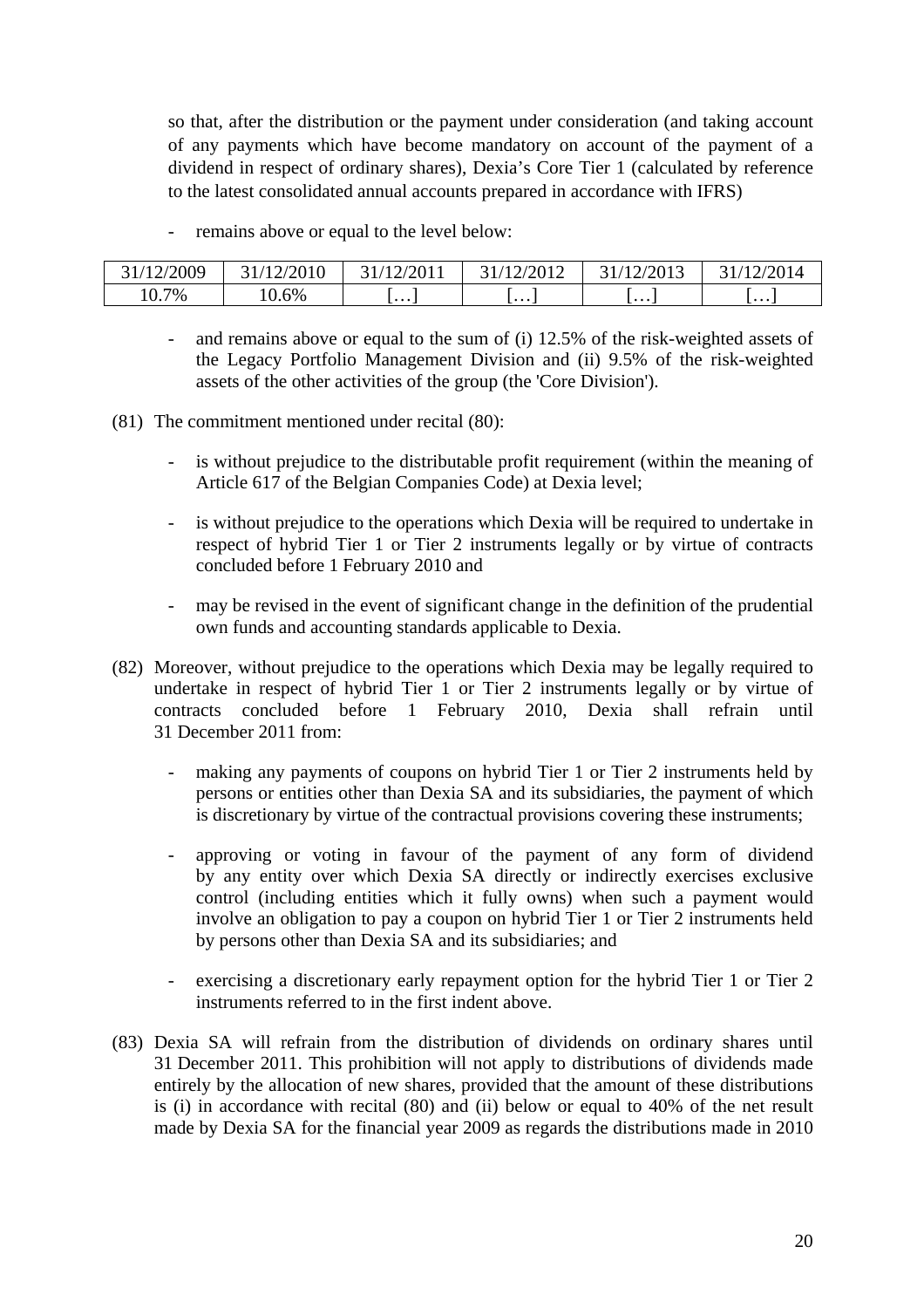and below or equal to 40% of the net result made by Dexia SA for the financial year 2010 with regard to the distributions made in  $2011$ .<sup>15</sup>

- (84) In this respect, it should be recalled that, under commitments entered into by the Member States concerned in the context of the Commission decision of 30 October 2009 extending the guarantee, since the date of that decision and until the date of the present decision, Dexia is required to refrain from:
	- (i) declaring any interim dividends or proposing to the Dexia SA General Meeting of Shareholders the payment of any form of dividend to Dexia SA shareholders;
	- (ii) approving or voting in favour of the payment of any form of dividend by entities over which Dexia SA directly or indirectly exercises exclusive control but does not fully own, directly or indirectly;
	- (iii) approving or voting in favour of the payment of any form of dividend by any entity over which Dexia SA directly or indirectly exercises exclusive control (including entitles which it fully owns) when such a payment would involve an obligation to pay a coupon on hybrid Tier 1 instruments or perpetual Upper Tier 2 instruments held by persons or entities other than Dexia SA and its subsidiaries;
	- (iv) making any payments of coupons on hybrid Tier 1 instruments or perpetual Upper Tier 2 instruments held by persons or entities other than Dexia SA and its subsidiaries, the payment of which is discretionary by virtue of the contractual provisions covering these instruments. However, if non-payment were likely to lead to suspension of payment of dividends by Dexia SA with respect to the 2009 results, the above prohibition may not apply provided that Dexia has informed the Commission in advance and the Commission has approved the payment of the coupon on an *ad hoc* basis; or
	- (v) exercising a discretionary early repayment option for the hybrid instruments referred to in points (iii) and (iv) of this recital.
- (85) With a view to boosting competition and transparency still further regarding local authorities' bank loans, France undertakes to ensure that the local authorities develop their competitive procurement practices when procuring money or capital. The State will expressly issue recommendations along these lines to the local and regional authorities before the end of 2010, concerning both bank finance and the use of complex financial products. These recommendations will stress the inherent economic interest, in this sector, of implementing competitive procurement measures and will indicate the different practical arrangements under which these measures can be implemented. The good practices advocated will provide for the public nature of the competitive procurement for the largest borrowings. These recommendations will be brought to the attention of the departments responsible for providing the local and regional authorities in particular with assistance and advice. If these recommendations were to prove insufficient to ensure by 2013 the generalisation of transparent,

<sup>15</sup> 15 The Member States concerned communicated to the Commission a letter from Dexia dated 12 February 2010 confirming that there are no hybrid subordinated debt securities issued by the entities of the group with terms and conditions providing for a coupon payment obligation ('coupon pusher'), assuming that Dexia SA would make payment of a dividend in shares, with the sole exception of the issue of EUR 500 million by Dexia Funding Luxembourg SA in 2006 (ISIN code: XS0273230572).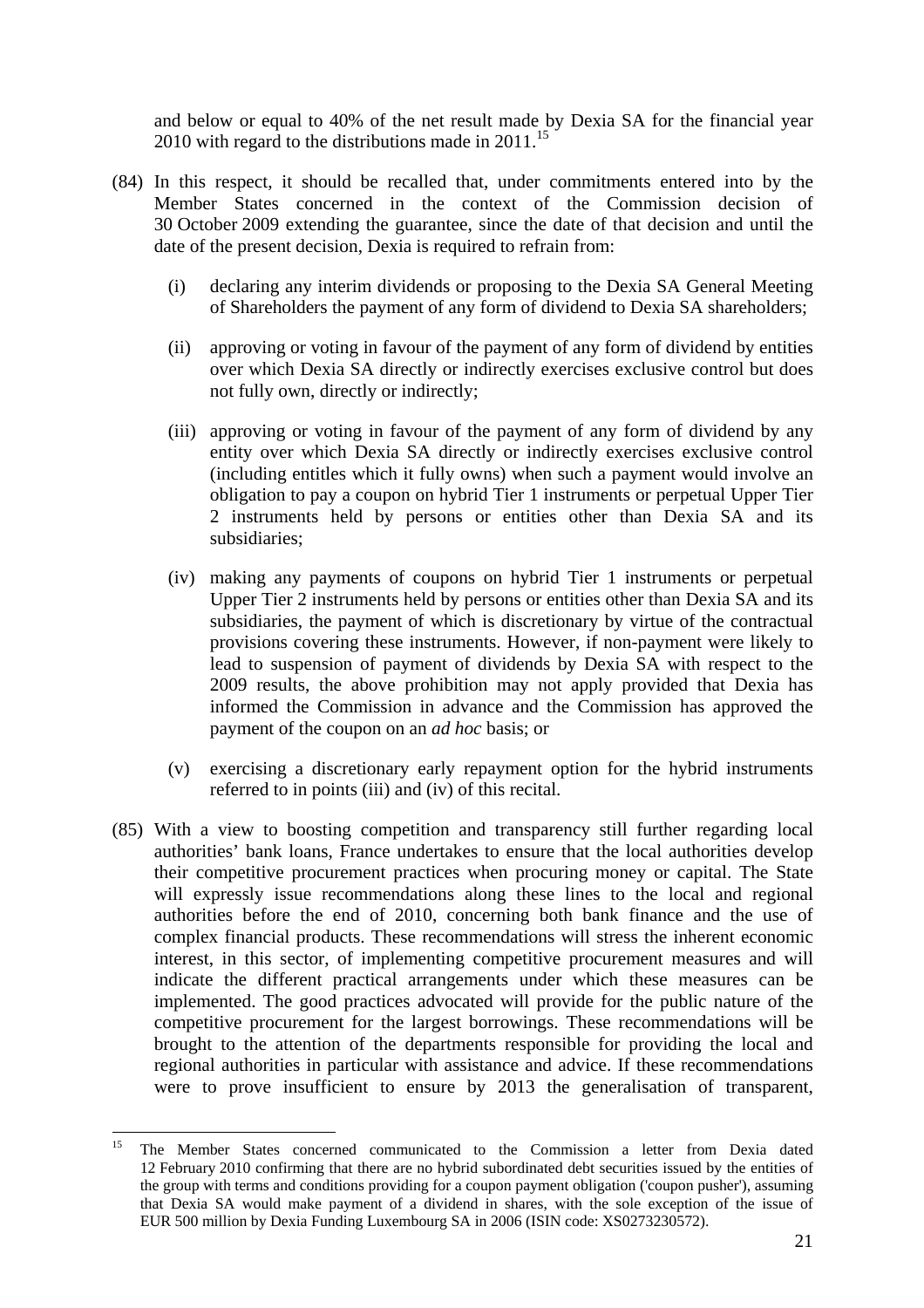non-discriminatory calls for tender by the local authorities for bank finance, France undertakes to make proposals for legally binding measures to this effect.

(86) With a view to boosting competition and transparency still further regarding local authorities' bank loans, the Belgian Government, in agreement with the Regions, undertakes to monitor the publication by the contracting authorities of contract award notices relating to the financing of the local public authorities.

### <span id="page-21-0"></span>**4.3 Divestments and run-offs**

- (87) Dexia is undertaking the divestment of assets listed in this recital:
	- (a) divestment or stock exchange flotation of the 70% stake held by the group in its Italian subsidiary, Crediop, by 31 October  $2012$ ;<sup>16</sup>
	- (b) divestment by 30 June 2010 of DEP, French subsidiary of Dexia Insurance Belgium ('DIB'), which operates in the fields of life assurance and collective insurance. The sales agreement was signed on 9 December 2009 and the sale should be completed during the first half of 2010;
	- (c) divestment or stock exchange flotation by 31 December 2010 of Dexia's 51% stake in AdInfo, a subsidiary active in the provision of IT services to local authorities in Belgium;
	- (d) divestment of Dexia's stake in SPE, a Belgian energy undertaking, by 31 December 2010;
	- (e) divestment of Dexia's 20% stake in Crédit du Nord (this divestment took place on 11 December 2009);
	- (f) closure by 2010 of about 80 branches in Belgium under the new group distribution model;
	- (g) cessation of the following activities of RCB International:
		- (i) the divestment of Experta Jersey, the run-off of Dexia 'Private Bank' (PB) Jersey, the cessation of Montevideo's PB activities, the cessation of the PB development project in Singapore, the cessation of the consumer finance project in Russia and the cessation of the activities of Dexia Asset Management ('DAM') in the countries of Central and Eastern Europe and the divestment of the trust activities of Experta in Switzerland were carried out in 2009 and early 2010;

<sup>16</sup> Dexia will not be required to dispose of its stake in Crediop at an excessively depressed price (less than […] times the book value in 2010 and 2011 and […] times the book value in 2012).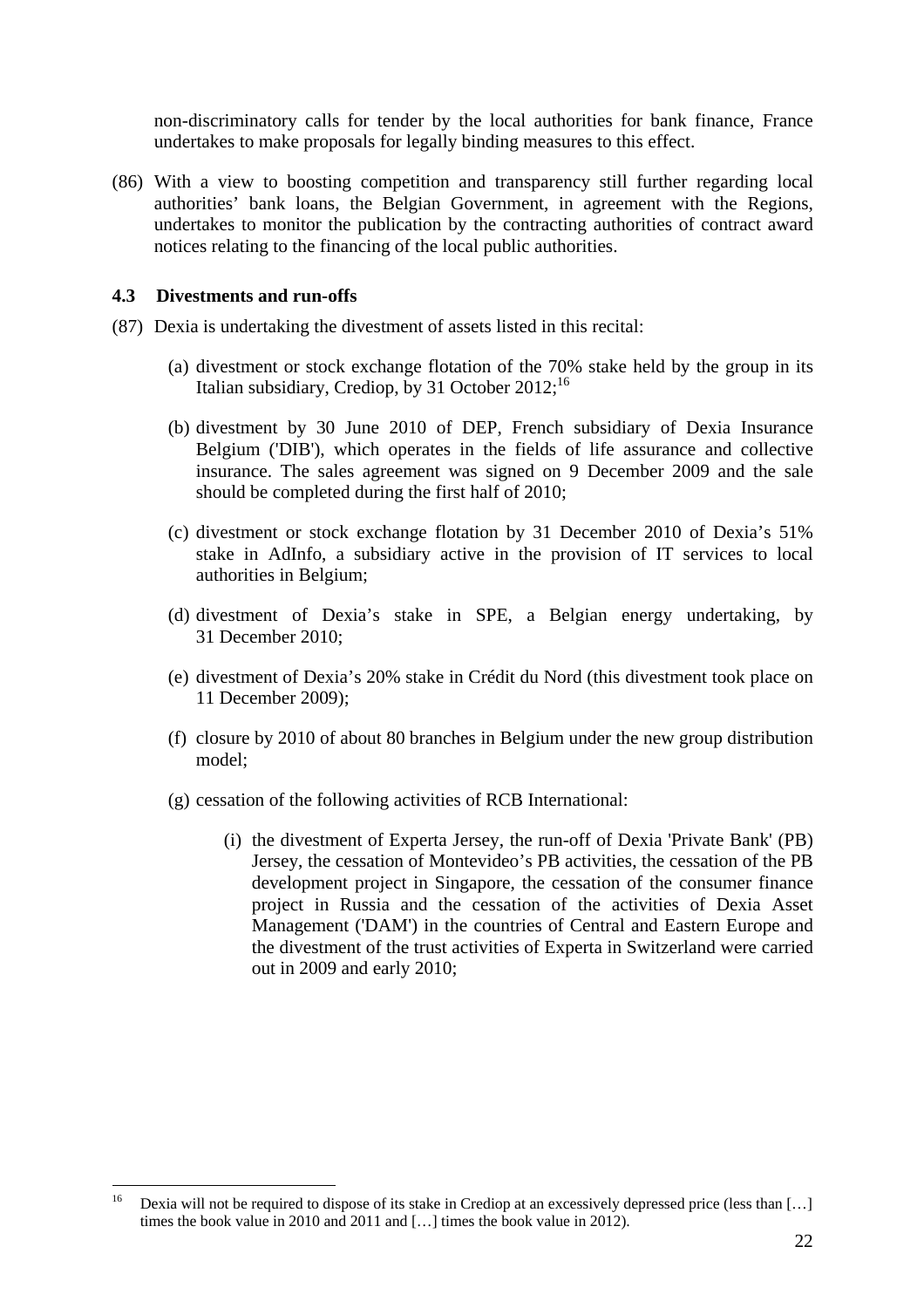- (ii) the divestment of Experta's trust activities in the Bahamas and the divestment of the Danish subsidiary of Dexia BIL by 31 December 2011;
- (h) divestment or stock exchange flotation by 31 October 2012 of Dexia's stake in the Slovak subsidiary Dexia Banka Slovensko ('DBS'); $^{17}$
- (i) cessation and run-off of the following PWB international activities:
	- (i) India: entity sold in 2009;
	- (ii) Switzerland (Dexia Public Finance Switzerland) and Sweden (Dexia Norden): closure and liquidation by 31 December 2010;

(iii)Mexico, Australia and Japan: run-off of the balance sheet;

- (j) divestment of FSA (finalised on 1 July 2009) then divestment of Dexia's holding in Assured Guaranty by 31 December 2011;
- (k) divestment of the group's 49% stake in Kommunalkredit Austria (KA), which took place in the 4th quarter of 2008;
- (l) divestment or stock exchange flotation of Deniz Emeklilik, the insurance subsidiary of DenizBank by 31 October 2012;
- (m)divestment of the group's 60% stake in Dexia Sabadell by 31 December 2013;
- (n) fast-track divestment of Dexia's bond portfolio at the rate of EUR [10-20] billion per year in 2010 and 2011, EUR [5-15] billion to EUR [10-20] billion in 2012, EUR [0-10] billion to EUR [5-15] billion per year in 2013 and 2014;
- (o) run-off of the Standby Bond Purchase Agreements ('SBPA') and Tender Option Bonds ('TOB') activities (USA/Canada).
- <span id="page-22-0"></span>(88) The restructuring plan leads to a 35% reduction in Dexia's total balance sheet by 31 December 2014 compared to its size at 31 December 2008. The Member States concerned undertake that Dexia will make the following reductions in the size of its balance sheet shown in Table 6 below.

| <b>EUR</b><br>(In<br>billion)             | 31/12/2008 | 31/12/2009 | 31/12/2010      | 31/12/2011      | 31/12/2012      | 31/12/2013      | 31/12/2014 |
|-------------------------------------------|------------|------------|-----------------|-----------------|-----------------|-----------------|------------|
| Total<br>balance<br>sheet of the<br>group | 651        | 580        | $[510-$<br>550] | $[485-$<br>545] | $[425-$<br>490] | $[405 - 465]$   | 427        |
| Total<br><b>LPMD</b>                      |            | 162        | $[120-$<br>140] | $[100-$<br>120] | $[80-$<br>110]  | $[70-$<br>100]  | 79         |
| Total<br>core<br>division                 |            | 419        | $[390-$<br>410] | $[385-$<br>415] | $[345-$<br>380] | $[335-$<br>365] | 353        |

| Table 6: Reduction in the size of the group's balance sheet, the core division and the LPMD |  |
|---------------------------------------------------------------------------------------------|--|
|---------------------------------------------------------------------------------------------|--|

Dexia will not be required to sell DBS at an excessively depressed price (less than [...] times the book value in 2010 and […] times in 2011).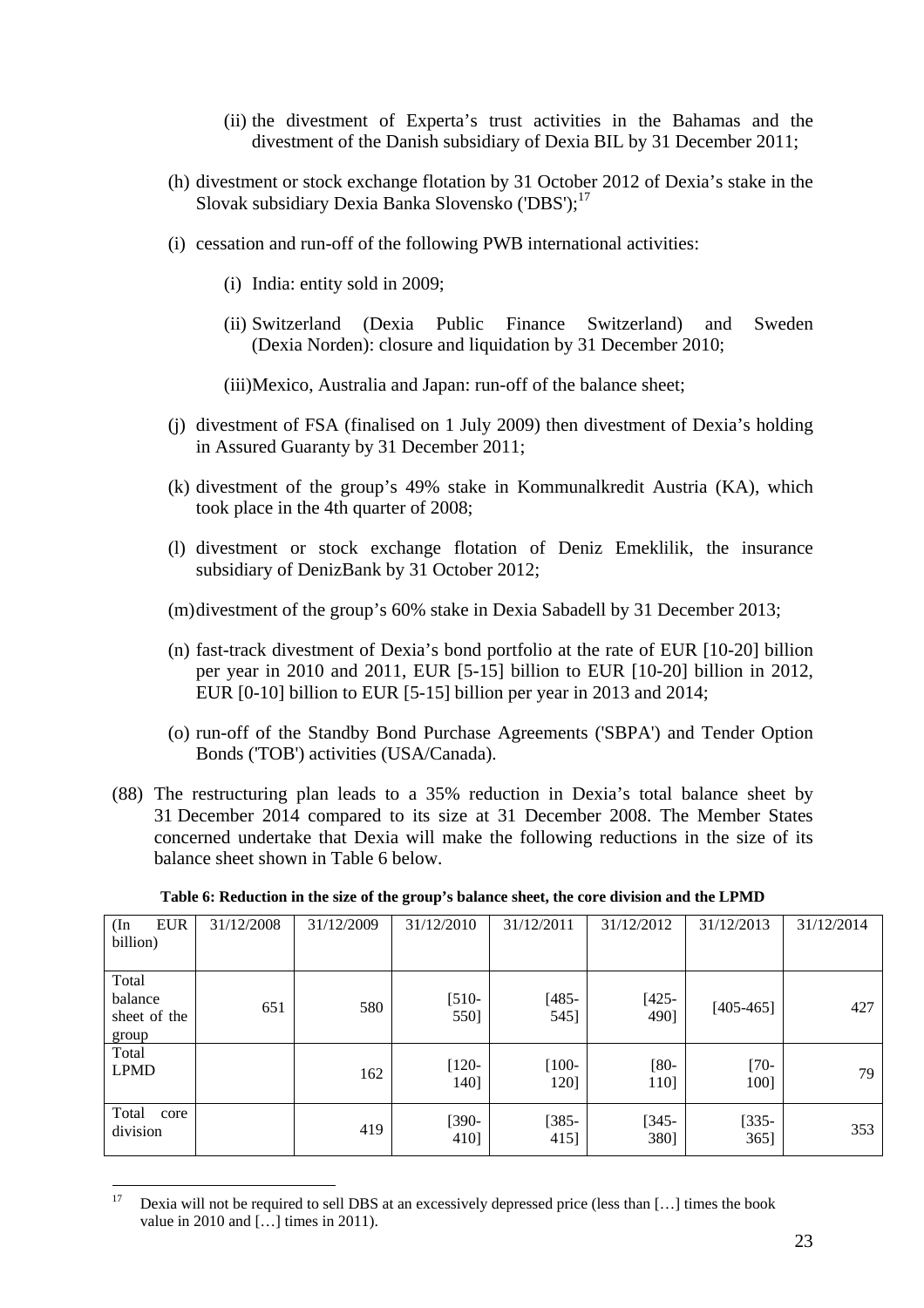### **4.4 Implementation of the commitments**

- (89) An independent expert will submit a half-yearly report to the Commission on the implementation of the commitments provided for in the restructuring plan. This report includes in particular a detailed survey on (i) compliance with the reduction in the size of the balance sheet referred to in recita[l \(88\),](#page-22-0) (ii) compliance with the three liquidity and funding ratios referred to in point [\(69\)](#page-16-0) and (iii) compliance with the RAROC commitment<sup>18</sup> referred to in recital  $(70)$ . In addition:
	- this report will be submitted no more than one month after the presentation of the half-yearly accounts and the approval of the annual accounts and in any event before 1 October and 30 April of each year;
	- if, in his report presented before 1 October of each year, the independent expert considers it possible that the annual objectives provided for in the restructuring plan may not be attained at the end of the year in progress, the authorities of the Member States concerned will present to the Commission, within a month of submission of the report, the measures planned with Dexia to enable these objectives to be attained by the appropriate means before the end of the year;
	- if, in his report presented before 30 April of each year, the independent expert finds that the annual objectives provided for in the restructuring plan have not been attained, the authorities of the Member States concerned will present to the Commission, within a month following the submission of the report, the measures planned with Dexia to enable these objectives to be attained by the appropriate means before 30 June of the current year;
	- if the measures envisaged are not presented within the time limit laid down or if the objectives are not attained by 30 June (concerning the measures presented, where appropriate, after the report to be filed by 30 April), the Commission may, pursuant to Regulation  $(EC)$  No  $659/1999$ ,  $19$  reopen the formal investigation procedure […].
- (90) The Belgian, French and Luxembourg authorities will submit to the prior approval of the Commission, and at the latest one month after this decision, a list of one to three persons, chosen in agreement with Dexia, to be appointed as independent expert. The independent expert must have the required skills and may not be exposed to conflicts of interest when performing his task. The Commission may either approve or reject the independent expert(s) proposed. If the Commission rejects the independent expert(s) proposed, Dexia and the Belgian, French and Luxembourg authorities will propose, within one month of communication of the rejection, one to three new candidates who will also have to be approved or rejected by the Commission. If all the candidates proposed are finally rejected by the Commission, the Commission will designate an independent expert. The costs of the services of the independent expert will be paid by Dexia.

 $18$ RAROC reflects the costs of the PWB division and the methodology and calculation of the RAROC and its components are correct.

 $^{19}$  OJ L 83, 27.3.2009, p.1.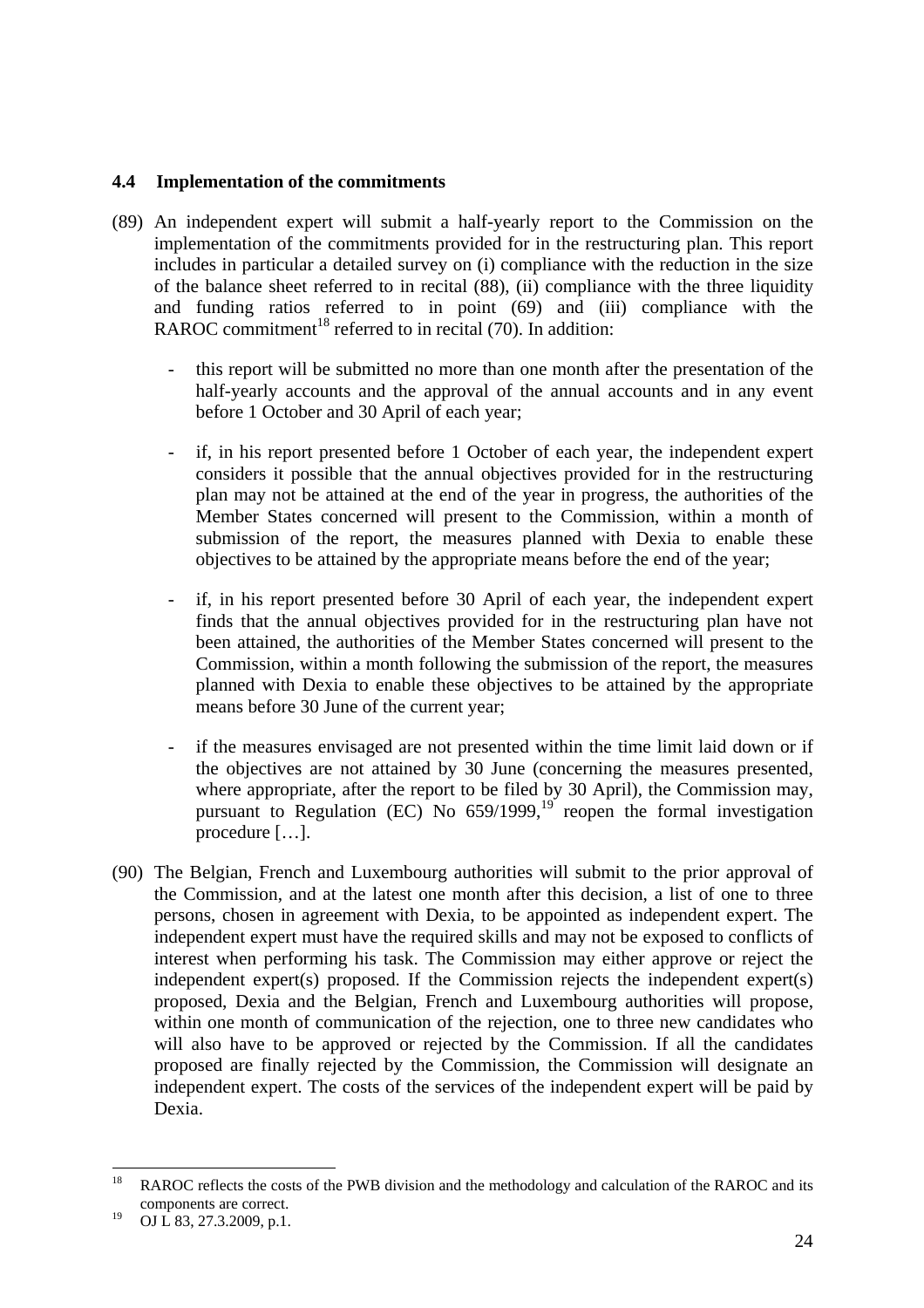- (91) In the absence of fulfilment of any of the asset divestment commitments referred to under points (a), (c), (d), (h), (l) or (m) of recital [\(87\)](#page-21-0) within the time limits set, and in the absence of approval of an alternative commitment by the Commission, the French, Belgian and Luxembourg authorities will submit for prior approval by the Commission, no later than one month after the time limit set for the sale, a list of one to three persons, selected in agreement with Dexia, for appointment as agent(s) responsible for carrying out the aforementioned sales. The agent responsible for the sale must be independent, possess the required skills and may not be exposed to conflicts of interest when performing his task. The Commission may either approve or reject the agent(s) proposed. If the Commission rejects the agent(s) responsible for the sale proposed, Dexia and the French, Belgian and Luxembourg authorities will propose, within one month of communication of the rejection, one to three new candidates who will also have to be approved or rejected by the Commission. If all the candidates proposed are finally rejected by the Commission, the latter will designate an agent, whom Dexia will appoint or contribute to appointing, on the basis of a mandate approved by the Commission.
- (92) The French, Belgian and Luxembourg authorities undertake that Dexia will grant the necessary and appropriate powers of attorney to the agent responsible for the sale (i) to carry out the sale of the assets referred to in recital (91) (including any necessary powers to ensure satisfactory execution of the documents required to carry out the sale), and (ii) to perform any action or make any declaration necessary or appropriate to carry out the sale, including the appointment of advisers to accompany the sale process. The agent responsible for the sale will include in the contract of purchase and sale the usual, reasonable terms and conditions he considers appropriate to conclude the sale in the year following his appointment. The agent responsible for the sale will organise the sale process in such a way as to ensure a divestment […]. The costs of the services of the agent responsible for the sale will be paid by Dexia.

# **V. REASONS FOR THE OPENING OF THE FORMAL PROCEDURE**

- (93) The Commission recalls that the formal investigation procedure opened by its decision of 13 March 2009 covers both Dexia's initial restructuring plan notified to the Commission by the Member States concerned in February 2009 and the FSA measure.
- (94) Firstly, in view of the difficulties experienced by Dexia during the financial crisis and the very large amount of aid received, the Commission expressed doubts about:
	- the capacity of the initial restructuring plan to restore the group's long-term viability without State aid and within the shortest possible period of time;
	- the nature of the restructuring measures proposed which failed to match up to the requirements under the Commission communication on the return to viability and the assessment of restructuring measures in the financial sector in the current crisis under the State aid rules<sup>20</sup> ('Restructuring Communication');
	- the ability of the proposed measures to guarantee that the distortions of competition are limited and that moral hazard is addressed by aid limited to the minimum necessary and appropriate burden-sharing of the costs between the beneficiaries and the Member States concerned.

<sup>&</sup>lt;sup>20</sup> OJ C 195, 19.8.2009, p.9.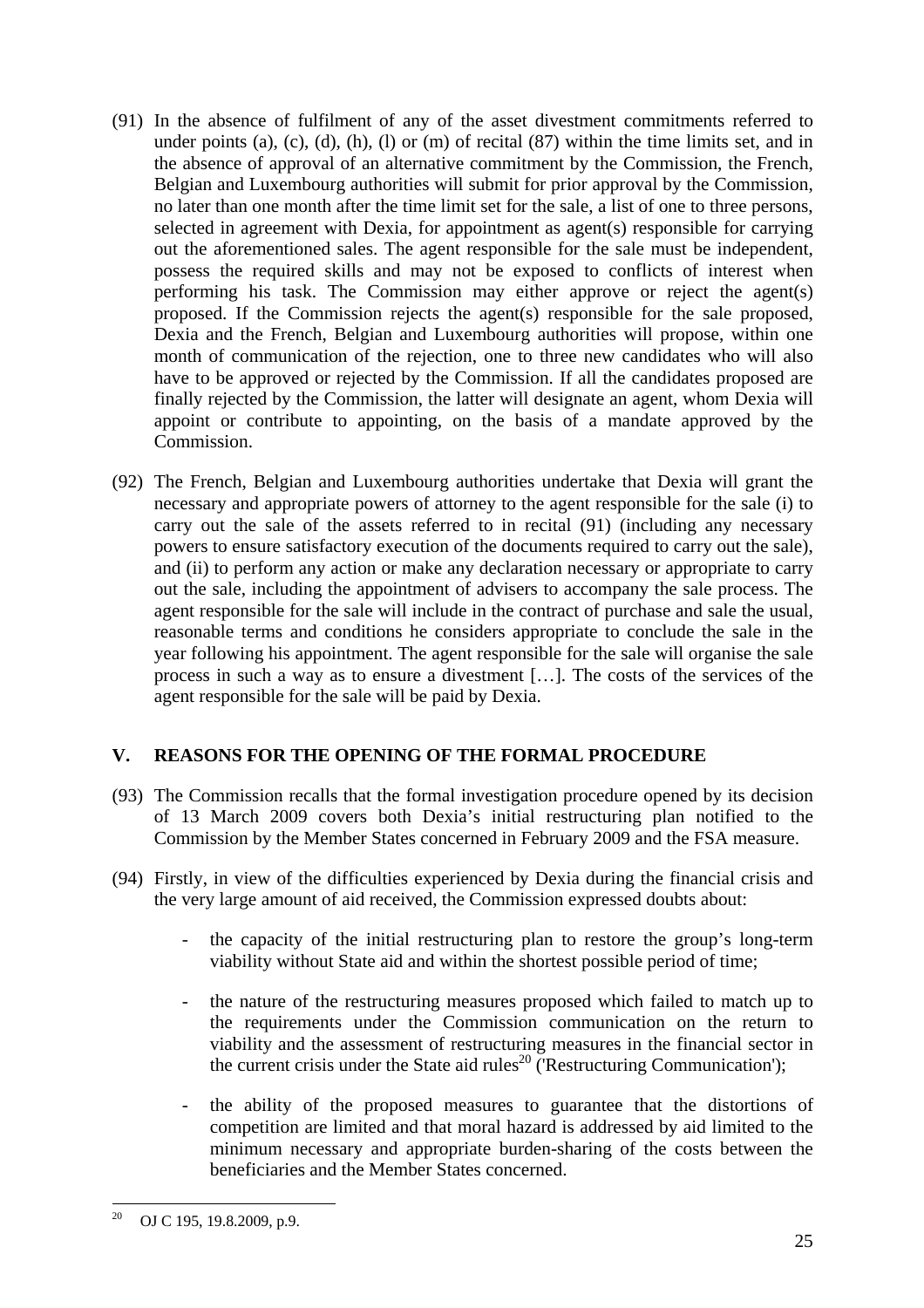(95) Then, with regard to the FSA measure, the Commission considered, in its decision of 13 March 2009, that the guarantee as such and its coverage in terms of assets and the burden-sharing of the costs between Dexia and the Member States concerned were compatible with the internal market. However, the valuation of the assets and the remuneration for the guarantee, including that in the form of securities to be issued by Dexia beyond the first tranche of USD 4.5 billion for calls on the put contract, were still to be ascertained. The Commission therefore decided to include these aspects of the FSA measure in the formal investigation procedure opened in respect of the Dexia restructuring plan. The Commission also specified in the same decision that the existence of the guarantee, the portfolio of assets covered and the level of the initial losses incurred by Dexia fell outside the scope of the procedure initiated by this decision.

### **VI. OBSERVATIONS OF THE INTERESTED PARTIES**

- (96) The Commission points out that no comments have been received from interested parties under the formal investigation procedure opened in respect of aid measures in favour of Dexia.
- (97) On the other hand, before the procedure was opened, a complaint was formally lodged with the Commission services by one of DBB's competitors against the capital increase of EUR 3 billion subscribed to by the authorities and the Belgian shareholders of Dexia and against the guarantee granted by the Belgian State to cover interbank and assimilated loans in favour of Dexia. The grounds for the complaint are as follows:
	- the aid could not be considered to be proportionate, notably because of the subscription price of the ordinary shares issued by Dexia under the recapitalisation measure: the price of EUR 9.9, based on the average price of the thirty days preceding the operation, exceeds the price which would have been paid by a private market economy investor, given the greatly impaired conditions for financial assets at the time of the issue;
	- the aid could not be considered to be confined to the minimum necessary in so far as the amount of recapitalisation boosted Dexia's Tier 1 capital ratio from 11% to 14%, making it one of the European banks with the highest capital endowment;
	- the aid would lead to significant distortions of competition in so far as it would have enabled Dexia to apply rates on customer deposits above the average of those applied by banks traditionally active in the Belgian market.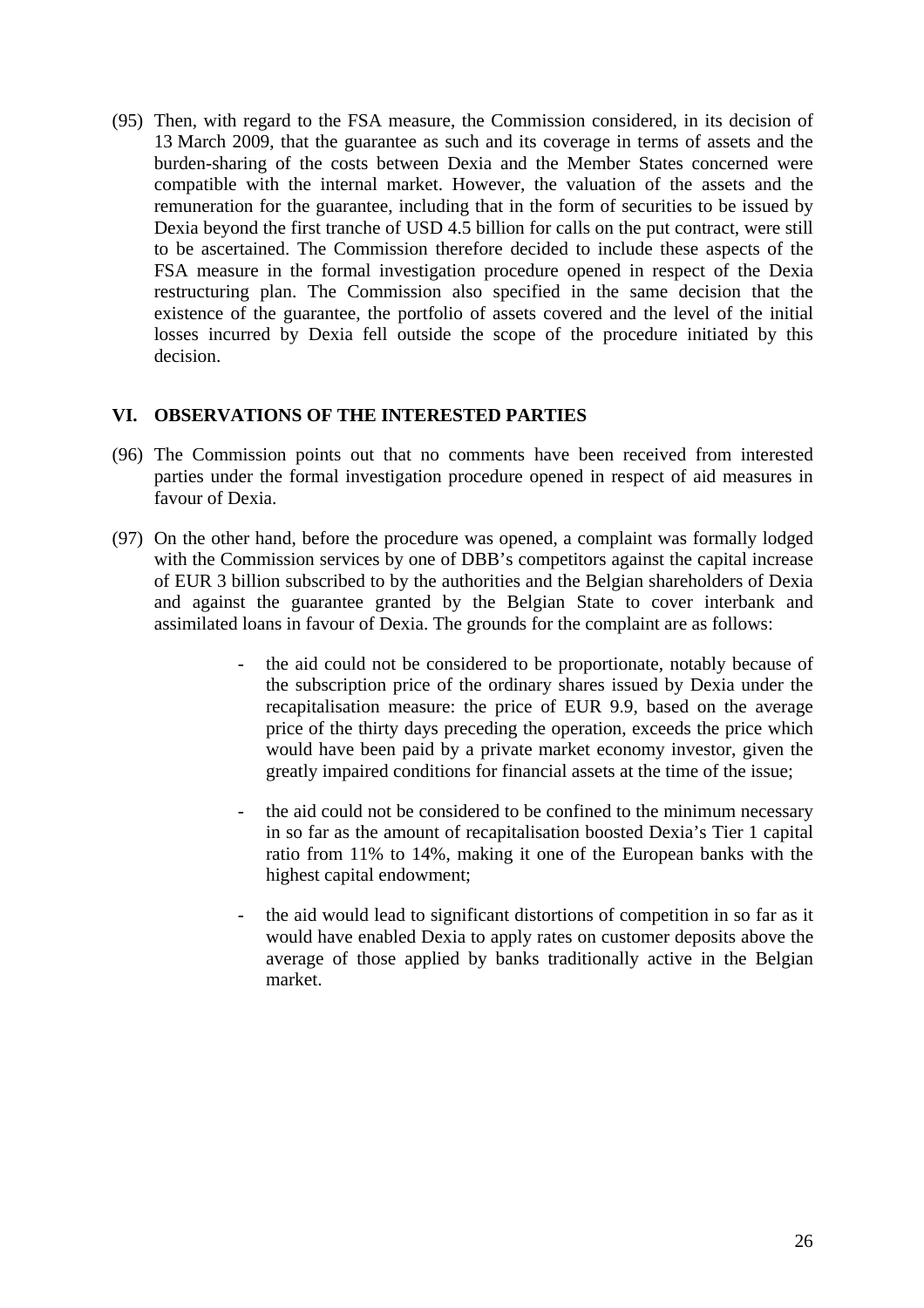### **VII. OBSERVATIONS OF THE MEMBER STATES**

### **7.1 Observations of the Belgian Government on the complaint received by the Commission**

- (98) The Belgian authorities drew up their observations on the various grounds for the complaint on the basis of the non-confidential complaint form filed with the Commission services.
- (99) With regard to the subscription price for the shares issued by Dexia under the recapitalisation operation, the Belgian authorities emphasise that the price of EUR 9.9 per share, which corresponds to the average price in the thirty days preceding the operation, was set in accordance with the provisions of Article 598 of the Belgian Companies Code. The latter specifies that in the case of a capital increase against cash contribution reserved to one or more specific persons, the issue price of the new shares may be no lower than the average price of the thirty days preceding the operation. The price of the shares issued under the Dexia recapitalisation operation was therefore set in accordance with binding legal obligations for the parties involved.
- (100)Secondly, the Belgian authorities stress that the complainant calls into question the need for recapitalisation on the grounds that Dexia was experiencing a liquidity crisis, and not a solvency crisis, and that the recapitalisation would result only in increasing Dexia's Tier 1 capital to a level in excess of that of comparable European banks. However, according to the Belgian authorities, these allegations do not take account of Dexia's solvency requirements at the end of September 2008, as resulted from the higher risks and foreseeable losses in the 3rd and 4th quarters of 2008 imputable to the group's exposures to various institutions which were bankrupt or in difficulties (Lehman Brothers, Depfa, Bradford & Bingley, Irish and Icelandic banks), expected losses from FSA exposures and a large number of asset impairments linked to the downgrading of the ratings of various credit enhancement institutions which had guaranteed securities held by Dexia.
- (101)Finally, with regard to the distortions of competition caused by the aid measures in favour of Dexia, the Belgian authorities stress that the *ad hoc* interventions by the Belgian State in favour of Dexia were justified to avoid a systemic crisis and do not differ, in this respect, from interventions by other Member States authorised by the Commission under Article 107(3)(b) TFEU. Moreover, as regards rates applied by Dexia to customer deposits, the Belgian authorities provided a note by Dexia comparing the rates applied by Dexia with those applied by its competitors for the same type of services offered on the Belgian market (ING, Deutsche Bank, Fortis, Axa, Citibank, Rabobank and KBC). This means that the rates applied by Dexia seem to be line with those of its competitors. In the same note, Dexia also stresses that these rates, referred to in the complaint, cover only the deposits received by Internet, which represent only a small proportion ( $[10-15]\%$ ) of customer deposits as a whole.
- (102)In this way, the Belgian authorities consider, contrary to the arguments set out in the complaint, that the aid measures in favour of Dexia are compatible with the internal market on the basis of Article 107(3)(b) TFEU.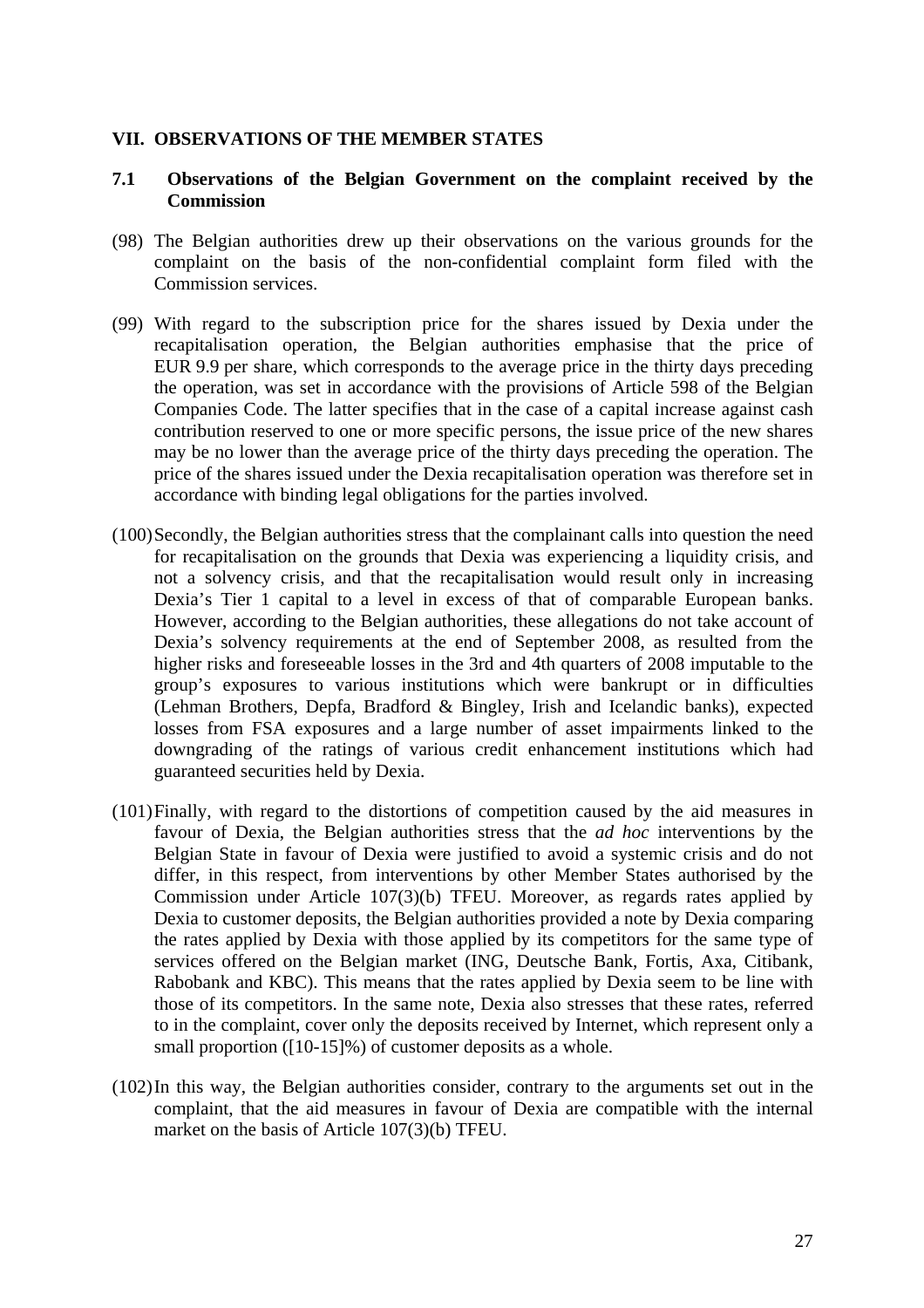## **7.2 Observations by the Member States on the opening of the procedure**

(103)The Member States concerned submitted their joint observations to the Commission on the formal investigation procedure opened by the decision of 13 March 2009. The observations of the Member States concerned relate to both the classification of the measures notified as aid and the compatibility of these measures with the internal market.

### *7.2.1 Classification of the measures notified as aid*

### *7.2.1.1 The capital increase*

(104)In their observations, the Member States concerned consider, firstly, that the Dexia shares subscribed to by its historic shareholders (Caisse des Dépôts et Consignations, 'CDC', CNP Assurances, Holding Communal, Ethias and Arcofin) under the recapitalisation operation do not contain any State aid elements. The Member States concerned recall that these institutions jointly committed to Dexia via a shareholders' pact concluded in the form of an agreement under private law on 28 August 2007. In order to safeguard the interests of this block of shareholders, it was essential for each of them to participate in the capital increase. Moreover, in view of the urgency of the recapitalisation operation, it was logical for Dexia to turn to its reference shareholders as a priority to undertake this operation. The Member States concerned emphasised that they had played no part in the decision by CDC, CNP Assurances, Holding Communal, Ethias and Arcofin to participate in the capital increase which, furthermore, in the case of Arcofin and Ethias, was not financed through State resources.

### *7.2.1.2 The LA operation*

- (105)Moreover, the Belgian authorities consider that the LA provided to Dexia by the BNB, in cooperation with the Banque de France, is not State aid within the meaning of Article 107(1) TFEU on the grounds that LA operations come under the normal tasks of national central banks and, in particular, their role to contribute to the stability of the financial system as lender of last resort in the case of temporary liquidity problems of an otherwise solvent bank. In fact:
	- at the time when the LA operation was put into place, the financial authorities confirmed that they had no reason to think that Dexia was insolvent;
	- the granting of LA was guaranteed by adequate collateral supplied by Dexia, to which the BNB and the Banque de France applied substantial safety margins ('haircuts'), depending on the quality of this collateral;
	- the LA was granted at penalising, and even prohibitive, interest rates;
	- the BNB and the Banque de France at all times took totally autonomous and discretionary decisions on granting LA, on extending it and on the sums lent in this context;
	- granting LA is a temporary measure: the credits granted under the LA operation are limited to one day ('overnight'), renewable in accordance with a decision taken by the lending central bank.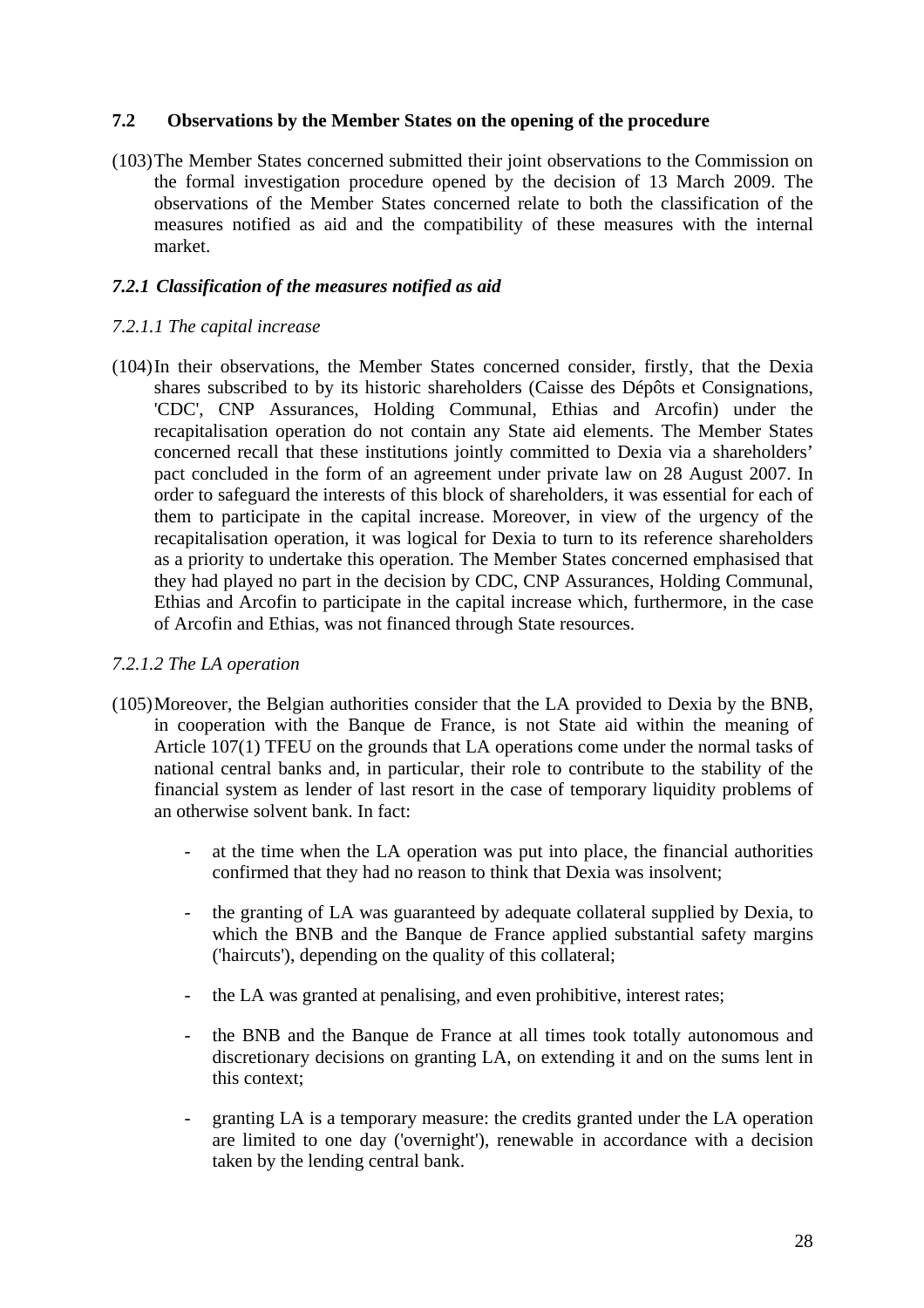- (106)In addition, the Belgian authorities stress that the LA provided to Dexia was approved by the Governing Council of the European Central Bank ('ECB') (up to a maximum amount of EUR […] billion). Classifying the LA operation as State aid would make it incompatible with the principle of the prohibition of monetary financing enshrined in Article 123 TFEU. In fact, by virtue of this principle, it is legally impossible to attribute to a Member State the actions laid down by a national central bank when performing its tasks, provided that the central bank in question respects the conditions laid down for the performance of this task by the ECB. The LA provided to Dexia fulfils all the conditions imposed by the ECB. In particular, it meets the requirement that decisions by the national central bank(s) concerned on the provision of LA must be entirely independent and discretionary.
- (107)According to the Belgian authorities, the mere fact that any LA provided by the BNB automatically benefits from the guarantee of the Belgian State makes no difference to this conclusion. Firstly, at the time when the BNB Executive Committee, entirely independently, took the decision to provide LA to Dexia, the State guarantee did not exist. Consequently, this could not be taken into account when the decision was taken. Above all, the fact that the Belgian legislator came to provide for an explicit guarantee of the Belgian State for these operations – without any link to the Dexia file – whereas this is not always the case in other Member States, results from the specific nature of the shareholders of the BNB, which is a listed company with private shareholders, whereas the other national central banks generally speaking do not have private shareholders. This guarantee is consequently an integral part of the Statute of the BNB and its purpose is to allow the BNB to perform its task of lender of last resort. Such an explicit guarantee is not necessary in the case of other central banks, which are fully owned by their respective State. Express provision has been made for the automaticity of the State guarantee in order to ensure that the LA operations of the BNB do in fact conform to the principles of prohibition of monetary financing and in this way meet the criteria of the Commission's decision-making practice as set out, in particular, in its Northern Rock decision. $^{21}$
- (108)The Belgian authorities finally emphasise that if the Commission were nevertheless to consider the LA operation to be State aid within the meaning of Article 107(1) TFEU, the amount of aid would have to be calculated on the basis of the difference between the rate applied and the reference rate referred to in the Commission Communication on the revision of the method for setting the reference and discount rates ('Reference Rates Communication').<sup>22</sup> In addition, the amount of aid should in any case be limited to half the total amount of the LA, corresponding to the amount in fact granted to Dexia by the BNB, the other half having been granted on behalf and at the risk of the Banque de France. The latter does not benefit from any explicit guarantee on the part of the French State and the guarantee of the Belgian State obviously cannot apply to an operation carried out on behalf and at the risk of a foreign central bank.

<sup>21</sup> 21 Commission decision of 5 December 2007, Northern Rock, case NN 70/2007, OJ C 43, 16.2 2008, and press release IP/08/1557 of 16.2.2008.<br><sup>22</sup> Communication from the Commission on the revision of the method for setting the reference and discount

rates, OJ C 14, 19.1.2008, p. 6.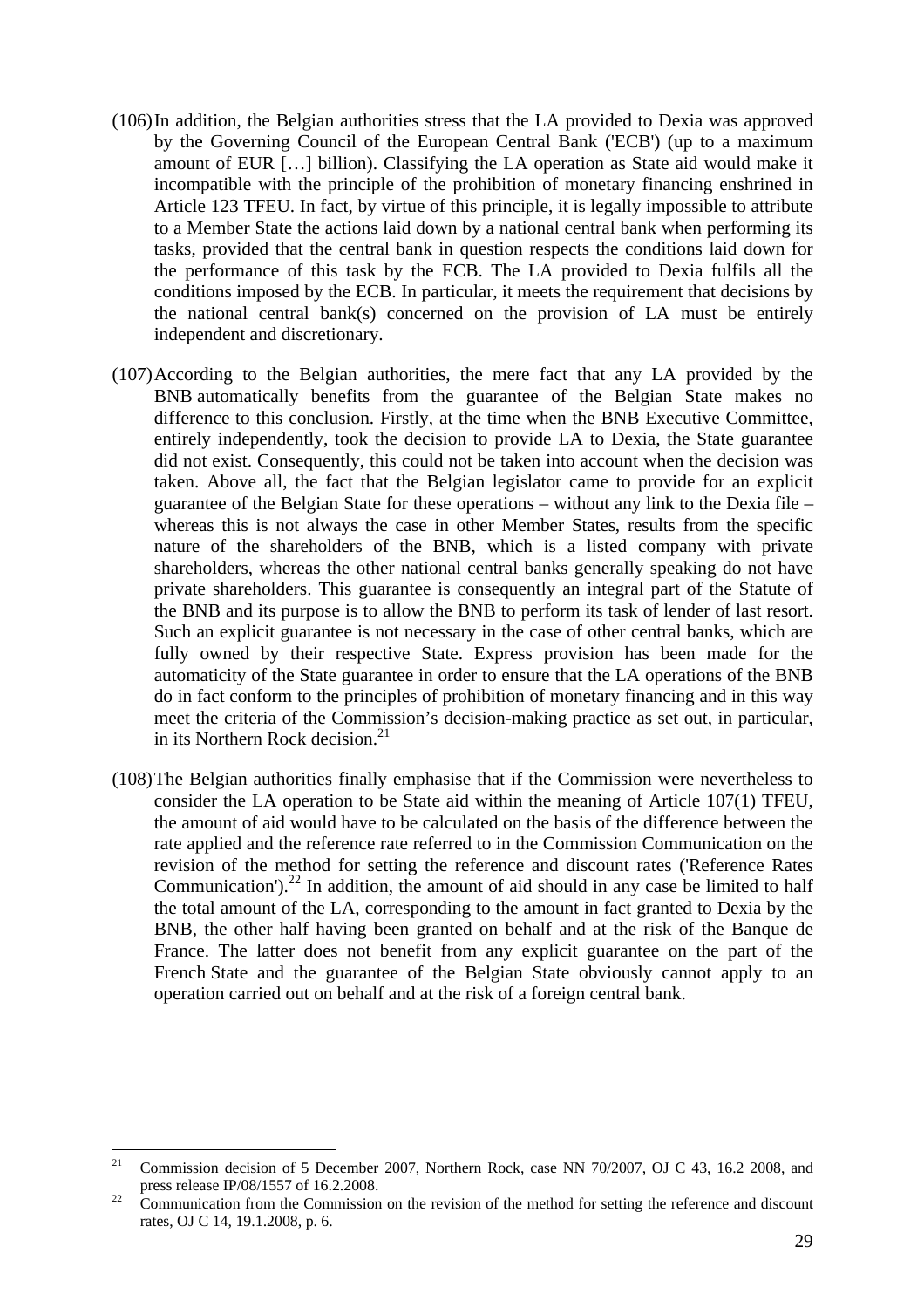### *7.2.1.3 The FSA measure*

(109)The authorities of the Member States concerned consider it to be very unlikely that calls will be made on the guarantee granted by the Belgian and French States on the assets of FSAM: the USD 4.5 billion threshold, which is the cap for the exposure to first losses borne by Dexia, is higher than the most pessimistic scenarios for the economic losses on the portfolio. Consequently, the volume of any aid by the States should be considered to be zero even in a pessimistic scenario.

# *7.2.2 Compatibility of the measures notified*

### *7.2.2.1 The FSA measure*

- (110)First of all, the Member States concerned pointed out to the Commission that, in their opinion, the FSA measure does not come within the scope of the Commission Communication on the treatment of impaired assets in the Community banking sector<sup>23</sup> ('the Impaired Assets Communication') on the grounds that:
	- strictly speaking, the FSA measure is not an asset guarantee, but a guarantee of Dexia's obligations towards FSAM under its own guarantee (through the put): it is only if Dexia does not honour its obligations to purchase the assets concerned from FSAM if the put is exercised that a call will be made on the guarantee of the Belgian and French States; consequently, the FSA measure does not entail a transfer or an automatic sale of assets;
	- the purpose of the measure is not to guarantee the FSAM portfolio in favour of Dexia, but to enable a sale to be made as a matter of urgency which is necessary for restructuring Dexia;
	- this sale was made following an open, transparent process which, by analogy with the cases of privatisation, should lead to the conclusion that it contains no element constituting State aid;
	- the measure, notified before the date of adoption of the Impaired Assets Communication (25 February 2009), having been declared compatible with point 16 of the Community guidelines on State aid for rescuing and restructuring firms in difficulty, $24$  there is no need to require it also to be compatible with the Impaired Assets Communication.
- (111)In addition, the Member States concerned stress that, even if the FSA measure were to be assessed in the light of the Impaired Assets Communication, the Commission is in possession of all the elements enabling it to find that this measure is compatible with the internal market on the grounds, in particular, that:
	- the burden-sharing of the costs is in accordance with the Impaired Assets Communication, in particular as the amount of the first losses borne by Dexia, which represents over 36% of the nominal value of the portfolio of the covered assets, is a threshold which is well above the 10% minimum laid down in the Impaired Assets Communication; in addition, if a call is made on the guarantee of the Belgian and French States beyond the first tranche of losses, they are

 $\overline{a}$ 23 OJ C 72, 26.03.2009 pp. 1-22.

<sup>24</sup> OJ C 244, 1.10.2004, pp. 2-17.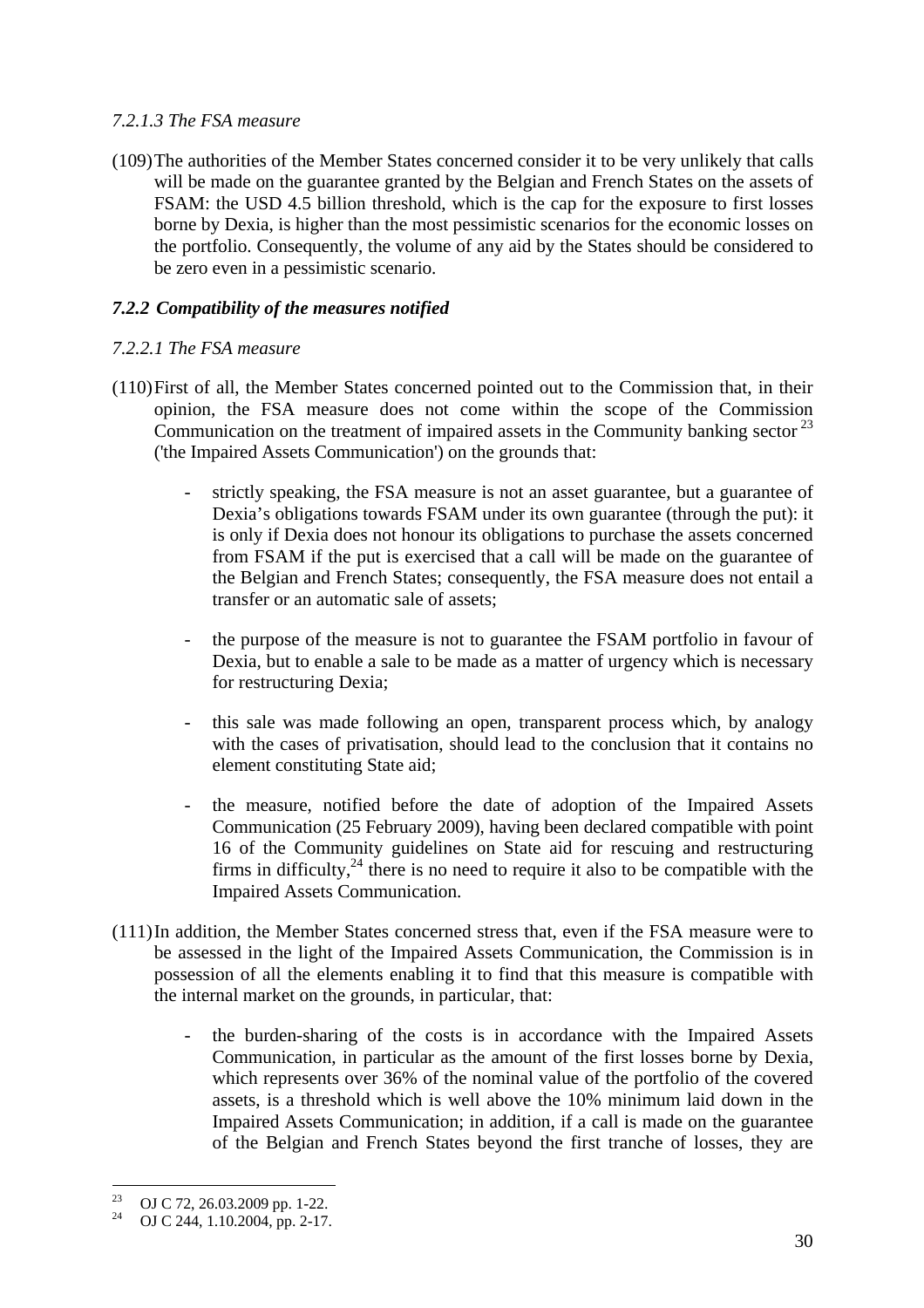reimbursed by Dexia in securities constituting own funds, the issue of which will have a dilution effect on the other shareholders of the group;

- the measure is subject to remuneration at market conditions equal to the median value of the Dexia five-year CDS spreads (over the period from 1 January 2007 to 31 August 2008) plus 70 basis points, i.e. 113 basis points; the Member States concerned stress, in this respect, that the remuneration rate has been increased by 21 basis points compared to the amount initially notified to the Commission;
- the economic loss on the assets covered by the measure, as valued by independent parties, according to a methodology validated by the national supervisory authorities, is borne in full by Dexia in so far as, as mentioned above, the maximum loss remains below the amount of the first losses borne by Dexia.
- (112)Consequently, the Member States concerned consider the FSA measure to be compatible with the internal market and the amount of aid contained in the measure to be zero.
- *7.2.2.2 The initial restructuring plan*
- (113)The Member States concerned do not share the doubts raised by the Commission concerning the capability of the initial restructuring plan notified to the Commission in February 2009 to restore the long-term viability of the bank, to prevent excessive distortions of competition and to ensure appropriate burden-sharing of the restructuring costs.
- (114)In fact, in their observations, the Member States concerned consider that the measures notified to the Commission allow Dexia's long-term viability to be ensured in so far as:
	- the planned reduction of Dexia's bond portfolio for 2010 amounts to EUR [15-30] billion (of which EUR […] billion in sales), the same amount as for 2011, which seems credible and even rather conservative in the light of Dexia's recent experience;
	- the liquidity recovery scenario, with the aim in particular of reducing Dexia's short-term funding needs by EUR 100 billion at the end of 2010, is realistic, especially on account of the recovery in funding conditions on the bond market and the mortgage bond market;
	- the macroeconomic assumptions underlying Dexia's restructuring plan are very conservative;
	- the uncertainties referred to by the Commission concerning the future trend in the market for local authority financing have only a limited impact on Dexia's activities, in so far as this market is not very sensitive to macroeconomic conditions and, moreover, a decline in the new turnover in loans to the local authorities has a marginal impact on Dexia's income.
- (115)In addition, the Member States concerned emphasise that all the restructuring measures notified in February 2009 concern profitable activities, whether PWB activities or the reduction of the scope of the RCB activities. Consequently, all the measures proposed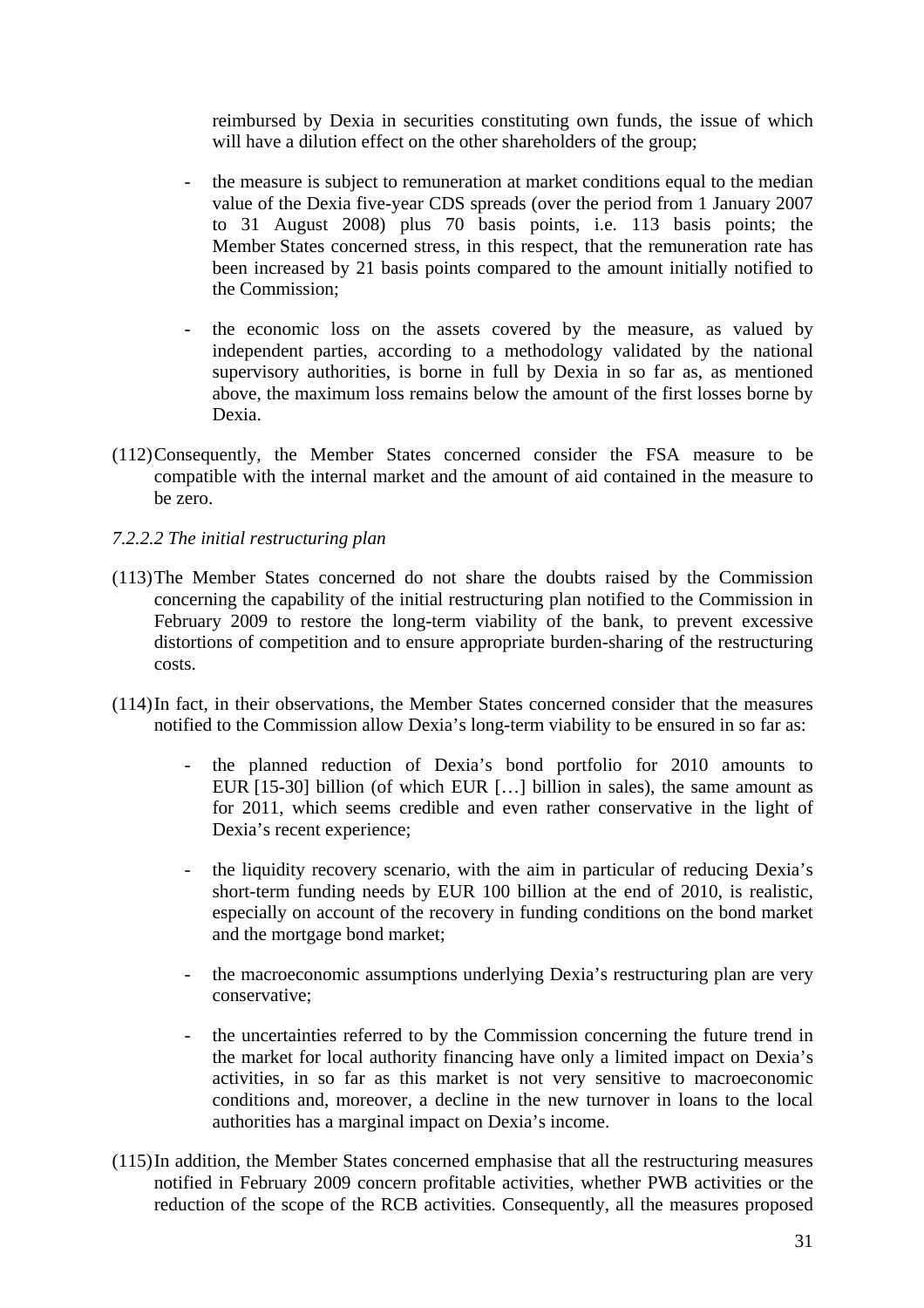must be taken into account in the evaluation of the measures designed to reduce excessive distortions of competition.

- (116)Finally, the Member States concerned consider that the Commission's evaluation of the aid amount in its decision of 13 March 2009 is inaccurate as it adds together incorrect amounts of different types in order to arrive at total aid in the order of EUR [170-210] billion. This amount, on the basis of which the burden-sharing of the restructuring costs between Dexia and the Member States concerned is to be evaluated, would therefore be an overestimate. Conversely, according to the Member States concerned, Dexia's participation in the restructuring costs is underestimated in so far as it does not take account of the reduction in new turnover in loans foreseen by Dexia and the Member States concerned in the restructuring plan, which must be considered as an own contribution by Dexia to the restructuring costs.
- (117)In conclusion, the Member States concerned support the Commission's decision to authorise the FSA measure definitively in order to allow the sale of FSA to Assured Guaranty, which is an essential component of restoring viability and reducing the risk profile of the group. On the other hand, they consider the Commission's doubts concerning the other measures to be unfounded.

### **7.3 Observations of the Member States on the restructuring plan**

- (118)As a supplement to the observations above, made on the basis of the initial restructuring plan notified to the Commission in February 2009, the Member States concerned informed the Commission of their observations on the complementary restructuring measures notified to the Commission on 9 February 2010.
- (119)In this respect, the Member States concerned consider that the restructuring plan would enable the long-term viability of the group to be strengthened, enabling Dexia to speed up the exit from the funding guarantee mechanism, and would address all the other concerns raised by the Commission in its decisions of 13 March 2009 and 30 October 2009. The group of restructuring measures notified between February 2009 and February 2010, considered as a whole, would constitute a plan for restructuring and compensation for any distortions of competition, in accordance with the requirements laid down by the Commission in its decisions and during meetings with the representatives of the Member States concerned and Dexia.
- (120)The Member States concerned also emphasise that, to assess the restructuring plan, the Commission will have to take account of the objective differences between Dexia's situation and that of the other banking institutions for which the Commission has approved restructuring plans in recent months. In particular, unlike these other institutions:
	- Dexia has already returned to profitability, with a positive net result since the first quarter of 2009 and during the following quarters;
	- the execution of the plan ensuring Dexia's return to long-term viability has already made good progress, especially with the sale of FSA and the reduction in the short-term funding need of EUR 100 billion, an objective already 75% achieved in the third quarter of 2009;
	- the risk profile of Dexia's core business activities (PWB and RCB) is intrinsically weak. The remuneration expected by a market investor takes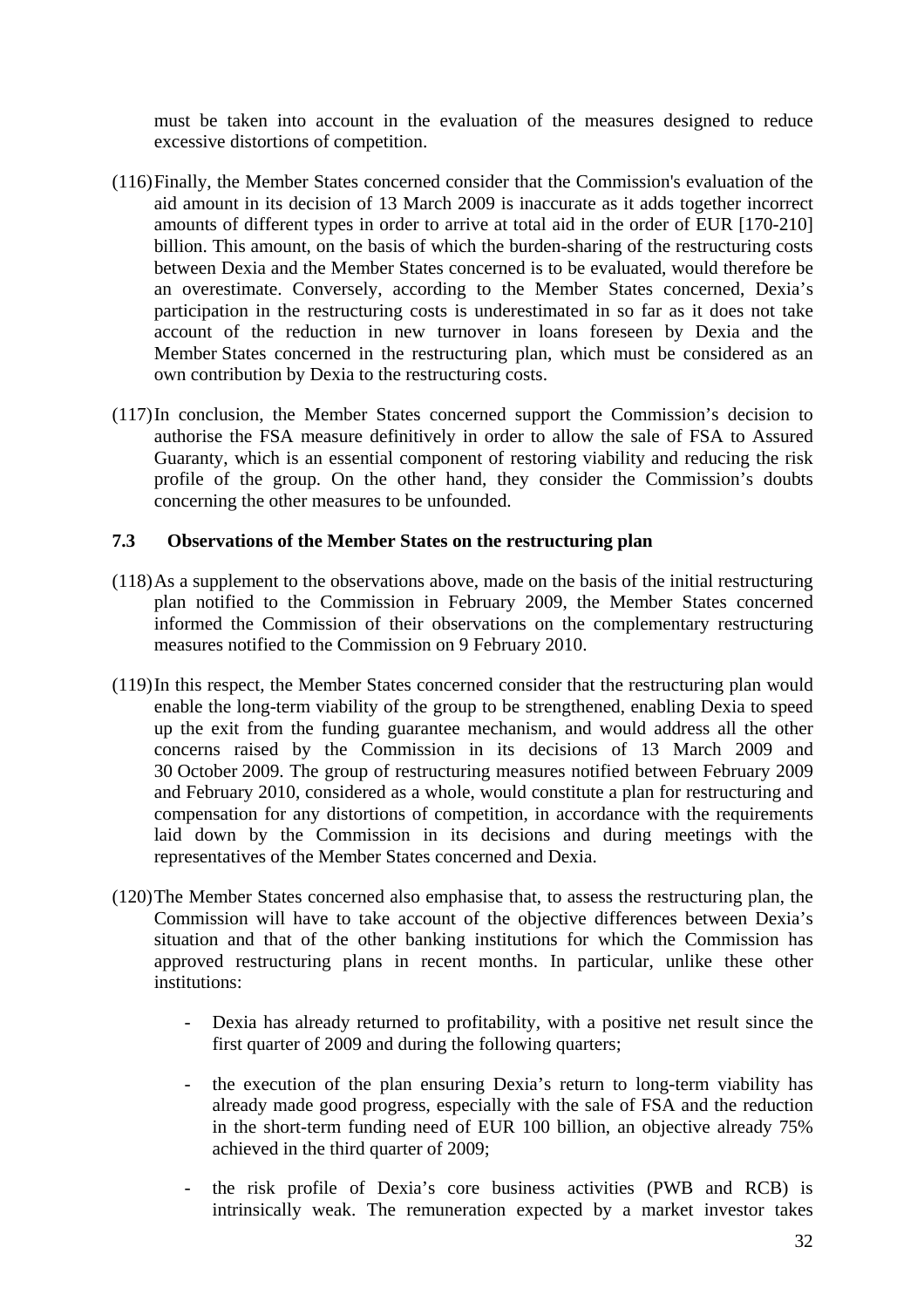account of this differentiation factor and allows a lower return on equity (ROE) than that of other higher risk institutions;

Dexia has paid and will continue to pay the Member States concerned remuneration for the aid granted. This remuneration is significant, with the level in certain cases (notably the guarantee on FSA's FP portfolio) exceeding the level laid down in the Commission guidelines.

# **VIII. ASSESSMENT OF THE AID**

# **8.1 Existence of aid**

(121)The Commission must assess whether the measures in question are State aid within the meaning of Article 107(1) TFEU. This Article stipulates that: 'Save as otherwise provided in the Treaties, any aid granted by a Member State or through State resources in any form whatsoever which distorts or threatens to distort competition by favouring certain undertakings or the production of certain goods shall, in so far as it affects trade between Member States, be incompatible with the internal market.' The Commission must therefore examine, for each measure, whether the cumulative criteria set out in Article 107(1) TFEU are met.

# *8.1.1 The capital increase*

- (122)Regarding the existence of aid relating to the capital increase, the Commission refers to its decision of 13 March 2009, in which it established that the interventions of the Belgian State and regions and of the French and Luxembourg States constitute State aid within the meaning of Article 107(1) TFEU. The Commission considers, moreover, that in the specific circumstances of the case, the behaviour of CDC and Holding Communal can also be attributed to the State.
- (123)According to the case-law, the mere fact that an economic operator is under State control is not sufficient for measures taken by that operator to be attributed to the State.<sup>25</sup> However, it also arises from the Court of Justice case-law that, in so far as it is very difficult for the Commission, on account of the special relations existing between CDC and Holding Communal and their respective State, to show that in this case the decisions to inject capital in Dexia were in fact taken on the instruction of the public authorities, the imputability to the State of these measures may be inferred from a set of indicators arising from the circumstances in which these measures were taken.<sup>26</sup>
- (124)Indicators such as, in particular, '*integration [of the undertaking] into the structures of the public administration, the nature of its activities and the exercise of the latter on the market in normal conditions of competition with private operators, the legal status of the undertaking (in the sense of its being subject to public law or ordinary company law*), the intensity of the supervision exercised by the public authorities over the *management of the undertaking, or any other indicator showing, in the particular case, an involvement by the public authorities in the adoption of a measure or the unlikelihood of their not being involved, having regard also to the compass of the*

 $25$ 25 See, along these lines, the judgment of 16 May 2002 in case C-482/99 *France* v *Commission* ('Stardust'

<sup>&</sup>lt;sup>26</sup> Judgment of 16 May 2002 in case C-482/99 *France* v *Commission* ('Stardust' judgment) [2002] ECR I-4397, paragraphs 52, 55 and 56.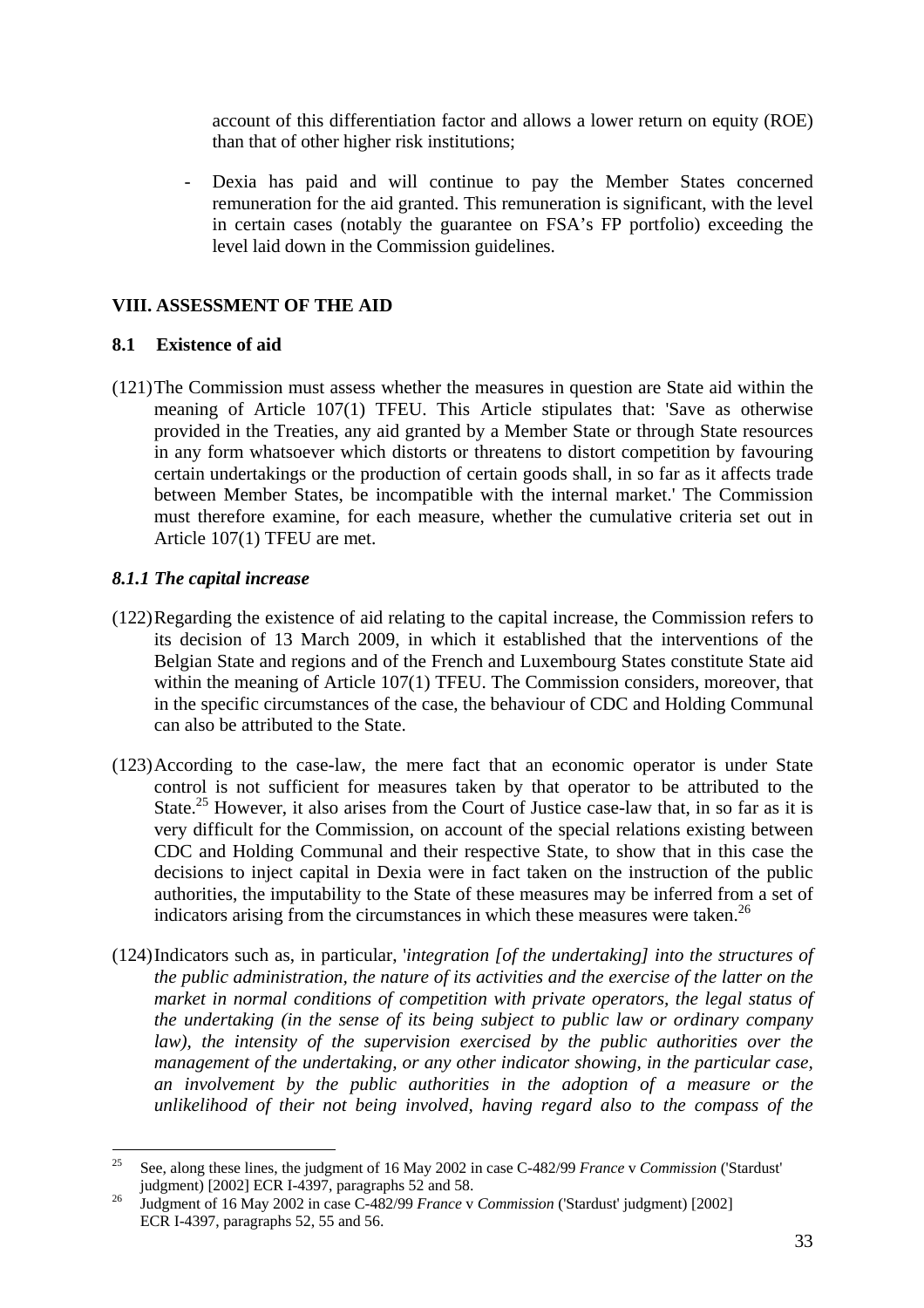*measure, its content or the conditions which it contains*' may be relevant to conclude that an aid measure taken by a public undertaking is imputable to the State.<sup>27</sup>

- (125)In this case, it should be noted on the one hand that:
	- CDC is a public undertaking, placed by the French Finance Act of 28 April 1816 under the supervision and guarantee of the legislature, which carries out general interest missions (financing of public services bodies, in particular), is governed by statutory and regulatory rules and its director-general and senior directors are appointed by the President of the French Republic and the French Government; $^{28}$  at the time the events took place and by way of derogation from ordinary law, CDC was not subject to the supervision of the Commission bancaire or the Agence des Participations de l'Etat, or to the company tax law granting a 'voluntary contribution' to the Treasury;
	- Holding Communal has as its shareholders 599 Belgian municipalities and provinces and is the local authorities' primary financing vehicle; all the members of its board are municipal councillors, mayors or aldermen; the statutes of Holding Communal stipulate that it is subject to the supervision of the Ministry of Finance and the Ministry of the Interior according to the arrangements laid down by law; in this respect, it should be pointed out that the two Government Commissioners (representing the Minister for Finance and the Minister for the Interior respectively) have the power to oppose decisions of the Holding Communal board; according to case-law,<sup>29</sup> the existence of a right of veto or power of approval of the State indicates that the conduct of a legal entity is imputable to the State, which applies in the present case to Holding Communal.

 $27$ Stardust judgment referred to above, paragraphs 56 and 57:

<sup>(56)</sup> *Other indicators might, in certain circumstances, be relevant in concluding that an aid measure taken by a public undertaking is imputable to the State, such as, in particular, its integration into the structures of the public administration, the nature of its activities and the exercise of the latter on the market in normal conditions of competition with private operators, the legal status of the undertaking (in the sense of its being subject to public law or ordinary company law), the intensity of the supervision exercised by the public authorities over the management of the undertaking, or any other indicator showing, in the particular case, an involvement by the public authorities in the adoption of a measure or the unlikelihood of their not being involved, having regard also to the compass of the measure, its content or the conditions which it contains.* 

<sup>(57)</sup> *However, the mere fact that a public undertaking has been constituted in the form of a capital company under ordinary law cannot, having regard to the autonomy which that legal form is capable of conferring upon it, be regarded as sufficient to exclude the possibility of an aid measure taken by such a company being imputable to the State (Case C-305/89 Italy v Commission, cited above, paragraph 13). The existence of a situation of control and the real possibilities of exercising a dominant influence which that situation involves in practice makes it impossible to exclude from the outset any imputability to the State of a measure taken by such a company, and hence the risk of an infringement of the Treaty rules on State aid, notwithstanding the relevance, as such, of the legal form of the public undertaking as one indicator, amongst others, enabling it to be determined in a given case whether or not the State is involved.*'

<sup>28</sup> In the '*Air France*' judgment, these elements sufficed to justify CDC being considered as a public-sector body whose conduct is imputable to the State (see in particular paragraphs 58 to 61 of the judgment of 12 December 1996 in case T-358/94 *Air France* v *Commission* [1996] ECR II-2019).

<sup>29</sup> See, in particular, the judgment of the Court of Justice of 2 February 1988 in joined cases 67, 68 and 90/85, *Van der Kooy and others* v *Commission* [1988] ECR 219, paragraph 36.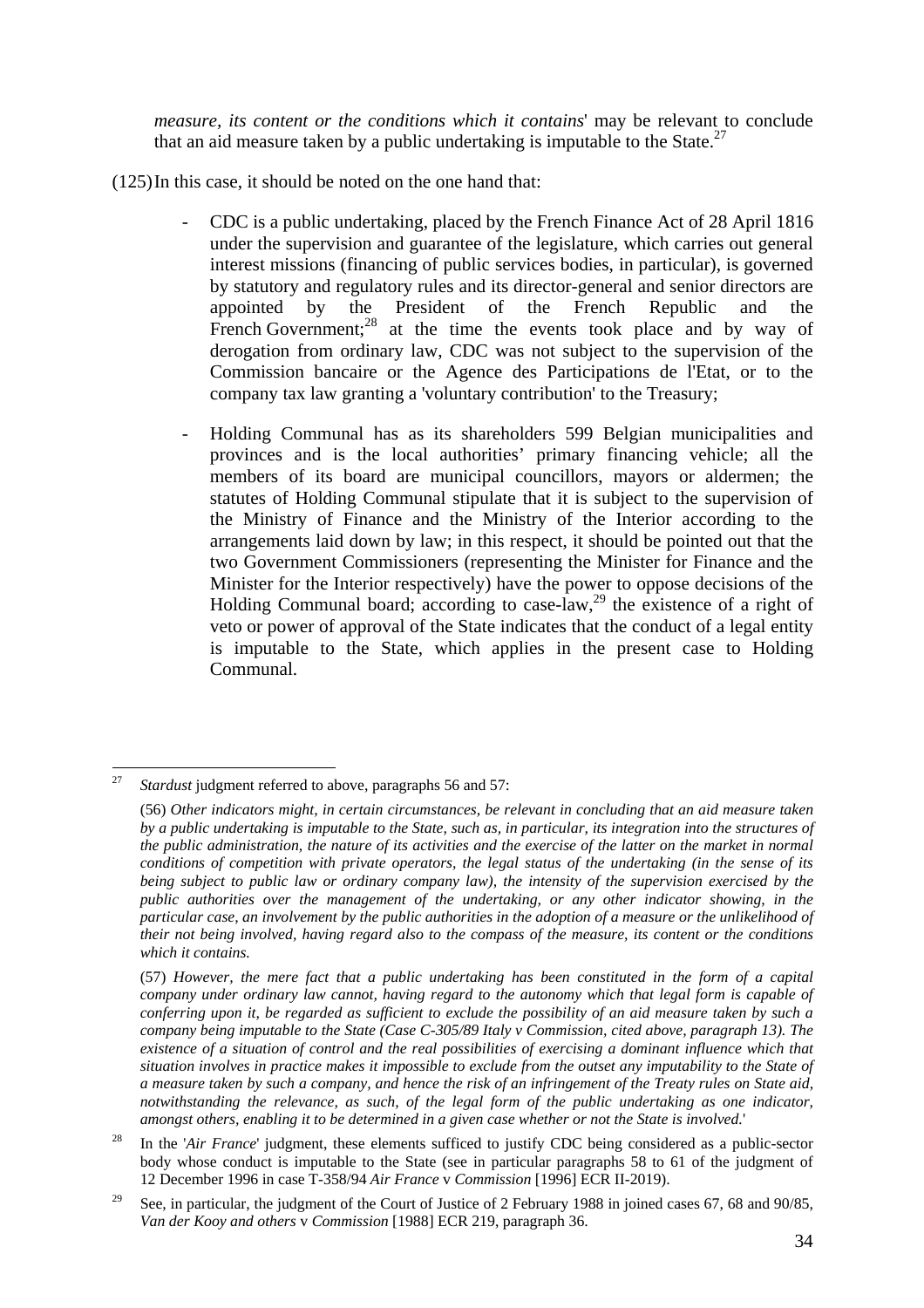On the other hand, it has to be noted that, in the present case, the capital injection by CDC and Holding Communal occurred concomitantly with the other measures taken by the States (direct capital injection by the States and regions, guarantee by the States, FSA measure, LA operation guaranteed by the Belgian State). These injections with the other measures form a consistent whole designed to rescue Dexia at the end of September 2009.

The concomitance of these interventions in combination with the elements referred to above make it unlikely that the public authorities were not involved in the decisions of CDC and Holding Communal to participate in the Dexia capital increase. There is therefore reason to consider that the capital injections granted by CDC and Holding Communal are imputable to their respective Member States.

(126)The Commission considers that the recapitalisation carried out by the 'historic' shareholders does not satisfy the case-law criterion of the private investor in a market economy. In fact, the participation in the recapitalisation of Dexia by shareholders whose behaviour is not imputable to the State, limited to 12.4% of the total capital increase, is insufficient to conclude that the historic shareholders acted as private investors in a market economy. The principle of the private investor in a market economy applies only under normal market conditions.<sup>30</sup> The historic shareholders intervened to rescue Dexia at the height of the financial crisis under entirely abnormal market conditions. In addition, this intervention by the 'historic' shareholders was part of a group of measures designed to rescue Dexia, an undertaking in serious difficulties, of systemic importance for the economies of the three Member States concerned. It should be pointed out that public, economic and social policy considerations must be disregarded in the assessment of the principle of the private investor in a market economy.<sup>31</sup> Then, to satisfy the criterion of the private investor in a market economy, the credibility of the investment must be corroborated by an *ex ante* business plan and, preferably, an *ex ante* business plan validated by independent auditors and stress tests.<sup>32</sup>

 $30^{\circ}$ Since its letter to the Member States of 17 September 1984 (SG(84) D/11853) on the application of Articles 92 and 93 of the EEC Treaty to public holdings in company capital, the Commission has specified that the principle of the private investor in a market economy applies only under normal market conditions. The Court confirmed this point in its WestLB judgment of 6 March 2003 in joined cases T-228/99 and T-233/99, Westdeutsche Landesbank Girozentrale v Commission [2003] ECR II-435, paragraph 267.<br>See the Meura judgment of 10 July 1986 Belgium v Commission [1986] ECR 2263, paragraph 14.<br>See the Commission decisions of 2005

as NN 71/2005, HSH Nordbank, and NN 72/2005, Bayern LB, not published in the OJ. Also see its decision in the Shetland Shellfish case (Decision 2006/226, OJ L 81, 18.3.2006, p. 36). The Commission rejected two reports produced by the public authority in Shetland with a view to the investment, which contained a projected profit-and-loss account, a projected balance sheet and a projected cash flow statement for 2000, 2001 and 2002. The United Kingdom contended that the studies were *ex ante* and the assumptions on which they were based were 'conservative and prudent', but the Commission concluded that they would have been considered insufficient by a private investor in the market economy, despite the fact that relatively small amounts were involved.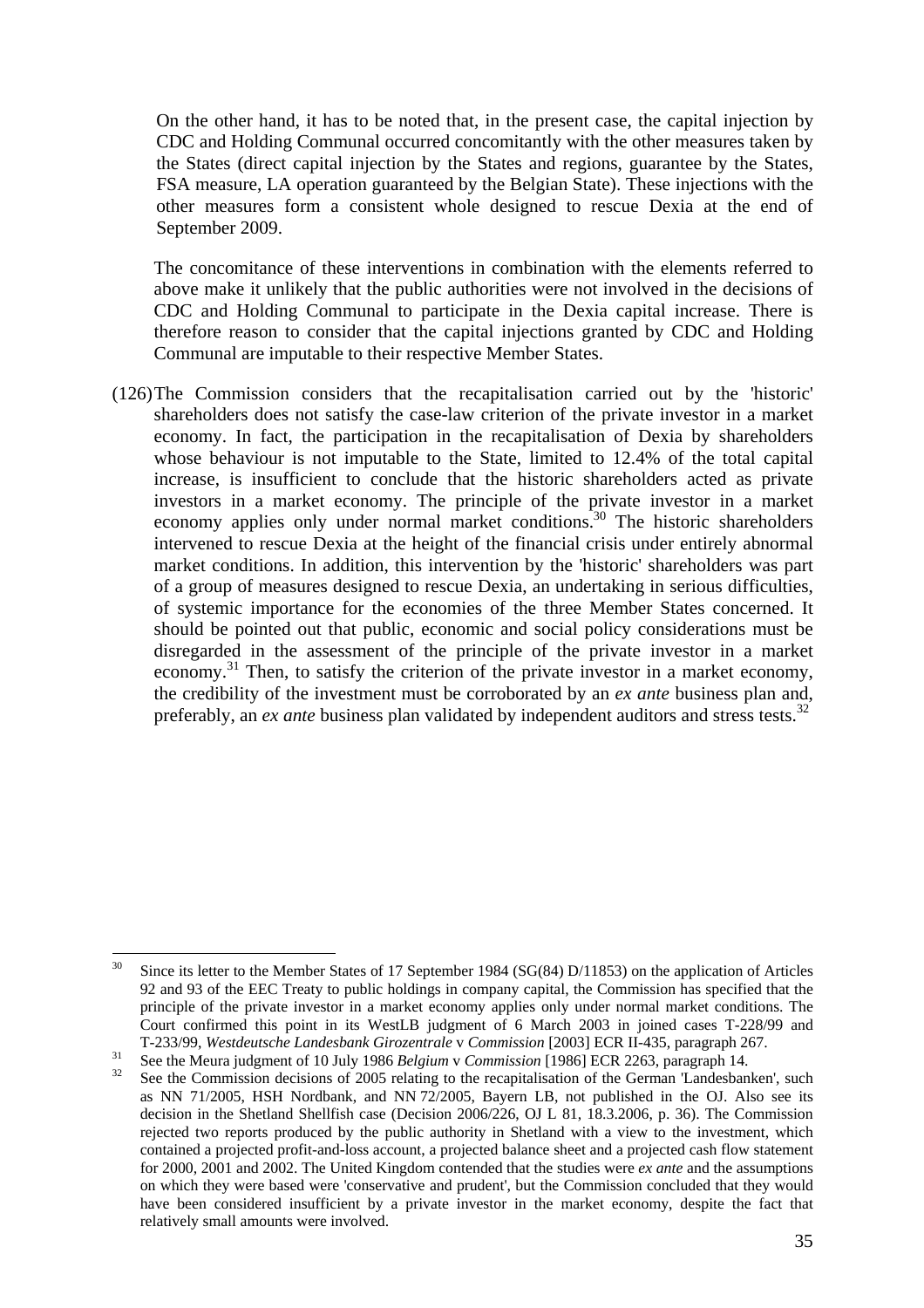- (127)Finally, even where the public investor has owner status (which is the case of the 'historic' shareholders whose conduct is imputable to the State, i.e. CDC and Holding Communal), it is appropriate, when comparing it to a private investor in a market economy, to check that the investor behaves as a well-informed investor who does not take more risks than a private investor in a market economy would take.<sup>33</sup> The historic characteristic of the investor could not therefore justify 'more flexible' application of the principle of the private investor in a market economy.
- (128)Moreover, the Commission considers that the capital increase imputable to the Member States concerned is selective, since it only relates to a single undertaking, the Dexia group. Given the size of Dexia and its importance on the Belgian, French and Luxembourg markets, and the fact that, without the interventions, the group could have found itself insolvent, which would have changed the structure of the banking market significantly in the three territories, the Commission considers that the measures in question affect trade between Member States.
- (129)In conclusion, the Commission considers that the capital injection by CDC and Holding Communal therefore constitutes an element of the aid received by Dexia, within the meaning of Article 107(1) TFEU.
- (130)On the other hand, the Commission considers that the resources made available to Dexia by virtue of the conduct of Ethias (which was not nationalised at the time of the capital increase), Arcofin (the majority of whose capital is held by private shareholders) and CNP Assurance (the majority of whose capital belongs to private shareholders, i.e. the Banque Populaire Caisses d'Épargne group and the holders of floating capital) are not State resources.

# *8.1.2 The guarantee by the States*

(131)The Commission established that the guarantee constituted aid in its decisions of 19 November 2008 (recitals 24 to 27) and 30 October 2009 (recital 13). In this respect, the Commission considers that the reasoning set out in these decisions remains applicable and that the measure constitutes State aid within the meaning of Article 107(1) TFEU.

# *8.1.3 The LA operation*

- (132)With regard to the existence of aid associated with the LA operation, the Commission notes the observations made by the Belgian authorities regarding the LA operation put in place by the BNB in favour of Dexia. The Commission considers, however, that these observations are not of a nature to modify its conclusions concerning the aid element associated with the LA operation, as set out in its decision of 19 November 2008.
- (133)In point 51 of its communication on the application of State aid rules to measures taken in relation to financial institutions in the context of the current global financial crisis<sup>34</sup> ('the Banking Communication'), the Commission indicated that it considered that the

West LB judgement, cited above, paragraph 255.

<sup>34</sup> OJ C 270, 25.10.2008, p.8.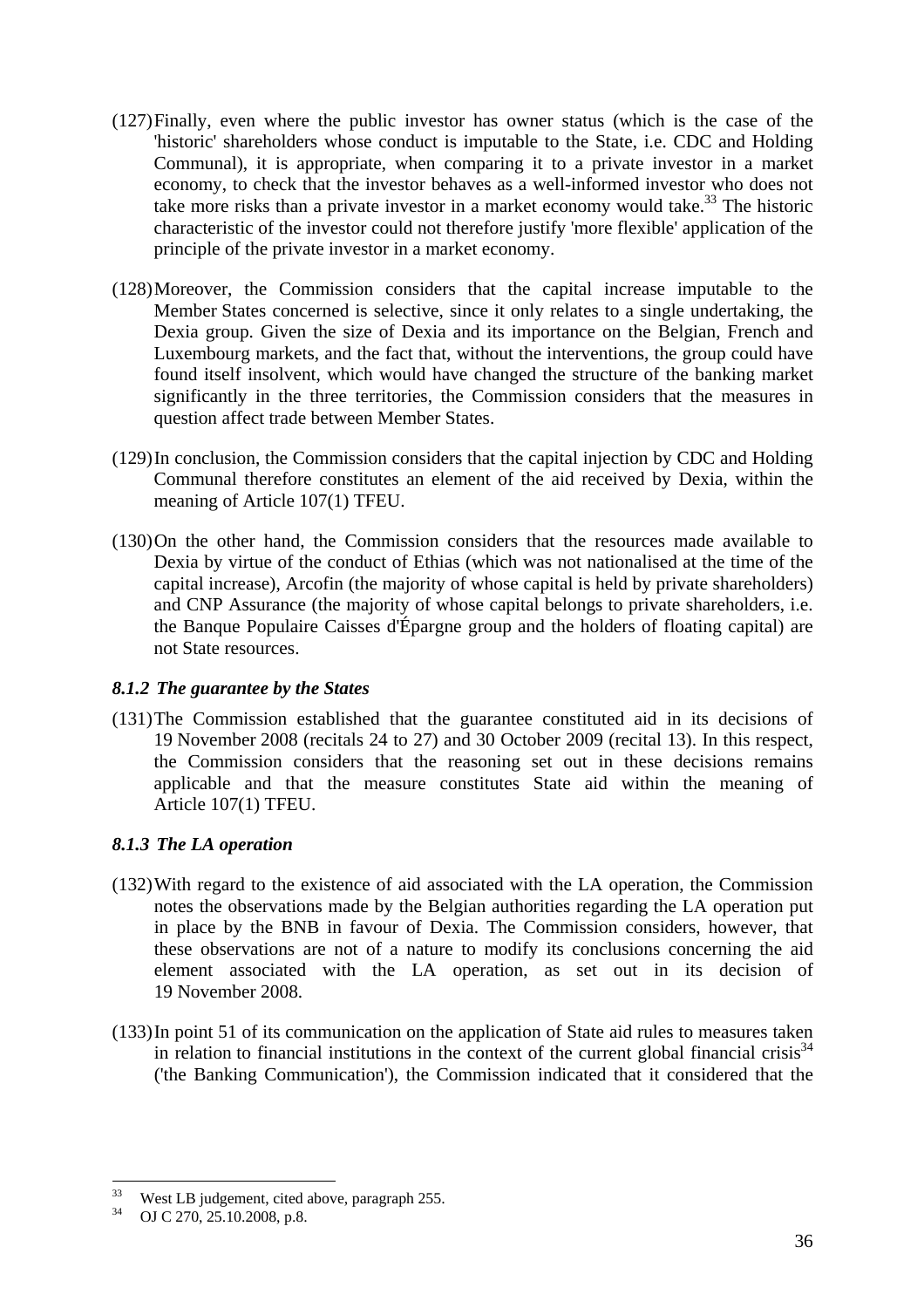provision of funds by a central banks to a financial institution did not constitute aid when a number of conditions are met.<sup>35</sup>

- (134)One of the conditions for the absence of aid defined by the Banking Communication is that 'the measure […] is not backed by any counter-guarantee of the State'. In this case, the Commission noted that the credits granted by the BNB benefit from a guarantee from the Belgian State (with retroactive effect) pursuant to the Act of 15 October 2008 on measures to promote financial stability and introducing in particular a State guarantee on credits granted and other operations conducted in the context of financial stability. Since the LA operation granted by the BNB benefits from a guarantee from the Belgian State, the condition provided for in the Communication is therefore not met.
- (135)The conditions defined in the Banking Communication to exclude the presence of aid are therefore not met in full. Consequently, it is a matter of verifying whether the conditions constituting State aid are in fact met. Since the BNB is a Belgian State body, its resources are public resources. This is all the more so in the present case as the counter-guarantee has the effect that any loss will be borne directly by the Belgian State. What is more, the LA is a measure granted selectively to Dexia. Finally, the measure benefits Dexia selectively by granting it the funding that the bank can no longer obtain on the market. Since Dexia operates in several Member States and, in most of its activities, is in competition with other financial institutions, most of which did not receive comparable aid, this advantage distorts competition and affects trade between Member States.
- (136)The Commission concludes that the LA operation put in place by the BNB on its own account does indeed constitute State aid within the meaning of Article 107(1) TFEU.

# *8.1.4 The FSA measure*

- (137)The Commission established that the FSA measure constitutes aid in its decision of 13 March 2009 (recitals 53 to 56) and considers that the observations of the Member States concerned are not of a nature to call its conclusions into question.
- (138)The Commission concludes that the FSA measure constitutes State aid within the meaning of Article 107(1) TFEU.

# **8.2 Quantification of the aid**

(139)In its decisions of 19 November 2008 and 13 March 2009, the Commission already carried out a first evaluation of the amount of aid associated with the measures in question. On the basis of this first evaluation and additional information communicated by the Member States concerned since 13 March 2009, the Commission calculates an aid amount comprising the following elements:

# *8.2.1 The capital increase*

(140)The capital injection announced on 30 September 2008 comes to a total amount of EUR 6.4 billion, from which should be deducted, for the reasons set out above, the capital injections by Ethias, Arcofin and CNP Assurance, amounting to EUR 150 million, EUR 350 million and EUR 288 million respectively.

 $35$ See also the Commission decision of 5 December 2007, Northern Rock, case NN 70/2007, OJ C 43, 21.10.2008, and press release IP/08/1557 of 21.10.2008.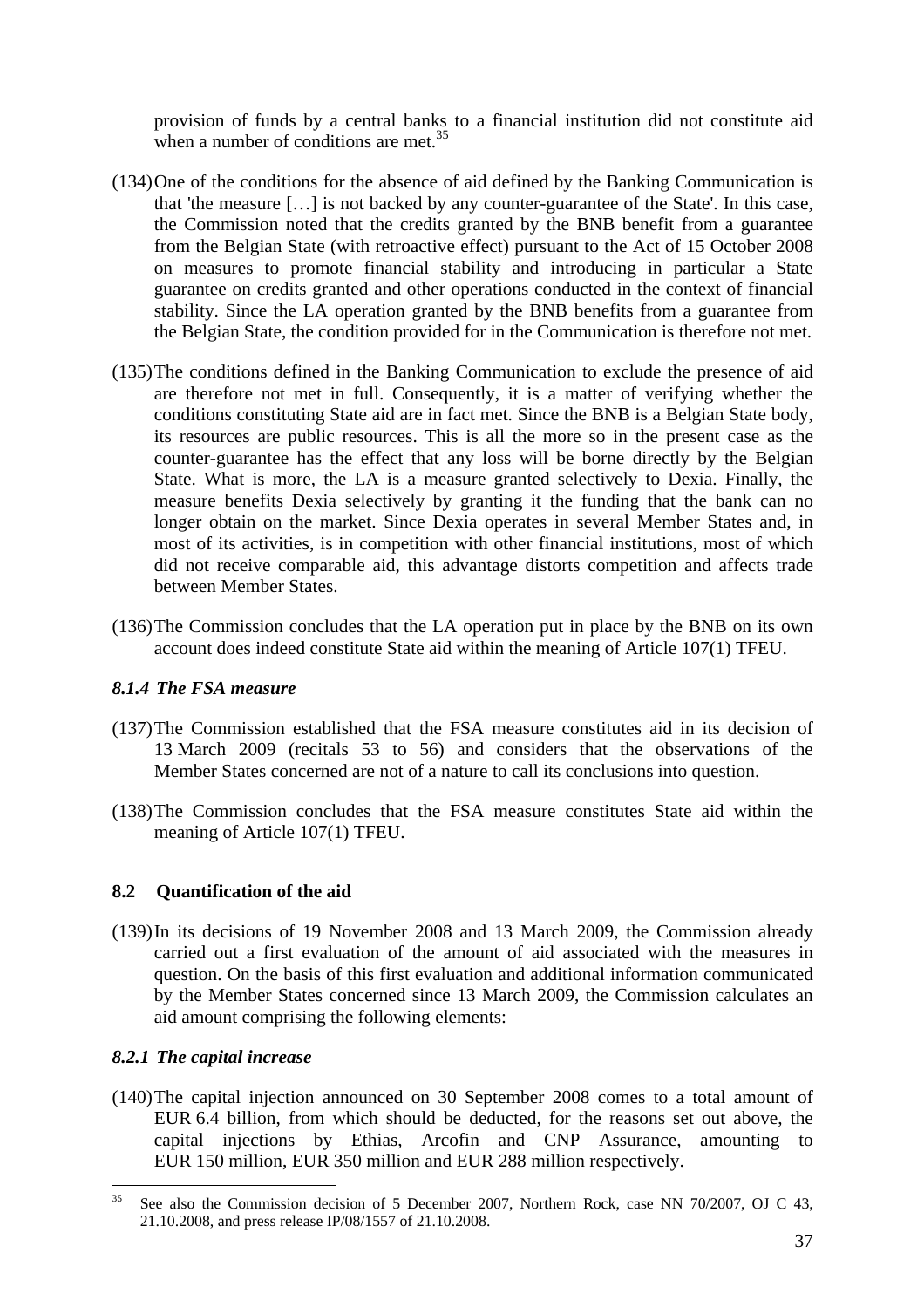- (141)The Commission also notes that, under its restructuring plan, Dexia waived the benefit of the EUR 376 million in the form of Dexia BIL convertible bonds, to which the Luxembourg State was to subscribe and which were never subscribed to. Consequently, this amount is also deducted from the amount to be taken into account in the aid elements relating to the capital increase.
- (142)In conclusion, the total amount of aid relating to the capital increase amounts to EUR  $5.2$  billion.<sup>36</sup>

# *8.2.2 The guarantee by the States*

- (143)In accordance with the guarantee agreement signed between Dexia and the Member States concerned on 9 October 2008, the guarantee of the Member States concerned covers a maximum amount of EUR 150 billion. This amount was reduced to EUR 100 billion under the guarantee agreement which entered into force on 1 November 2009.
- (144)In their observations relating to the decision to open the procedure, the Member States concerned contend that the amount of aid associated with the guarantee should be calculated in accordance with the Commission Communication on the revision of the method for setting the reference and discount rates ('the Reference Rates Communication'). $37$  According to this Communication, the aid elements related to the guarantee would be equal to the difference between the remuneration rate on the guarantee and a reference rate defined as the interbank market reference rate (IBOR) plus 75 basis points.
- (145)In response to these observations, the Commission notes that in the case of undertakings in difficulties, the application of a reference rate based on market rates is not relevant as, without a guarantee, Dexia could not have raised any funding on the markets. For this reason, in accordance with constant practice in the cases of restructuring submitted to it, the Commission considers that the aid element to be taken into account in the guarantee may extend up to the amounts in fact covered by the guarantee, i.e. EUR 100 billion, which corresponds to the maximum amount of Dexia's liabilities which may in fact be covered by the guarantee since 1 November 2009.<sup>38</sup>

#### *8.2.3 The LA operation*

(146)By way of analogy with the reasoning applied to the guarantee above, the Commission considers that the aid element contained in the guarantee by the Belgian State for the LA operation put in place by the BNB may extend to the amounts in fact covered by the guarantee, i.e. EUR […] billion, which corresponds to the portion of the maximum amount of the LA, as approved by the Governing Council of the ECB, covered by the BNB and guaranteed by the Belgian State.

 $36^{\circ}$  $^{36}$  6.376 – (0.150+0.350+0.288+0.376) = EUR 5.212 billion.<br><sup>37</sup> OLC 14, 19,12008, p.6

 $^{37}$  OJ C 14, 19.1.2008, p.6.

The maximum amount of Dexia's liabilities covered by the guarantee has never exceeded EUR 100 billion, even between 9 October 2008 and 1 November 2009, the period during which the maximum amount under the guarantee agreement was EUR 150 billion. The maximum amount of guarantees used by Dexia is EUR 95.6 billion, an amount recorded on 27 May 2009.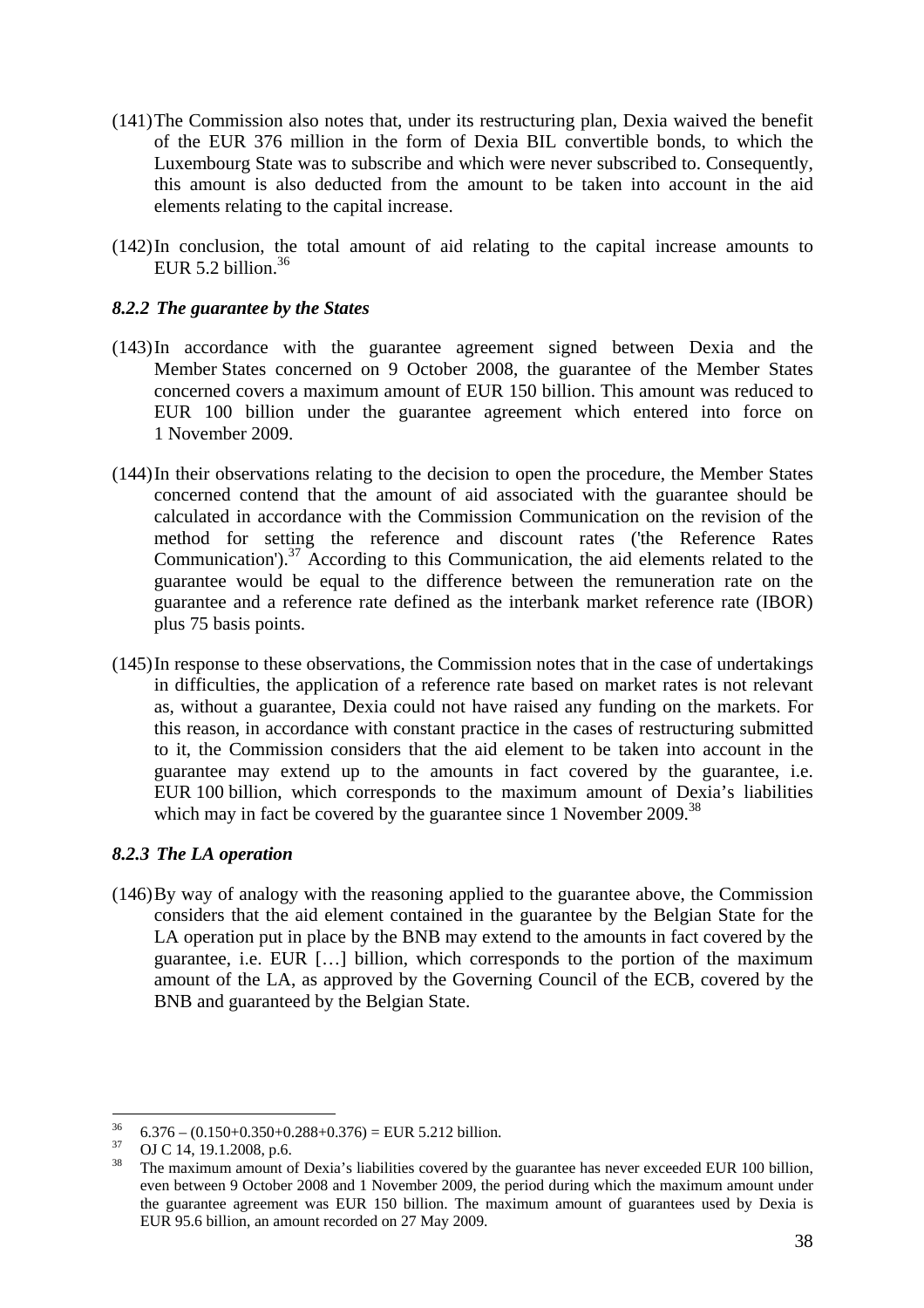### *8.2.4 The FSA measure*

- $(147)$ In accordance with the Impaired Assets Communication,<sup>39</sup> the Commission considers that the amount to be taken into account to assess the amount of aid linked to an impaired assets measure is the difference between the transfer value and the market price of the portfolio considered. According to Commission practice,  $40$  the transfer value is defined as the residual nominal value less the first tranche which is payable in full by the bank benefiting from the measure.
- (148)The FSA measure presents certain specific characteristics in relation to other measures for the treatment of impaired assets on which the Commission has had to decide:
	- the FSAM portfolio (residual nominal value of USD 16.98 billion at 30 September 2008) comprises two sub-portfolios: (i) excluded assets (residual nominal value of USD 4.5 billion), which are the subject of an unguaranteed put contract and (ii) covered assets (residual nominal value of USD 12.48 billion) which are covered by a guaranteed put, in the sense that a guarantee agreement provides that the Belgian and French States undertake to guarantee Dexia's obligations under the put agreement for these covered assets. Nevertheless, the Commission notes that all the calls under the put contract (on both covered assets and excluded assets) are taken into account for the amortisation of the first tranche of USD 4.5 billion retained by Dexia. This first tranche of USD 4.5 billion does not therefore cover only the portfolio of assets covered by the measure, but the entire FSAM portfolio.
	- in addition, the measure provides for intervention if necessary by the Belgian and French States upon first demand even in respect of the first tranche of EUR 4.5 billion, with the Belgian and French States then having recourse against Dexia which must then reimburse this intervention in cash. This mechanism therefore exposes the Belgian and French States to a risk of losses on the covered assets and a risk of default by Dexia, even with regard to the first tranche of USD 4.5 billion. This specific characteristic is not usually to be found in measures relating to impaired assets.
- (149)On account of these specific characteristics, the portfolio considered for which the transfer price is calculated is the total FSAM portfolio and not only the portfolio of covered assets. At 31 January 2009, the nominal residual value amounted to USD 16.6 billion. The transfer value is therefore USD 12.1 billion (this being the difference between USD 16.6 billion and 4.5 billion). The market price was USD [7-9] billion, so the amount of aid comes to USD [3.1-5.1] billion or EUR  $[2.4-4.0]$  billion.<sup>41</sup>

# *8.2.5 Total amount of the various aid measures*

(150)As emphasised by the Member States concerned in their observations on the decision to open the procedure, the Commission recognises that it is not relevant to add together the amounts of aid corresponding to recapitalisation with guarantees of liabilities as the two types of measures do not have the same effects of distortion of competition.

 $39$  $rac{39}{40}$  See point 20.

See in particular the Commission decision of 15 December 2009, LBBW, case C17/2009, not yet published. and press release IP/09/1927 of 15 December 2009.<br>41 At the exchange rate of EUR 1 for USD 1.2816 applicable on 30 January 2009.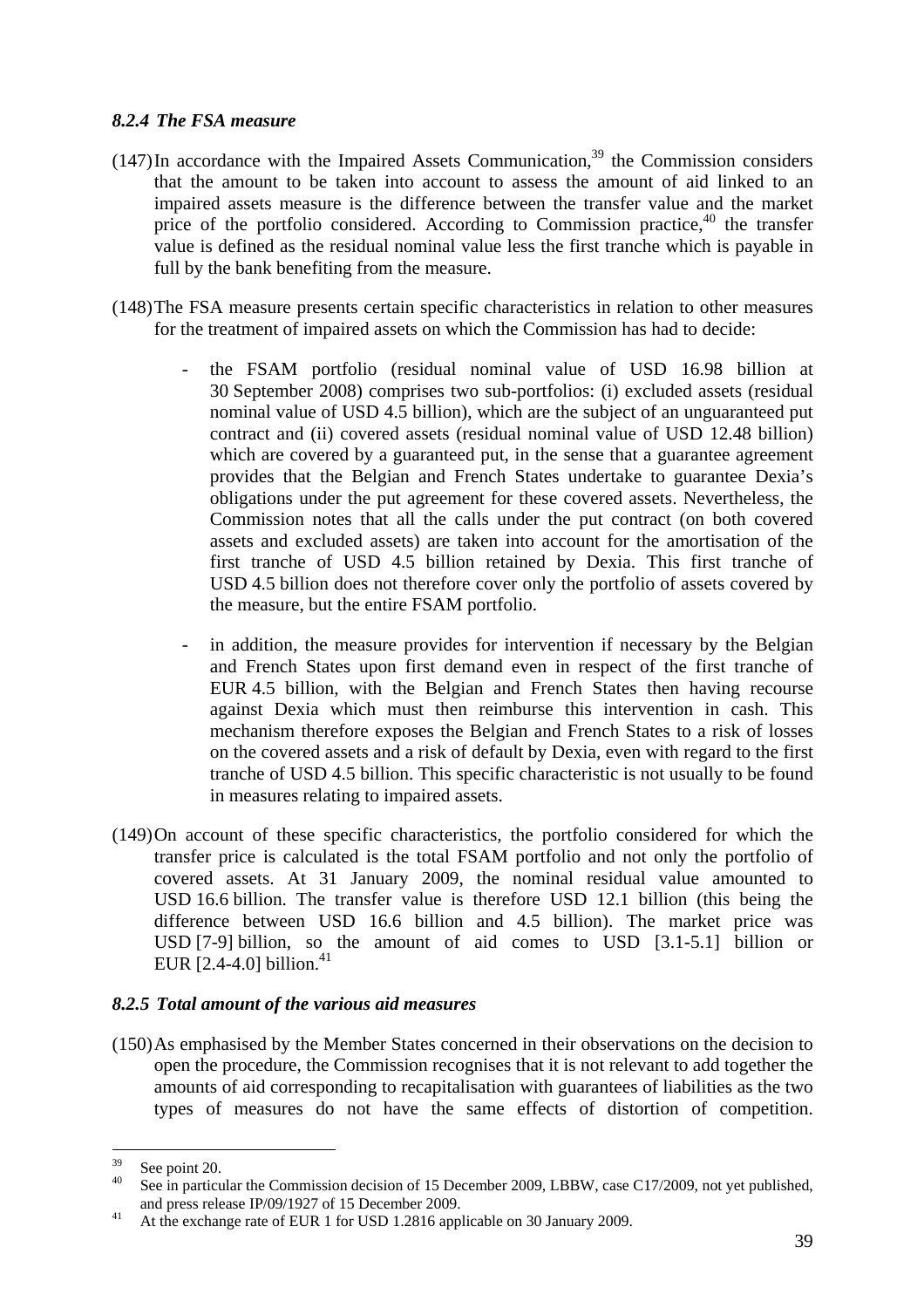Consequently, the Commission notes that the aid received by Dexia in the form of a capital increase and of aid for the treatment of impaired assets (FSA measure) comes to a total of EUR 8.4 billion and the aid in the form of a guarantee and LA operation may amount to up to EUR [95-135] billion.

# **8.3 Compatibility of the aid**

# *8.3.1 Legal basis*

- (151)Under Article 107(3)(b) TFEU, '*The following may be considered to be compatible with the internal market:* […] *aid* […] *to remedy a serious disturbance in the economy of a Member State*'. In view of the situation on the financial markets since the measures in question were granted, the Commission considers that the measures in question can be assessed on the basis of Article 107(3)(b) TFEU. As regards the Belgian, French and Luxembourg economies, this was confirmed by the various Commission decisions approving the measures taken by the authorities of these Member States to overcome the financial crisis.<sup>42</sup> Consequently, following the example of the decisions of 19 November 2008, 13 March 2009 and 30 October 2009 relating to Dexia, the legal basis for the assessment of the aid measures in question is still Article 107(3)(b) TFEU.
- (152)In the context of the present crisis, the Commission specified the conditions on which the aid for the treatment of impaired assets and the aid for restructuring of firms in difficulty should be applied. These principles are set out in the Impaired Assets Communication and in the Restructuring Communication.

# *8.3.2 Compatibility of the FSA measure*

(153)As mentioned in the decision of 13 March 2009, the FSA measure falls within the scope of the Impaired Assets Communication, even though its primary objective was to allow the operation consisting in the sale of FSA. This measure must therefore be analysed on the basis of the conditions provided for in the Impaired Assets Communication. In this respect, the Commission concluded in its decision of 13 March 2009 that the guarantee as such and its coverage in terms of assets and the burden-sharing of the costs between Dexia and the Belgian and French States were compatible with the internal market. The valuation of the assets, the remuneration for the measure and the remuneration for the securities to be issued by Dexia beyond the first tranche of USD 4.5 billion still had to be ascertained.

 $\overline{a}$ See in particular the Commission decisions in State aid cases N 574/2008, State guarantee for Fortis, OJ C 38, 17.2.2009, p. 2; NN 42/2008, Fortis, OJ C 80, 3.4.2009, p. 7; NN 57/2009, Emergency aid for Ethias, OJ C 176, 29.7.2009, p. 1; C 18/2009 KBC, OJ C 216, 10.9.2009, p.10; decision of 18 November 2009, C 18/2009, KBC, not yet published; N 548/2008, Scheme for refinancing financial institutions - France, OJ C 123, 3.6.2009, p. 1; N 251/2009, Extension of the refinancing scheme for financial institutions - France, OJ C 174, 28.7.2009, p. 2; N 613/2008, Capital-injection scheme - France, OJ C 106, 8.5.2009, p. 15; N 29/2009, Amendment to the capital-injection scheme - France, OJ C 116, 21.5.2009, p. 5; C 123/2009, Amendment to the capital-injection scheme - France, OJ C 123, 3.6.2009, p. 3; N 23/2009, Temporary scheme for aid in the form of guarantees - France, OJ C 62, 17.3.2009, p. 11; N 128/2009, Temporary guarantee scheme with a view to economic recovery - Luxembourg, OJ C 106, 8.5.2009, p. 9.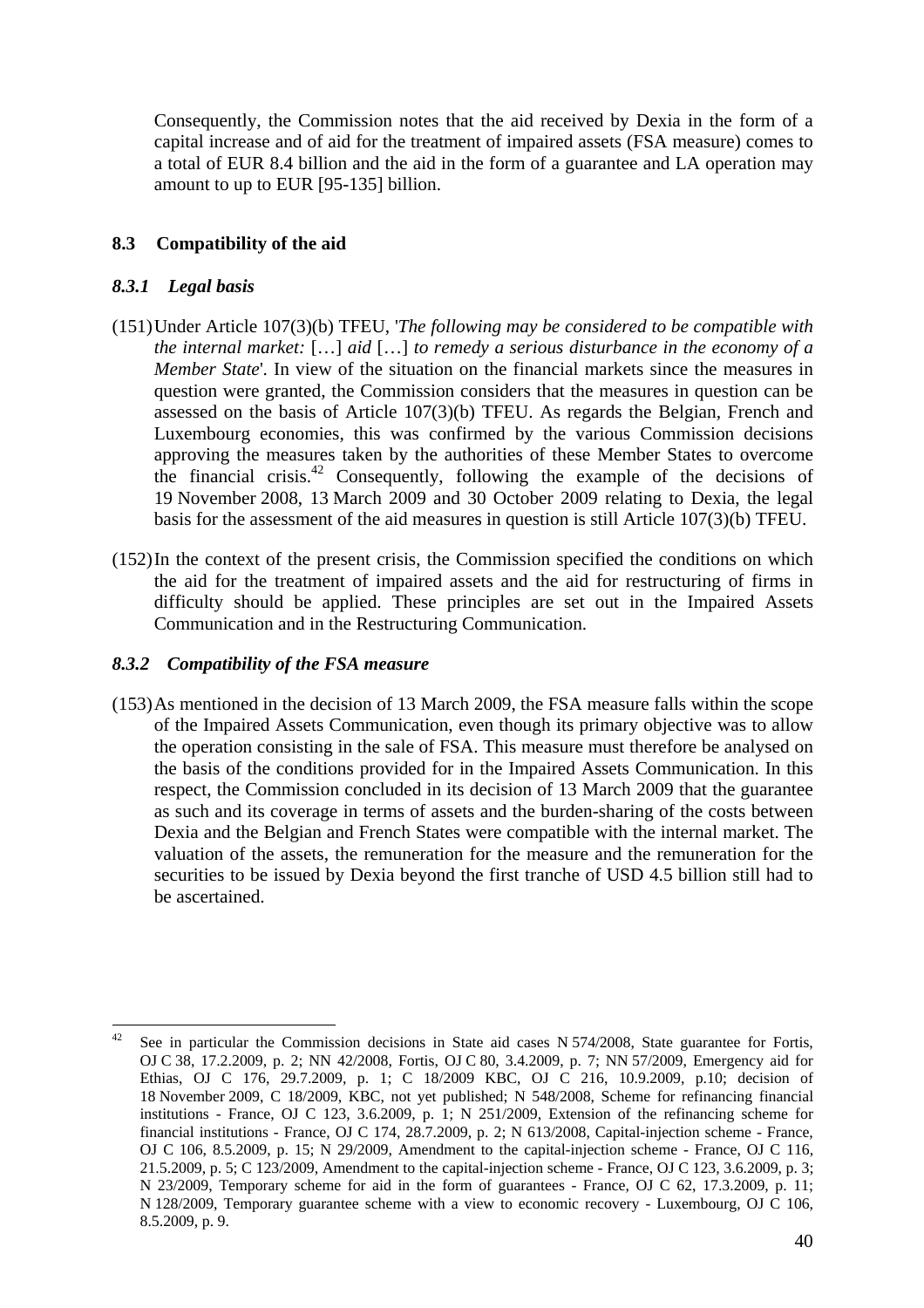#### *8.3.2.1 Valuation of the assets*

- (154)The Commission analysed whether the valuation method applied for the REV corresponded to the requirements laid down in the Impaired Assets Communication, and in particular whether (i) it was based as far as possible on observable inputs, (ii) it made realistic and prudent assumptions about future cash flows, and (iii) it was based on prudent stress-testing at the time that the valuation was carried out.
- (155)This analysis of the methods used for the valuation of the assets was carried out with the technical assistance of experts contracted by the Commission. It was carried out for each of the main classes of assets in the FSAM portfolio under review and under a baseline scenario and a stress scenario. Following examination, the Commission assessed the methodology and the assumptions made for the valuation of the REV positively. The Commission therefore finds that the assumptions made are conservative on the whole:
	- default rates were projected prudently, using the latest performance trends of these assets, at levels considered to be conservative;
	- prudent recovery rates (including the costs of winding-up and recovery) were projected, reflecting the latest trends and not projecting any improvement in the coming years;
	- the assumptions relating to early repayments are also conservative and in line with the latest trends observed.

#### $(156)[...]$ .

- (157)The first tranche of USD 4.5 billion, which must be reimbursed in cash by Dexia, is higher than the level of expected losses, estimated prudently and in line with the Impaired Assets Communication, in both the baseline scenario and the stress scenario, and in respect of both the FSAM portfolio in its entirety and the FSAM portfolio after deduction of the excluded assets. The transfer value, established at USD 12.1 billion is below the REV, in both the baseline scenario (USD [13.6-14.6] billion) and the stress scenario (USD [12-13] billion).
- *8.3.2.2 Remuneration of the FSA measure*
- <span id="page-40-0"></span>(158)The remuneration on the FSA measure, payable annually by Dexia to the Belgian and French States, is 113 basis points as cover for the risk of default on the put covered by the guarantee, to which is added 32 basis points as cover for the risk of default by Dexia in honouring its liquidity commitments to FSAM.
- (159)The Commission takes a positive view of the fact that the first tranche of USD 4.5 billion, which must be reimbursed in cash by Dexia, exceeds the level of expected losses, at 31 January 2009, in both the baseline scenario and the stress scenario, as this reduces the risk borne by the Belgian and French States. More specifically, the Commission views positively the level of remuneration granted to the Belgian and French States for the FSA measure, compared with the level of the residual risk assumed by the Belgian and French States. Moreover, according to the Impaired Assets Communication, reference can be made to the freeing of regulatory capital generated thanks to the measure for the purpose of evaluating the remuneration for the FSA measure. In view of the considerable size of the first tranche and the fact that it is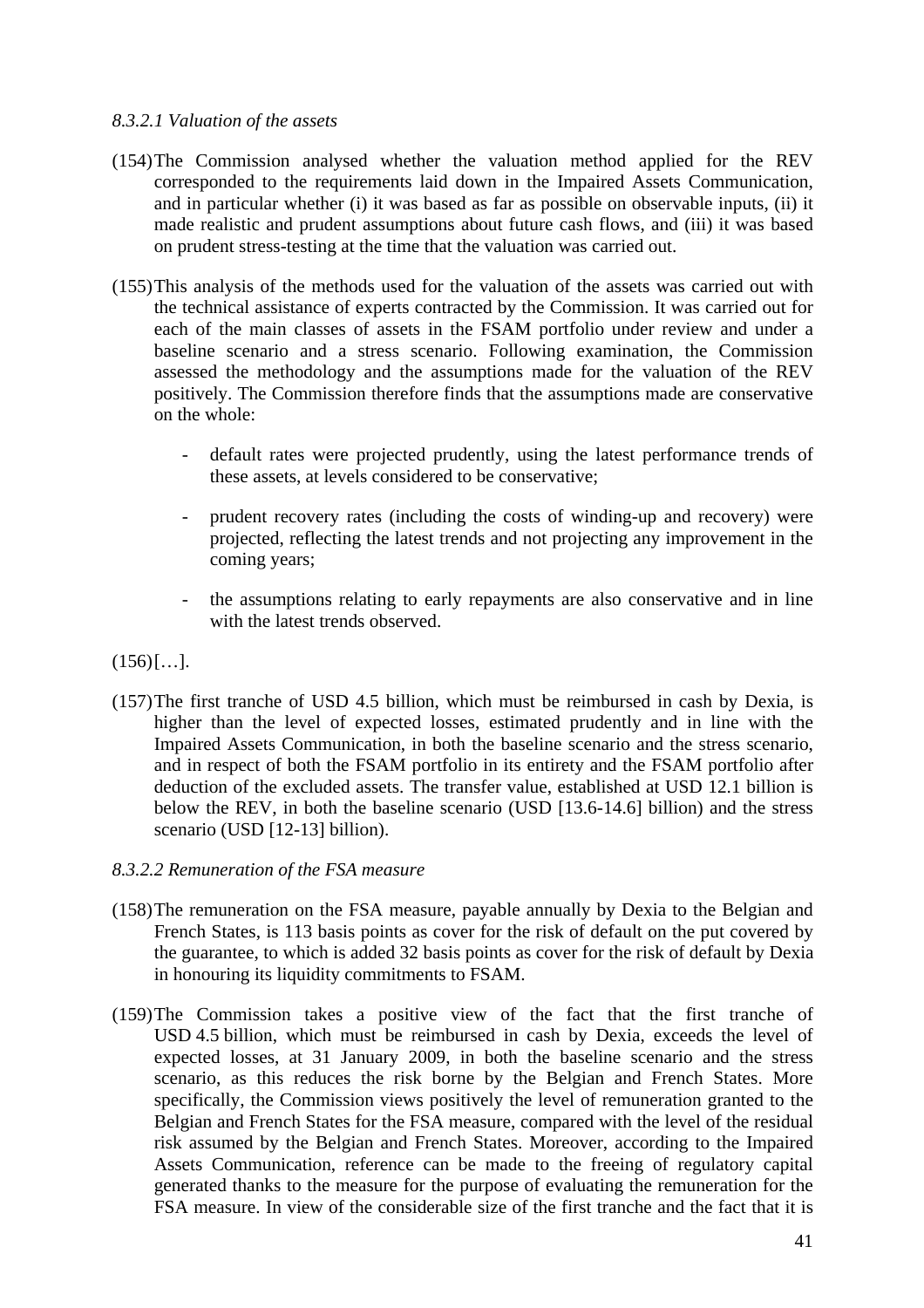weighted at 1250% with a view to calculating the regulatory capital associated with this first tranche, it was shown by the Belgian and French States that the FSA measure does not free any regulatory capital. As indicated in point 21 (footnote 11) of the Impaired Assets Communication, the asset relief measures must be remunerated in a comparable manner to a capital injection. The amount of capital which would be comparable to the FSA measure is zero here since no regulatory capital is freed. On the other hand, the FSA measure covers a wider field of trigger events than just losses on assets covered. Consequently, the Commission considers that the annual remuneration for the FSA measure is appropriate.

### *8.3.2.3 Remuneration for the securities to be issued*

(160)The Commission notes that the compensation received by the Belgian and French States in the case of calls made on the guarantee exceeding the first tranche of USD 4.5 billion exceeds the amount required by the Impaired Assets Communication.

*8.3.2.4 Conclusion on the compatibility of the FSA measure with the Impaired Assets Communication* 

(161)The Commission therefore concludes that the FSA measure is compatible with the principles of the Impaired Assets Communication.

# *8.3.3 Compatibility of the restructuring plan*

### *8.3.3.1 Degree of restructuring required*

- (162)As pointed out above, the total amount of aid associated with the capital increase and the FSA measure comes to EUR 8.4 billion. In accordance with point 4 of the Restructuring Communication, it is this amount which must be taken into account in assessing the obligation to present a restructuring plan. The aid elements associated with the guarantee and the LA operation put in place by the BNB, for their part, must be taken into account in the assessment of the compatibility of the restructuring plan with the internal market.<sup>43</sup>
- (163)As indicated under point 4 (footnote 4) of the Restructuring Communication, the specific criteria and circumstances leading to the obligation to present a restructuring plan refer in particular, but not exclusively, to situations where a distressed bank has been recapitalised by the State, or where a bank benefiting from asset relief has already received State aid in whatever form that contributes to coverage or avoidance of losses which altogether exceeds 2% of the total bank's risk-weighted assets. The Commission has already shown in its decisions of 19 November 2008, 13 March 2009 and 30 October 2009 that Dexia was an undertaking in difficulty at the time when the aid measures were introduced.
- <span id="page-41-0"></span>(164)The aid elements associated with the capital increase and the FSA measure represent 5.5% of the group's risk-weighted assets calculated at 31 December 2008, which is an amount well in excess of that of 2% of the risk-weighted assets and intended to cover the losses incurred by Dexia. In accordance with these principles, Dexia must therefore present a restructuring plan.

 $\overline{a}$ 

See in particular point 31 of the Restructuring Communication.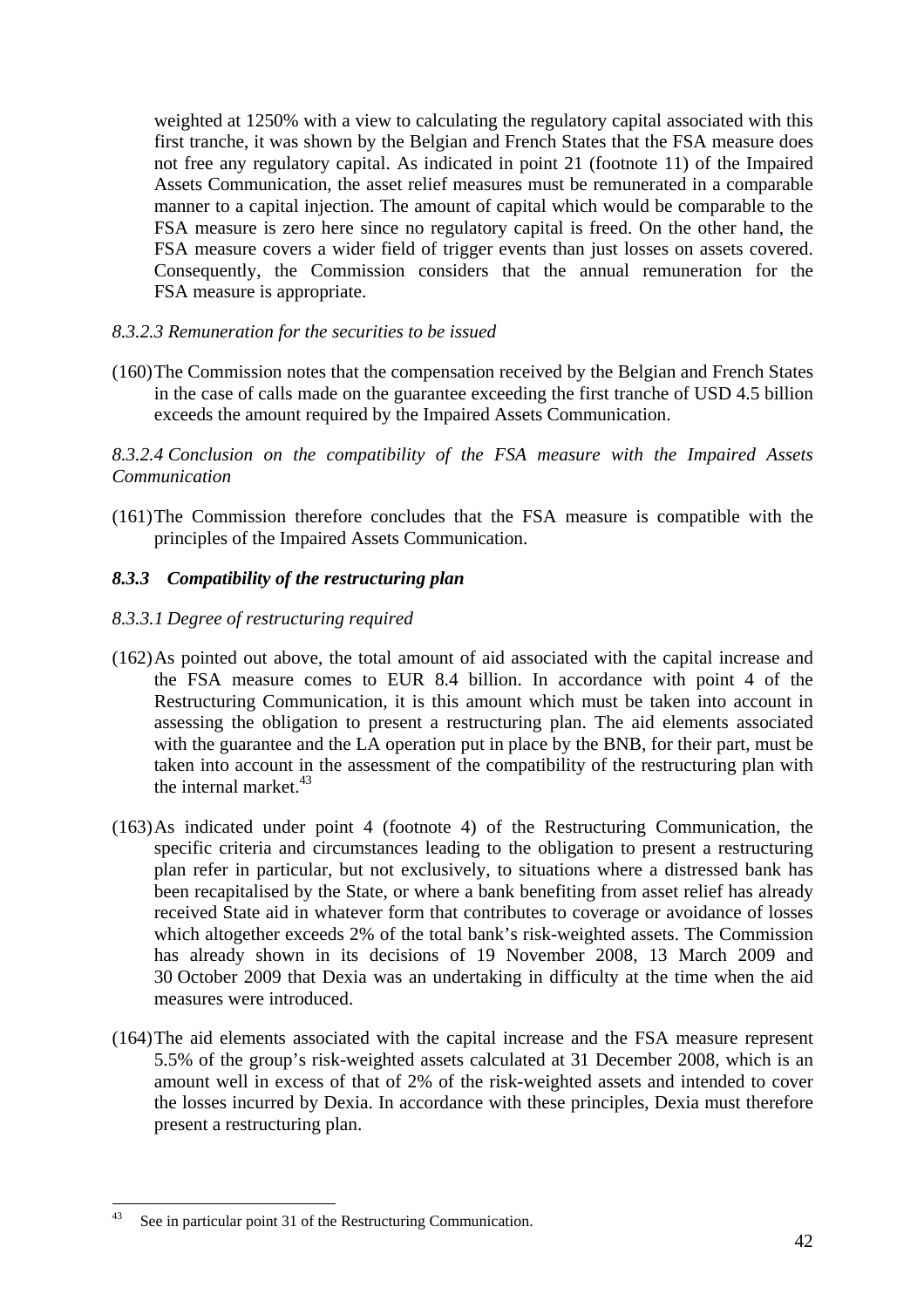- (165)The degree of restructuring required depends on the seriousness of the problems encountered by each bank and the amount of aid received. In this respect, the aid to be taken into account is the total aid resulting from the measures for recapitalisation and treatment of the impaired assets, as well as the guarantees obtained. The compatibility of the restructuring plan must be assessed in the light of the conditions set out in the Restructuring Communication. These conditions are the following:
	- the restructuring plan must enable the long-term viability of the institution to be restored;
	- the restructuring plan must ensure equitable burden-sharing of the costs of restructuring between the States and the bank;
	- the restructuring plan must allow the correction of excessive distortions of competition arising from the aid.

### *8.3.3.2 Restoration of the long-term viability of the institution*

- (166)In accordance with section 2 of the Restructuring Communication, the restructuring plan must enable the long-term viability of the institution to be restored, i.e. the restructuring plan should be comprehensive, detailed and based on a coherent concept, demonstrating how the bank will restore long-term viability without State aid as soon as possible (within a maximum of five years). The restructuring plan should include a comparison with alternative options, including a break-up, or absorption by another bank, it should identify the causes of the bank's difficulties, provide information on the business model, provide for withdrawal from activities which would remain structurally loss-making, provide for an appropriate return on equity (under a baseline scenario and a crisis scenario) and consider arrangements for repaying the State aid.
	- *a) Evaluation of Dexia's business model*
- (167)The Commission first of all welcomes the fact that Dexia has recorded positive results for the first three quarters of 2009. However, in the light of these results, the Commission also notes the following points:
	- the group's operational performance has deteriorated relatively during 2009, decreasing by 44% between the first and the third quarters of 2009;
	- a significant proportion of the group's results, estimated at approximately EUR [300-500] million in 2009 by Dexia, come from cash-flow and more specifically transformation activities, which are possible thanks to the sharp steepening of the curve for maturities at less than one year;
	- Dexia would probably not have made profits if it had not received quite a large allocation of funding guaranteed by the Member States concerned (the volume of which is among the highest in Europe).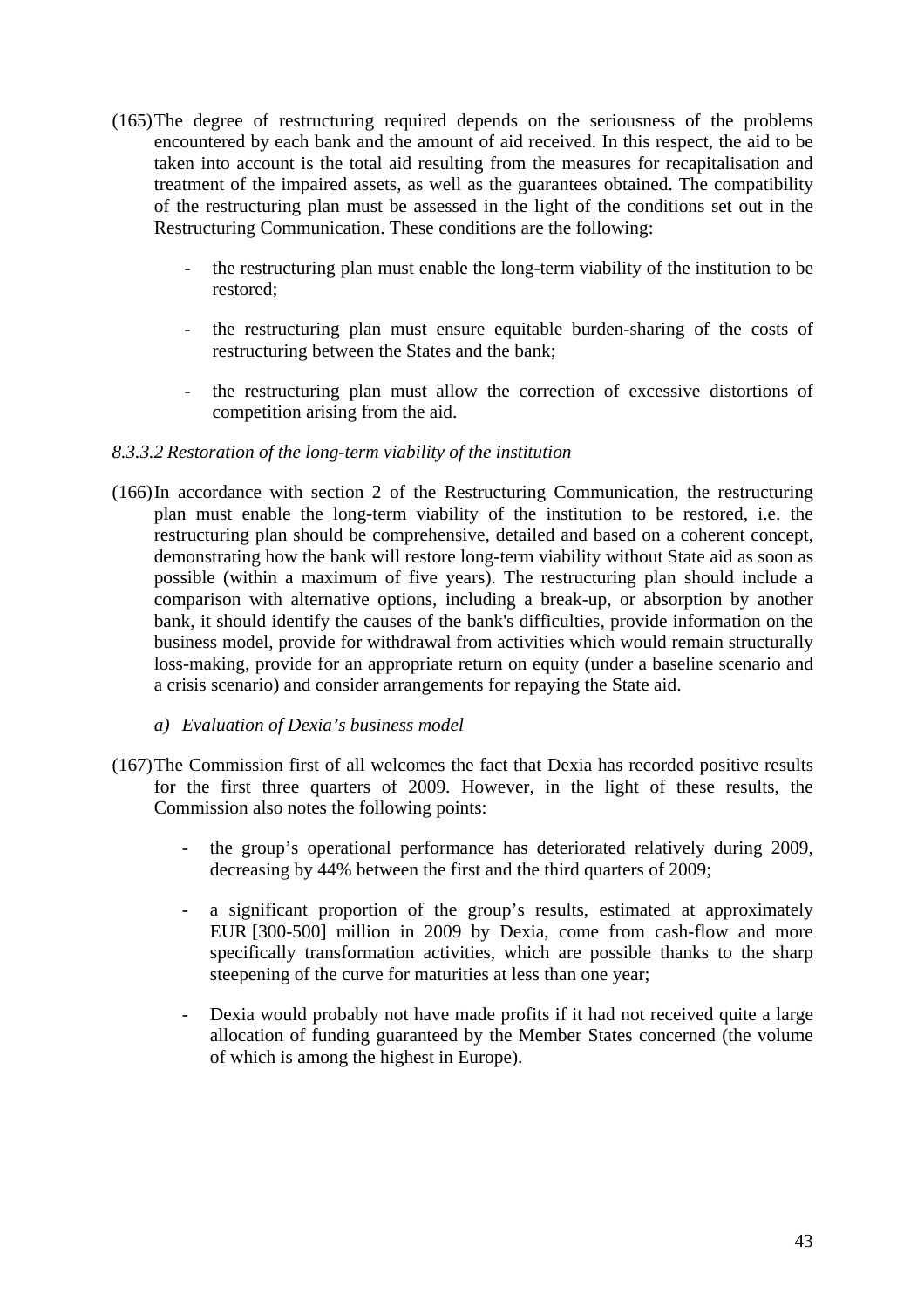- (168)On the basis of the detailed information communicated to it by Dexia and the Member States concerned, the Commission has isolated two main sources of profit for Dexia: the recurring profits linked to Dexia's traditional banking activities, on the one hand, and the less robust profits, on the other. The former mainly comprise the income from loans and the bond portfolio, commission income, the costs of funding, the cost of the risk and operational costs. The latter come from short-term transformation activities, proprietary market activities and extraordinary income drawn, for example, from the sale of assets, write-back of provisions or open positions in derivatives.
- (169)According to the information communicated to the Commission by the Member States concerned, […], so that the analysis of the main sources of the group's profit can be conducted in terms of margins in relation to the interbank reference rates. This analysis, carried out for the year 2009, led the Commission to consider that Dexia's traditional banking activities would have yielded very low, and even negative, profitability. Such an analysis is not contradicted by the examination of the positive results recorded in the first three quarters of 2009, which arise from special circumstances, as indicated above.
- (170)In addition, the projections which may reasonably be inferred with regard to the future trend in the group's principal sources of profit do not in fact suggest a possible improvement in the results of Dexia's traditional banking activities. In fact:
	- the average margin on the PWB lending activities and the bond portfolio would remain low on a long-term basis on account of (i) the low level of income generated from these activities (between […] basis points, according to the information contained in the restructuring plan), (ii) the relatively slow amortisation profile of these assets in view of the (long) average maturity of the PWB loans and the bonds and (iii) Dexia's difficulty in replacing these assets reaching maturity with new loans generating higher income. In this last respect, the Commission notes that Dexia had fixed a new turnover target in the PWB activity of EUR […] billion in 2009, achieved in respect of […] of the amount planned (EUR […] billion), over the first 11 months of the year 2009, on account of keener competition for these activities in Dexia's traditional markets and downward pressure on margins.
	- the commission income, of which an important source in the past was the sale of structured products as part of the financial services offered by Dexia to the local authorities, would be liable to fall in the future because this source is expected to dry up (decline in the marketing of structured products on account of the fall in new PWB turnover and the minimal appetite of the local authorities for this type of products in the future) and keener competition for the commission-generating activities.
	- the costs of funding would increase because Dexia would need gradually to replace short-term funding and/or funding obtained from the central banks by longer-term funding either (i) on the bond market, at higher costs than those observed before the financial crisis, or (ii) on the mortgage bond market, also at higher costs than before the crisis and within the limits of the absorption capacities of this market, which are likely to diminish in the future on account of the expected tightening up regarding eligible collateral at the ECB, or (iii) by means of commercial and institutional customer deposits, but in a more competitive environment.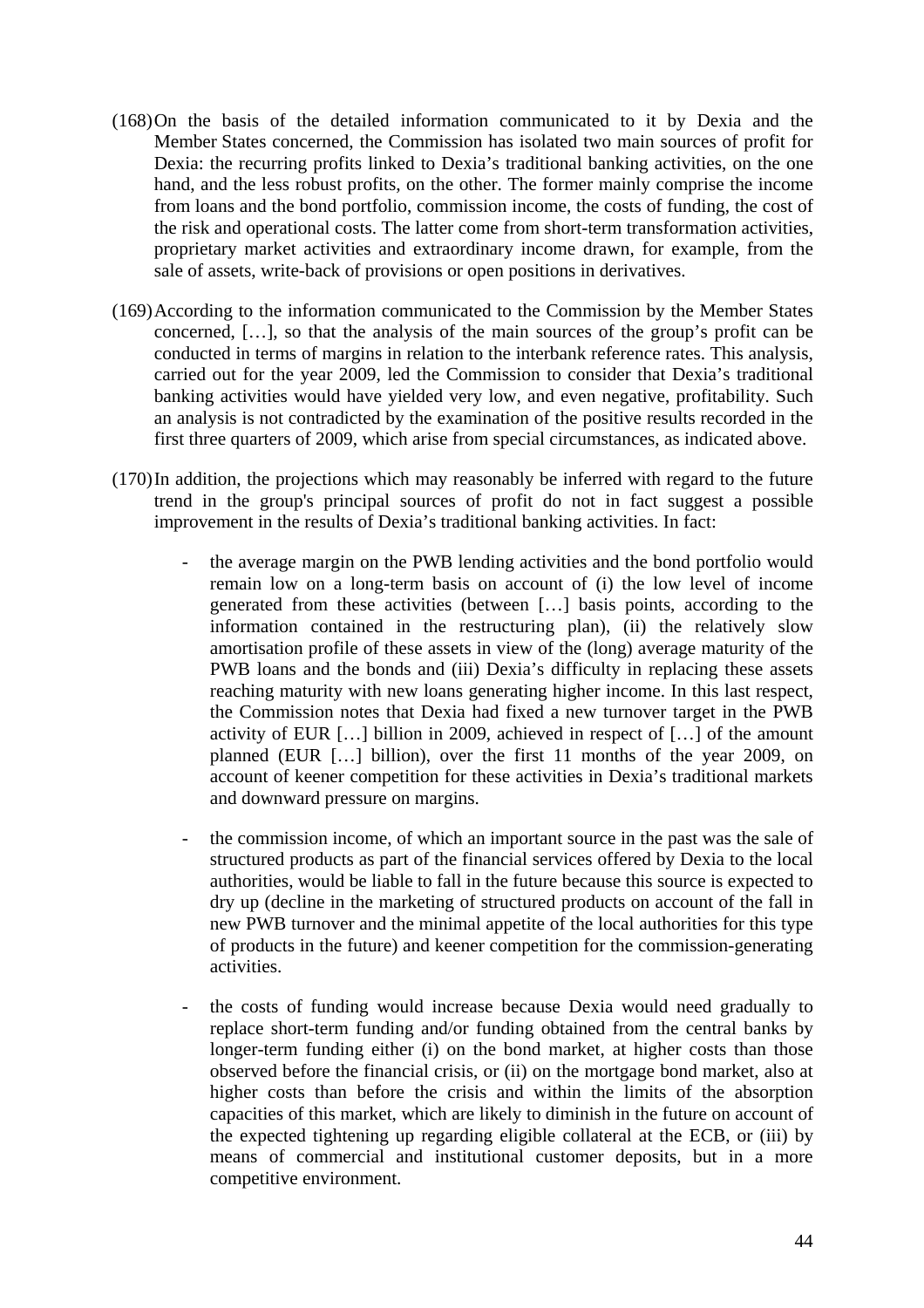- the operational and structural costs (expressed in basis points in relation to total balance sheet) would be liable to remain at the current level, or even increase, despite the plan to reduce costs by 15% by 31 December 2012, as this reduction has to be considered in the perspective of the reduction in the total balance sheet of the group over the same period, which is greater than 15%.
- finally, the cost of the risk is an element which could evolve favourably in the years to come, as shown by the write-backs of provisions carried out by Dexia in 2009. However, the fall in the cost of the risk will remain limited on account of the deterioration in the credit standing of certain public sector entities to which Dexia has an exposure.
- (171)At the end of this analysis, the Commission therefore considers that the restructuring plan should (i) deleverage Dexia in order, in particular, to enable it to assume higher funding costs and low margins on assets, (ii) improve the quality and composition of its sources of funding and (iii) reduce its fixed cost base.
- (172)In this respect, the Commission considers that if the restructuring plan notified on 9 February 2010 is carried out in accordance with the commitments undertaken by the Member States concerned, it will provide satisfactory responses to the question of the long-term viability of the group.
- (173)Firstly, the restructuring plan allows a reduction in Dexia's total balance sheet of 35% by 2014, compared to the amount at 31 December 2008, and a refocusing of the group's activities on its traditional banking business:
	- The sale of FSA to Assured Guaranty, which took place on 1 July 2009, significantly improved Dexia's risk profile by reducing its exposure to public sector risks and American structured products. The Assured Guaranty securities received by Dexia under the sale of FSA will also be sold, thereby reducing by the same amount Dexia's exposure to the monoline insurance sector.
	- A significant proportion of the bond portfolio management activity and certain PWB activities in Dexia markets which are not its historical markets (in particular in Australia, Japan, Mexico, Sweden and Switzerland) are isolated from the group's traditional banking activity and placed in run-off. These activities ringfenced in the LPMD together totalled EUR 161.7 billion at 31 December 2009, i.e. 27.9% of Dexia's total balance sheet at that date. The Member States concerned foresee progressive amortisation of the LPMD, as indicated in Table 4. The Commission notes that, despite the accelerated sale of the bond portfolio provided for in the restructuring plan, the pace of amortisation of the LPMD activities is slow on account of the long maturity of the assets concerned (LPMD would represent 17.9% of Dexia's total balance sheet by 2014). These activities will therefore continue to burden the profitability of the group in the years to come. Nevertheless, the Commission notes favourably that the application of conservative rules for the capitalisation of LPMD (respect of a core Tier 1 ratio of [10-15]%) restricts the group's distribution capacity and therefore contributes to the capitalisation of the results. In addition, respect of strict funding rules (allocation to LPMD of stable resources: guaranteed or unguaranteed bond issues, mortgage bonds and deposits) must also allow the liquidity and transformation risks associated with LPMD to be contained. Finally, the segregation of the activities of LPMD from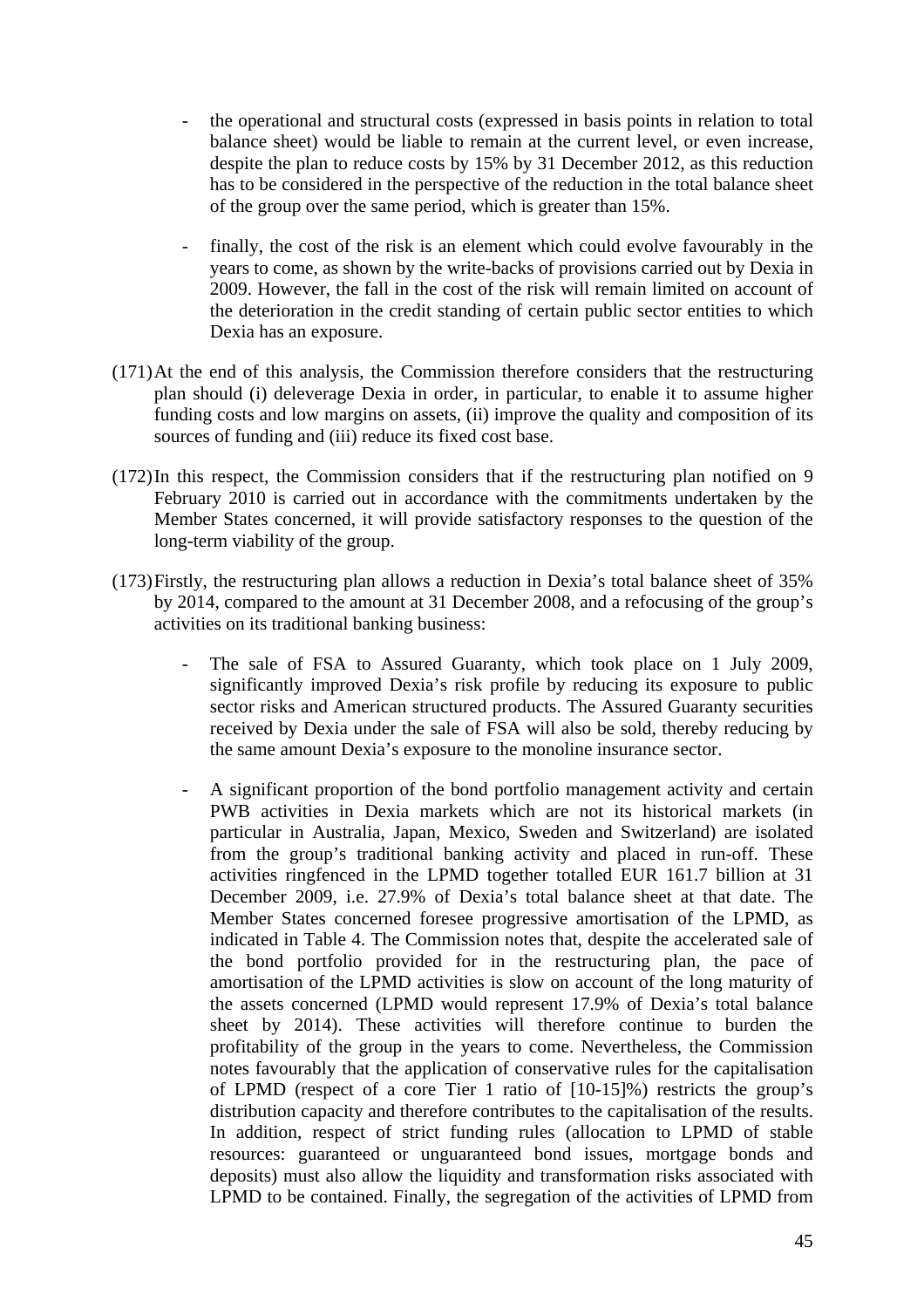the rest of the group's activities will facilitate their monitoring by market observers.

- Dexia's PWB activities outside its historical markets (France, Belgium and Luxembourg) have also been reduced significantly: the Italian subsidiary (Dexia Crediop, with a total balance sheet of EUR 61.2 billion at 30 June 2009) and Spanish subsidiary (Dexia Sabadell, with a total balance sheet of EUR 15.6 billion at 31 December 2008) will be sold by 31 December 2012 and 31 December 2013 respectively, as were Dexia's stake in Kommunalkredit Austria in 2008 and the Indian PWB entity in 2009. The cessation of PWB activities outside Dexia's historical markets should contribute to easing the pressure on the margins of Dexia's PWB activities.
- Finally, proprietary trading activities will be halted, from the date of this decision, and market activities will be significantly curtailed, enabling a reduction in Dexia's exposure to market risks and counterparty risks in offbalance-sheet transactions: the SBPO and TOB activities will be placed in runoff and Dexia's value-at-risk limits have been cut by 44% compared to 2008. The complete cessation of the proprietary trading activities means that Dexia will maintain trading activities only to receive, transmit and execute its customers' orders to buy and sell. Under no circumstances will Dexia retain open positions on its own account, except if such positions result from the incapacity of Dexia to execute certain customer orders and this will be within clearly determined limits so that they do not compromise the solvency and/or liquidity position of the group.
- (174)Dexia's deleverage and the refocusing of its activities on traditional banking business will allow the group gradually to restore the equilibrium of its balance sheet by reducing the share of the activities generating low margins (PWB outstandings and bond portfolio, in particular) and by increasing the share of the more profitable activities (new turnover PWB and RCB and project financing, in particular). In this respect, the Commission takes a positive view of the fact that this refocusing of Dexia's activities is accompanied by close supervision of the profitability of these activities and especially PWB. In fact, in so far as Dexia refrains from lending to its PWB customers at a RAROC of under 10%, from the date of this decision, it will be possible to ensure a minimum level of profitability of the economic capital in the PWB sector until 31 December 2014. The projections of Dexia's results for the period 2009-2014, communicated by the Member States concerned to the Commission,<sup>44</sup> confirm that the overall profitability of the activities of the group can be ensured during this period and that the foreseeable losses from the activities in run-off (LPMD) can be offset by the profits from the Core division.

 $\overline{a}$ 

See recital (64).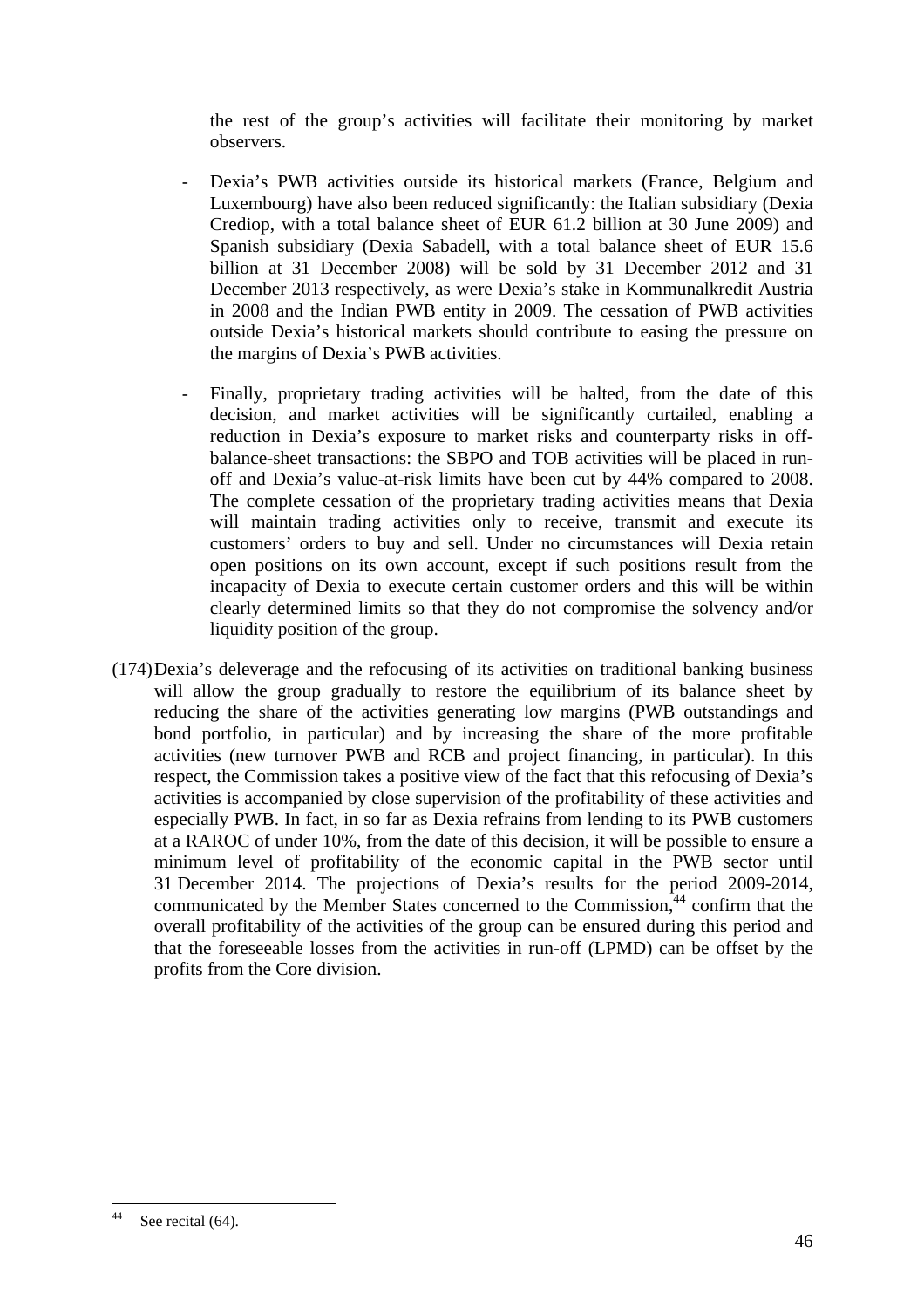- (175)Finally, the refocusing of Dexia's activities on its traditional activities and markets is accompanied by a gradual improvement in the group's liquidity profile, by adjusting the maturity of its funding more to the maturity of its assets. This improvement of the liquidity profile results from three main measures:
	- the lengthening of the average maturity of the long-term funding and the increase in the sources of stable funding of the group. In this respect, the Commission views favourably the target ratios set by the restructuring plan for the short-term funding in relation to the total balance sheet, the average maturity of the liabilities of the group and the stable sources of funding in relation to the total assets of the group. The Commission considers that, on the strict condition that these ratios are respected at the deadlines set, the reduction in Dexia's exposure to the liquidity and transformation risks will make a positive contribution to restoring its long-term viability. Such a trend is also consistent with the new international standards for liquidity measurement and monitoring, currently under discussion at the Basel Committee on Banking Supervision.
	- the gradual early exit from the guarantee mechanism for Dexia's bond liabilities by 30 June 2010. The Commission views an early exit of this kind from the guarantee as a positive factor in the context of restoring Dexia's long-term viability without State support.
	- the ending of the funding made available by Dexia to its subsidiary DenizBank. This measure ensures that the planned development in DenizBank's RCB activity is financed from its own funds and does not further burden the financing needs of the group as a whole.
	- *b) Stress scenarios communicated under the restructuring plan*
- (176)In accordance with point 13 of the Restructuring Communication, the Commission asked the Member States concerned to carry out some stress test exercises to test Dexia's resilience to a series of shocks which could arise in the coming years and to draw conclusions on the long-term viability of the group.
- (177)It is important to specify that the Commission based its analysis on the results of the tests as submitted by the Member States concerned. […].
	- (i) First stress test
- (178)The Commission makes the following observations concerning the first stress test, which was designed to test Dexia's resilience to a change in the main macroeconomic variables (GDP, interest rate and exchange rate):
	- firstly, the variation in Dexia's profit seems at first sight to be relatively inelastic to the levels of stress applied to the growth rate. Despite simulating extremely stressed growth rates compared with historic observations, Dexia would still to a large extent remain in profit, although its profit would of course fall because of a rise in the cost of the risk. This could be imputable to (i) the relatively large proportion and good credit quality of the 'Public Finance' portfolio and the bond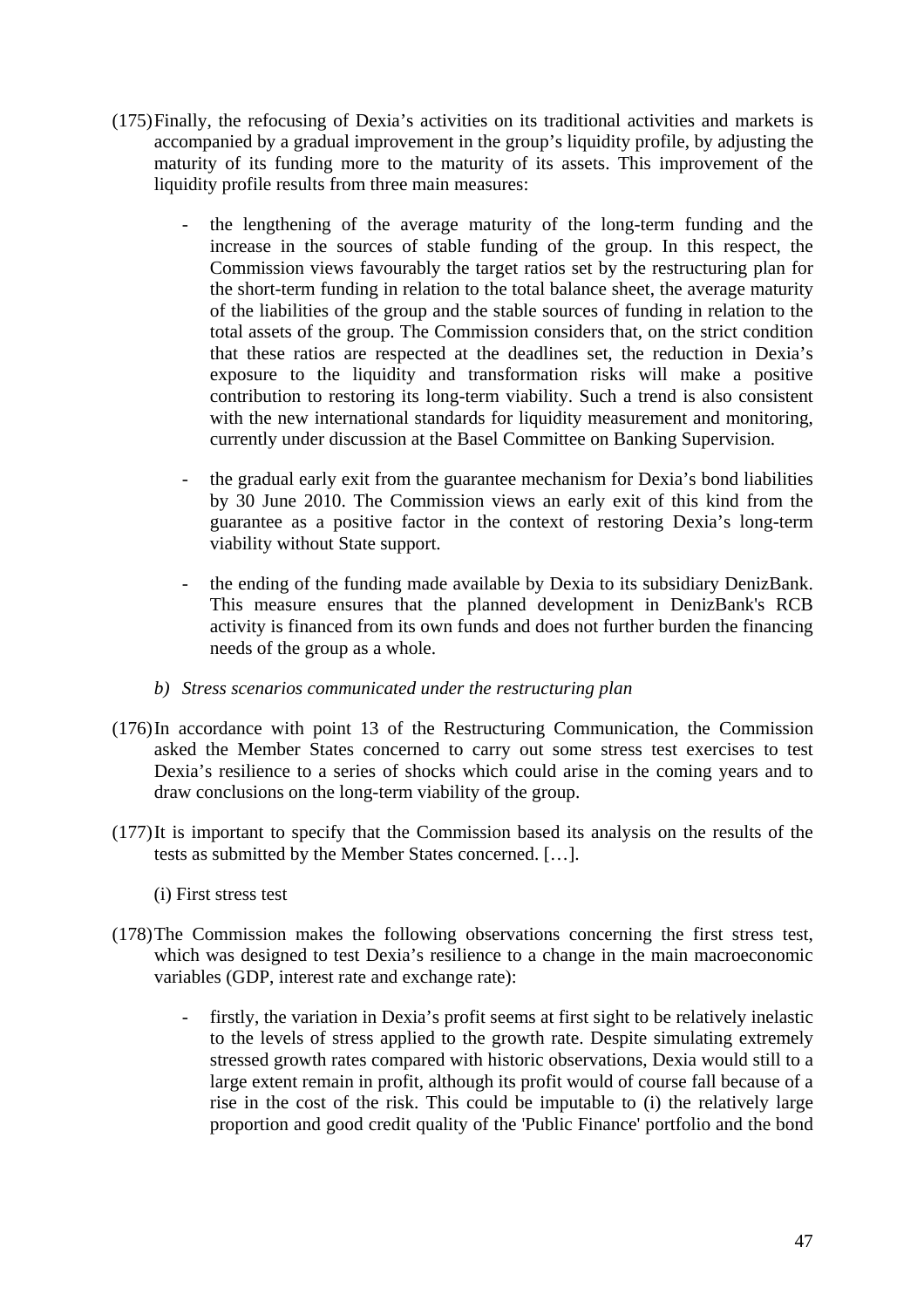portfolio in run-off<sup>45</sup> and (ii) the fact that Dexia made the justified choice of not really adjusting the group income in the case of stress in its model.

- secondly, it appears that in the Dexia model used for the stress test, no material link is established between the growth rate and Dexia's funding cost and, more generally, the 'funding cost' variable, i.e. the margin above the interbank rate which Dexia would pay for new funding, was not stressed. This would also help to explain the relative inelasticity of Dexia's profit in the case of stress. This element is all the more pertinent when one considers that Dexia depends significantly on market-based and short-term funding, which increases both the extent to which and speed at which such an increase in the financing costs could impact on Dexia. In order to analyse this point, the Commission has asked for a second type of stress test to be carried out separately.
- thirdly, as regards the other two variables, the assumptions in a stress scenario were relatively similar to those used in a baseline scenario. For example, for interest rates, in both the baseline and the stress scenarios, the 3-month EURIBOR rates were projected at […]%, and the 5-year swap rates were projected at […]% and […]% respectively, suggesting negligible flattening of the curve. The exchange rates were also similar in both scenarios. For this reason, the Commission asked for a sensitivity analysis to be conducted separately (see recitals (186) to (195)).
- (179)Consequently, as far as this first stress test is concerned, the Commission concludes that, on account of the relatively large proportion and good credit quality of the 'Public Finance' portfolio and the bond portfolio in run-off, Dexia is capable of withstanding a significant increase in the cost of the risk in the event of a significant deterioration in the macroeconomic climate and consequently passes the stress test.

(ii) Second stress test

- (180)As regards the second stress test, designed to test Dexia's resilience to an increase in the cost of its market-based funding, it appears that an additional rise of 100 basis points and of 200 basis points in the cost of funding over a period of 3 months would lead to a reduction in its pre-tax profit of EUR […] million and EUR […] million respectively. The impact would probably be materially greater if Dexia had used the assumptions laid down by the Commission in its stress test, […]. The assumptions amended by Dexia are the following:
	- the rise in the cost of funding was simulated over a shorter period of  $[\dots]$ . In this respect, the Commission notes that certain factors, such as Dexia's CDS or the cost of long-term senior unsecured funding increased by more than […] basis points and for a period exceeding […]. As regards the cost of short-term funding, without the unprecedented interventions by the Member States concerned and the central banks, which are due to disappear, this cost of funding would also have increased sharply.

 $45\,$ 45 For example, for the EUR 161.7 billion of assets comprising the LPMD division at 31 December 2009, 97% have an 'investment grade' rating (AAA 32%, AA 28%, A 25%, BBB 12%).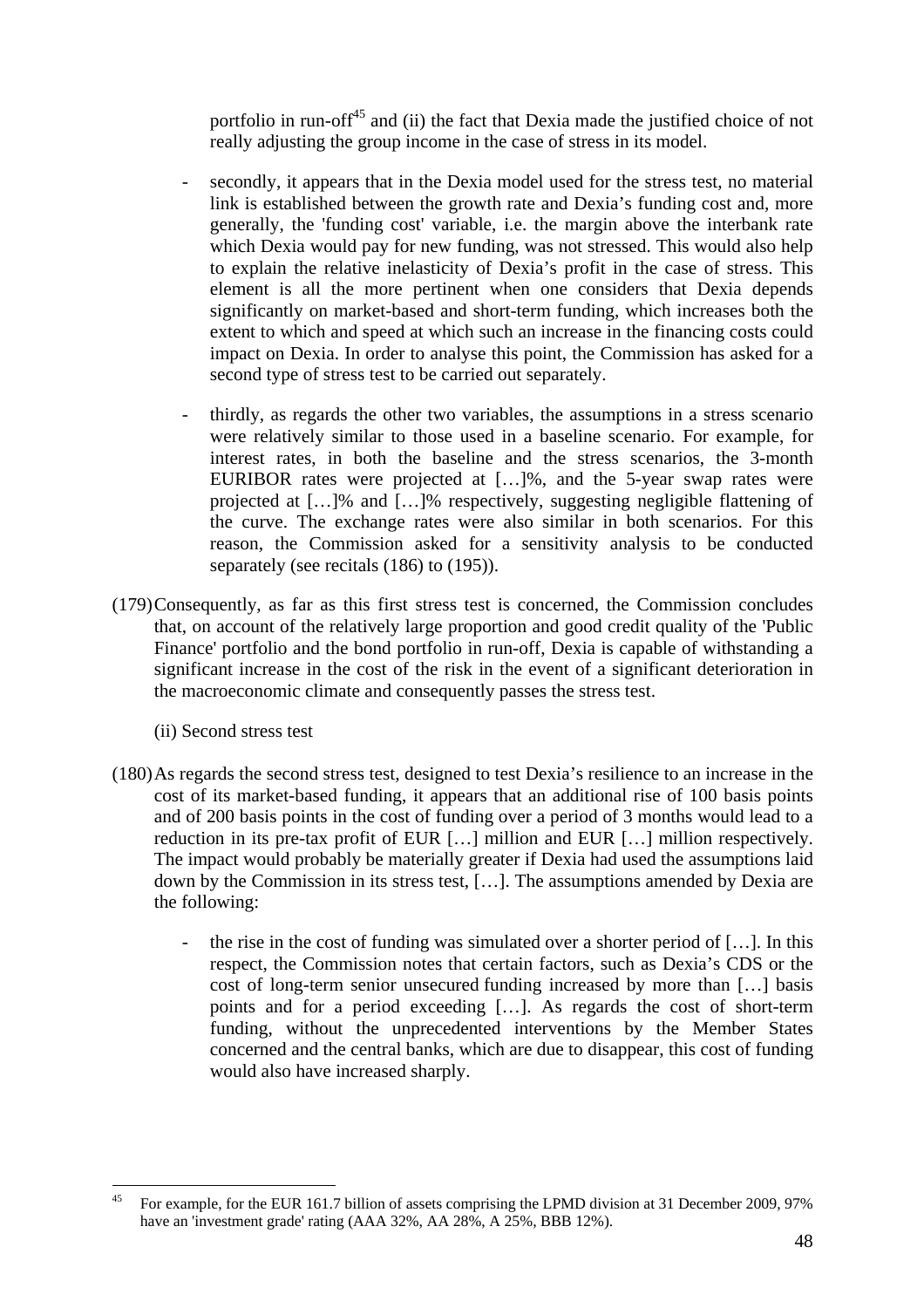- Dexia changed its funding mix and assumes, during the period when the cost of funding is stressed, that only short-term funding is carried out. In this respect, the Commission notes that such assumptions are not consistent with Dexia's recent experience, since despite the sustained increase in its cost of funding, Dexia increased the proportion of long-term funding.
- in the stress scenario, Dexia did not use assumptions in line with those used for other similar exercises recently conducted in Europe.
- (181)The Commission therefore concludes from this that […]. The Commission also notes that this parameter is not really taken into consideration in the other stress tests carried out by Dexia, i.e. the stress test conducted as part of other similar exercises recently carried out in Europe and the liquidity stress test.
- (182)Dexia maintains that (i) the assumptions made in its business plan, before simulation of an increase of […] or […] basis points, are already inherently stressed as they reflect the funding conditions in July 2009, which were admittedly better than those at the end of 2008 or the beginning of 2009, but do not reflect the positive trend in the second half of 2009; (ii) an assumption of no change in the funding mix would not reflect the behaviour of a market operator in such circumstances. The Commission confirms that the projected assumptions of the cost of funding before stress simulation are conservative in view of Dexia's experience in 2009. However, given the exceptional measures granted to the banking sector in 2009 and the uncertain future context, the Commission is not able to pronounce on the future trend in the cost of Dexia's funding. The stress test on this last element is useful, as it allows the conclusion to be drawn that it is important that the restructuring plan (i) reduces Dexia's dependence on marketbased financing and (ii) lengthens the average maturity of its funding, with a view to reducing Dexia's sensitivity to an increase in the cost of funding. This is precisely one of the elements which Dexia's management took into account between 30 September 2008 and 30 September 2009 and which the restructuring plan aims to cover. On the basis of a dynamic short-term funding requirement of EUR [200-300] billion at end-2008, this was reduced to EUR [150-200] billion at 30 September 2009, and the restructuring plan provides that the 'short-term funding / total balance sheet' ratio is reduced from 30% at 31 December 2009 to 11% at 31 December 2014. Such a level of short-term funding is entirely satisfactory for the Commission, as it significantly reduces Dexia's sensitivity to shocks of prolonged increases in the cost of funding.
- (183)Consequently, as regards this second stress test, the Commission concludes that, although Dexia's current funding structure makes it vulnerable to extreme shocks to its cost of funding, the restructuring plan provides a gradual, satisfactory response to Dexia's sensitivity to an increase in its funding cost. Furthermore, the Commission takes a positive view of the fact that Dexia has a large stock of assets (including the assets of the LPMD division), which are of good quality and are eligible to obtain financing at a marginally lower cost in the interbank repo market and, if necessary, from central banks.

(iii) Third stress test

(184)As regards the third stress test, which is designed to test the group's liquidity profile, the Commission notes that both the stress test carried out by Dexia and that carried out by the CBFA suggest that the group meets the requirements of the test at a horizon of one month. The Commission notes the following elements: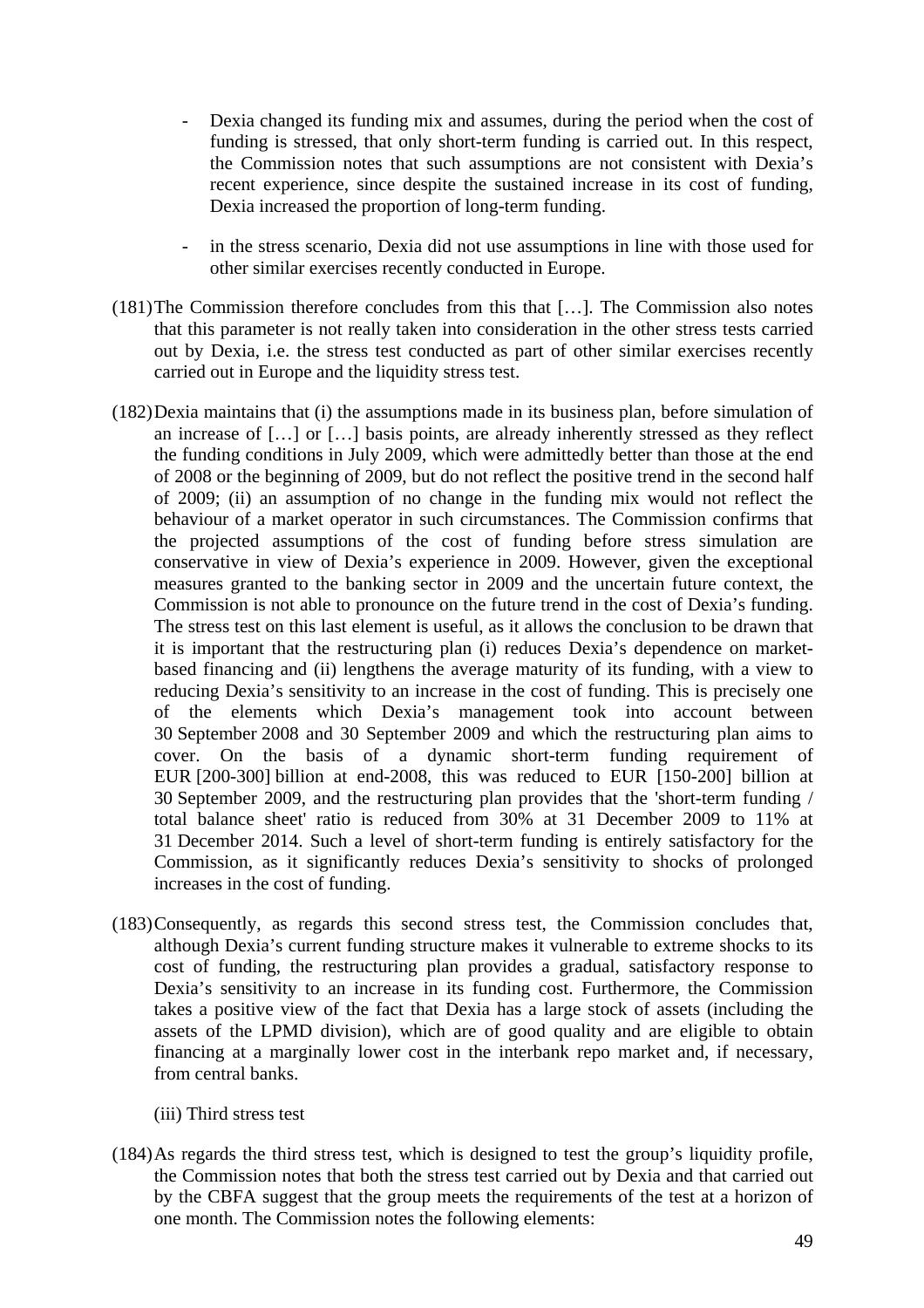- the liquidity stress test models, as established by Dexia and by the regulator, do not seem to make assumptions about the cost of this liquidity in exceptional circumstances and without State aid. In this respect, the Commission asked the group to carry out a separate stress test designed to simulate the 'funding cost' variable (see recitals (180) to (183)).
- the stress test assumptions made by the CBFA, as set out in the Circular of 8 May 2009, are conservative and reflect the recent experience of the crisis. They include the following assumptions, for example: (i) the institution can no longer obtain unsecured financing on the money and capital markets; (ii) application of conservative haircut levels for repo financing; (iii) withdrawal by the retail customers of 5% of their sight deposits and savings deposits within the period of one week and 20% of these deposits within one month; (iv) withdrawal by wholesale customers of 100% of their deposits repayable on sight (and not secured by liquid financial assets) and their deposits of uncertain maturity within the period of one week; (v) non-rollover of all time deposits of the institution at their next due date.
- the positive results of the liquidity stress test reflect (i) improvements made by Dexia's management during 2009 with a view to reducing the dynamic short-term funding needs, and (ii) financial market conditions which were favourable on the whole. However, passing a liquidity stress test at a given moment is no guarantee that it will be passed in the future. It is therefore important for a certain discipline (in financing policy) to be maintained during the coming months and years in order to be able to meet this stress test continuously. In this respect, the commitments notified in the restructuring plan not only point towards an improvement in the liquidity of the group, but also allow their implementation to be verified periodically.
- (185)Consequently, the Commission concludes that Dexia passes this third stress test.
	- (iv) Other considerations concerning the stress tests
- (186)Firstly, on the basis of the examination of certain assumptions retained in Dexia's models, it appears that:
	- for certain types of sectors or counterparties, the assumptions concerning the probability of default and/or of loss given default ('LGD') are not very prudent when they are compared to certain publicly available information.
	- for the portfolio of loans to local authorities, no rating migration assumption is made reflecting the deterioration in the future trend of public finances.
- (187)However, it is important to stress that comparison with the publicly available data is difficult, since the scope of Dexia's exposures is not similar to that of the publicly available information. The method used by Dexia to calculate the expected losses is based on internal ratings, integrating average, long-term, conservative and through-the-cycle probability of default and LGD parameters, adjusted to reflect the uncertainty and volatility with regard to certain data. Such parameters are examined and validated by the CBFA, the French Commission bancaire and the CSSF. According to the Member States concerned, the risk parameters used by Dexia display a level of conservatism which is 10% to 30% above the minimum requirements under the prudential rules of Basel II.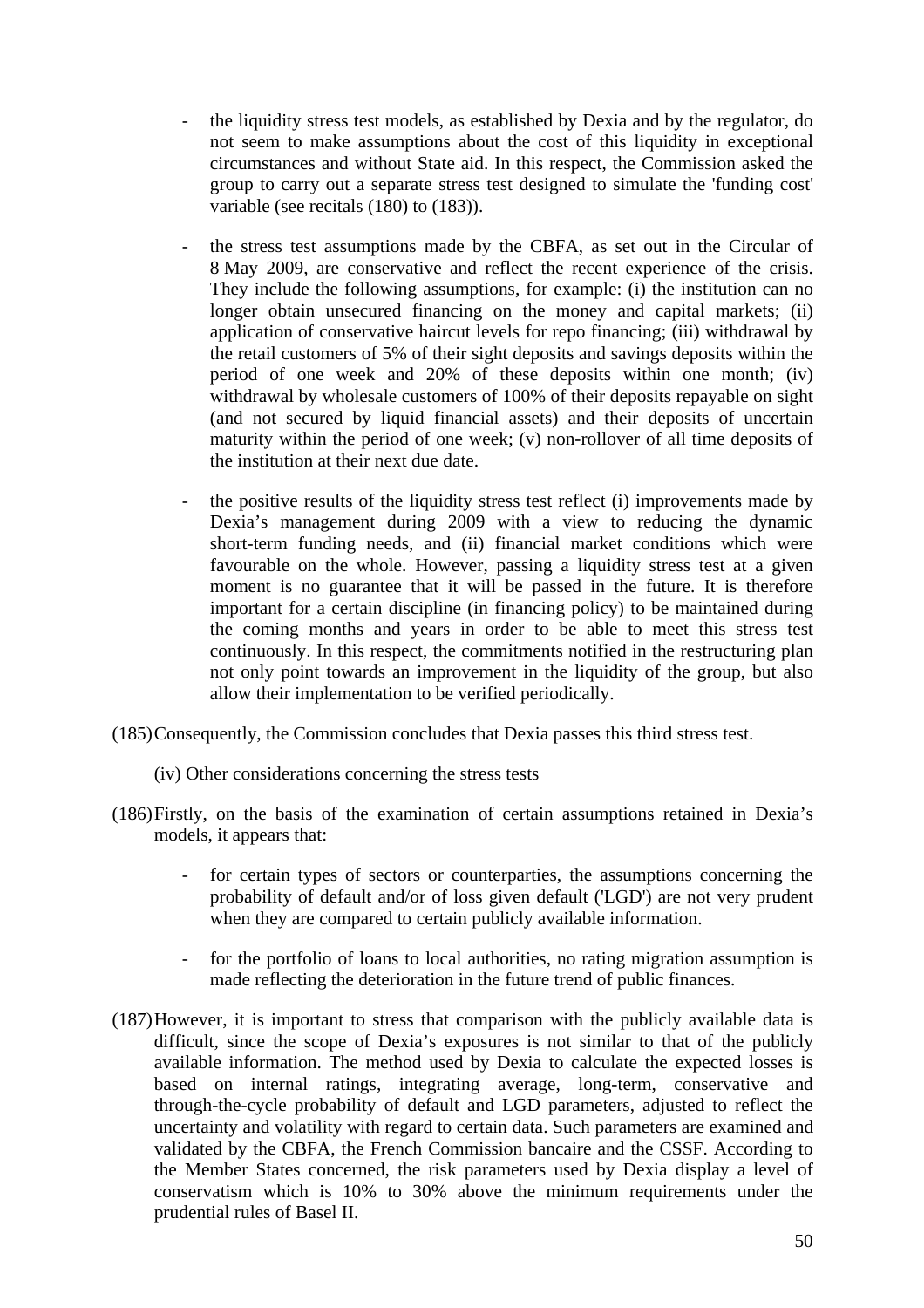- (188)Secondly, the Commission notes the very large exposure, in both absolute and relative amounts, to the debt of certain countries and certain financial institutions. In particular, as regards the exposure to sovereign risks, the Commission notes the exposure, at the end of 2008, to […] . […] .
- (189)However, it is important to emphasise that:
	- such exposures should not *a priori* have a material impact on the group result, especially if the group does not intend to sell these assets before contractual maturity (they could increase the volatility of the AFS reserve, which is shown in the group balance sheet);
	- under Dexia's restructuring plan, these exposures would be reduced as provision is made for a substantial reduction in the bond portfolio.
- (190)Thirdly, the Commission takes a favourable view of the trend in the group's need for short-term funding. However, the Commission emphasises that the group has essentially reduced its need for funding between 0 and 1 month. As shown in Table 7 below, as a percentage of the total funding, it appears that the funding between 0 and 1 month has been reduced by […]% to […]% between 31 December 2008 and 30 September 2009. However, the proportions of funding between 1 and 3 months, and between 6 and 12 months have increased from […]% to […]%, and from […]% to [...]% respectively. The funding between 1 and 5 years has been increased from [...]% to […]%. However, the bulk of the funding in this period is between 1 and 2 years.

#### **Table 7: Share of the different sources of funding in Dexia's total funding**

# […]

- (191)In this respect, the restructuring plan notified to the Commission provides for (i) a reduction of EUR 83 billion in the bond portfolio of the LPMD division; (ii) an increase in the proportion of more stable sources of financing (such as commercial deposits and mortgage bonds) from 36% to 58%; (iii) a gradual lengthening of the average maturity of the liabilities. These factors will probably reduce the risks of refinancing problems for Dexia. Moreover, it is important to stress that the incremental rise in the costs of funding associated with this change in funding policy is integrated in the projections for the group's profit and loss account and confirms that Dexia would remain in profit during its restructuring period.
- (192)Fourthly, despite the improvement in market conditions, Dexia's cost of funding remains relatively high in comparison with other banks. The level of 5-year CDS is among the highest in Europe and remains at about 180 basis points; the secondary levels of Dexia's credit spreads of unguaranteed benchmark-size issues remain high and stand at about 140 to 150 basis points for maturities of between 4 and 5 years; the cost of funding in covered bonds also remains high and stands at about 50 to 60 basis points for relatively similar terms to those of the assets financed.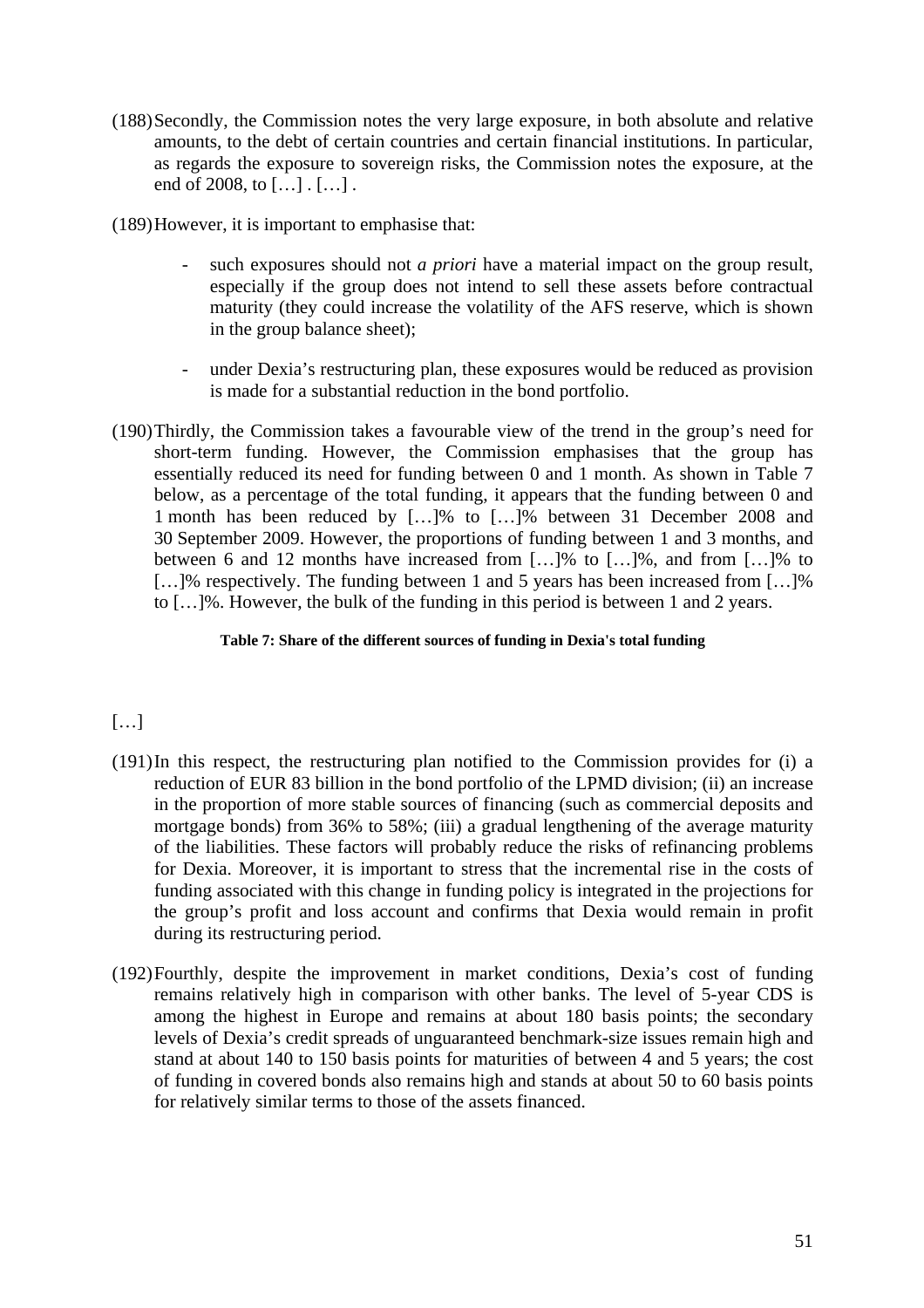- (193)Fifthly, in order to measure Dexia's sensitivity to a variation in interest rates, Dexia communicated a table showing the sensitivity to a rate shock of 1% for each maturity. This shows that in the event of a uniform rise in the rate curve, Dexia considers it will not lose more than EUR  $[\dots]$  million.<sup>46</sup> This level of sensitivity seems perfectly reasonable and is attributable in part to Dexia's policy of […], thereby reducing the sensitivity to rate variations. However, the Commission notes that in this sensitivity calculation exercise, EUR […] billion of the group's short-term funding is not included, which suggests that Dexia remains relatively sensitive to movements in the rates curve for maturities of less than one year. This was confirmed by Dexia, since the group considers it made about EUR […] million in profit in 2009 merely through the effect of steepening of the curve of the interbank rates for less than one year. The effect of a significant reduction in transformation income was nevertheless considered in Dexia's projections and indicates that the group would remain in profit in the coming years.
- (194)Sixthly, both the absolute and the relative level of Dexia's negative AFS reserve remain very high, despite the improvement observed during 2009. The negative AFS reserve improved from EUR 12.7 billion at 31 March 2009 to EUR 7.2 billion at 30 September 2009. Given (i) the level of Dexia's capital (EUR 17.1 billion in Tier 1 capital and EUR 19.6 billion in total regulatory capital at 30 September 2009), (ii) the current non-inclusion of the AFS reserve in the calculation of the regulatory capital, the Commission is concerned that the inclusion of this AFS reserve in the regulatory capital ratios, currently under discussion at the Basel Committee, will penalise Dexia. In this respect, the Commission notes the following factors:
	- even if the negative AFS reserve had been included in full in the calculation of the regulatory capital, Dexia would still have satisfied the regulatory capital requirements at 30 September 2009. The Tier 1 capital ratio would have stood at [...] and the total capital ratio at [...].
	- such a change in the regulations would have an impact on a large number of other banks.
	- such a change in the regulations would not be applicable, according to the Member States concerned, before 2012. Between now and then, the restructuring plan provides for a reduction of 30% to 40% of the portfolio of the LPMD division (which is mainly responsible for the creation of this negative AFS reserve), which, all other things being equal, should reduce the amount of the negative AFS reserve.
- (195)Seventhly, despite their reduction during 2009, Dexia still has certain relatively large off-balance-sheet commitments. However, according to Dexia, the latter were taken into consideration in the stress tests.

 $\overline{a}$ At 30 September 2009.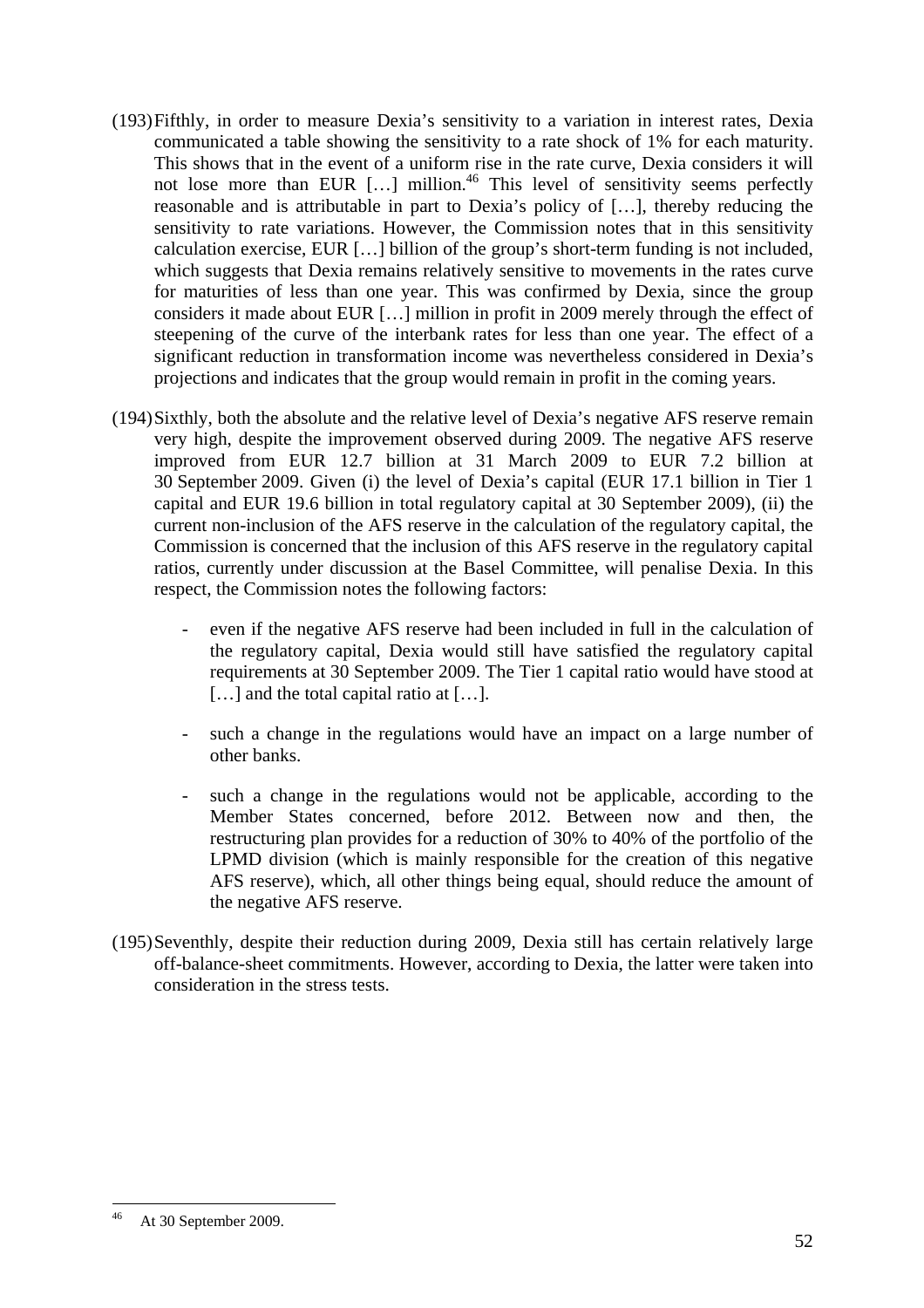- *c) Derivatives activities*
- (196)Analysis of the Dexia balance sheet shows that, at the end of 2008, the market value of the derivatives is EUR 55 billion on the assets side and EUR 75 billion on the liabilities side of the balance sheet, creating a significant negative difference in the order of EUR 20 billion, which stems mainly from interest rate derivatives. The Commission compared this difference with that reported by other financial institutions. Expressed as a percentage of the total balance sheet and as a percentage of capital, this difference is not only negative, but is also particularly large for Dexia compared to these other institutions.
- (197)Dexia justifies this by (i) the almost systematic policy of […], (ii) the fall in interest rates (iii) the considerable difference between the average maturity of the assets and that of the liabilities, (iv) […]. The Commission accepts these explanations, but nevertheless notes that (i) the size of this negative difference really is very large and (ii) the latter probably requires considerable collateral for Dexia, which may reduce its eligible collateral base for financing from the central banks or in the interbank repo market. Nevertheless, as far as this latter point is concerned, such needs were taken into consideration in the stress tests.
	- *d) Conclusion concerning viability*
- (198)The Commission concludes from the analysis above that the restructuring plan will allow Dexia's long-term viability to be restored. In this respect, the Commission also notes that the restructuring plan will enable Dexia to cope with the expected tightening up of the prudential regulations. On the one hand, the deleveraging resulting from the restructuring is in line with the possible introduction of a maximum leverage ratio. On the other hand, the improvement in and diversification of Dexia's sources of financing are consistent with the introduction of new standards on liquidity risk measurement and monitoring for credit institutions.<sup>47</sup>
- *8.3.3.3 Own contribution by the institution*
- (199)According to section 3 of the Restructuring Communication, the restructuring plan must ensure fair burden-sharing of the costs of restructuring between the Member States concerned and the bank, i.e. the restructuring plan must provide for the highest possible contribution by the bank and its shareholders from their own resources. Such a contribution is necessary to ensure that rescued banks bear adequate responsibility for the consequences of their past behaviour and to create appropriate incentives for their future behaviour.
- (200)Dexia, its shareholders and the Member States concerned have already made an own contribution to the restructuring effort in particular through the dilution of the share of the capital stock held by existing shareholders when the bank's capital was increased (the French and Belgian authorities directly subscribed to EUR 3 billion of the EUR 6.4 billion capital increase announced in September 2008).

<sup>47</sup> 47 See in particular: Basel Committee on Banking Supervision, *International framework for liquidity risk measurement, standards and monitoring (Consultative Document)*, December 2009.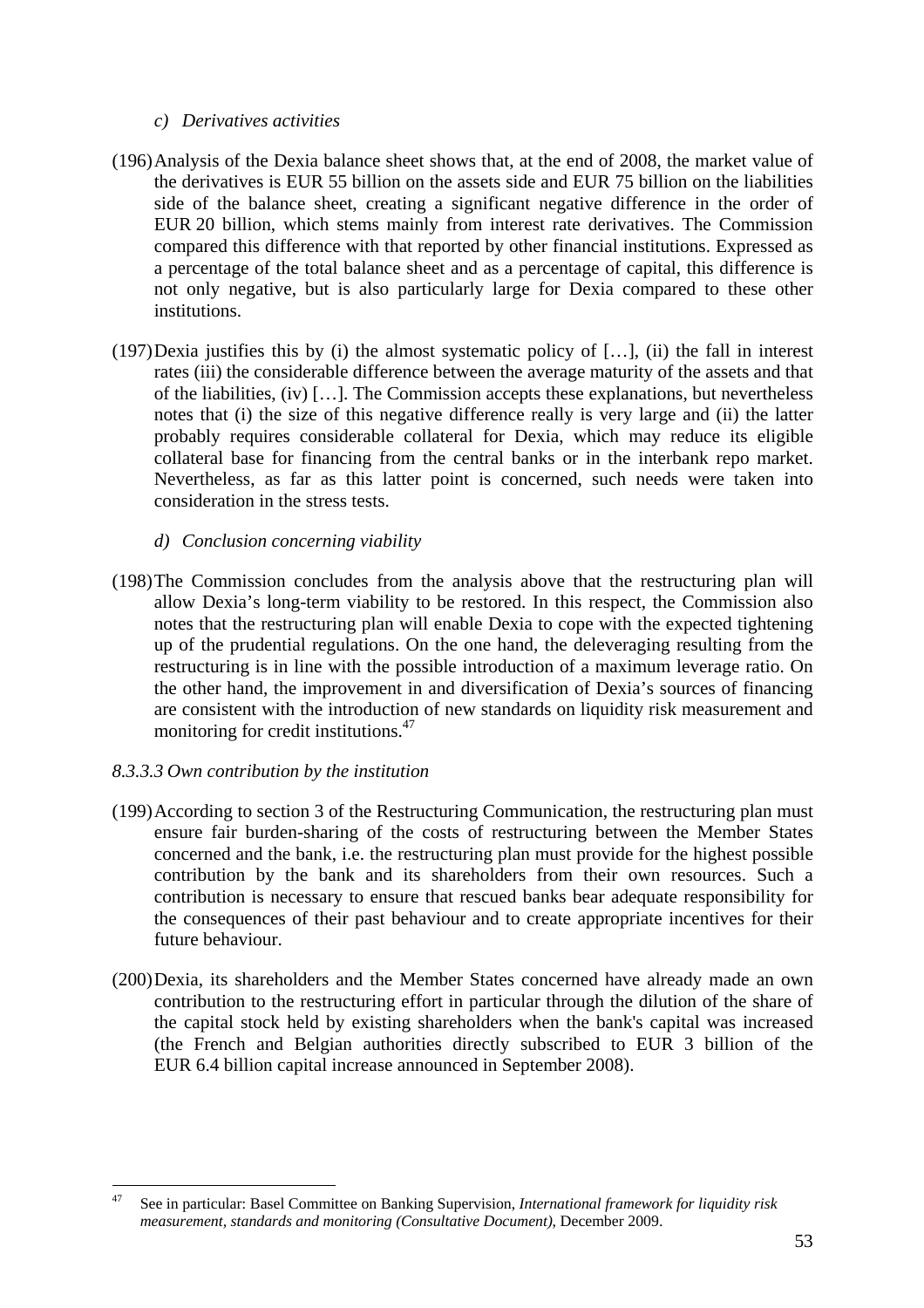- (201)The Commission notes, moreover, that a certain number of adverse factors accompany the suspension of the distribution of dividends provided for in the restructuring plan:
	- the subsidiaries in which Dexia has a 50% stake are not concerned by the suspension of distribution of dividends, since this applies only to the entities over which Dexia SA directly or indirectly exercises exclusive control;<sup>48</sup> and
	- under the terms of the restructuring plan, the suspension (until the end of  $2011$ ) of the distribution of dividends on hybrid Tier 1 or Tier 2 instruments is without prejudice to the operations which Dexia is required to undertake by virtue of contracts concluded before 1 February 2010.
- (202)The Commission also notes that the suspension of payment of a dividend or a coupon on hybrid Tier 1 or Tier 2 instruments applies to the contracts concluded before 1 February 2010, in so far as, by virtue of the decision of 30 October 2009,49 Dexia was required, for a period of four months, not to pay coupons and not to exercise early repayment options on its hybrid capital instruments (Tier 1 and Upper Tier 2). In this respect, the Commission notes that the volume of Dexia's hybrid instruments amounted to EUR 1.4 billion at 31 December 2008.
- (203)Therefore, in order to ensure that no payment of coupon will be made on Dexia's hybrid instruments (Tier 1 and Upper Tier 2) contrary to the principles of the Restructuring Communication, the Commission makes its present decision conditional on Dexia, before making any payment of coupons on hybrid Tier 1 or Upper Tier 2 instruments issued before 1 February 2010, and no later than two weeks before the start of the notification period for payment of the coupon to investors, notifying the Commission, until 31 December 2011, of its intention to pay a coupon of this kind and showing that this payment (i) is mandatory, (ii) cannot be deferred, (iii) is not discretionary, and (iv) is not triggered automatically by a dividend payment, whatever the form, by Dexia SA or one of its subsidiaries, with the exception of the Tier 1 issue by DFL. The Commission reserves the right not to authorise such a payment if one of these four cumulative conditions above is not satisfied.
- <span id="page-53-0"></span>(204)Moreover, the Commission also notes that the suspension of payment of a dividend does not apply to the distributions of dividends undertaken entirely by allocation of new shares. However, it should be noted that the payment of dividends by allocation of new shares, made possible by the generation of profits available for distribution, is not contrary to the Restructuring Communication in so far as such payment would be posted to Dexia's accounts as incorporation in the reserve capital and a distribution of dividends taken from the profit of the last completed financial year and contributed by the shareholders to Dexia's capital. The allocation of shares would therefore have no impact on Dexia's capital.

<sup>48</sup> <sup>48</sup> See point 9 of Annex I to this decision.

<sup>49</sup> See '*State aid: Commission recalls rules concerning Tier 1 and Tier 2 capital transactions for banks subject to a restructuring aid investigation*', MEMO/09/441 of 8 October 2009, available at the Commission Internet site at: [http://europa.eu/rapid/pressReleasesAction.do?reference=MEMO/09/441&format=HTML&aged=0&langu](http://europa.eu/rapid/pressReleasesAction.do?reference=MEMO/09/441&format=HTML&aged=0&language=FR&guiLanguage=fr)

[age=FR&guiLanguage=fr](http://europa.eu/rapid/pressReleasesAction.do?reference=MEMO/09/441&format=HTML&aged=0&language=FR&guiLanguage=fr)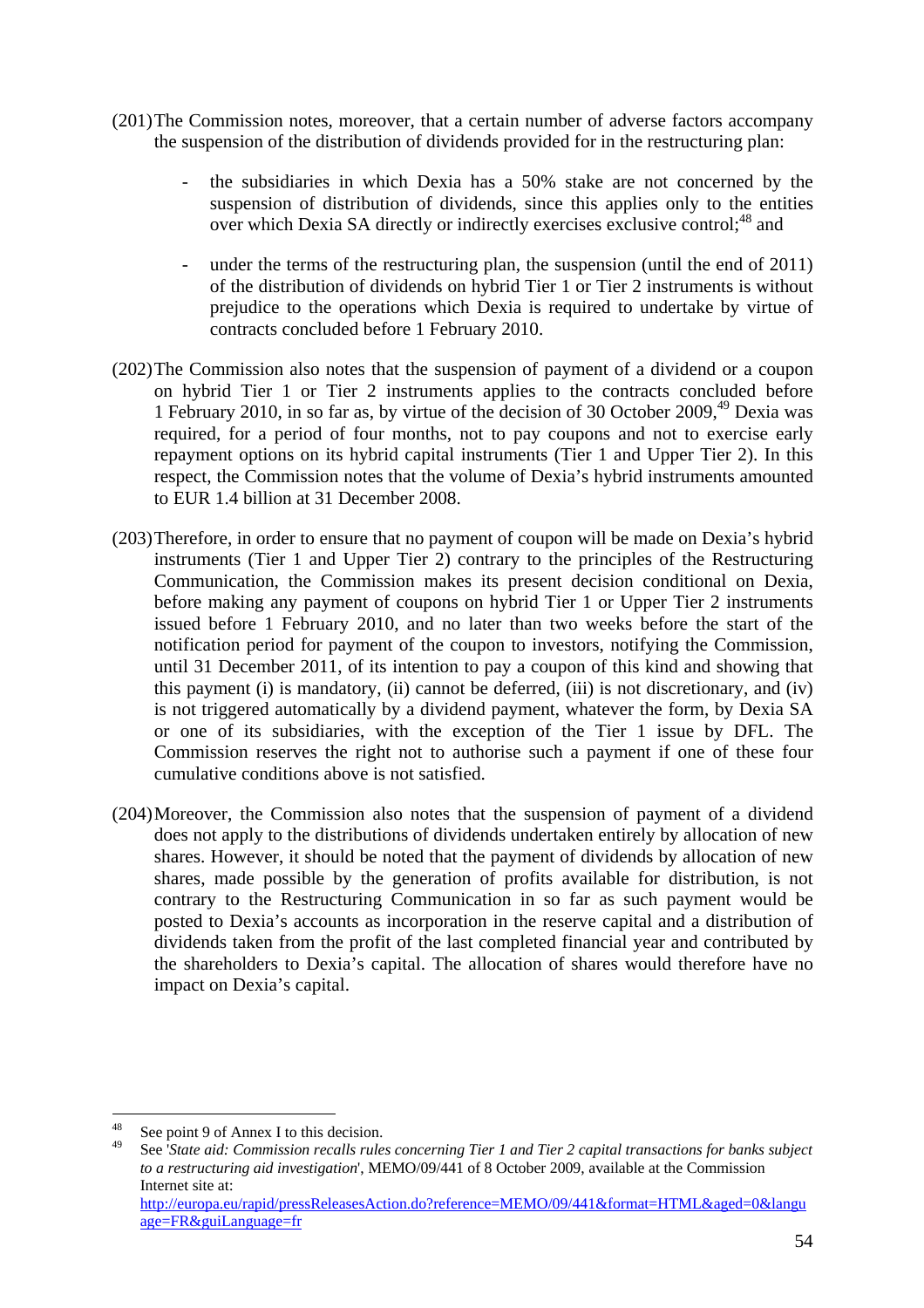(205)The Commission also notes that the payment of a dividend in Dexia shares does not involve the payment of a coupon on any of Dexia's hybrid instruments (Tier 1 or Tier 2), with the sole exception of an issue floated by Dexia Funding Luxembourg SA ('DFL') carried out in 2006. However, it should be specified that this exception was approved in the overall context of the restructuring plan. In general, as indicated in recital [\(204\),](#page-53-0) the Commission is not opposed to a distribution of dividend paid exclusively in the form of shares on condition that this does not entail the obligation to pay a dividend or a coupon on other categories of securities constituting capital. In the present case, Dexia's obligation to pay a coupon on the DFL issue is not liable to change the Commission's approach in view of the fact that the exception comes under the restructuring plan, relates to a single issue which involves the payment of a limited coupon and Dexia forecasts a profit during the restructuring period.

(206)Finally, the Commission notes that the aid is limited to the minimum necessary by:

- a) divestments of assets and subsidiaries, including fairly profitable subsidiaries, such as 'Dexia Sabadell', 'Dexia Banka Slovensko' ('DBS') and 'Deniz Emeklilik' (the insurance subsidiary of its subsidiary DenizBank which operates mainly in the RCB market in Turkey), and
- b) appropriate remuneration for the aid received in the form of a guarantee by the Member States concerned on Dexia's liabilities and its impaired assets (see recital[s \(158\)](#page-40-0) t[o \(159\)\)](#page-41-0).
- (207)The factors set out above more than offset the many conditions and reservations noted as being adverse by the Commission, which accompany the suspension of the dividend distribution provided for in the restructuring plan. Consequently, the Commission considers that Dexia and its shareholders are making a sufficient contribution to the restructuring from their own resources.

# *8.3.3.4 Measures to correct the distortions of competition*

- (208)According to section 4 of the Restructuring Communication, the restructuring plan must permit the limitation of excessive distortions of competition caused by the aid, i.e. the restructuring plan must provide for structural measures (divestment and/or reduction of business activities) and behavioural safeguards. Appropriate measures must be put in place to minimise the distortions of competition and avoid the State aid in favour of Dexia prolonging past distortions caused by excessive risk-taking and an unsustainable business model.
- (209)According to point 30 of the Restructuring Communication, the nature and form of measures to limit the distortions of competition will depend on two criteria: first, the amount of the aid and the conditions and circumstances under which it was granted and, second, the characteristics of the market or markets on which the beneficiary bank will operate.
- (210)With regard to this latter criterion, the Commission observes that Dexia is a key player on the local authority financing market ('PWB'), especially in France, Belgium and Italy, and has a significant presence in Spain. The PWB market is heavily concentrated in Belgium,<sup>50</sup> France<sup>51</sup> and Italy<sup>52</sup> and the entry barriers there are high.<sup>53</sup>

<sup>50</sup> 50 See in particular the Commission decision regarding concentrations in case M. 2400 (*Dexia/Artesia*). In this decision, the Commission points out that Dexia is a heavily dominant player in the Belgian market with a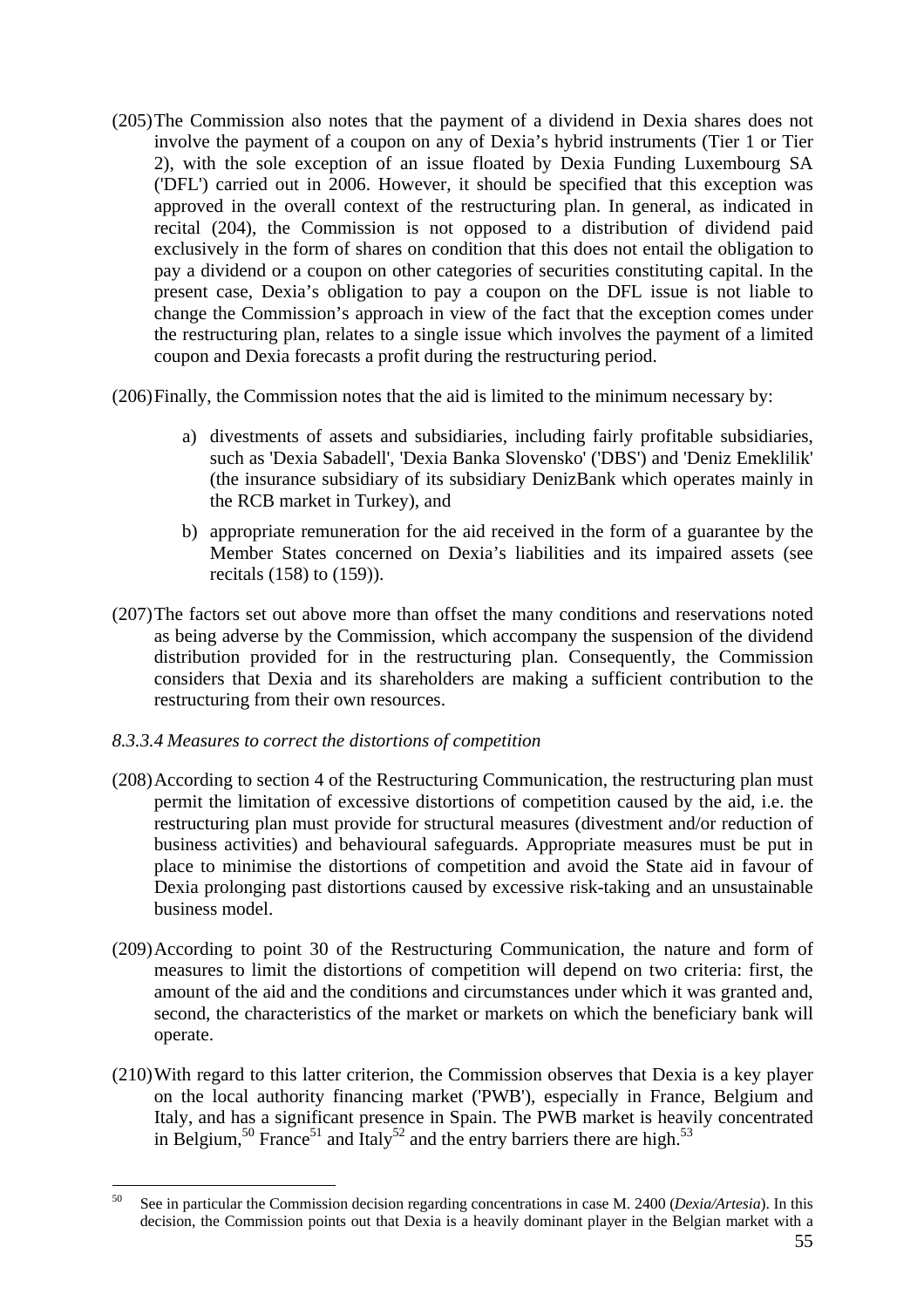- (211)The Commission notes, moreover, that the restructuring plan guarantees that Dexia will take the necessary steps to open up the local authority financing market and limit the distortions of competition on this market generated by the aid received:
	- firstly, the reduction in the scope of the PWB activities on Dexia's core markets, through the limitation, and even the abandonment, of the PWB International turnover will enable competition to be increased on certain markets. In this respect, Dexia undertook to sell Crediop, a key player in local authority financing in Italy, and Dexia Sabadell, which operates in the Spanish market;
	- secondly, in the core markets where Dexia still operates, the limitation of the volume of new turnover will also allow the entry of new operators and will promote competition in these markets (Dexia is limiting new annual turnover in PWB to EUR 12 billion in 2009, EUR 15 billion in 2010 and EUR 18 billion from 2011 to 2014, which represents a significant reduction compared to the level of EUR 34 billion recorded in 2008);
	- finally, Dexia has undertaken to abandon its majority stake in AdInfo, a subsidiary which provides IT services to the local authorities in Belgium. This subsidiary provides Dexia with access to a large number of public-sector customers throughout Belgium and has enabled it to strengthen its position as reference banker for local operators in Belgium and to develop technological solutions compatible with the financial services it offers the local authorities. In this respect, the Commission considers that the sale of this subsidiary will allow greater competition in the PWB market in Belgium.
- (212)Moreover, Dexia has undertaken that the RAROC on each loan granted to PWB customers will remain over 10%, which will ensure that the rates applied by Dexia to these customers are in line with market rates and prevent Dexia assuming a dominant position in this market in the future by applying rates which are below market rates.

 market share of 80% to 85% of the national 'local authorities' financing market and of 65% to 70% if non-local authorities, like regions or communities, are also taken into account.<br><sup>51</sup> In France, according to the information available to the Commission, Dexia Crédit Local accounts for the

lion's share, i.e. [40-45]%, of the stock of long-term loans to the local authorities, its main competitors

being the savings banks (about 20%), Crédit Agricole (about 15%), Société Générale and BNP Paribas.<br>In Italy, according to the information available to the Commission, four banking groups share 80% of the market, with Dexia in second place (about [20-30]%) after Cassa Depositi et Prestiti ('CDP'). The other two players are Intesa SanPaolo (14%) and BNL (10%).<br>53 A certain number of factors tend to indicate, *inter alia*, that the tendering procedures are not always

organised transparently and openly and that the costs of transfers are quite high for the local authorities (especially as the historical operating banks offer a whole range of services to the authorities, such as treasury management services, financing being only one aspect).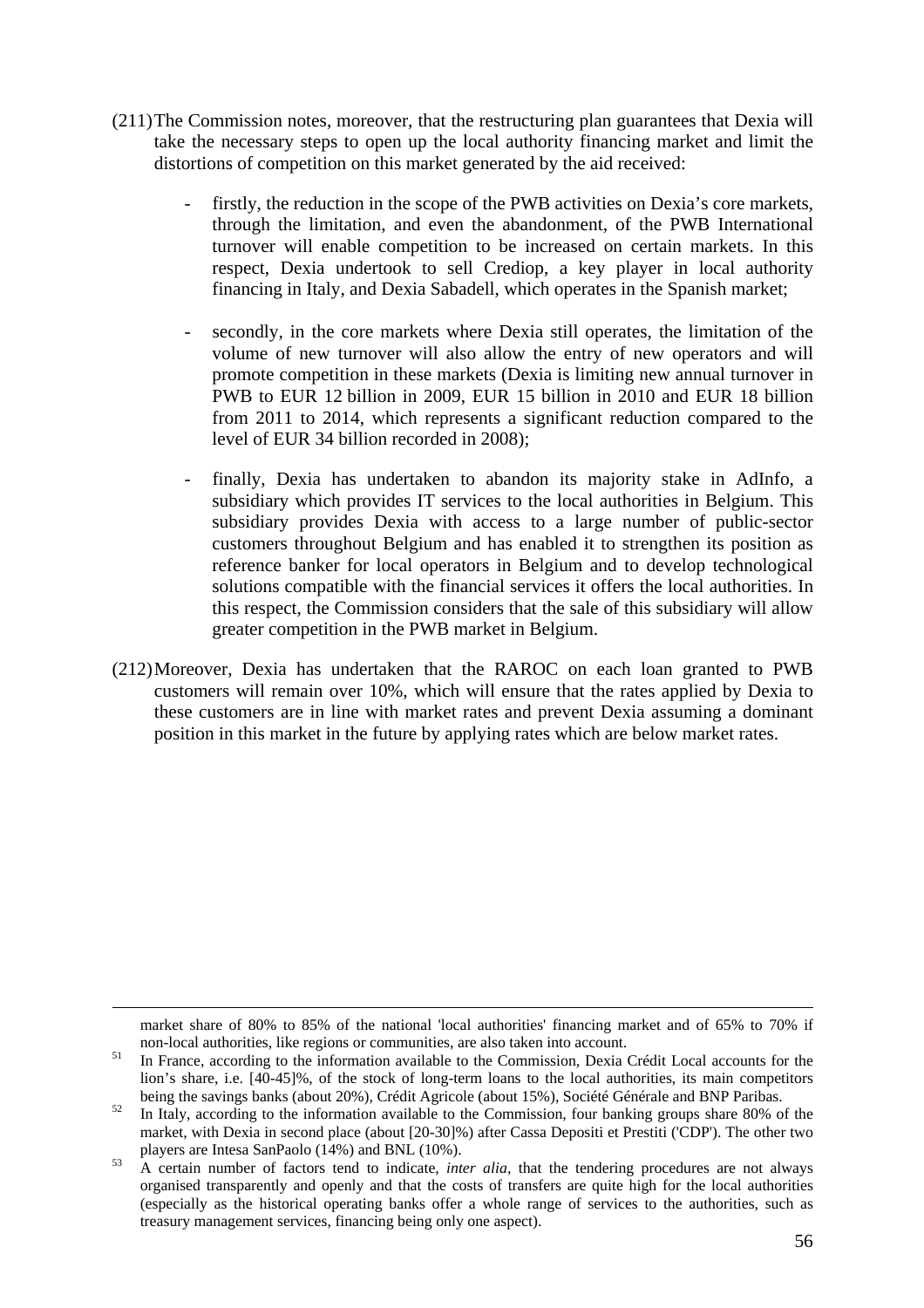- (213)Dexia is less present on the retail banking market than in local authority financing. The group engages in retail banking through its subsidiaries in four main countries: Belgium through DBB, Luxembourg through Dexia BIL, Slovakia through Dexia Banka Slovensko (DBS) and Turkey through DenizBank. Measured in terms of deposits, Dexia has a market share of about [10-15]% in Belgium, [10-15]% in Luxembourg, [0-5]% in Slovakia and [0-5]% in Turkey.
- (214)Since the retail banking market is not as concentrated as that of local authority financing in France, Belgium, Italy and Spain, there is less need for measures to limit the distortions of competition. In particular, in Belgium where Dexia has its largest market share, it occupies only third place.
- (215)In any case, the Commission welcomes Dexia's commitment to the following measures in the retail banking sector:
	- divestment of Dexia Banka Slovensko;
	- abandonment of intra-group financing to DenizBank until end-2014;
	- divestment of Dexia Epargne Pension, which operates in the field of collective insurance and life assurance in France;
	- divestment of the holding in Crédit du Nord, which operates in the retail market in France and
	- divestment of the insurance business in Turkey.
- (216)The restructuring plan will lead to a 35% reduction in Dexia's total balance sheet in 2014 compared to 2008. This downsizing also results from the run-off of the activities ringfenced in the LPMD, the refocusing of Dexia's activities on its historical markets, the divestment of activities and the limitation of its new PWB turnover.
- (217)Dexia is subject to certain behavioural safeguards, such as not making any acquisition (until 30 December 2011) of more than 5% of the share capital of other credit institutions or investment firms.<sup>54</sup> This safeguard ensures that in principle Dexia will not make the acquisition of another credit institution or investment firm in order to exercise control over it within the meaning of the merger rules. This principle is consistent, in particular, with point 40 of the Restructuring Communication.
- (218)In the light of Dexia's own contribution and the measures in its core markets, the Commission concludes that the structural measures as a whole contained in the restructuring plan are sufficient to limit the excessive distortions of competition arising from the aid in question.
- (219)Finally, Dexia will implement the principles of remuneration agreed by the G-20 and the national bodies concerned regarding the remuneration of members of the Management Board and the Executive Committee of Dexia and its main operating entities.

# *8.3.4 Monitoring of the measures*

(220)The Commission notes that point 46 of the Restructuring Communication recommends that a detailed report should be submitted regularly by the Member States concerned to the Commission to enable the latter to verify that the restructuring plan is being applied

 $\overline{a}$ 

See point 2 of Annex I to this decision.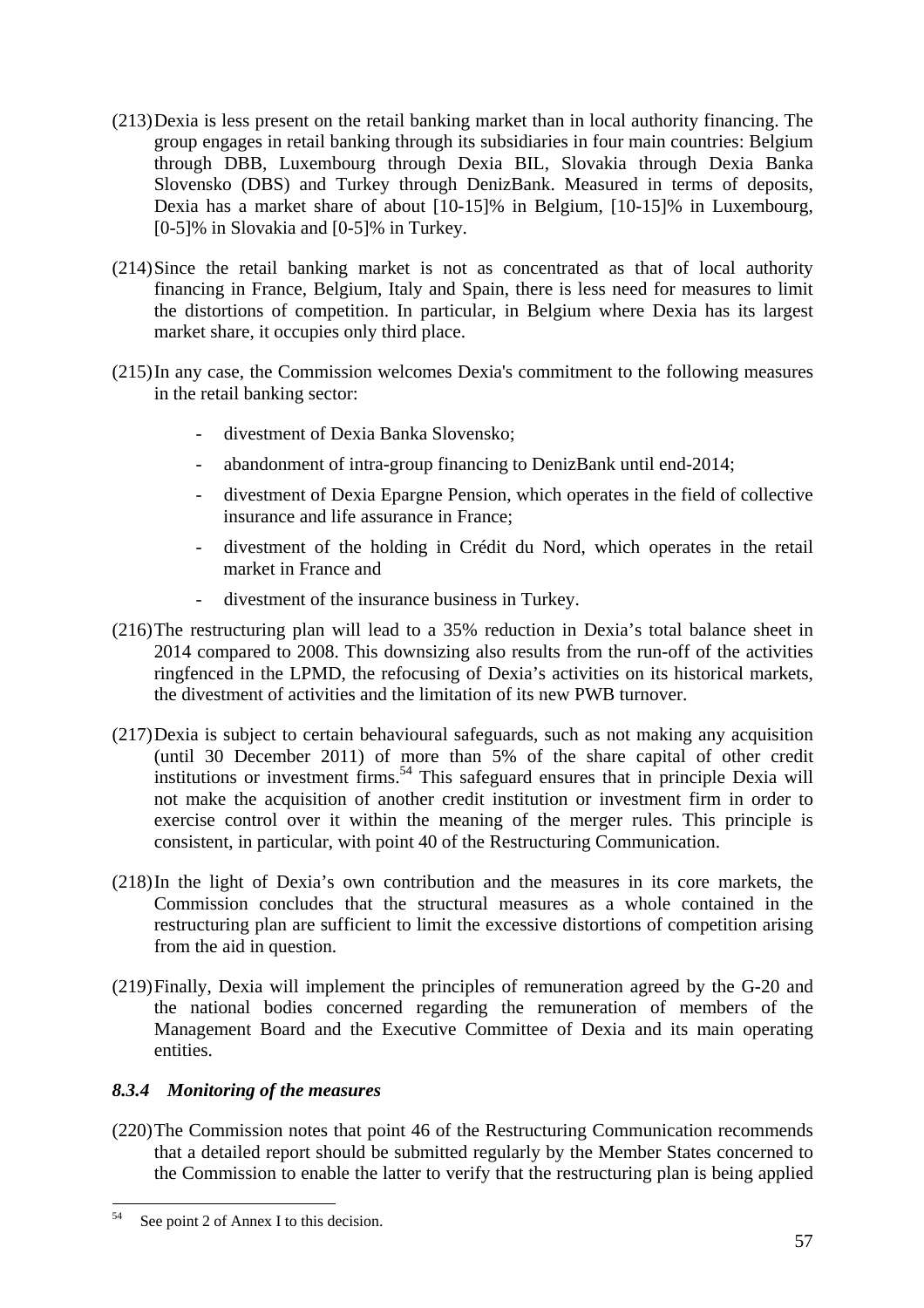in accordance with the commitments notified. In this respect, half-yearly reports will be addressed to the Commission by the independent expert in charge of monitoring the restructuring plan, before 1 October and 30 April each year.

# **IX. CONCLUSIONS**

- (221) The Commission finds that Belgium, France and Luxembourg unlawfully implemented aid in the form of a capital increase, guarantee and guaranteed LA operations, in breach of Article 108(3) TFEU.
- (222)On the basis of the information and commitments communicated to the Commission by the Member States concerned, the Commission authorises Dexia's restructuring plan and the conversion of the emergency aid into restructuring aid under the conditions provided for under Article 2. The Commission also considers that the restructuring plan responds to the allegations made in the complaint communicated to it, without prejudice to the complainant asserting his rights for the period when the aid in question was not authorised,

# **HAS ADOPTED THIS DECISION:**

### **Article 1**

1. The measures implemented by Belgium, France and Luxembourg in favour of Dexia, for an amount of EUR 8.4 billion, in the form of a capital increase and aid for the treatment of impaired assets, and for an amount of EUR [95-135] billion, in the form of a guarantee and guaranteed liquidity assistance operation ('liquidity assistance' or LA), constitute State aid within the meaning of Article 107(1) TFEU.

2. This aid is compatible with the internal market under the conditions provided for in Article 2.

#### **Article 2**

1. Belgium, France and Luxembourg shall respect all the commitments and conditions set out in Annex I to this decision within the time limits fixed.

2. Before making any payment of coupons on hybrid Tier 1 or upper Tier 2 instruments issued before 1 February 2010, and at the latest two weeks before the start of the notification period for the payment of the coupon to investors, Dexia shall notify the Commission, until 31 December 2011, of its intention to pay such a coupon and shall demonstrate that this payment:

- (i) is mandatory;
- (ii) cannot be deferred;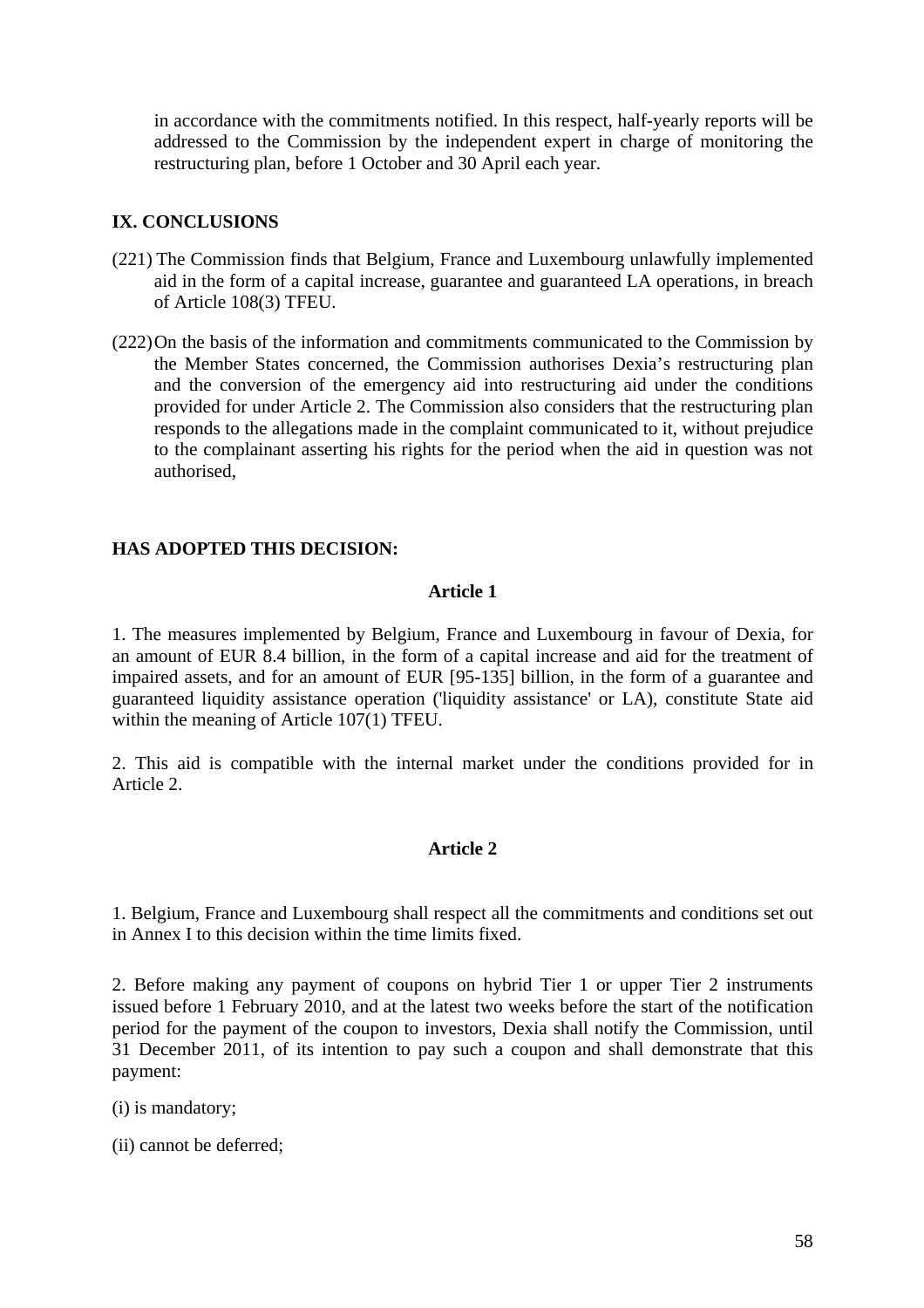(iii) is not discretionary and

(iv) is not triggered automatically by a dividend payment, whatever the form, by Dexia SA or one of its subsidiaries, with the exception of the Tier 1 issue by DFL (ISIN code XS0273230572).

The Commission reserves the right not to authorise such a payment if any of the four cumulative conditions set out above is not satisfied.

#### **Article 3**

Belgium, France and Luxembourg shall inform the Commission, within a period of two months from the date of notification of this decision, of the measures taken to comply therewith.

Belgium, France and Luxembourg shall submit to the Commission, throughout the period of the restructuring plan, on a six-monthly basis, a detailed report on the achievement of the restructuring measures set out in their commitments notified to the Commission on 9 February 2010 (attached as Annex I to this decision). The first report shall be communicated within six months of the date of this decision.

### **Article 4**

This decision is addressed to the Kingdom of Belgium, the French Republic and the Grand Duchy of Luxembourg.

Done at Brussels, 26 February 2010.

For the Commission

Joaquín ALMUNIA Vice-President of the Commission

Annexes:

- Annex I: Commitments of the Member States concerned notified to the Commission on 9 February 2010
- Annex II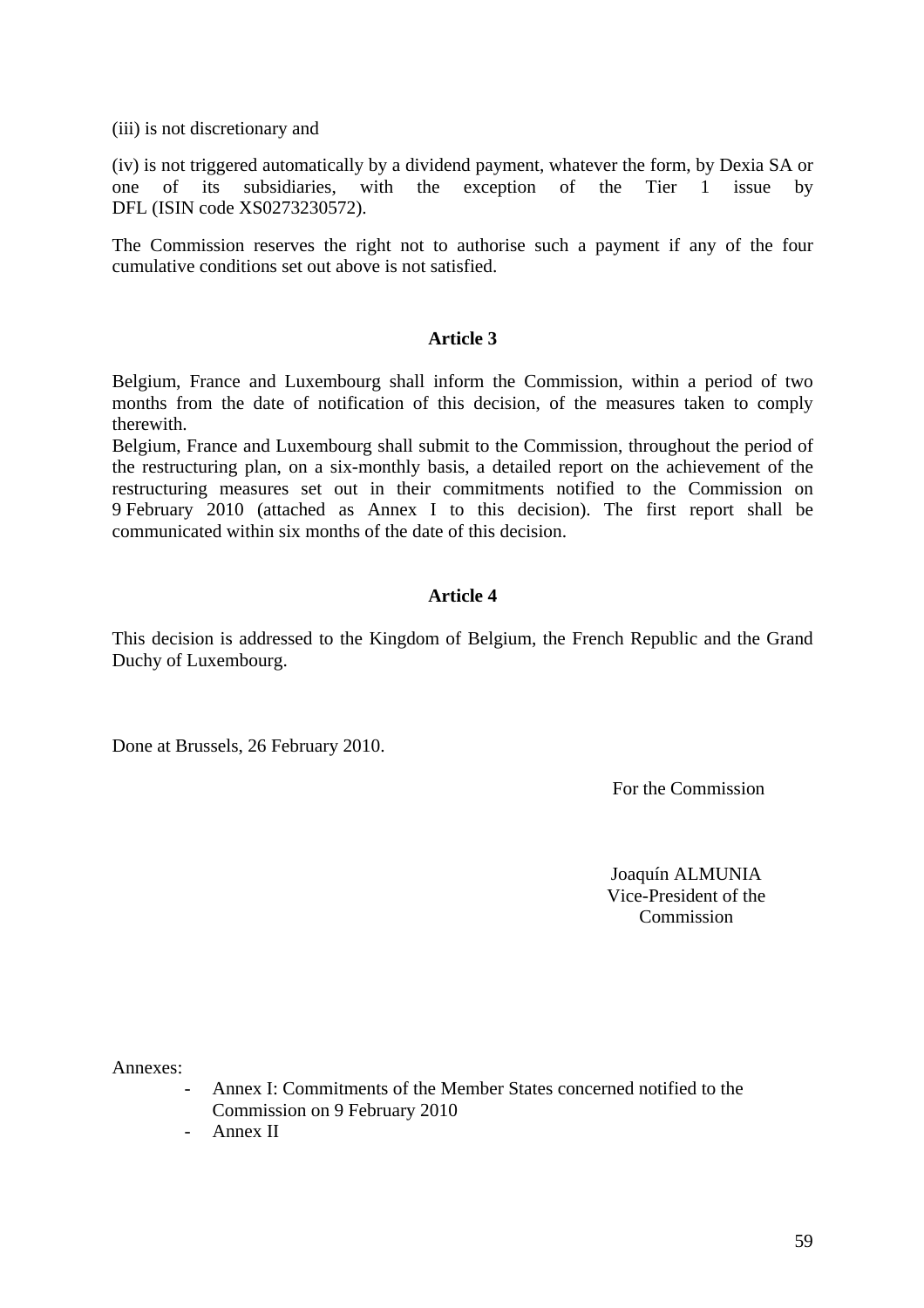**Notice** 

If the decision contains confidential information which should not be published, please inform the Commission within fifteen working days of the date of receipt. If the Commission does not receive a reasoned request by that deadline, you will be deemed to agree to publication of the full text of the decision. Your request specifying the relevant information should be sent by registered letter or fax to:

> European Commission Directorate-General for Competition Financial Services Directorate Rue Joseph II, 70 B-1049 BRUSSELS Fax: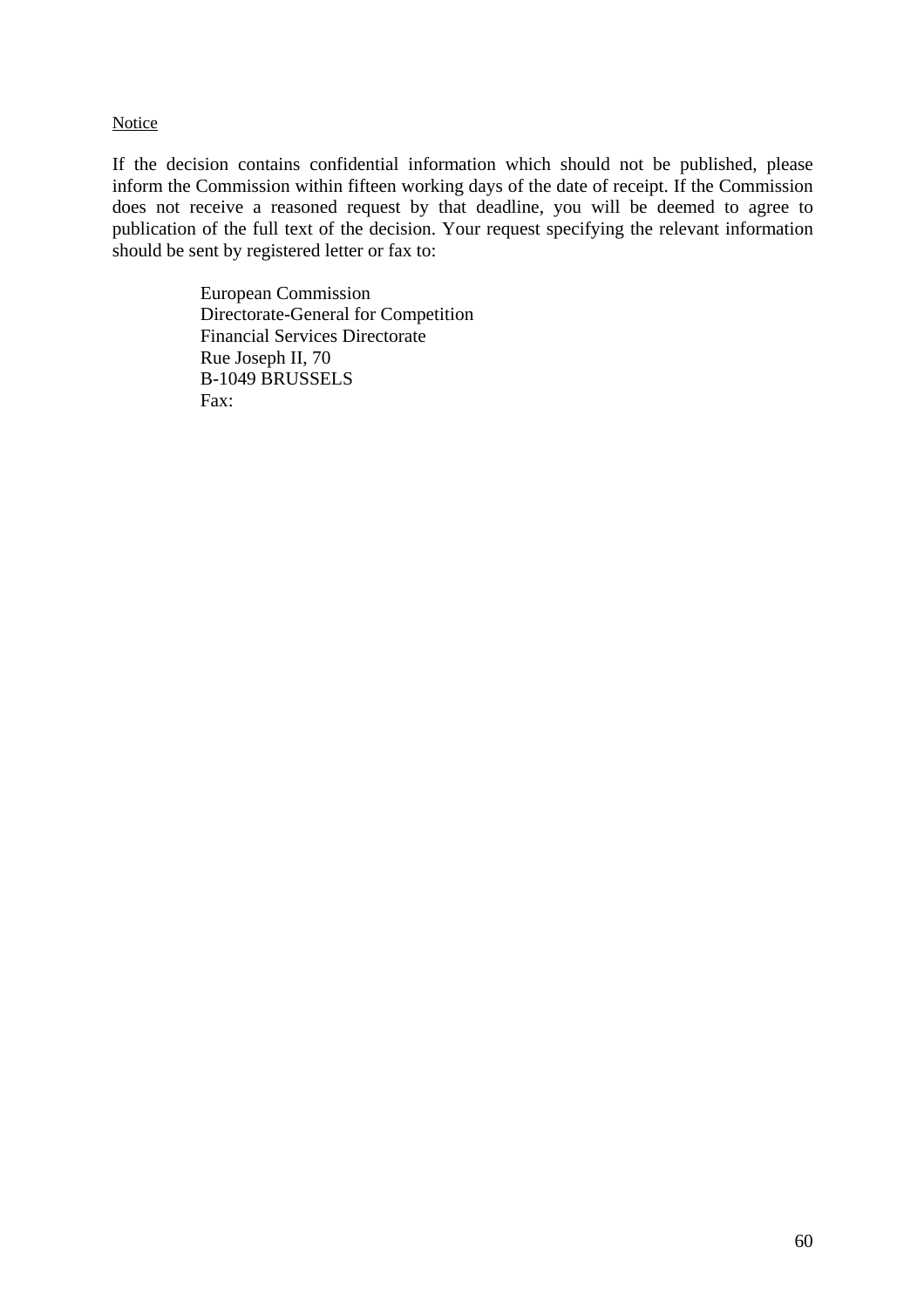# **Annex I**

# Commitments of the Member States concerned notified to the Commission on 9 February 2010

### **Behavioural commitments**

- 1. Unless otherwise specified, the commitments below, with the exclusion of the commitment under point 7 below, shall apply until 31 December 2014.
- 2. Until 31 December 2011, Dexia SA and the subsidiaries over which it exercises exclusive or joint control ('Dexia') shall not make any acquisition of more than 5% of the share capital of other credit institutions or investment firms (within the meaning of Directive 2004/39/EC of 21 April 2004 on markets in financial instruments) or insurance companies, unless authorised to do so by the Commission.

The commitment above shall not impede the acquisition by Dexia, subject to the prior agreement of the Commission, of a holding, as remuneration for a contribution of holdings or business activities carried out as part of a divestment or pooling (by merger or contribution) of assets or business activities, provided that, in such a case, this holding does not confer on Dexia the exclusive or joint control of the entity receiving the contribution or resulting from the merger.

Dexia shall inform the Commission in advance of any acquisition plans, including any plans considered by undertakings over which Dexia exercises joint control.

- 3. (a) Dexia shall refrain from lending to its PWB customers at a level of risk-adjusted return on capital ('RAROC') below 10%. The RAROC shall be calculated as the ratio between the net margin after tax and the economic capital. Within the meaning of this commitment letter,
	- (i) the gross margin is the difference between the margin invoiced to the customer (expressed in basis points above the IBOR reference rate) and Dexia's funding cost (expressed in basis points above the IBOR reference rate) represented by the internal transfer price.
	- (ii) the internal transfer price will reflect the estimated cost of Dexia's new funding, taking account of the characteristics (maturity, eligibility for funding by covered bonds, etc.) of the loans to PWB customers.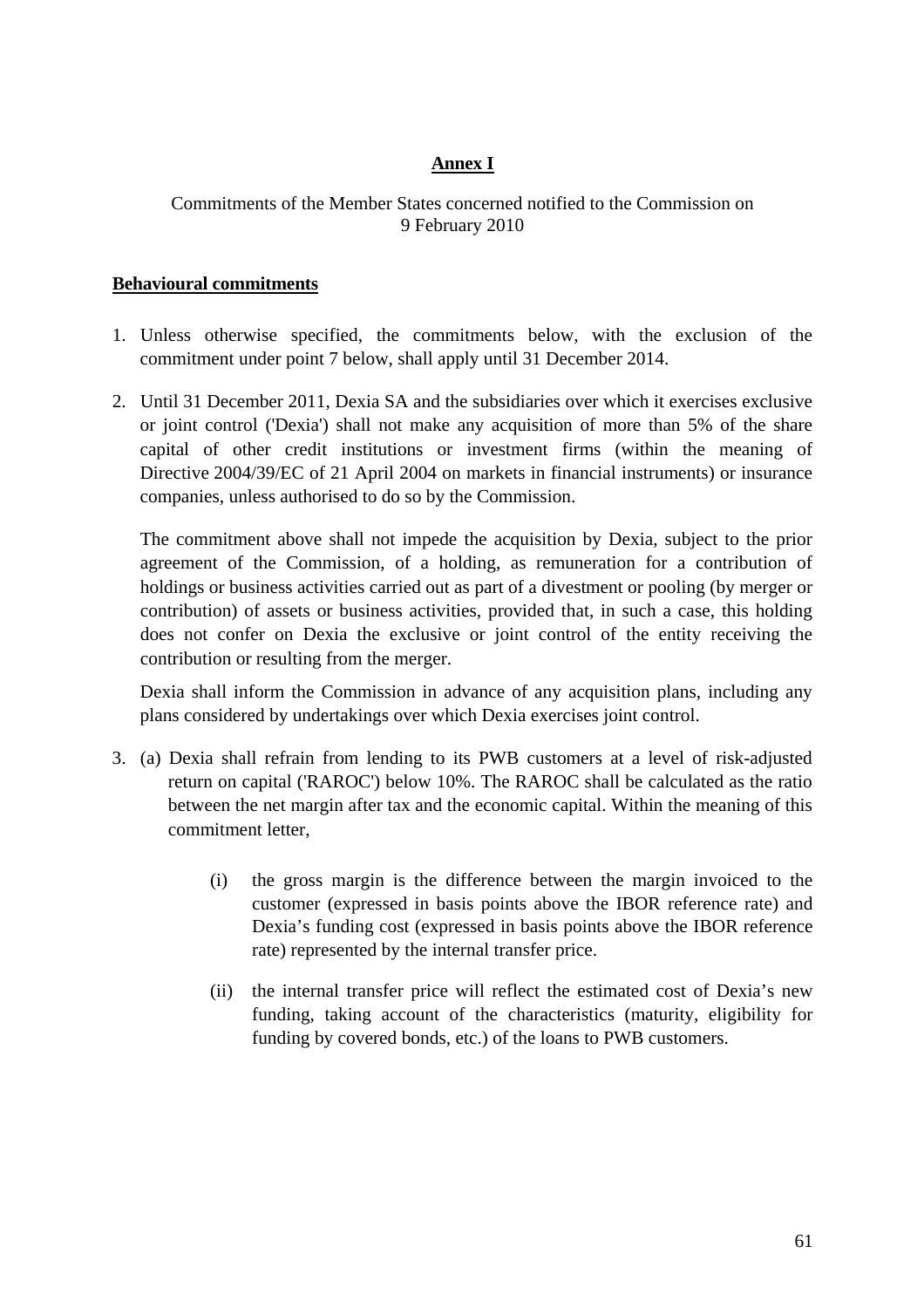- (iii) the net margin is equal to the gross margin less (i) costs of all kinds (overheads, salary costs, operating costs, amortisation and depreciation, etc.) estimated on the basis of the observation of the costs of lending to PWB customers, (ii) cost of average risk calculated for each transaction in accordance with the Basel II methodology (cost of average risk over a long period) and (iii) a tax charge. The economic capital is calculated in accordance with the Basel II methodology.
- (b) An independent expert shall be appointed, in accordance with the terms and conditions set out under point 17 below, to verify every six months that
	- (i) the RAROC within the meaning of this commitments letter and its components (costs of new funding, overheads, wage costs, operating expenses, amortisation and depreciation, cost of risk, tax charge, etc.) reflects the contribution of the activity of lending to PWB customers to the profitability of the group
	- (ii) The calculation of the RAROC is correct and
	- (iii) The methodology is respected.
- (c) The independent expert shall verify every six months that the commitment entered into under point 3(a) is respected.
- (d) The independent expert shall have access to Dexia's internal rules of procedure, specifying and generalising the use of the RAROC (within the meaning of this commitments letter) and to the list and conditions of each loan granted by Dexia to its PWB customers.
- 4. Dexia shall end the intra-group finance currently made available to its Turkish subsidiary DenizBank by 30 June 2011 at the latest and shall not grant it any new financing until 31 December 2014.
- 5. Dexia shall reduce the proportion of short-term funding in its balance sheet and shall lengthen the average maturity of its long-term funding. Compliance with this commitment shall be assessed overall by means of three quantitative indicators. In this context:
	- (a) Dexia shall maintain the 'short-term funding/total balance sheet' ratio defined in Annex II to this decision, at 30% at 31 December 2009, at a level below or equal to 23% at 31 December 2010, below or equal to 20% at 31 December 2011, below or equal to 14% at 31 December 2012, below or equal to 13% at 31 December 2013 and below or equal to 11% at 31 December 2014. For the purposes of this commitment, the ratio shall also be monitored as an annual average over the entire reference period.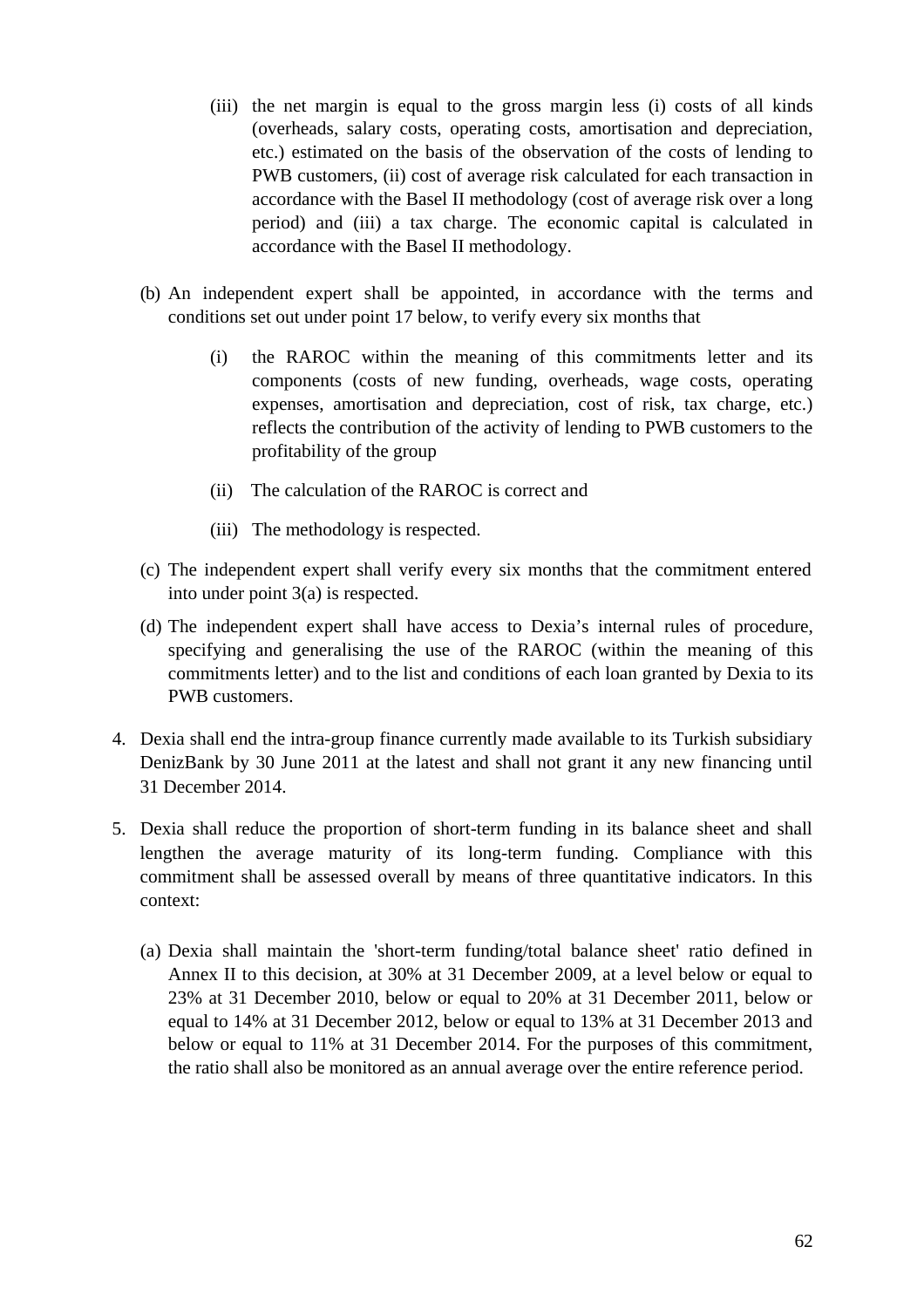(b) Dexia shall lengthen the maturity of its funding and shall reduce its duration gap by maintaining the average term of the liabilities of the group as defined in Annex II to this decision, at a level above or equal to the levels below:

*(years)* 31/12/2009 31/12/2010 31/21/2011 31/12/2012 31/12/2013 31/12/2014 [...] [...] [...] [...] [...] [...]

- (c) Dexia shall increase its stable sources of funding. A ratio shall be calculated, with the numerator equal to the sum of the funding in the form of covered bonds and the funding in the form of RCB and PWB commercial deposits and with the denominator equal to the sum of all the assets of the Dexia group. This ratio, equal to 36% at 31 December 2009, must be above or equal to 40% at 31 December 2010, above or equal to 45% at 31 December 2011, above or equal to 53% at 31 December 2012, above or equal to 55% at 31 December 2013 and above or equal to 58% at 31 December 2014.
- 6. Until 31 October 2014, Dexia:
	- (i) shall not use its status as a bank with a guarantee by the States for some of its commitments for commercial advertising purposes in relation to third parties other than third party beneficiaries; and
	- (ii) shall not use the guarantee for purely arbitrage transactions.
- 7. By 30 June 2010, Dexia shall establish a reporting line known as '*Legacy Portfolio Management Division*'. The assets allocated to this line shall be placed in run-off or sold under the commitment set out under point  $13(n)$  below. These assets shall be the following: (i) the CSP/PSP portfolios (estimated at approximately EUR 134 billion at 31 December 2009), (ii) the FP portfolio (estimated at approximately EUR 10.7 billion at 31 December 2009) and (iii) the non-core PWB loans portfolio (estimated at approximately EUR 17 billion at 31 December 2009). The funding raised by Dexia with the funding guarantee shall be allocated in full to this line.
- 8. Dexia shall limit the amount of:
	- (a) any form of dividends distributed by Dexia SA in respect of its ordinary shares, and
	- (b) any discretionary early repayment or payment of coupons on hybrid Tier 1 instruments or Tier 2 instruments (i) issued by entities over which Dexia has exclusive control (ii) held by persons or entities other than Dexia SA and its subsidiaries and (iii) the payment or exercise of which is discretionary by virtue of the contractual provisions covering these instruments,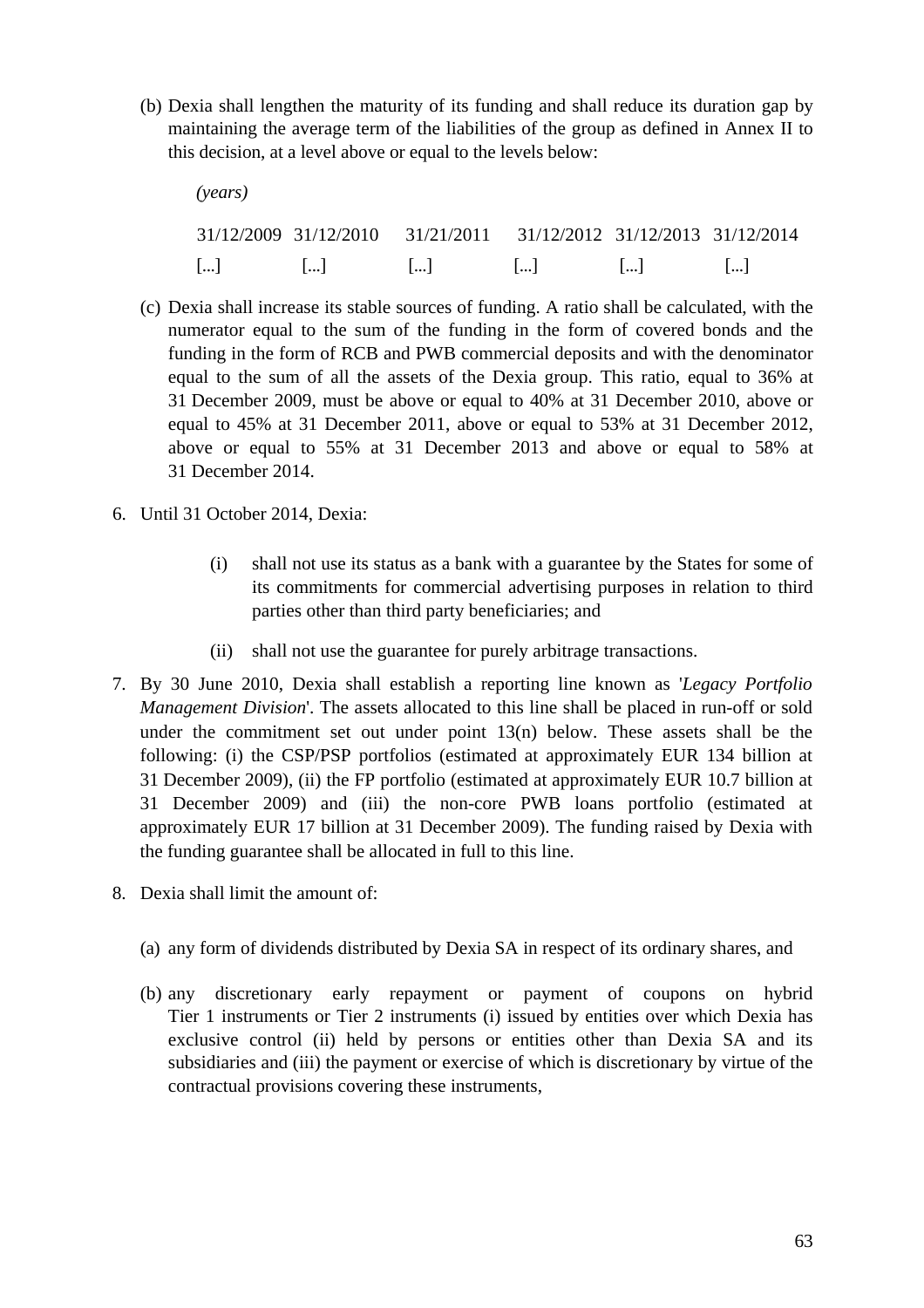so that, after the distribution or the payment under consideration (and taking account of any payments which have become mandatory on account of the payment of a dividend in respect of ordinary shares), the Dexia group's Core Tier 1 (calculated by reference to the latest consolidated annual accounts prepared in accordance with IFRS)

(i) remains above or equal to the level below:

| 31/12/2009 | $31/12/2010$ $31/12/2011$ $31/12/2012$ $31/12/013$ $31/12/014$ |  |                         |
|------------|----------------------------------------------------------------|--|-------------------------|
| 10.7%      | $10.6\%$ []% []% []%                                           |  | $\left[\ldots\right]\%$ |

(ii) and remains above or equal to the sum of:

(i) 12.5% of the risk-weighted assets of the Legacy Portfolio Management Division, as defined in point 7 above and

(ii) 9.5% of the risk-weighted assets of the other activities of the group (the 'Core Division').

The commitment above:

- (i) shall be without prejudice to the distributable profit requirement (within the meaning of Article 617 of the Belgian Companies Code) at Dexia level;
- (ii) shall be without prejudice to the operations which Dexia shall be legally required to undertake in respect of hybrid Tier 1 or Tier 2 instruments or operations which Dexia shall be required to undertake in relation to such instruments by virtue of contracts concluded before 1 February 2010;
- (iii) shall be revised in the event of significant change in the definition of the prudential own funds and accounting standards applicable to Dexia; and
- (iv) shall apply to any distribution made up to 31 December 2014.
- 9. Moreover, without prejudice to the operations which Dexia may be legally required to carry out, or the operations which it may be required to carry out by virtue of contracts concluded before 1 February 2010, relating to hybrid Tier 1 or Tier 2 instruments*,* Dexia shall refrain until 31 December 2011 from:
	- (a) making any payments of coupons on hybrid Tier 1 or Tier 2 instruments held by persons or entities other than Dexia SA and its subsidiaries, the payment of which is discretionary by virtue of the contractual provisions covering these instruments;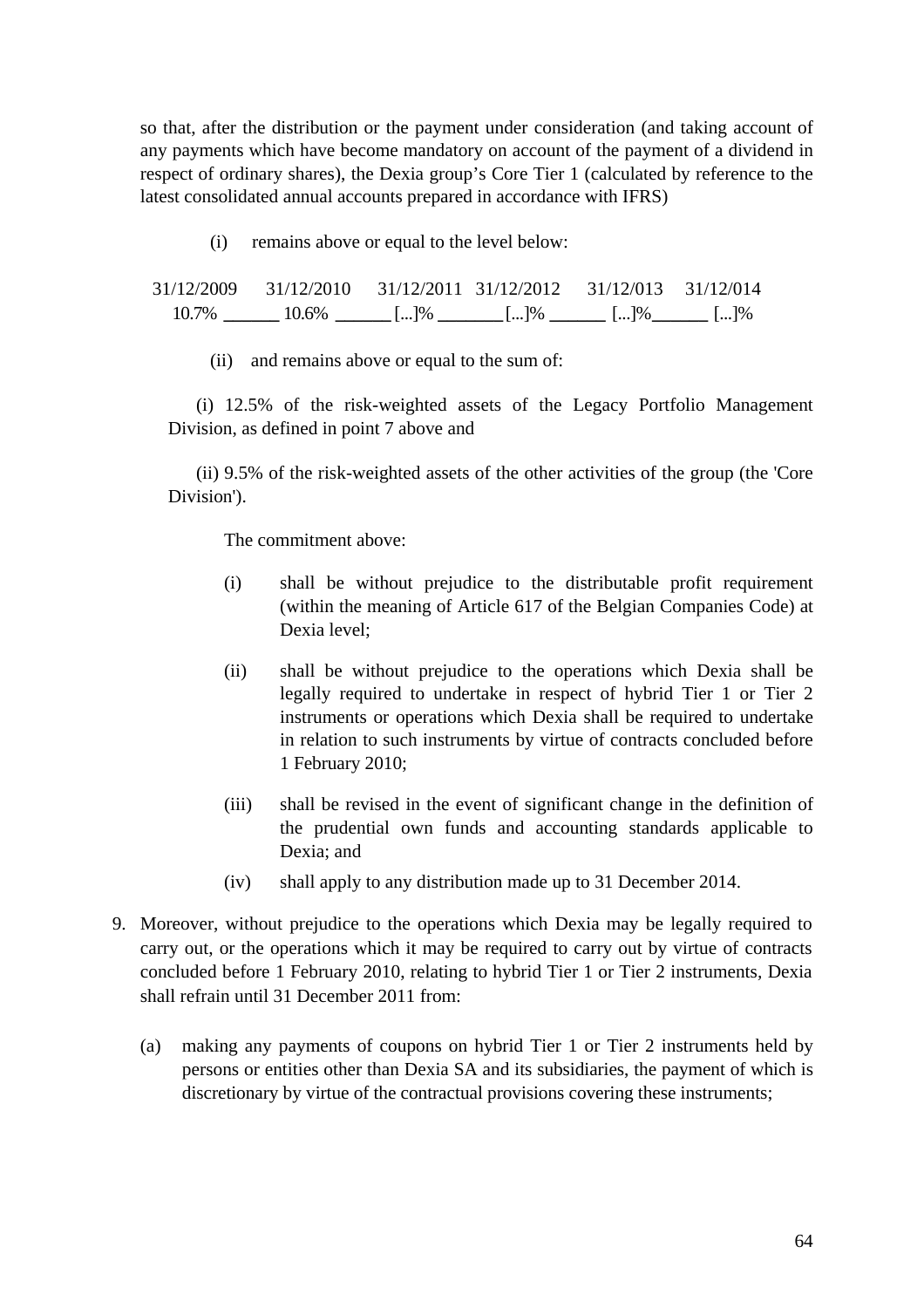- (b) approving or voting in favour of the payment of any form of dividend by any entity over which Dexia SA directly or indirectly exercises exclusive control (including entities which it fully owns) when such a payment would involve an obligation to pay a coupon on hybrid Tier 1 or Tier 2 instruments held by persons other than Dexia SA and its subsidiaries; and
- (c) exercising a discretionary early repayment option for the hybrid Tier 1 or Tier 2 instruments referred to in point (a) above.

Dexia SA shall refrain from the distribution of dividends on its ordinary shares until 31 December 2011. This prohibition shall not apply to distributions of dividends made entirely by the allocation of new shares, provided that the amount of these distributions is (i) in accordance with point 8 above and (ii) below or equal to 40% of the net result made by Dexia SA for the financial year 2009 as regards the distributions made in 2010 and below or equal to 40% of the net result made by Dexia SA for the financial year 2010 with regard to the distributions made in 2011.

- 10. Dexia shall continue to implement the principles of remuneration agreed by the G-20 and the national bodies concerned regarding the remuneration of members of the Management Board and the Executive Committee of Dexia SA and of the main operating entities of the Dexia group.
- 11. In accordance with the restructuring plan submitted on 17 December 2009, Dexia:
	- (a) under its new turnover policy, shall limit new PWB turnover to EUR 12 billion in 2009, EUR 15 billion in 2010 and EUR 18 billion from 2011 to 2014;
	- (b) shall reduce its operating costs by 15% by 31 December 2012;
	- (c) in its trading activities, shall ensure that it does not take risks on its own account which would not be in line with the objective of returning to viability on the basis of prudent management. Consequently, Dexia shall reduce its trading activities (44% reduction in terms of value of average annual risk, which amounted to EUR 126 billion in 2008) and shall cease its proprietary trading activities from the date of the Commission decision;
	- (d) shall definitively waive the benefit of the Dexia BIL convertible bond for an amount of EUR 376 million, to which Luxembourg had undertaken to subscribe in September 2008, with immediate effect from the date of the Commission decision.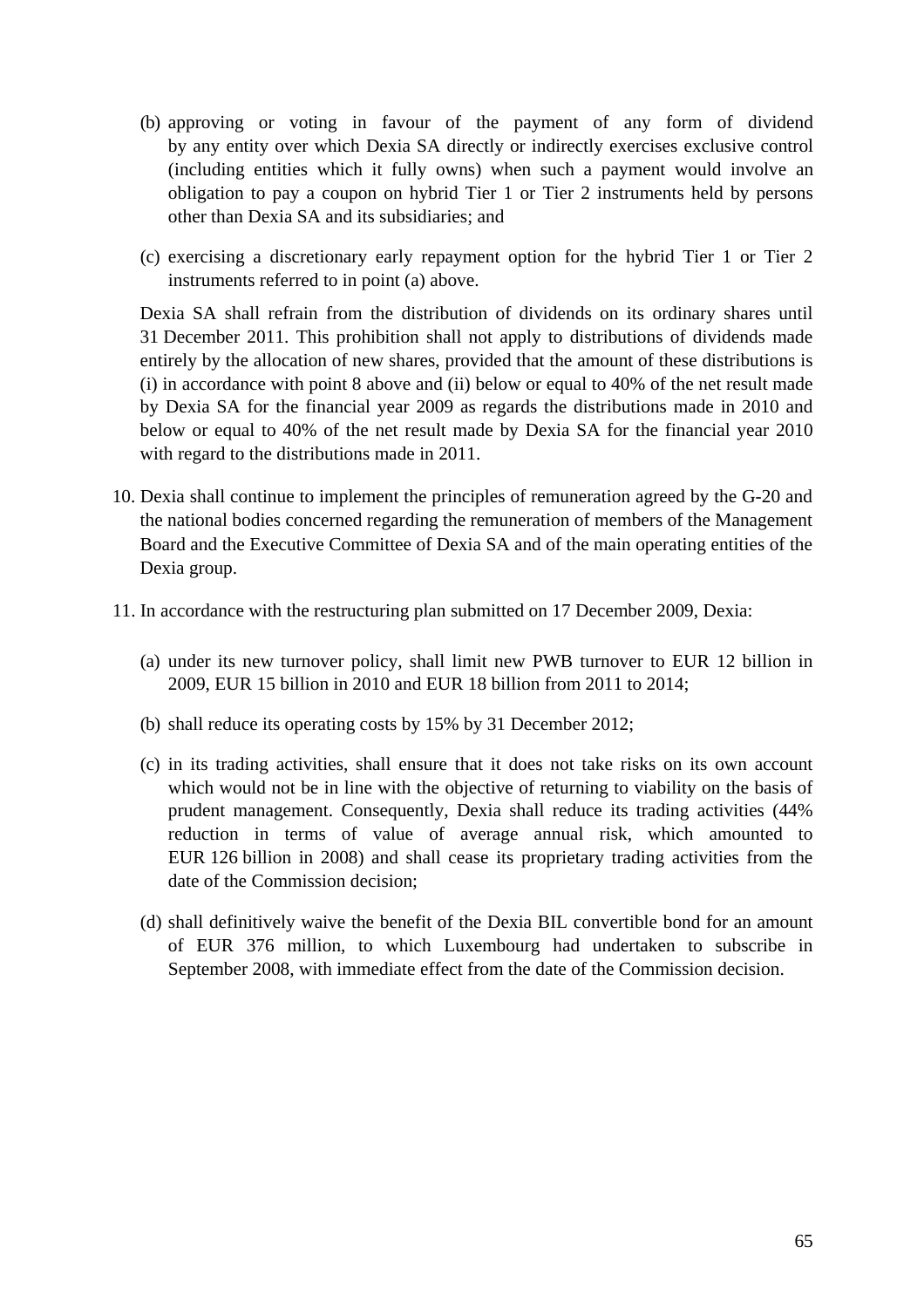### **Funding guarantee**

- 12. Dexia's recourse to the funding guarantee, as extended by the addendum of 14 October 2009 ('the Guarantee') shall be limited under the following conditions:
	- (a) The possibility for Dexia to make use of the Guarantee shall be ended for all deposit contracts concluded as from 31 March 2010;
	- (b) The possibility for Dexia to make use of the funding Guarantee shall be ended for all short-term issues (at less than one year) as from 31 May 2010;
	- (c) The possibility for Dexia to make use of the funding Guarantee shall be ended for all issues floated or contracts concluded as from 30 June 2010;
	- (d) The total outstanding amounts guaranteed may at no time exceed EUR 100 billion;
	- (e) During the period covered by the guarantee, Dexia shall pay the States additional remuneration on any amount exceeding the following thresholds of outstanding amounts guaranteed:

| Threshold/tranche (outstandings guaranteed in EUR billion) | $[60-70]$ | $[70-80]$ | $[80-100]$ |
|------------------------------------------------------------|-----------|-----------|------------|
| Additional remuneration for excess in basis points         | $+50$     | $+65$     | $+80$      |

#### **Divestments and run-offs**

- 13. Dexia shall undertake the divestments of the assets according to the list and schedule set out below:
	- (a) Divestment or stock exchange flotation of the group's 70% stake in its Italian subsidiary, Crediop, by 31 October 2012. Under point 15 of the Bank Restructuring Communication,<sup>1</sup> Dexia shall not be required to sell its stake in Crediop at an excessively depressed price (less than […] times the book value in 2010 and 2011 and [...] times the book value in 2012).
	- (b) Divestment by 30 June 2010 of Dexia Epargne-Pension (DEP), French subsidiary of DIB (Dexia Insurance Belgium), which operates in the fields of life assurance and collective insurance. The sales agreement was signed on 9 December 2009 and the sale should be completed during the first half of 2010.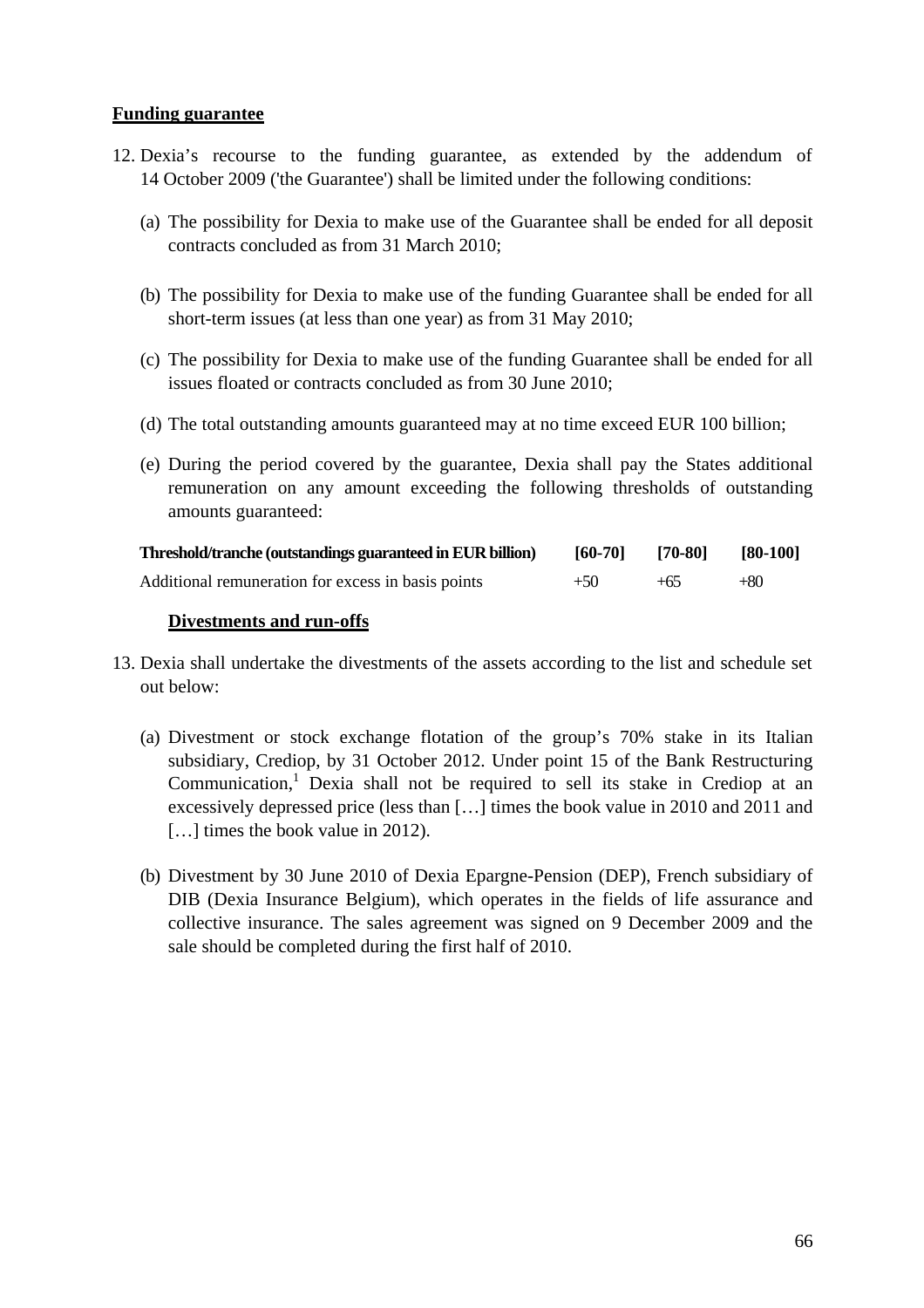- (c) Divestment or stock exchange flotation by 31 December 2010 of Dexia's 51% stake in AdInfo, a subsidiary active in the provision of IT services to local authorities in Belgium.
- (d) Divestment of Dexia's stake in SPE by 31 December 2010.
- (e) Divestment of Dexia's 20% stake in Crédit du Nord. This divestment took place on 11 December 2009 (actual transfer of the securities and cash).
- (f) Closure by 2010 of about 80 branches in Belgium under the new group distribution model.
- (g) Cessation of the following activities of RCB International:
	- (i) the divestment of Experta Jersey, the run-off of Dexia PB Jersey, the cessation of Montevideo's PB activities, the cessation of the PB development project in Singapore, the cessation of the consumer finance project in Russia and the cessation of the activities of Dexia Asset Management (DAM) in the countries of Central and Eastern Europe and the divestment of the trust activities of Experta in Switzerland were carried out in 2009 and early 2010;
	- (ii) the divestment of Experta's trust activities in the Bahamas and the divestment of the Danish subsidiary of Dexia BIL, which engages in asset management, private banking and market activities/structuring are to be realised by 31 December 2011.
- (h) Divestment or stock exchange flotation by 31 October 2012 of Dexia's stake in its Slovak subsidiary Dexia Banka Slovensko (DBS). Under point 15 of the Bank Restructuring Communication, Dexia shall not be required to sell DBS at an excessively depressed price (less than […] times the book value in 2010 and […] times the book value in 2011).
- (i) Cessation and run-off of the following PWB international activities:
	- 1. India: sale of the entity carried out in 2009;
	- 2. Switzerland (Dexia Public Finance Switzerland) and Sweden (Dexia Norden): closure and liquidation by 31 December 2010;
	- 3. Mexico, Australia and Japan: run-off of the balance sheet and staff cuts. The Mexican entity was closed in 2009 and its assets were transferred to DCL New York where they are placed in run-off; the workforce in Japan and Australia was halved in 2009 and the related activities will be placed in run-off.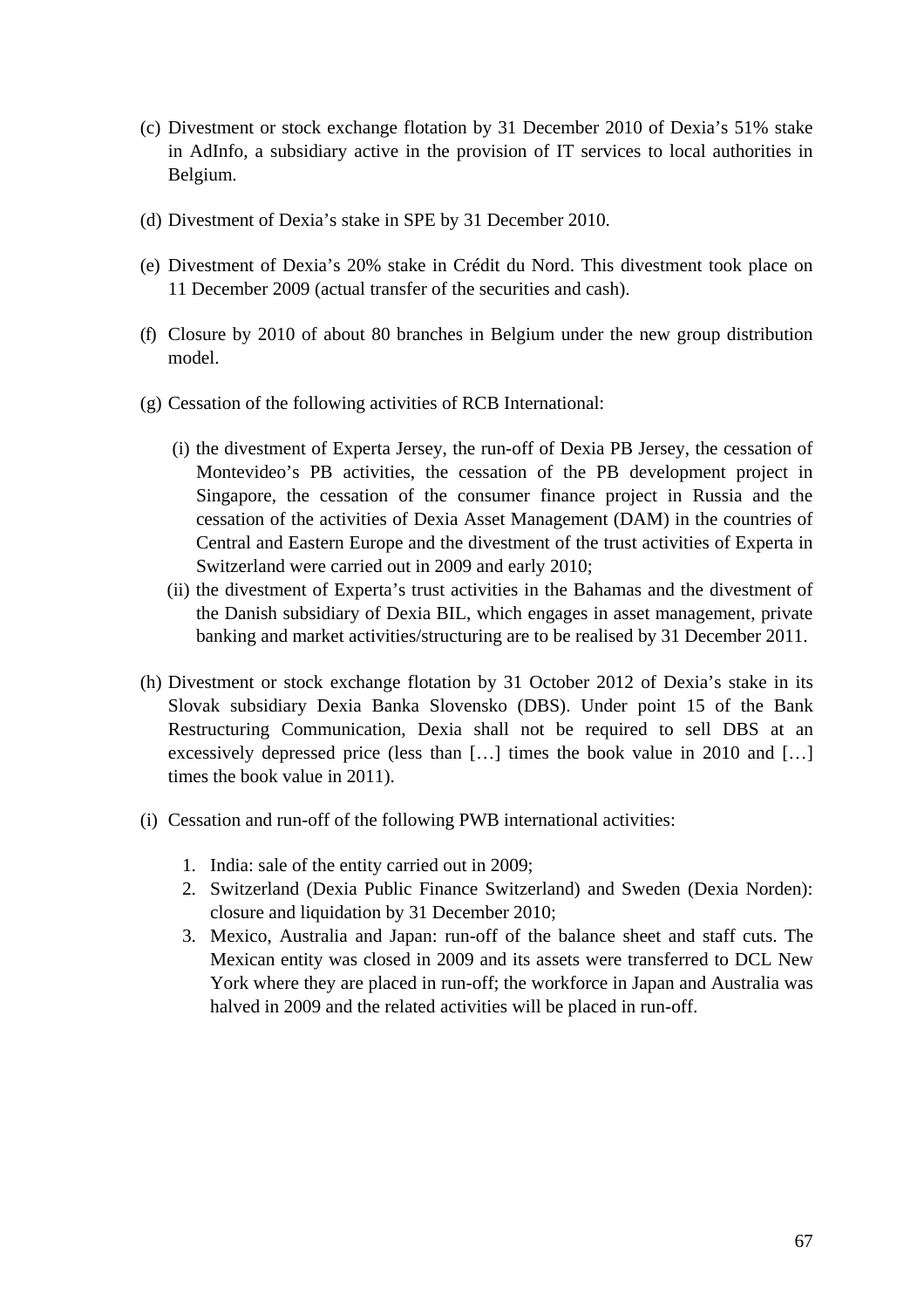- (j) Divestment of FSA (finalised on 1 July 2009) then divestment of Dexia's holdings in Assured Guaranty (AGO) by 31 December 2011.
- (k) Divestment of the group's 49% stake in Kommunalkredit Austria (KA), which took place in the 4th quarter of 2008.
- (l) Divestment or stock exchange flotation of Deniz Emeklilik, the insurance subsidiary of DenizBank by 31 October 2012.
- (m) Divestment of the group's 60% stake in Dexia Sabadell by 31 December 2013.
- (n) Fast-track divestment of Dexia's bond portfolio at the rate of EUR [10-20] billion per year in 2010 and 2011, EUR [5-15] billion to EUR [10-20] billion in 2012, EUR [0-10] billion to EUR [5-15] billion per year in 2013 and 2014.
- (o) In accordance with the restructuring plan submitted on 17 December 2009, run-off of the Standby Bond Purchase Agreements (SBPA) and Tender Option Bonds (TOB) activities (USA/Canada).

The divestment commitments listed in points (a) to (n) above shall be deemed to have been met when Dexia and the purchaser have concluded a binding, definitive agreement (i.e. an agreement which cannot be cancelled unilaterally by Dexia without payment of a penalty) for the divestment of Dexia's entire holding in the entity or asset concerned, even if all the authorisations or declarations of non-objection have not yet been obtained from the competent supervisory authorities when the agreement is signed.

- 14. The divestments of assets described under point 13 above, and the amortisation of Dexia's assets and liabilities shall lead to the following results:
	- (a) The 35% reduction in Dexia's total balance sheet by 31 December 2014 compared to its amount at 31 December 2008, under the conditions and according to the accounting conventions described in the additional measures of Dexia's restructuring plan notified to the Commission on 17 December 2009. In absolute value, the total balance sheet shall be reduced from EUR 651 billion at 31 December 2008, to EUR 580 billion at 31 December 2009, EUR [510-550] billion at 31 December 2010, EUR [485-545] billion at 31 December 2011, EUR [425-490] billion at 31 December 2012, EUR [405-465] billion at 31 December 2013 and EUR 427 billion at 31 December 2014, i.e. a reduction of EUR 224 billion. These amounts will have to be corrected for the trend in the market value of the derivatives recorded in Dexia's balance sheet if this trend differs from that described in Dexia's restructuring plan and provided that such a divergence does not result from a significant rise in the notional amount of these derivatives.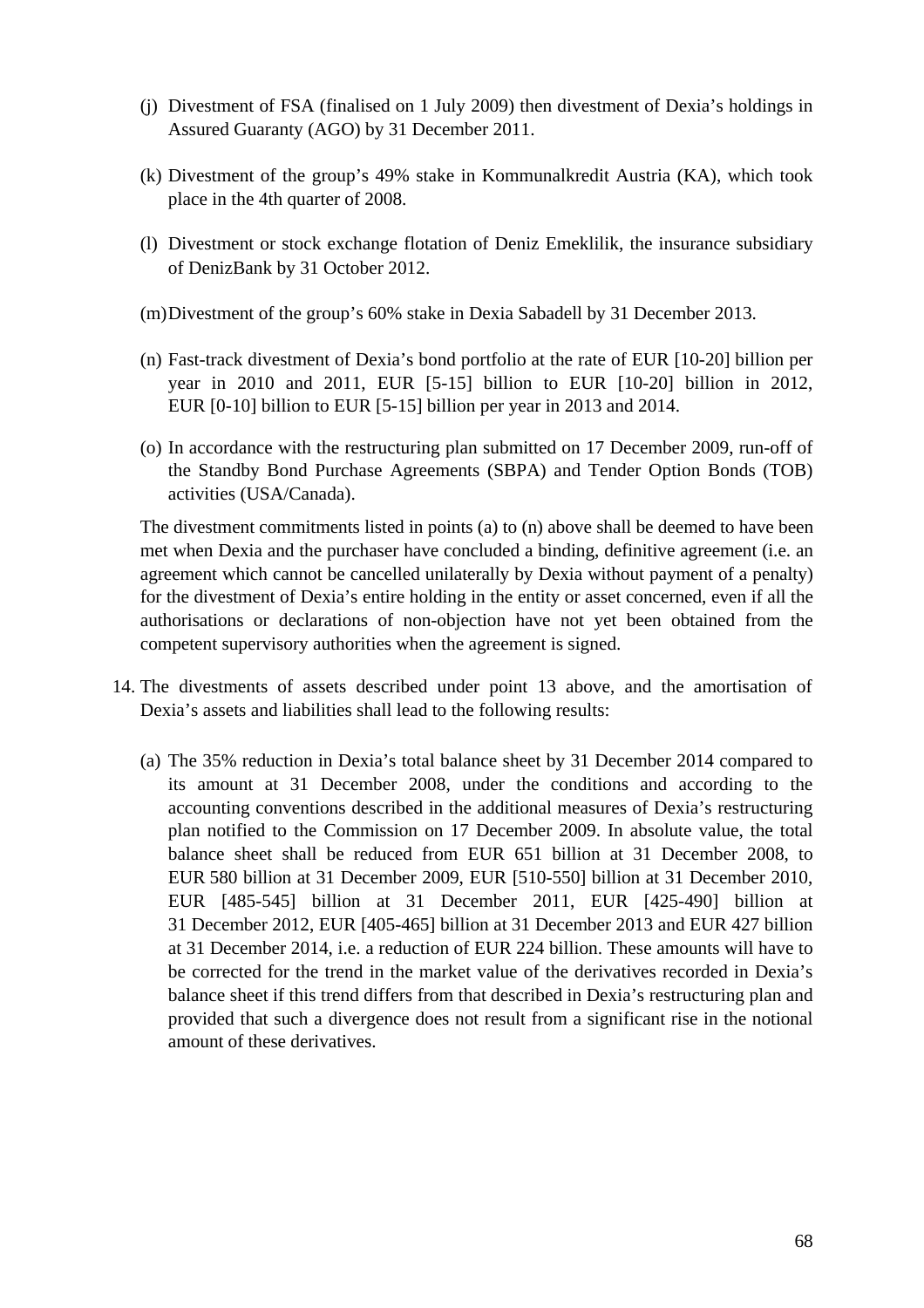(b) The total balance sheet of the Core Division shall amount to EUR [390-410] billion at 31 December 2010, EUR [385-415] billion at 31 December 2011, EUR [345-380] billion at 31 December 2012, EUR [335-365] billion at 31 December 2013 and EUR 353 billion at 31 December 2014, i.e. a reduction in the order of 45% in relation to the group's total balance sheet at 31 December 2008. The annual trend in sizes of the balance sheet of the activities of the Core Division and Legacy Portfolio Management Division respectively shall be consistent with the description given in Annex II to this decision.

#### **Agent responsible for the sale**

- 15. (a) In the absence of compliance with any of the asset divestment commitments referred to under points  $13(a)$ ,  $13(c)$ ,  $13(d)$ ,  $13(h)$ ,  $13(l)$  or  $13(m)$  within the time limits set above, and in the absence of approval of an alternative commitment by the Commission, the French, Belgian and Luxembourg authorities shall submit for prior approval by the Commission, no later than one month after the time limit set for the sale, a list of one to three persons, selected in agreement with Dexia, for appointment as agent(s) responsible for carrying out the aforementioned sales.
	- (b) The agent responsible for the sale must be independent, possess the required skills and may not be exposed to conflicts of interest when performing his task.
	- (c) The Commission may either approve or reject the agent(s) proposed. If the Commission rejects the agent(s) responsible for the sale proposed, Dexia and the French, Belgian and Luxembourg authorities shall propose, within one month of communication of the rejection, one to three new candidates who shall also have to be approved or rejected by the Commission. If all the candidates proposed are finally rejected by the Commission, the latter shall designate an agent, whom Dexia shall appoint or contribute to appointing, on the basis of a mandate approved by the Commission.
	- (d) The French, Belgian and Luxembourg authorities undertake that Dexia shall grant the necessary and appropriate powers of attorney to the agent responsible for the sale:
		- (i) to carry out the sale of the assets referred to in point (a) above (including any necessary powers to ensure satisfactory execution of the documents required to carry out the sale), and
		- (ii) to perform any action or make any declaration necessary or appropriate to carry out the sale, including the appointment of advisers to accompany the sale process.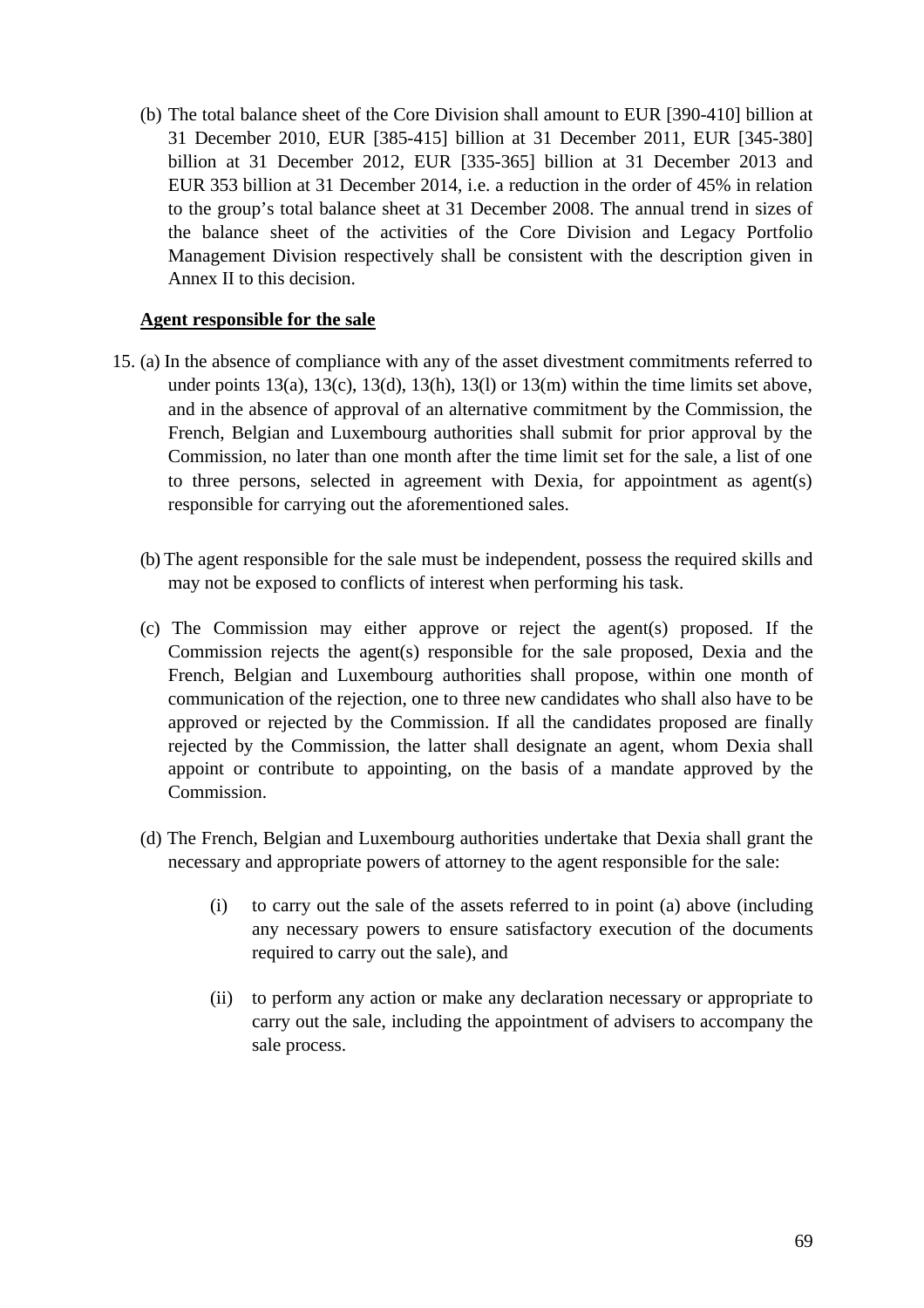- (e) The agent responsible for the sale shall include in the contract(s) of purchase and sale the usual, reasonable terms and conditions he considers appropriate to conclude the sale in the year following his appointment. The agent responsible for the sale shall organise the sales process in such a way as to ensure a divestment […].
- (f) The costs of the services of the agent responsible for the sale shall be paid by Dexia.

# **Implementation**

- 16. If a change occurs in the control of Dexia, the Commission may decide that some or all of the commitments set out above cease to apply. It shall take account of the effect of the proposed change on the long-term viability and competition and, in particular, shall apply the principle that the sale of the beneficiary of aid to a competitor in itself constitutes a form of compensation for any distortions of competition.<sup>2</sup>
- 17. (a) The Belgian, French and Luxembourg authorities shall submit to the prior approval of the Commission, and at the latest one month after this final decision, a list of one to three persons, chosen in agreement with Dexia, to be appointed as independent expert responsible for detailed verification of the application of the commitments above (the 'independent expert').
	- (b) The independent expert must have the required skills and may not be exposed to conflicts of interest when performing his task.
	- (c) The Commission may either approve or reject the independent expert(s) proposed. If the Commission rejects the independent expert(s) proposed, Dexia and the Belgian, French and Luxembourg authorities shall propose, within one month of communication of the rejection, one to three new candidates who shall also have to be approved or rejected by the Commission.
	- (d) If all the candidates proposed are finally rejected by the Commission, the Commission shall designate an independent expert.
	- (e) The costs of the services of the independent expert shall be paid by Dexia.
- 18. (a) Throughout the restructuring plan, the Commission shall have unrestricted access at all times to the information necessary to implement its decision approving the restructuring plan. With the agreement of the Belgian, French and Luxembourg authorities, it may apply to Dexia directly to obtain the required explanations and specifications. The Belgian, French and Luxembourg authorities and Dexia shall provide full cooperation with regard to all the verifications which the Commission or, where appropriate, the independent expert may request.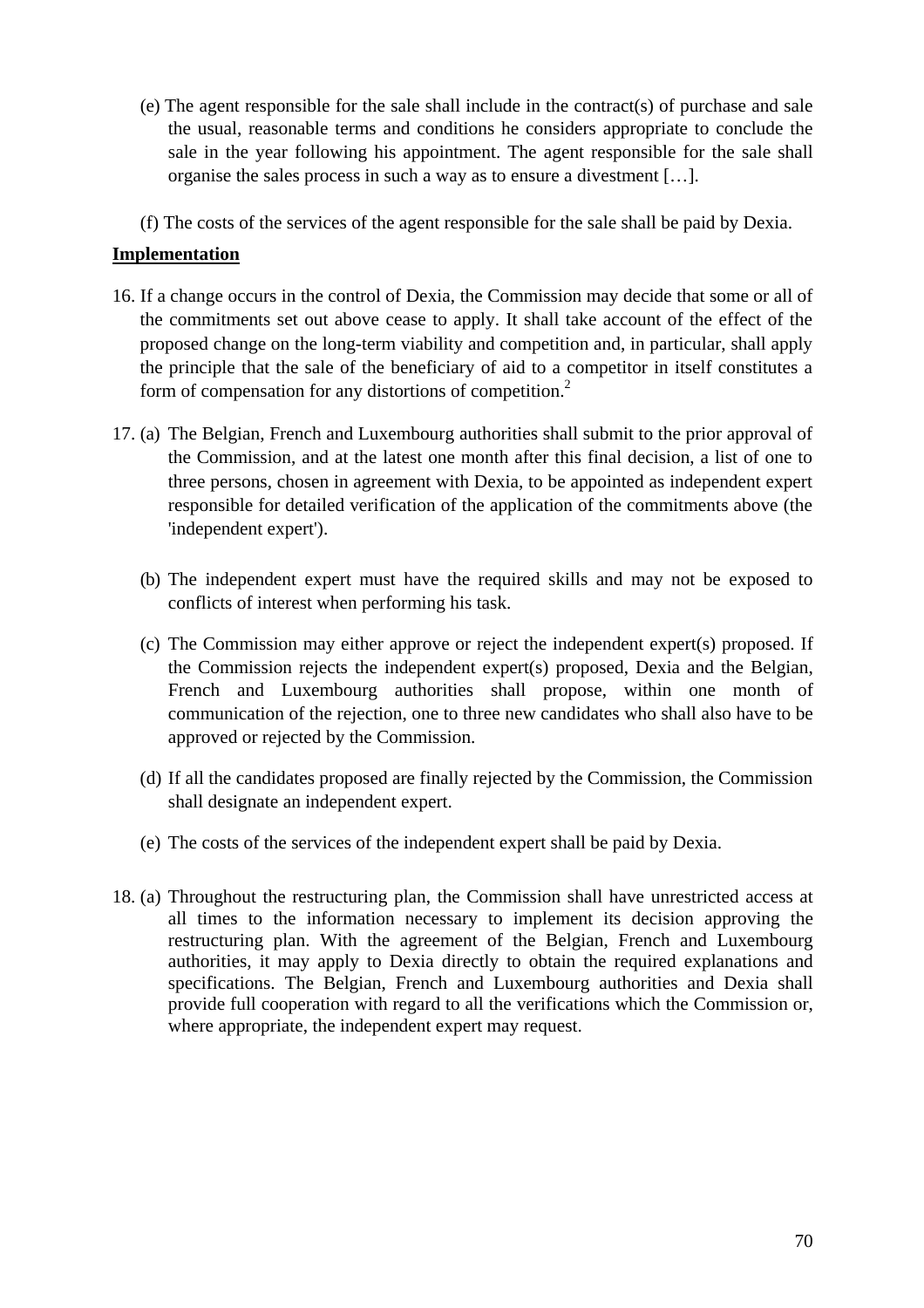- (b) The independent expert, in cooperation with Dexia, shall submit a half-yearly report to the Commission on the implementation of the commitments above. This report shall include a detailed account of the progress in the implementation of the restructuring plan and shall cover in particular: (i) the reduction in the size of the balance sheet as provided for in point 14 above, (ii) the liquidity and funding ratios as provided for in point 5 above; (iii) compliance with the RAROC commitment during the previous six months provided for in point 3 above; (iv) the divestments and closures of activities provided for in point 13 above, including the date of the divestment or closure, the book value of the assets at 31 December 2008, the value of the divestment, the capital gains or losses made and the details of the measures still to be implemented under the restructuring plan. This report shall also include the cost components and the calculation of the RAROC (mentioned in point 3 above) applicable for the six months following the submission of the report. This report shall be submitted no more than one month after the presentation of the half-yearly accounts and the approval of the annual accounts and in any event before 1 October and 30 April of each year.
- (c) If, in his report presented before 1 October of each year, the independent expert considers it possible that the annual objectives provided for above may not be attained at the end of the year in progress, the Belgian, French and Luxembourg authorities shall present to the Commission, within a month of submission of the report, the measures planned with Dexia to enable these objectives to be attained by the appropriate means before the end of the year.
- (d) If, in his report presented before 30 April of each year, the independent expert finds that the annual objectives provided for above have not been attained, the Belgian, French and Luxembourg authorities shall present to the Commission, within a month following the submission of the report, the measures planned with Dexia to enable these objectives to be attained by the appropriate means before 30 June of the current year.
- 19. If the measures envisaged under points 18(c) and 18(d) above are not presented within the time limit laid down or if the objectives are not attained by 30 June (concerning the measures presented, where appropriate, after the report to be filed by 30 April), the Commission may, pursuant to Regulation (EC) No 659/1999, reopen the formal investigation procedure. [….]

#### **Revision of the commitments**

- 20. On the basis of a duly substantiated request by France, Belgium and Luxembourg, the Commission may:
	- (a) authorise Dexia to delay the divestment of one or more assets referred to in point 13 above; or
	- (b) authorise Dexia to substitute for the divestment of one or more assets referred to in point 13 above a divestment of assets representing an equivalent proportion of Dexia's balance sheet; or
	- (c) decide that one or more of the commitments set out above no longer applies;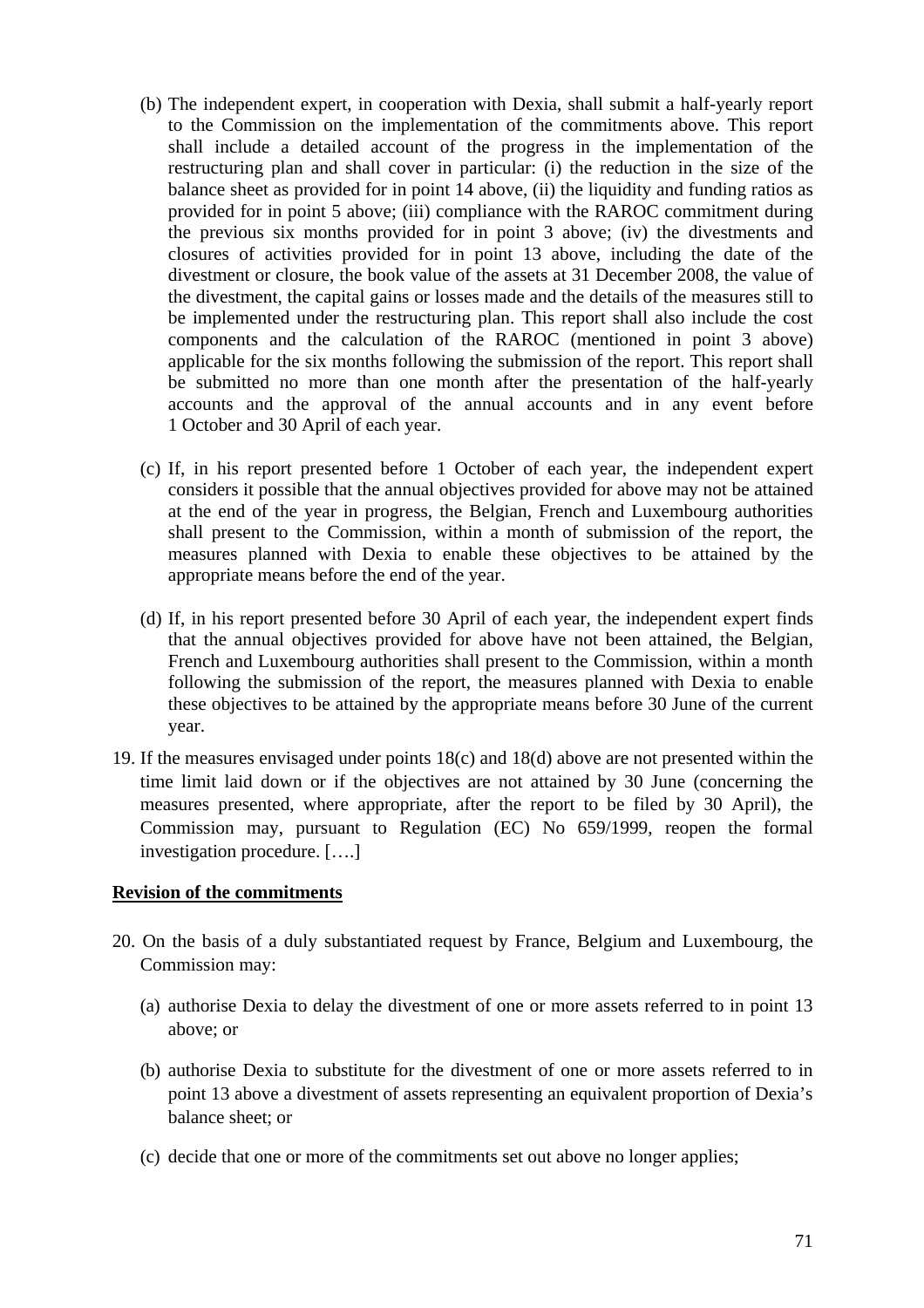(d) take account of Dexia's ability to cover its short-term funding need by mobilising its asset reserves eligible for repos if one or other of the indicators defined in point 5 is not achieved.

The Commission may take one of the decisions mentioned in the previous paragraph if it considers that such a decision is necessary, for example to maintain effective competition in the market or to restore financial stability in the event of a lasting financial or economic crisis, or if the trend in the economic environment, and notably the exchange rates, or accounting and prudential rules, so justify.

### **Competition and transparency regarding the bank loans of the local authorities**

22. With a view to boosting competition and transparency still further regarding local authorities' bank loans, France undertakes to ensure that the local authorities develop their competitive procurement practices when procuring money or capital.

The State shall expressly issue recommendations along these lines to the local and regional authorities before the end of 2010, concerning both bank finance and the use of complex financial products.

These recommendations shall stress the inherent economic interest, in this sector, of implementing competitive procurement measures and shall indicate the different practical arrangements under which these measures can be implemented. The good practices advocated shall provide for the public nature of the competitive procurement for the largest borrowings.

These recommendations shall be brought to the attention of the departments responsible for providing the local and regional authorities in particular with assistance and advice. If these recommendations were to prove insufficient to ensure by 2013 the generalisation of transparent, non-discriminatory calls for tender by the local authorities for bank finance, France undertakes to make proposals for legally binding measures to this effect.

23. With a view to boosting competition and transparency still further regarding local authorities' bank loans, the Belgian Government, in agreement with the Regions, undertakes to monitor the publication by the contracting authorities of contract award notices relating to the financing of the local public authorities.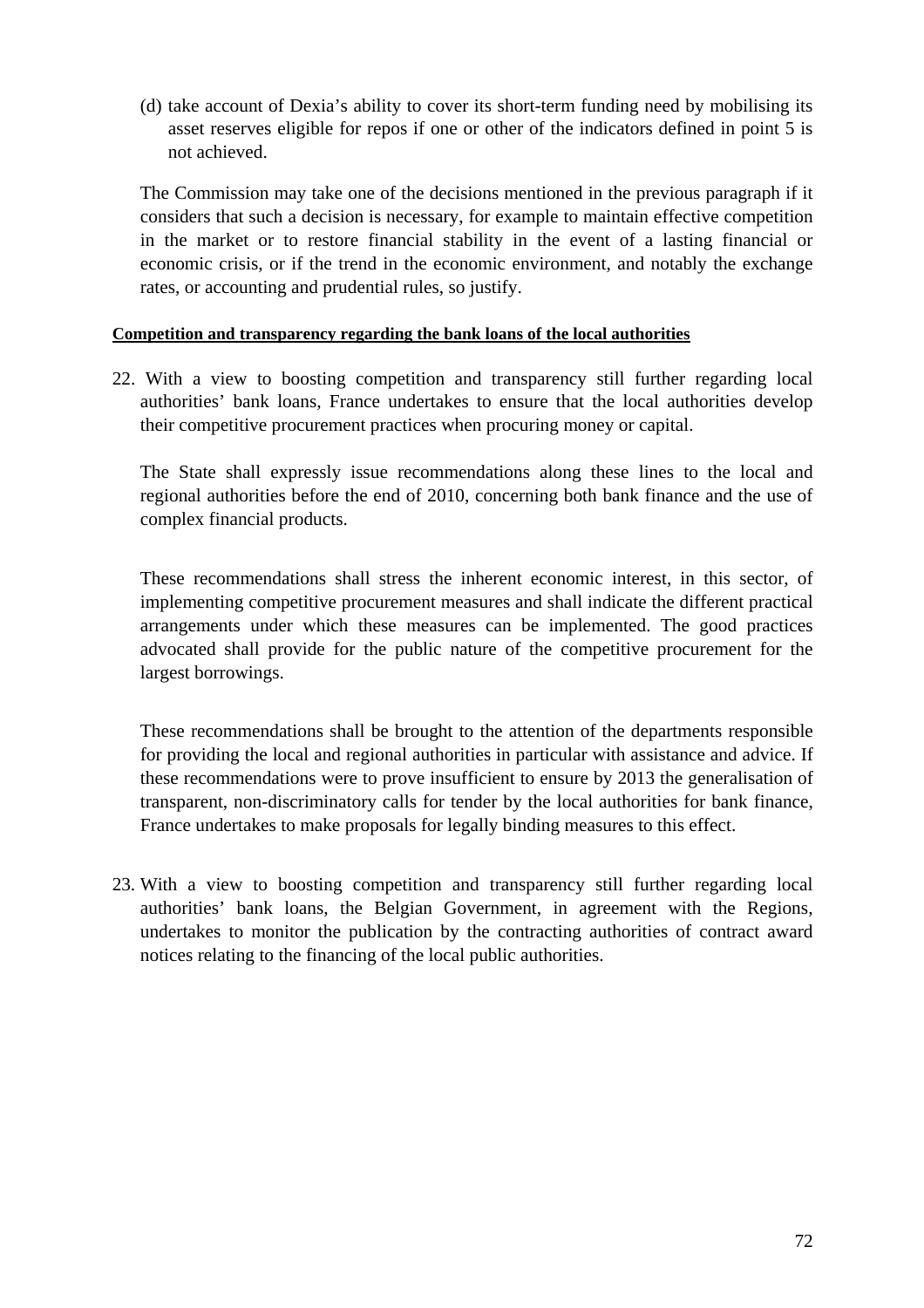### **Annex II**

# **1. Trend in the size of the balance sheet for the Core Division and Non-Core activities (EUR billion), including intra-division financing**

|                          | 2009 | 2010        | 2011        | 2012          | 2013        | 2014 |
|--------------------------|------|-------------|-------------|---------------|-------------|------|
| <b>Total Core assets</b> | 419  | $[390-410]$ | $[385-415]$ | $[345 - 380]$ | $[335-365]$ | 353  |
| Total Non-core assets    | 162  | $[120-140]$ | $[100-120]$ | $[80-110]$    | $[70-100]$  | 79   |

### **2. Total size of the group's consolidated balance sheet (EUR billion)**

|     | 31/12/2008 31/12/2009 31/12/2010 31/12/2011 31/12/2012 |                         |  | 31/12/2013  | 31/12/2014 |
|-----|--------------------------------------------------------|-------------------------|--|-------------|------------|
| 651 | 580                                                    | $[510-550]$ $[485-545]$ |  | $[405-465]$ | 427        |

#### **3. Definition of RAROC under point 3(a) of the commitments**

The RAROC is calculated using the following formula:

$$
EC_{t=0} = \sum_{t=1}^{T} \frac{(Re\, venues_t - EL_t - Costs_t) \times (1 - taxes) + (EC_{t-1} - EC_t)}{(1 + RAROC)^t}
$$

where:

EC = economic capital EL= expected loss Costs = costs allocated to the transaction under the business line